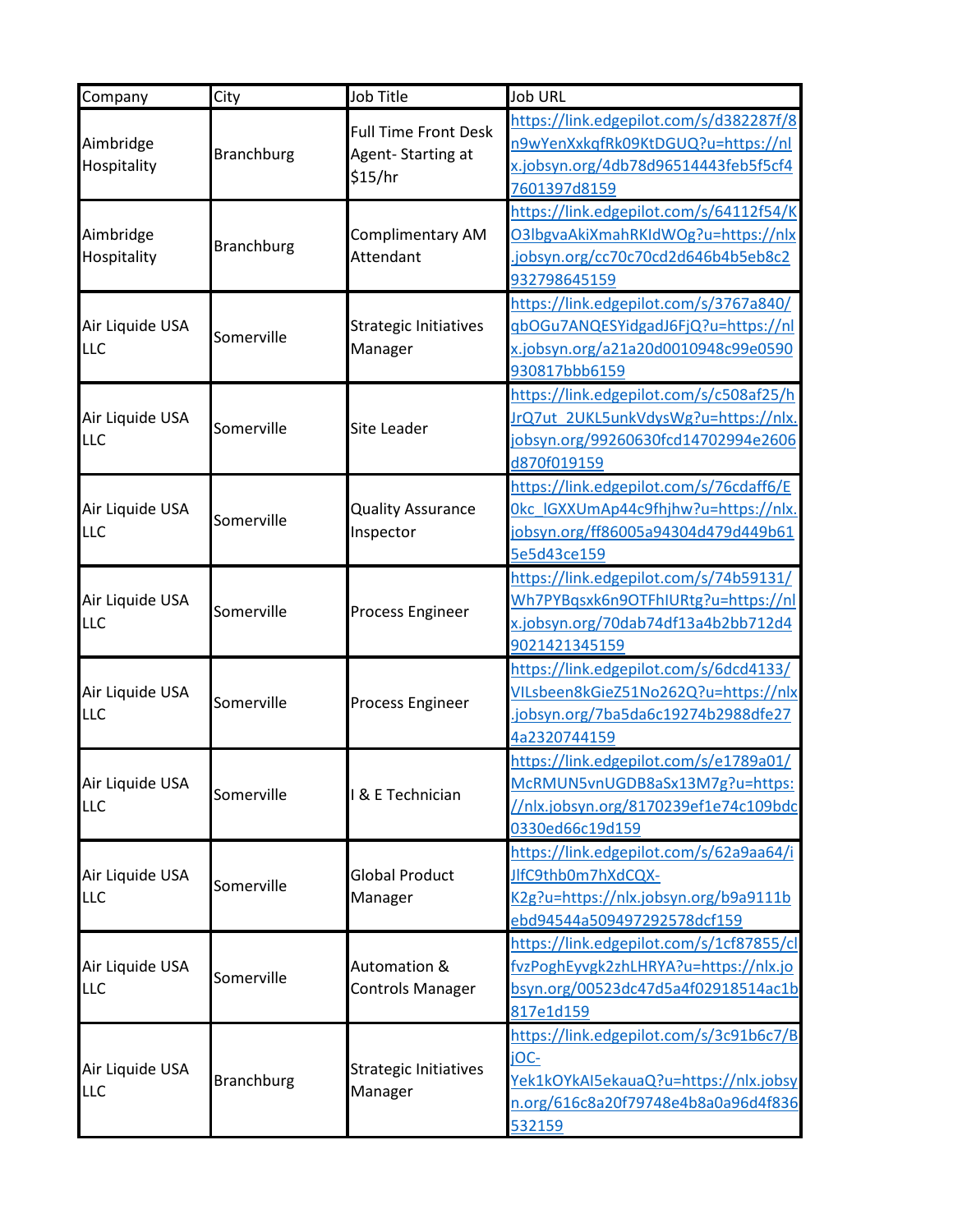| Air Liquide USA<br>LLC        | <b>Branchburg</b> | <b>Site Leader</b>                                                              | https://link.edgepilot.com/s/a802deb4/<br>3bUWpFfx3EGc7rvyZ4WlqQ?u=https://n<br>lx.jobsyn.org/069f7e369ca64abb8c5e45<br>c24146f94e159                         |
|-------------------------------|-------------------|---------------------------------------------------------------------------------|---------------------------------------------------------------------------------------------------------------------------------------------------------------|
| Air Liquide USA<br>LLC        | <b>Branchburg</b> | <b>Process Engineer</b>                                                         | https://link.edgepilot.com/s/36aa6203/<br>0_tYXcsB7EyX0KxxYuiC9A?u=https://nlx.<br>jobsyn.org/a588abcb0cbd48e4838f2124<br>2a752055159                         |
| Air Liquide USA<br><b>LLC</b> | <b>Branchburg</b> | <b>Process Engineer</b>                                                         | https://link.edgepilot.com/s/8f937b94/5<br>XO7PZxJZ0KWlpjGFVl9Pw?u=https://nlx.<br>jobsyn.org/60af8fd66ed94203838afc198<br>4cf960d159                         |
| Air Liquide USA<br><b>LLC</b> | <b>Branchburg</b> | & E Technician                                                                  | https://link.edgepilot.com/s/10078d97/<br>aRZ3EER02EmpdCaI5r4hYg?u=https://nl<br>x.jobsyn.org/c762b2d12b764446a85fdd<br>63c2a9cbff159                         |
| Air Liquide USA<br>LLC        | <b>Branchburg</b> | <b>Global Product</b><br>Manager                                                | https://link.edgepilot.com/s/3c429536/z<br>dYFd3Aa9Ua2hMtUaW9vwg?u=https://n<br>lx.jobsyn.org/cfa9d31bc7e4438cac9251c<br>51afcabbd159                         |
| Air Liquide USA<br>LLC        | <b>Branchburg</b> | Automation &<br><b>Controls Manager</b>                                         | https://link.edgepilot.com/s/3d63c94c/<br>OUkeZV2STEuj4hUCra Ubw?u=https://n<br>lx.jobsyn.org/2dec33d94538452bb634e6<br>efb099017d159                         |
| <b>Allied Universal</b>       | Somerville        | <b>Senior Residential</b><br>Security Officer                                   | https://link.edgepilot.com/s/20b9de8f/Y<br>bKLr4D6Uk6fgmojHybyfw?u=https://nlx.<br>jobsyn.org/b03a5120a8fe4f4fa7a8f0f14<br>637185c159                         |
| <b>Allied Universal</b>       | Somerville        | Security Officer PT<br>3rd Shift Sat and<br>Sunday                              | https://link.edgepilot.com/s/1b5db5f0/f<br>eqZnkWxLkCJKW5nn0tBuQ?u=https://nl<br>x.jobsyn.org/7643d9f1aac64d5fa500a8e<br>aa1afe8e9159                         |
| <b>Allied Universal</b>       | Somerville        | Security Officer Bio<br>Technology PT 3rd<br>Shift Sat -Sun                     | https://link.edgepilot.com/s/f6a1a763/T<br>PDkxg9FqUOudedFuXoKqw?u=https://nl<br>x.jobsyn.org/bc9fcac4b23244f6b4005ac<br>14e309f5e159                         |
| <b>Allied Universal</b>       | Somerset          | <b>Security Officer</b><br><b>Distribution Center FT</b><br>Mon - Fri 9AM - 5PM | https://link.edgepilot.com/s/eddce5e4/J<br>Mz_ujT52EmTVpHGJTsYIA?u=https://nlx.<br>jobsyn.org/c488456c97c54827b3c16439<br>590a4430159                         |
| <b>Allied Universal</b>       | Somerset          | Center                                                                          | https://link.edgepilot.com/s/e485b0e5/<br>Security Officer - Data dftohw0Z0Ui4WfRZRHkDbA?u=https://nl<br>x.jobsyn.org/f896cbf608964876a1cc38d<br>5a7777435159 |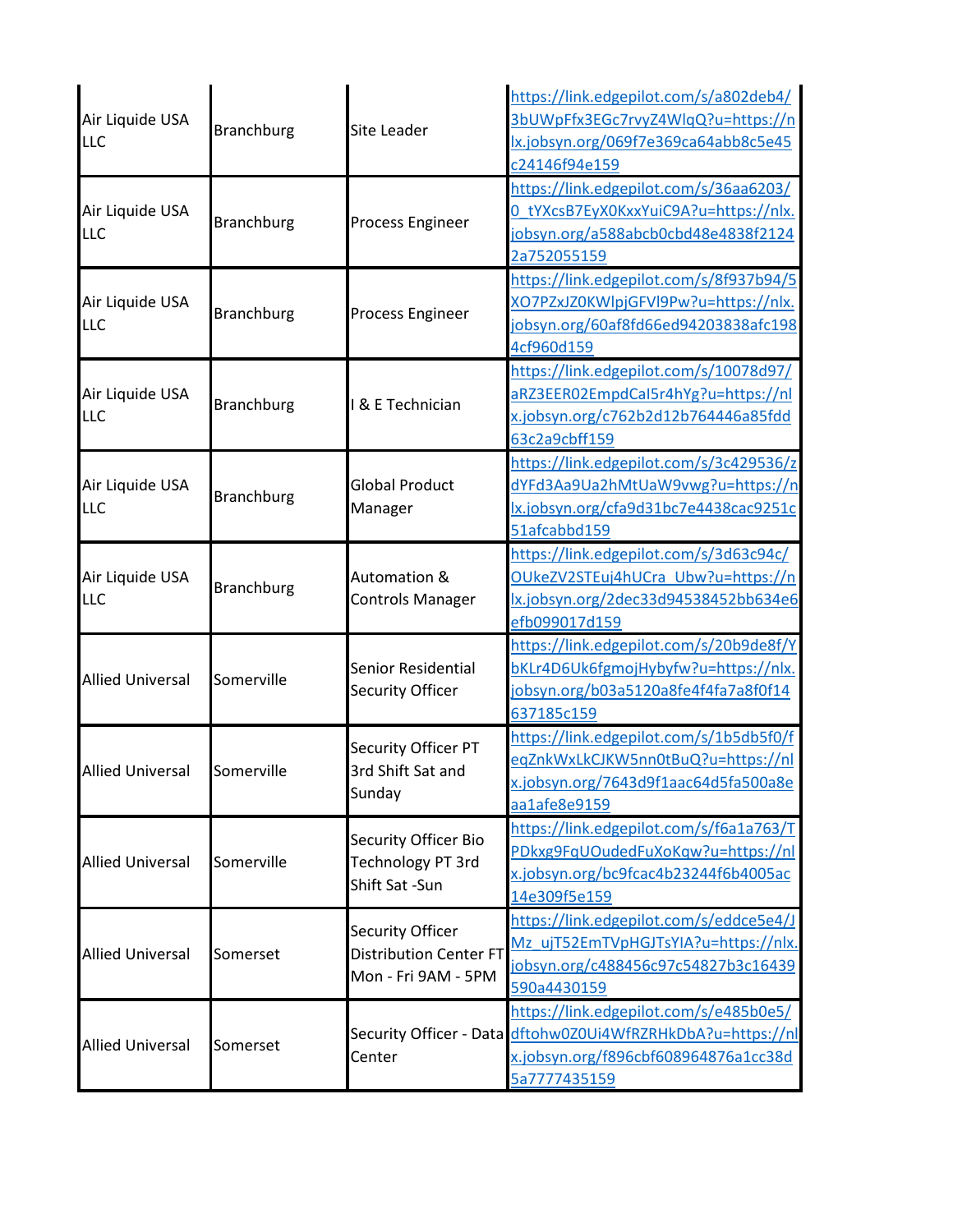| <b>Allied Universal</b> | Somerset     | Security Officer                                            | https://link.edgepilot.com/s/37ad7508/<br>MZbvTfsY1kGw9qcz6skJ-<br>w?u=https://nlx.jobsyn.org/185e85169e<br>3d4ababd225acb6296ccaa159     |
|-------------------------|--------------|-------------------------------------------------------------|-------------------------------------------------------------------------------------------------------------------------------------------|
| <b>Allied Universal</b> | Somerset     | Security Guard - Bio<br>Tech                                | https://link.edgepilot.com/s/d660f10b/X<br>scCuU94PkqFRD_pfxfk3Q?u=https://nlx.j<br>obsyn.org/f6436188053c423cb3288629<br>a5d99e7a159     |
| <b>Allied Universal</b> | Somerset     | <b>Security Guard</b>                                       | https://link.edgepilot.com/s/4c40e28a/s<br>HyBqlgEGU6SDqWzjh-<br>UUQ?u=https://nlx.jobsyn.org/d67ca752<br>abec4fa59fd47ab700c40803159     |
| <b>Allied Universal</b> | Somerset     | <b>Custom Protection</b><br>Officer                         | https://link.edgepilot.com/s/5d2f866c/L<br>u2fNHpvrUmBW2srN6s1Og?u=https://nl<br>x.jobsyn.org/d2a56eb0502e412c97c69cc<br>9e1130485159     |
| <b>Allied Universal</b> | Skillman     | <b>Custom Protection</b><br>Officer                         | https://link.edgepilot.com/s/e954534b/<br>53lvW5EF30C iv4JN1azOg?u=https://nlx<br>jobsyn.org/9b4201f20d5047879b1655d<br>e9f60b5e5159      |
| <b>Allied Universal</b> | Raritan      | Security Officer PT<br>3rd Shift Sat and<br>Sunday          | https://link.edgepilot.com/s/c82f9122/<br>MYcbjAtYwkuPnx0PqiLK1A?u=https://nl<br>x.jobsyn.org/e7c7397f5df9498baa2a524<br>e5c4ed8f4159     |
| <b>Allied Universal</b> | Raritan      | Security Guard PT 1st<br>and 2nd and<br>Overnight Shifts    | https://link.edgepilot.com/s/4a02db47/<br>47bOPWmDo0qlqt5XOSK9JQ?u=https://<br>nlx.jobsyn.org/61d1ea9dd44a43448a4b0<br>4ea51a89db9159     |
| <b>Allied Universal</b> | Raritan      | Security Guard - Bio<br>Tech                                | https://link.edgepilot.com/s/909c5eb3/v<br>6R-<br>bWaQZUa9JEvF9mZ3Iw?u=https://nlx.jo<br>bsyn.org/eb2098a2c8914053a3bf56783<br>7d09f86159 |
| <b>Allied Universal</b> | Manville     | Security Officer Bio<br>Technology PT 3rd<br>Shift Sat -Sun | https://link.edgepilot.com/s/e7ba50ad/<br>gqmk6sPW_UKi3ZSE1jAf9Q?u=https://nl<br>x.jobsyn.org/6fc4ebc9d0884521a76c7e6<br>92e63358b159     |
| <b>Allied Universal</b> | Manville     | <b>Custom Protection</b><br>Officer                         | https://link.edgepilot.com/s/7a2f4047/<br>Wu9wDySdU0WSXkpe-<br>ykWJw?u=https://nlx.jobsyn.org/18fba3<br>e0f44a4e6f9e8e3d59f5d4d2d5159     |
| <b>Allied Universal</b> | Hillsborough | <b>Custom Protection</b><br>Officer                         | https://link.edgepilot.com/s/773bd7ad/l<br>ruLivNF4kyBWlg4snz1yg?u=https://nlx.jo<br>bsyn.org/1f45f49a54ee4176921b7c9b26<br>22e6bc159     |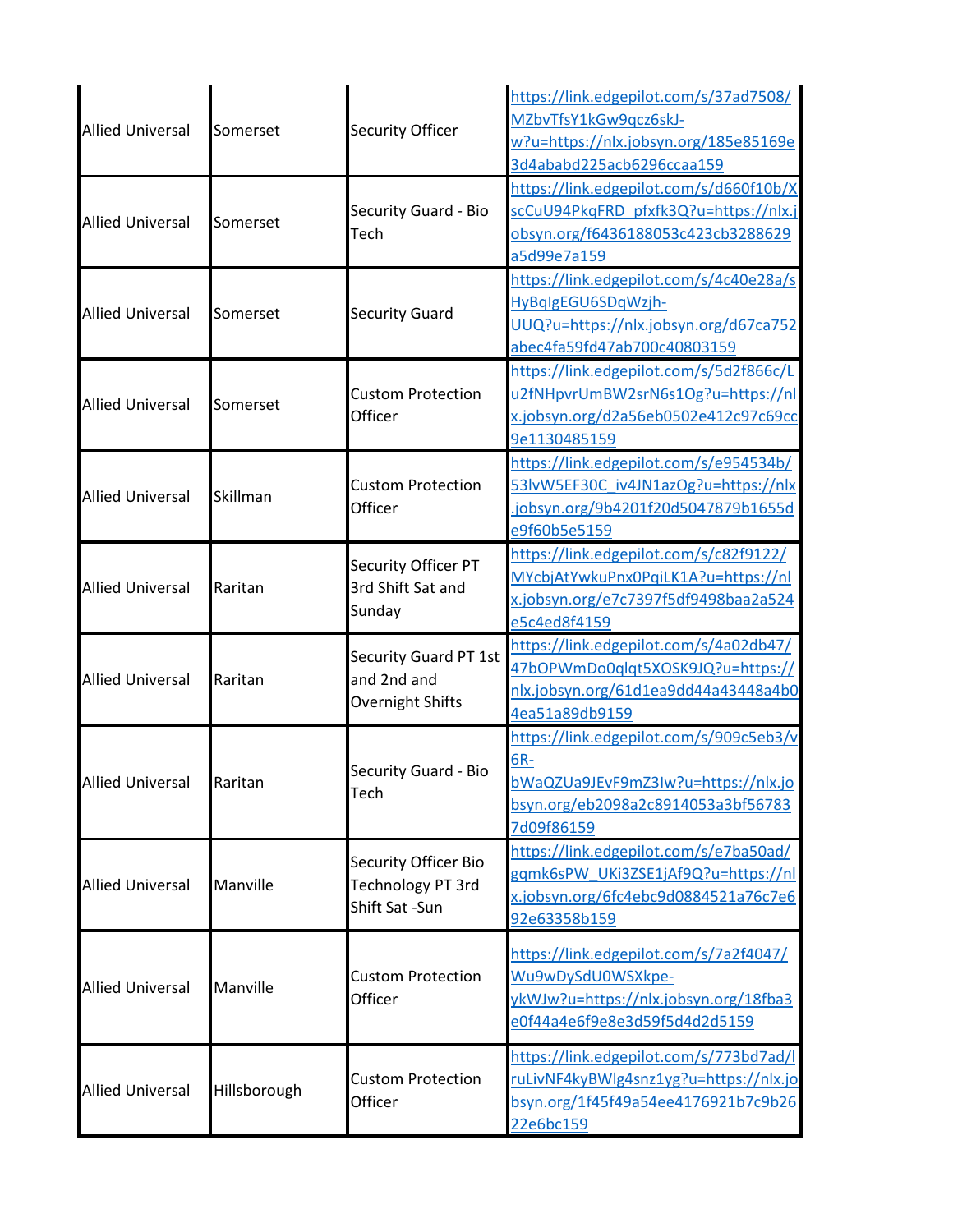| <b>Allied Universal</b>   | Bridgewater          | Security Officer - Data<br>Center                           | https://link.edgepilot.com/s/a0117d4a/<br>oFIFtt-<br>vTEaHNfGFwNb4uQ?u=https://nlx.jobsy<br>n.org/052e5995666c49fd862ec4f64d885<br>040159                     |
|---------------------------|----------------------|-------------------------------------------------------------|---------------------------------------------------------------------------------------------------------------------------------------------------------------|
| <b>Allied Universal</b>   | Bridgewater          | Security Guard - Bio<br>Tech                                | https://link.edgepilot.com/s/f548ddf2/X<br>eJU0RSd3Emz7Wh2PSSX9Q?u=https://nl<br>x.jobsyn.org/35996f22c78f47eea9cc05ff<br>5ef93d79159                         |
| <b>Allied Universal</b>   | Bridgewater          | <b>Custom Protection</b><br>Officer                         | https://link.edgepilot.com/s/610c03c1/<br>WFA5xeb2a0yydx GRAUIVQ?u=https://<br>nlx.jobsyn.org/22eaa51678fd4d77a1dba<br>aebc283d303159                         |
| <b>Allied Universal</b>   | <b>Branchburg</b>    | Security Officer Bio<br>Technology PT 3rd<br>Shift Sat -Sun | https://link.edgepilot.com/s/0feab274/F<br>CKzAurN0Wq7Z5MKzPP3w?u=https://n<br>lx.jobsyn.org/5d85608b937e448085919<br>72d21382d3e159                          |
| <b>Allied Universal</b>   | <b>Bound Brook</b>   | Security Officer Bio<br>Technology PT 3rd<br>Shift Sat -Sun | https://link.edgepilot.com/s/33d6c38c/<br>Q7mWvjOyXEeA1Sgx6s3L7Q?u=https://<br>nlx.jobsyn.org/d9b31bf1abea49c087da0<br>2e3c76fc059159                         |
| <b>Allied Universal</b>   | <b>Bound Brook</b>   | Center                                                      | https://link.edgepilot.com/s/5f0abeb1/v<br>Security Officer - Data SB4hFRv6UCNjXlPyR7S6A?u=https://nlx.j<br>obsyn.org/ddddef7c156045b5aaf67baad<br>f2c7460159 |
| <b>Allied Universal</b>   | <b>Belle Mead</b>    | <b>Custom Protection</b><br>Officer                         | https://link.edgepilot.com/s/18d8495f/3<br>vgmRAmiu0efFpmKU2jY0g?u=https://nlx<br>jobsyn.org/1f60b778b1154e4d8292508<br>cc3cd75c9159                          |
| <b>Allied Universal</b>   | <b>Basking Ridge</b> | Corporate Security<br>Officer                               | https://link.edgepilot.com/s/1ba660f1/b<br>RqND24GiEy2JSUyM9UceA?u=https://nl<br>x.jobsyn.org/8c96721098054f528b21e9<br>a821576957159                         |
| Alternatives, Inc.        | Raritan              | Direct Support<br>Professional (DSP) -<br>AIM Day Program   | https://link.edgepilot.com/s/0a607bf9/V<br>WzbNIzDF0aviWwVCykfsg?u=https://nlx.<br>jobsyn.org/df0399d94a234163a80196ed<br>46addf67159                         |
| Amneal<br>Pharmaceuticals | Bridgewater          | <b>Specialty Sales</b><br>Representative -<br>Cleveland, OH | https://link.edgepilot.com/s/5e46940b/<br>oRwhLxnRc0GXr-<br>YlhdoaUA?u=https://nlx.jobsyn.org/c817<br>90903cee41d59dbf152f5a9f1101159                         |
| Amneal<br>Pharmaceuticals | Bridgewater          | Senior Director,<br>Finance<br>Manufacturing                | https://link.edgepilot.com/s/fddead45/t<br>XrsO3UAVE_uqMOmpCHk2g?u=https://<br>nlx.jobsyn.org/0cac09b329014aa795939<br>8e80a3e2130159                         |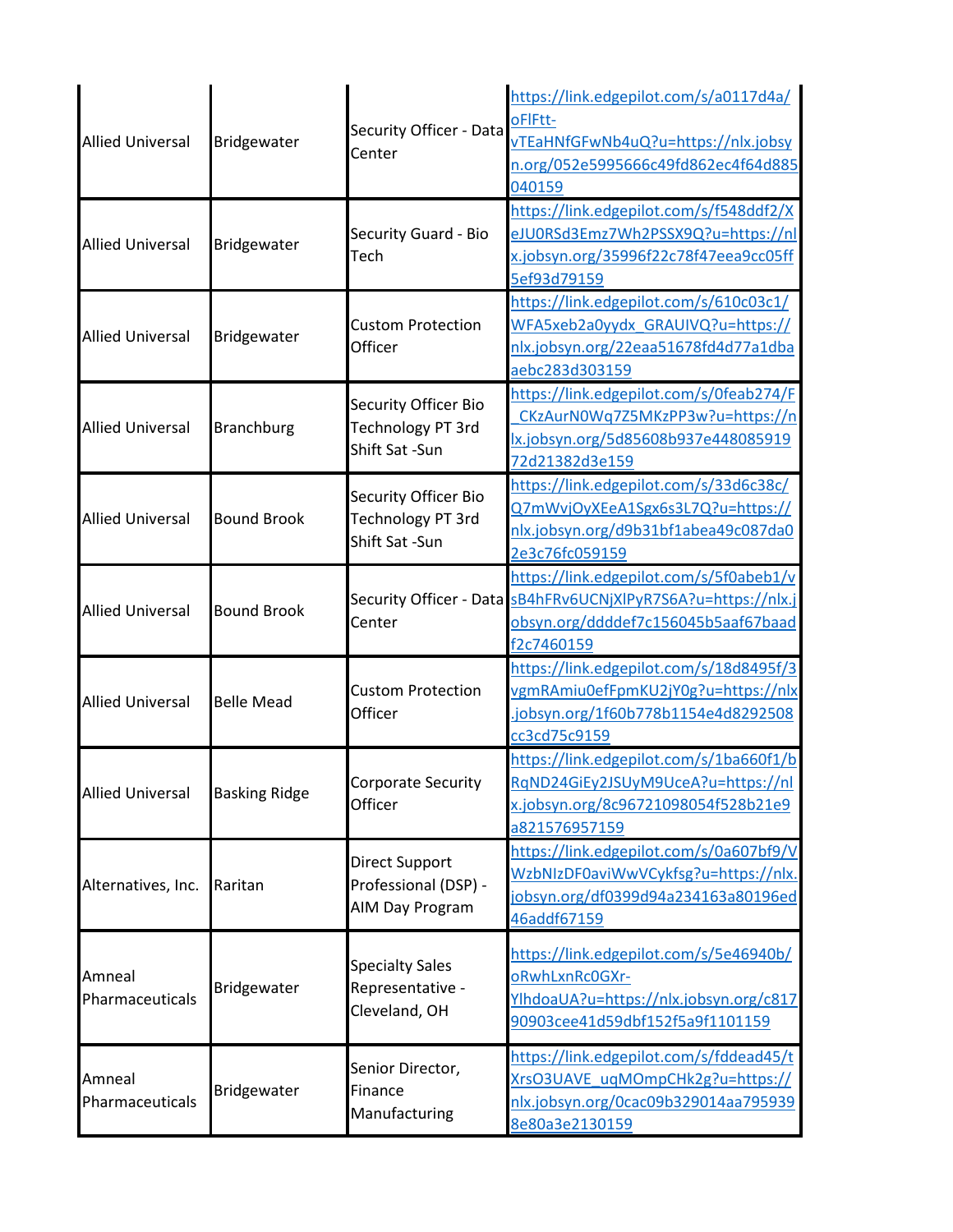|                                        | Bridgewater        | Scientist I, AR & D                                             | https://link.edgepilot.com/s/a89f2617/jr                 |
|----------------------------------------|--------------------|-----------------------------------------------------------------|----------------------------------------------------------|
| Amneal<br>Pharmaceuticals              |                    |                                                                 | 0LpXd7JEivyM6S4dDfjQ?u=https://nlx.jo                    |
|                                        |                    |                                                                 | bsyn.org/eac9ad23924442c5b886249bb                       |
|                                        |                    |                                                                 | ce632be159                                               |
|                                        |                    | <b>Professional Sales</b>                                       | https://link.edgepilot.com/s/32b528bc/                   |
| Amneal                                 |                    |                                                                 | GduRpeiwrUe5pLbeeLI30Q?u=https://nl                      |
| Pharmaceuticals                        | Bridgewater        | Representative -                                                | x.jobsyn.org/48fda9826a814799bf29ed6                     |
|                                        |                    | West Chester, PA                                                | ebd47aa18159                                             |
|                                        |                    |                                                                 | https://link.edgepilot.com/s/3cfde030/o                  |
| Amneal                                 |                    |                                                                 | XdXN05Jv0q5 4mWqVVEw?u=https://                          |
| Pharmaceuticals                        | Bridgewater        | <b>IT Support Associate</b>                                     | nlx.jobsyn.org/c8c359c751654824bf0c1                     |
|                                        |                    |                                                                 | 8afe9f3faad159                                           |
|                                        |                    |                                                                 | https://link.edgepilot.com/s/365ba4f5/8                  |
| Amneal                                 |                    | <b>Specialty Sales</b>                                          | <b>IcQVKS-</b>                                           |
| Pharmaceuticals                        | Bridgewater        | Representative -                                                | GE6RwfzgJu2bAA?u=https://nlx.jobsyn.o                    |
| LLC (JOP)                              |                    | Cleveland, OH                                                   | rg/94fc6630e3a747ffab549ad6b0af982f                      |
|                                        |                    |                                                                 | 159                                                      |
|                                        |                    |                                                                 | https://link.edgepilot.com/s/5a77e5fb/y                  |
| Amneal<br>Pharmaceuticals              | Bridgewater        | Senior Director,                                                | v57Mbgiy0CCwv1dpOc09Q?u=https://nl                       |
|                                        |                    | Finance                                                         | x.jobsyn.org/304d5979bd924de88e75d3                      |
| LLC (JOP)                              |                    | Manufacturing                                                   | 7a1789900d159                                            |
| Amneal<br>Pharmaceuticals<br>LLC (JOP) | Bridgewater        | Scientist I, AR & D                                             | https://link.edgepilot.com/s/80790800/                   |
|                                        |                    |                                                                 | OYlwwV2aP0S3EAKTRW-                                      |
|                                        |                    |                                                                 | uqw?u=https://nlx.jobsyn.org/5e263755                    |
|                                        |                    |                                                                 | 698d408ab753b694f958aa9f159                              |
|                                        |                    |                                                                 |                                                          |
| Amneal                                 | Bridgewater        | <b>Professional Sales</b><br>Representative West<br>Chester, PA | https://link.edgepilot.com/s/5bb1e637/                   |
| Pharmaceuticals                        |                    |                                                                 | 2rRw9nTgwEOo-<br>KVISejrJA?u=https://nlx.jobsyn.org/0bf8 |
| LLC (JOP)                              |                    |                                                                 | e3a283ae4cddba1b76c4fddf5f42159                          |
|                                        |                    |                                                                 |                                                          |
| Amneal                                 |                    |                                                                 | https://link.edgepilot.com/s/371bd235/                   |
|                                        |                    | <b>IT Support Associate</b>                                     | dA cjvLdD0WCLRaAMquavA?u=https://                        |
| Pharmaceuticals<br>LLC (JOP)           | <b>Bridgewater</b> |                                                                 | nlx.jobsyn.org/a4542a0177c045b59a651                     |
|                                        |                    |                                                                 | bc4d05e5ac5159                                           |
|                                        |                    |                                                                 | https://link.edgepilot.com/s/043ff2c7/Lc                 |
| Anderson<br>Merchandisers              |                    | Part-Time Flex                                                  | Tf2sBhqkqmXLjyon8Y w?u=https://nlx.j                     |
|                                        | Watchung           | Associate -<br>Watchung, NJ                                     | obsyn.org/012ae1026a9347c7829cc2be                       |
|                                        |                    |                                                                 | 2d0a3ab3159                                              |
|                                        |                    |                                                                 | https://link.edgepilot.com/s/76f6c0f2/6                  |
| Anderson<br>Merchandisers              | <b>MANVILLE</b>    | Part-Time Retail<br>Merchandiser -                              | RBS1XgmSEmlrADQ6RcA4g?u=https://nl                       |
|                                        |                    |                                                                 | x.jobsyn.org/800465918be446c2ad669c                      |
|                                        |                    | MANVILLE, NJ                                                    | b95637f789159                                            |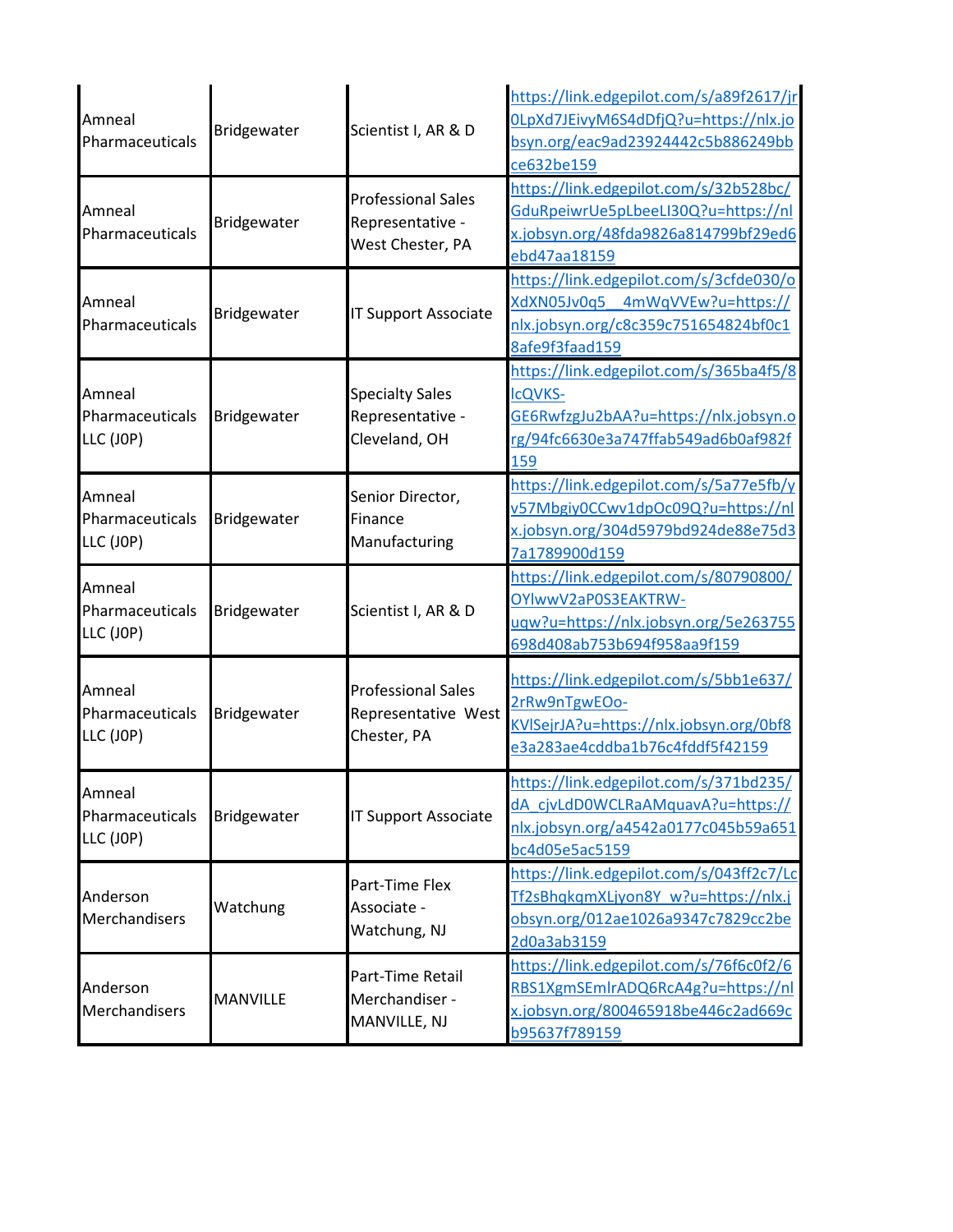| Anderson<br>Merchandisers               | Bridgewater | Part-Time Flex<br>Associate -<br>Bridgewater, NJ                   | https://link.edgepilot.com/s/6932f3df/-<br>n8IiT7f00ukPByub7sK1w?u=https://nlx.j<br>obsyn.org/e674333b5d43406c9986bb3f<br>a8437ffc159 |
|-----------------------------------------|-------------|--------------------------------------------------------------------|---------------------------------------------------------------------------------------------------------------------------------------|
| Anderson<br>Merchandisers<br>LLC        | Watchung    | Part-Time Flex<br>Associate -<br>Watchung, NJ                      | https://link.edgepilot.com/s/38c63a96/n<br>OQwHJ3vFkO2bJ_yWNHrJg?u=https://nl<br>x.jobsyn.org/2759aa5a50ac4a28ac95cc6<br>49358e9d0159 |
| Anderson<br>Merchandisers<br>LLC        | Manville    | Part-Time Retail<br>Merchandiser -<br>MANVILLE, NJ                 | https://link.edgepilot.com/s/bc6300e7/<br>ebhSTgI7t0eOyP5XOibB4w?u=https://nl<br>x.jobsyn.org/9a73f839e8bb4382836df88<br>5030d2a2a159 |
| Anderson<br>Merchandisers<br><b>LLC</b> | Bridgewater | Part-Time Flex<br>Associate -<br>Bridgewater, NJ                   | https://link.edgepilot.com/s/faf70d63/r<br>e6NcVztO0m9abdNgbgsVA?u=https://nl<br>x.jobsyn.org/ce61fde8274a45e89183c46<br>afa899295159 |
| Apex Systems, Inc Basking Ridge         |             | <b>Human Resources</b><br><b>Business Analyst - I</b><br>(1266637) | https://link.edgepilot.com/s/da5c90f0/q<br>8hcltR7mEqEyXSU5KiF1g?u=https://nlx.j<br>obsyn.org/e9d529e60d0e4db08de86dde<br>e9018627159 |
| Apex Systems, Inc Basking Ridge         |             | <b>End User Support</b><br>Analyst - V (1267659)                   | https://link.edgepilot.com/s/3049faf1/U<br>VsqyBjWqEOe4T-<br>rxEtFKQ?u=https://nlx.jobsyn.org/7eeac<br>20f53dc4ae18180d5b6aed69dff159 |
| <b>ARNA Marketing</b><br>Group, Inc     | Somerville  | Warehouse Laborer                                                  | https://link.edgepilot.com/s/c1e1f4fe/O<br>BB2jIHWDkmdou7VI1UwdA?u=https://nl<br>x.jobsyn.org/d1e1318adf97407ba0bd20<br>131ec390f3159 |
| <b>Aston Carter</b>                     | Somerville  | <b>Office Assistant</b>                                            | https://link.edgepilot.com/s/cd1fce4a/L<br>Vws6cZfd0iyrpqlc8GToQ?u=https://nlx.j<br>obsyn.org/59cdf7f92c5a4e289573b5076<br>ca5e1bc159 |
| <b>Aston Carter</b>                     | Bridgewater | <b>Returns Analyst</b>                                             | https://link.edgepilot.com/s/6a59f7e2/x<br>o75zZLK90myIYqNLwOtJg?u=https://nlx.<br>jobsyn.org/e3e9e9447871432baa371d6<br>382562296159 |
| <b>Aston Carter</b>                     | Bridgewater | Credit Administrator                                               | https://link.edgepilot.com/s/b86e3d06/<br>beTI lXqPkesON9uPY3h7A?u=https://nlx<br>jobsyn.org/531c00b642124b75b192e76<br>2d85021fe159  |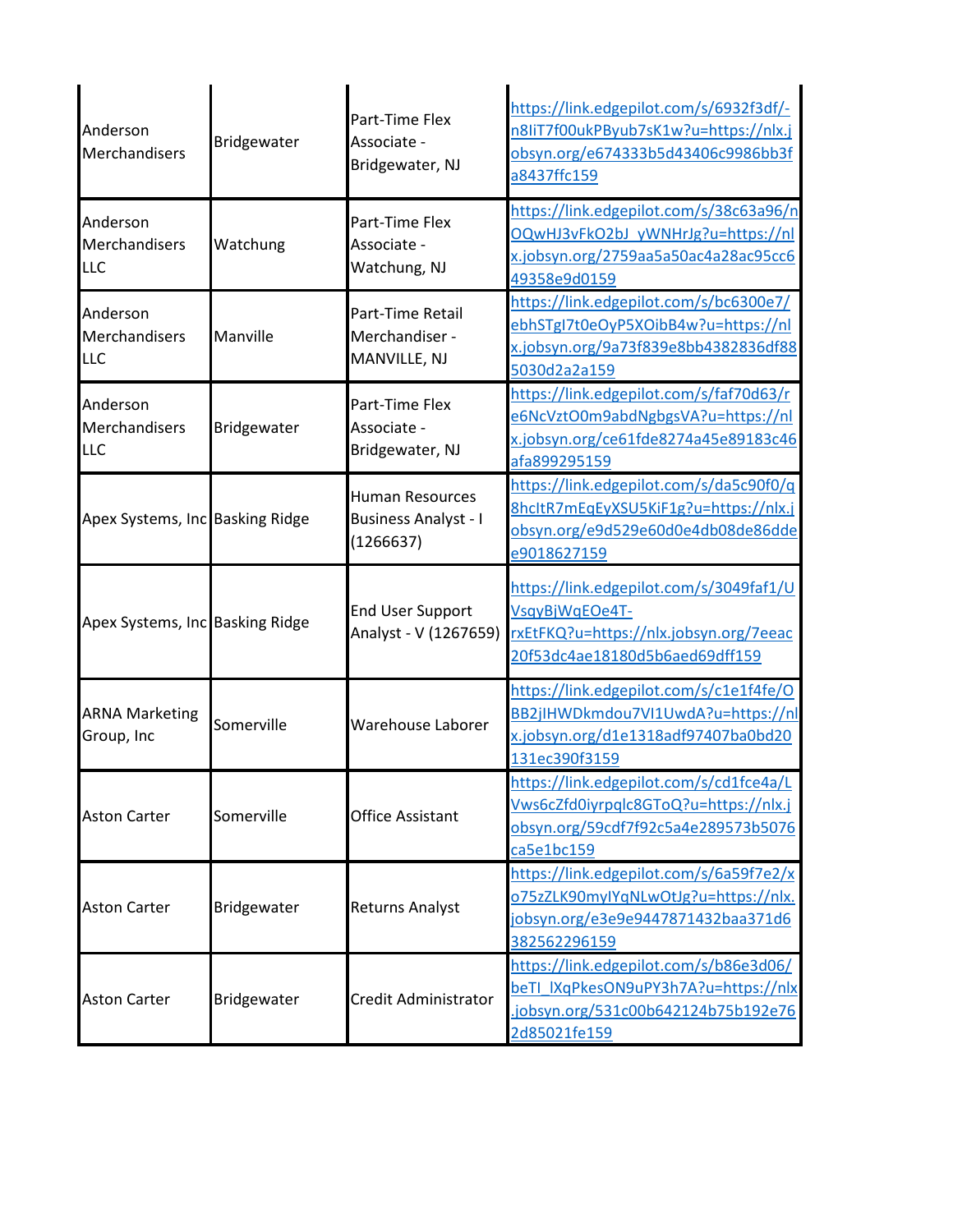| AT&T | Bedminster | Senior-Big Data<br>Software Engineer                                            | https://link.edgepilot.com/s/4c89ed68/<br>Bu7 plMNe0yL-<br>usZHBEA2w?u=https://nlx.jobsyn.org/c8<br>67e683b183415e8ff77f0f30f645a5159     |
|------|------------|---------------------------------------------------------------------------------|-------------------------------------------------------------------------------------------------------------------------------------------|
| AT&T | Bedminster | Senior Data Analysis                                                            | https://link.edgepilot.com/s/e4898e1f/R<br>TK yNCxT0e2XkG7kWIwnA?u=https://nl<br>x.jobsyn.org/8280a24eaac54fd4b33d8a5<br>8b0e1c3a7159     |
| AT&T | Bedminster | <b>Senior Business</b><br>Management                                            | https://link.edgepilot.com/s/f9b7bb61/<br>mxViS3mu3UGV-<br>DmR pkdCA?u=https://nlx.jobsyn.org/d<br>e7d26fc5610443d8d8e07311155e9df15<br>9 |
| AT&T | Bedminster | Sales Executive<br>Mobility                                                     | https://link.edgepilot.com/s/54c60bf4/k<br>ut7Mh4dZkelnMUQTVc vw?u=https://nl<br>x.jobsyn.org/21ba9f74731845738b1dfef<br>106412b7c159     |
| AT&T | Bedminster | <b>Sales Executive Mid-</b><br>Market 2                                         | https://link.edgepilot.com/s/3d25760e/<br>75fdTX3y9EmxTl925k3lyw?u=https://nlx<br>jobsyn.org/1adf844f92a34b979aa0b636<br>f21d68b8159      |
| AT&T | Bedminster | <b>Sales Executive Fiber</b>                                                    | https://link.edgepilot.com/s/dd3ba232/<br>Aoy rFOO-<br>kqklBhA0mvrZg?u=https://nlx.jobsyn.org<br>/6ef355031081430ba3b00582ad618ea2<br>159 |
| AT&T | Bedminster | <b>Principal Architect</b><br>Cybersecurity                                     | https://link.edgepilot.com/s/97fb0de4/3<br>zmTfQvBBUa5udAEp6keBg?u=https://nl<br>x.jobsyn.org/738f9e25f08645938aae7b5<br>073f9e805159     |
| AT&T | Bedminster | <b>Lead Product</b><br><b>Marketing Manager</b>                                 | https://link.edgepilot.com/s/2d350fac/w<br>8ormEwbHEujkllrG9VYKg?u=https://nlx.j<br>obsyn.org/8c53f092362a48a28df641710<br>d734638159     |
| AT&T | Bedminster | <b>Lead Product</b><br>Management &<br>Development - SMB<br>Portfolio Analytics | https://link.edgepilot.com/s/8e9ffd88/c<br>5NcVihbBkSxu7lC40QwjA?u=https://nlx.j<br>obsyn.org/ef3c973bfe4d49c19b174f8cac<br>e77603159     |
| AT&T | Bedminster | Cybersecurity<br>Consultant - Incident<br>Response and<br><b>Forensics</b>      | https://link.edgepilot.com/s/d66381c1/<br>gYMvdY2rG0ylhotdQm17Jg?u=https://nl<br>x.jobsyn.org/f739daf09ebf474e9afdf58d<br>876e6860159     |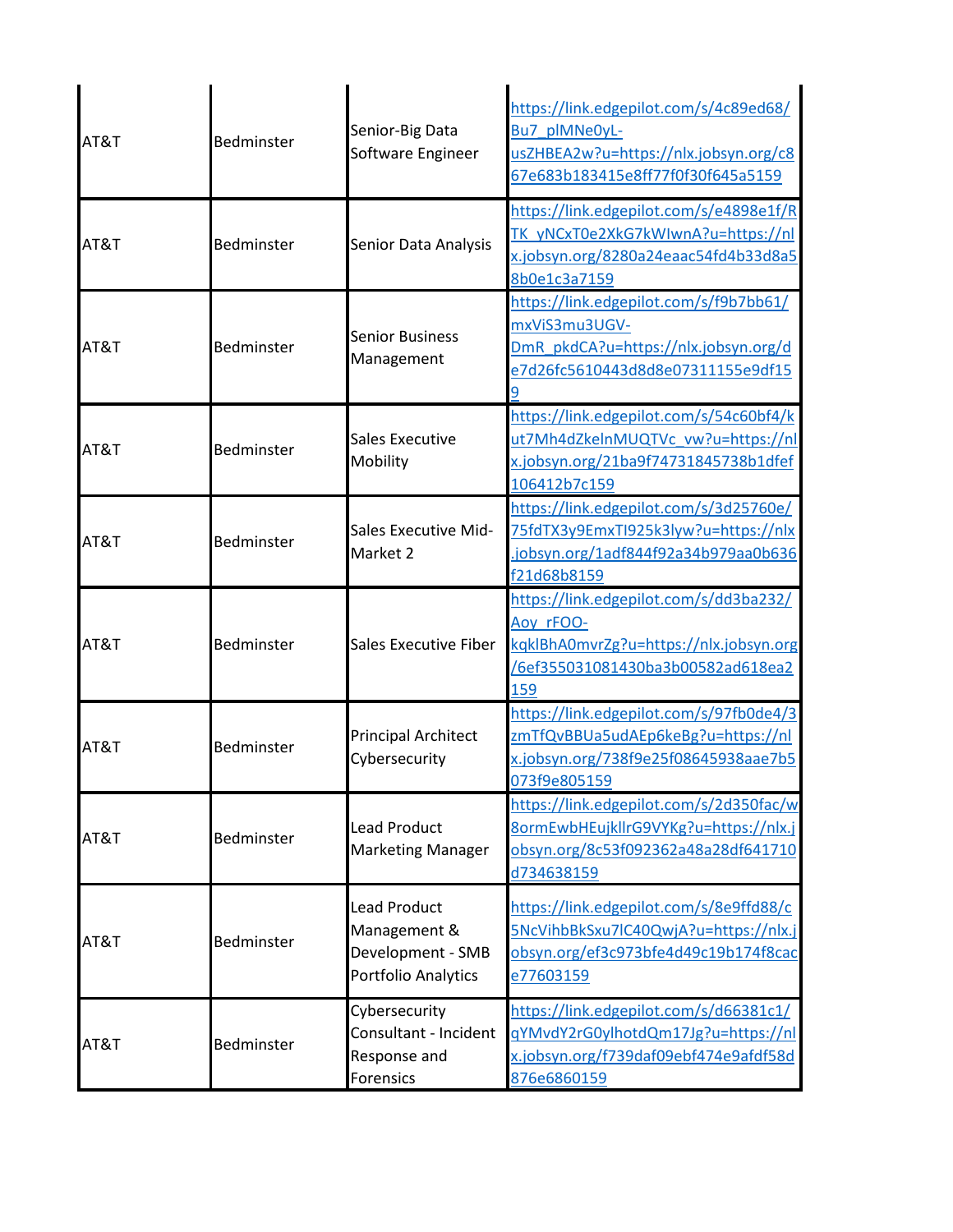| AT&T                             | Bedminster           | Cybersecurity<br>Consultant - Incident<br>Response and<br>Forensics            | https://link.edgepilot.com/s/ec20b595/<br>hzAHRxhK06GhQw8pW9YzQ?u=https:/<br>/nlx.jobsyn.org/2cc1de0d07bc438c9442<br>227de78927ce159                        |
|----------------------------------|----------------------|--------------------------------------------------------------------------------|-------------------------------------------------------------------------------------------------------------------------------------------------------------|
| AT&T                             | Bedminster           | Consultant<br><b>Professional Services</b><br>2 ATC                            | https://link.edgepilot.com/s/82aac660/-<br>gERpBDU90 txGerJ6eZCw?u=https://nlx.<br>jobsyn.org/ea339e665bd84e7e986434d<br>468aac170159                       |
| AT&T                             | Bedminster           | Consultant<br><b>Professional Services</b>                                     | https://link.edgepilot.com/s/e16bd522/<br>2dR4BSJn80CXTWwNvlhXAg?u=https://n<br>lx.jobsyn.org/c328355a28cb41b2b3bd65<br>2efbd56faf159                       |
| <b>Atlantic Health</b><br>System | Bridgewater          | <b>Certified Medical</b><br>Assistant                                          | https://link.edgepilot.com/s/b53033ff/Q<br>jXuxl1XI0GTgc7 cer0YQ?u=https://nlx.jo<br>bsyn.org/91b94b05d257443eb2130c75d<br>d98b40d159                       |
| Barnes & Noble<br>Education      | <b>BASKING RIDGE</b> | <b>Senior Product</b><br>Manager (Open to<br>Remote, Full Time)                | https://link.edgepilot.com/s/3e6f052a/c<br>cXc6cXxLUalCUt-D8R-<br>lg?u=https://nlx.jobsyn.org/7c8397700c<br>934122ba97896dfaa4f9a5159                       |
| Barnes & Noble<br>Education      | <b>BASKING RIDGE</b> | Regional Manager,<br><b>Greater Houston Area</b>                               | https://link.edgepilot.com/s/76a0eba2/<br>1cgBixs8VUa3i2-<br>QYD7ToA?u=https://nlx.jobsyn.org/c643<br>2628fec34807b6077445a945d879159                       |
| Barnes & Noble<br>Education      | <b>BASKING RIDGE</b> | Junior Account<br>Manager, Brand<br>Remote, Full-Time)                         | https://link.edgepilot.com/s/7cd88fbe/B<br>CM5EfvgKk23t-<br>Partnerships (Open to Yp2dl9Hw?u=https://nlx.jobsyn.org/86d<br>de425cdc64ad79aa64ef53670ea15159 |
| Barnes & Noble<br>Education      | <b>BASKING RIDGE</b> | Data Warehouse<br>Architect / DBA<br>Time)                                     | https://link.edgepilot.com/s/7d56f7ff/I<br>mM2B5yVHU667joaGszUig?u=https://nl<br>(Open to Remote, Full-x.jobsyn.org/c80950f093684548b3afc78<br>2bbd1fcdf159 |
| Bausch + Lomb                    | Bridgewater          | Bausch + Lomb<br>Pharmaceutical - Field<br>Reimbursement<br>Manager, Northeast | https://link.edgepilot.com/s/d938918b/i<br>q31k8Zkki6wLnsPVL1OA?u=https://nlx.<br>jobsyn.org/83d8ba10768c42f584c7b358<br>28c90f34159                        |
| <b>Bausch Health</b>             | Raritan              | Rewards                                                                        | https://link.edgepilot.com/s/4fbdd5a2/b<br>Senior Manager, Total Ymta0tP8kGhdNxACJis7Q?u=https://nlx.j<br>obsyn.org/e6266efa24064a5db4eea11e<br>062e39fc159 |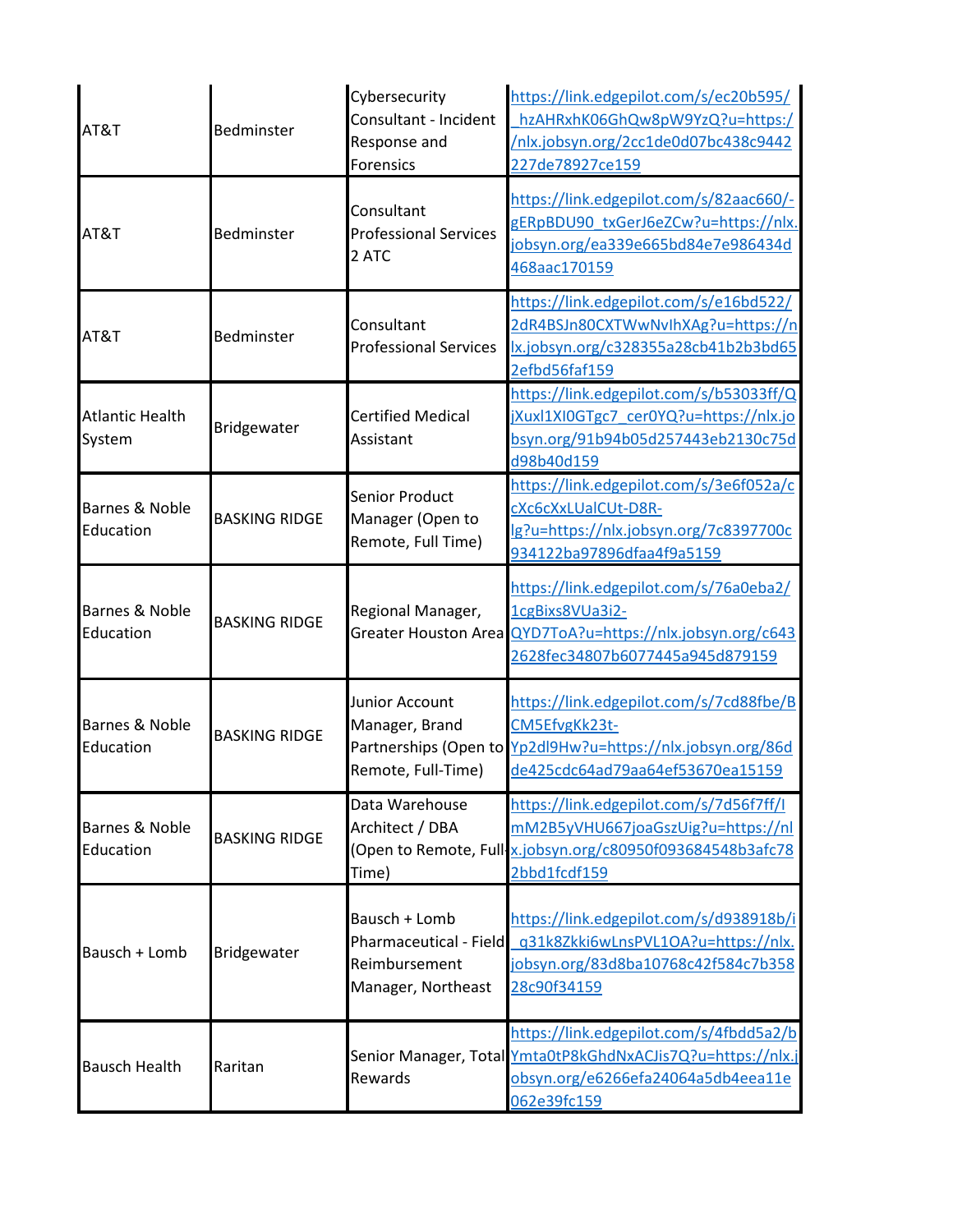| <b>Bausch Health</b> | Raritan            | Senior Corporate<br>Accountant                                | https://link.edgepilot.com/s/58685ad7/t<br>yJuK6IKQ0OjZtXdid7kKA?u=https://nlx.jo<br>bsyn.org/3f8f393d42ab4506a956c4d37d<br>7cbb85159                      |
|----------------------|--------------------|---------------------------------------------------------------|------------------------------------------------------------------------------------------------------------------------------------------------------------|
| <b>Bausch Health</b> | Raritan            | <b>Finance Manager</b>                                        | https://link.edgepilot.com/s/046694a5/<br>e7KnoC3uykKohxTxooDsQg?u=https://nl<br>x.jobsyn.org/e3fb5066857e40ef8924b93<br>463ba1088159                      |
| <b>Bausch Health</b> | <b>Bridgewater</b> | <b>Supply Plan Manager</b>                                    | https://link.edgepilot.com/s/1dd8976a/<br>va WFp Eutqk Ol Hf 3 J j z sui Q ? u = https://nlx.j<br>obsyn.org/a5e5e45e8eb34f2b87ddfe940<br>57800db159        |
| <b>Bausch Health</b> | Bridgewater        | Senior Supply Plan<br>Manager                                 | https://link.edgepilot.com/s/170d5652/<br>GUNIRHPg90 2kuu9QZ O1g?u=https://<br>nlx.jobsyn.org/15c7ad71f919417a80f31<br>5577f986ddd159                      |
| <b>Bausch Health</b> | <b>Bridgewater</b> | Senior Regulatory<br><b>Affairs Specialist</b>                | https://link.edgepilot.com/s/925edca5/2<br>5cZSKnhy0iIWKhnadDtKg?u=https://nlx.j<br>obsyn.org/2246621eee4b4301a11dfe01<br>5ee9c782159                      |
| <b>Bausch Health</b> | Bridgewater        | Rewards                                                       | https://link.edgepilot.com/s/891a4f1c/<br>Senior Manager, Total SuOC1XPbUiQ5MwSVLkP5g?u=https://nl<br>x.jobsyn.org/50026fad988845eca57cb05<br>fddf3a291159 |
| <b>Bausch Health</b> | Bridgewater        | Senior Corporate<br>Accountant                                | https://link.edgepilot.com/s/cbc9bf68/X<br>8WdpUYcf0uanE3ML10USg?u=https://nl<br>x.jobsyn.org/6c5c69d347ae4fdd88ea260<br>cef23b25c159                      |
| <b>Bausch Health</b> | <b>Bridgewater</b> | OraPharma Brand<br>Manager                                    | https://link.edgepilot.com/s/57483f86/<br>UV ZH4aytEK91GGFFFGbCA?u=https://n<br>lx.jobsyn.org/a8abbc67df374b16800270<br>c07100feca159                      |
| <b>Bausch Health</b> | Bridgewater        | Manager, Regulatory<br>Affairs (Bridgewater,<br>NJ or Remote) | https://link.edgepilot.com/s/34b011e2/<br>3d_hBNed4kyb0BFsUrrwRA?u=https://nl<br>x.jobsyn.org/e8e1bd4ba08f406297b425<br>ac9f27565a159                      |
| <b>Bausch Health</b> | Bridgewater        | <b>Inside Sales</b><br>Representative                         | https://link.edgepilot.com/s/febf841a/C<br>zE-<br>695x0EK62fMmYDz fA?u=https://nlx.job<br>syn.org/078f9b75d1ae48419cd909dfff92<br>cc52159                  |
| <b>Bausch Health</b> | Bridgewater        | <b>Inside Sales</b><br>Representative                         | https://link.edgepilot.com/s/7d2b0c93/<br>ezKcdT2odkCgNv4-<br>dbW9mg?u=https://nlx.jobsyn.org/f099c<br>e96d12e4ba6a1939a06955f3774159                      |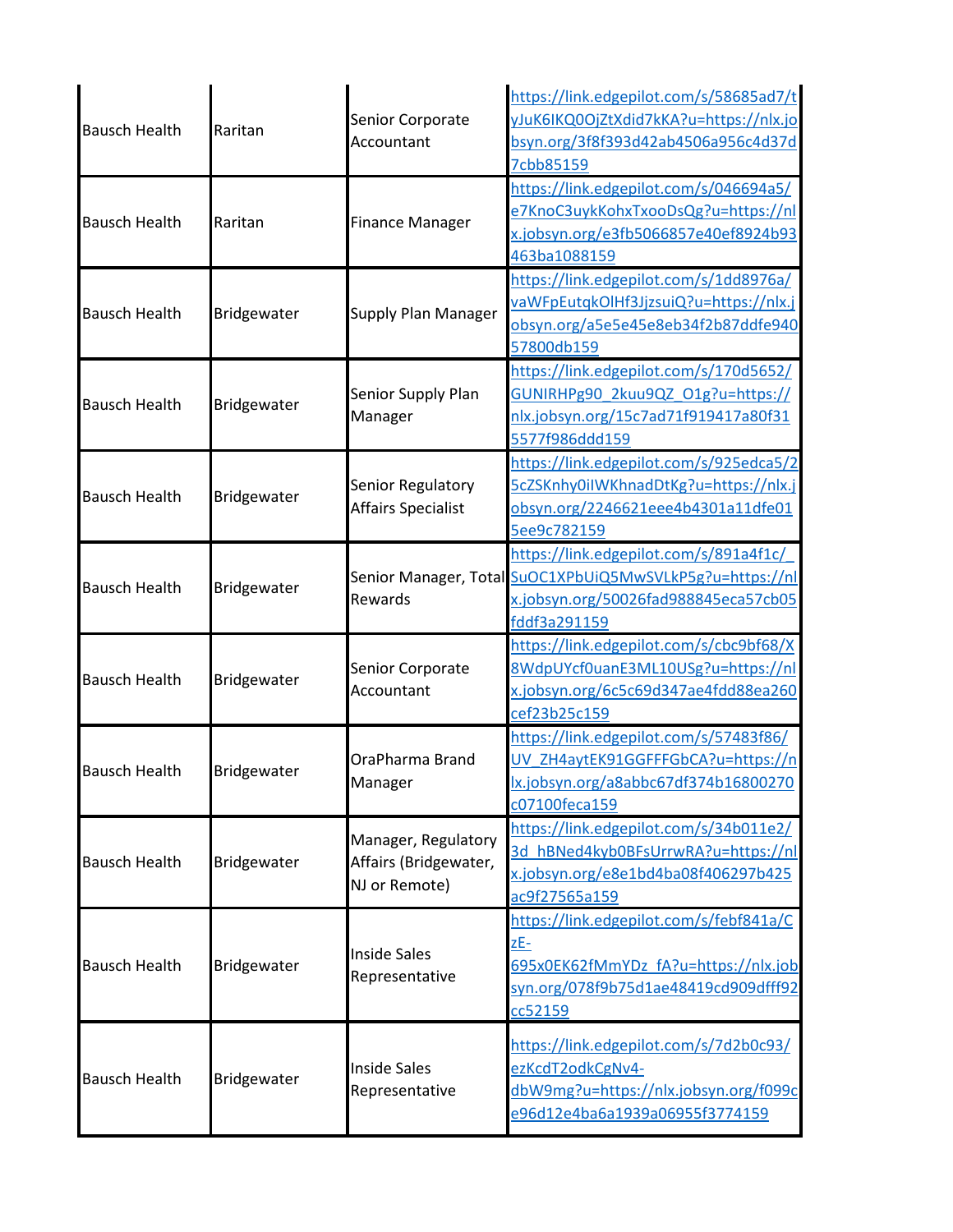| <b>Bausch Health</b>               | Bridgewater          | <b>Inside Sales</b><br>Representative    | https://link.edgepilot.com/s/644d8695/<br>RjIrUW3SkG5C-iEla-<br>5Yw?u=https://nlx.jobsyn.org/a88efd96f<br>e0b4c79a330611fe35011e0159                        |
|------------------------------------|----------------------|------------------------------------------|-------------------------------------------------------------------------------------------------------------------------------------------------------------|
| <b>Bausch Health</b>               | Bridgewater          | <b>Inside Sales</b><br>Representative    | https://link.edgepilot.com/s/91eb6db1/<br>Y8wbZI4l0WDdvW3bLO-<br>yg?u=https://nlx.jobsyn.org/548905570<br>19a4094b5bc492b3172b340159                        |
| <b>Bausch Health</b>               | Bridgewater          | <b>Finance Manager</b>                   | https://link.edgepilot.com/s/cccbcce7/a<br>KIG9s4M2k6CgK1S3oHedg?u=https://nlx<br>jobsyn.org/a42d86d1958b4c988645c03<br>aa2943960159                        |
| <b>Bausch Health</b>               | <b>Basking Ridge</b> | Rewards                                  | https://link.edgepilot.com/s/6b8508f3/B<br>Senior Manager, Total   zmObleUilxN8EYUzGBg?u=https://nlx.j<br>obsyn.org/476de716f7d947e58921b543<br>2da8333f159 |
| <b>Bausch Health</b>               | <b>Basking Ridge</b> | Senior Corporate<br>Accountant           | https://link.edgepilot.com/s/f98474b7/C<br>naJRyCr k2qM4RePrjGow?u=https://nlx.<br>iobsyn.org/0d3873eb38a04e80be13188<br>01710ee3b159                       |
| <b>Bausch Health</b>               | <b>Basking Ridge</b> | <b>Finance Manager</b>                   | https://link.edgepilot.com/s/0fe82de0/a<br>IVn6mmwkeRYc6-<br>jYSAg?u=https://nlx.jobsyn.org/f341631<br>d953a4b1e86a6fb8dbb2a8d09159                         |
| <b>BJs Wholesale</b><br>Club       | Watchung             | <b>Meat Wrapper-Part</b><br>Time         | https://link.edgepilot.com/s/b2b52716/<br>4G0L3Mj2wkms9cvMOEmadg?u=https:/<br>/nlx.jobsyn.org/6147b29411bf439796bb<br>85d14021c359159                       |
| <b>BJs Wholesale</b><br>Club       | Watchung             | Licensed Optician -<br>Sign-On Bonus     | https://link.edgepilot.com/s/cabd0592/<br>1ycQOnlh2kWAqUOr3kNUmw?u=https:/<br>/nlx.jobsyn.org/f0e972c6d24f4bd787654<br>9440edf534b159                       |
| BlackBerry<br>Corporation          | Bedminster           | Incident Response<br>Consultant (Remote) | https://link.edgepilot.com/s/356942b8/<br>5cS13tP2Pk YtJL241dM5Q?u=https://nl<br>x.jobsyn.org/25c792c056cd4347a5361f1<br>af65839fb159                       |
| <b>Bright Horizons</b>             | Skillman             | <b>Child Care Associate</b><br>Teacher   | https://link.edgepilot.com/s/b6b49677/t<br>ggE4PrRKEiWhhxy2Yf03A?u=https://nlx.j<br>obsyn.org/0fd68f67dd42420888fda2244<br>4b23303159                       |
| <b>Brightview Senior</b><br>Living | Warren               | <b>Senior Dining Server</b>              | https://link.edgepilot.com/s/c49d7587/<br>UzmcEzJKIU o2IR0JkNXMg?u=https://nl<br>x.jobsyn.org/221a89cdef70477a9d63007<br>1105cd93a159                       |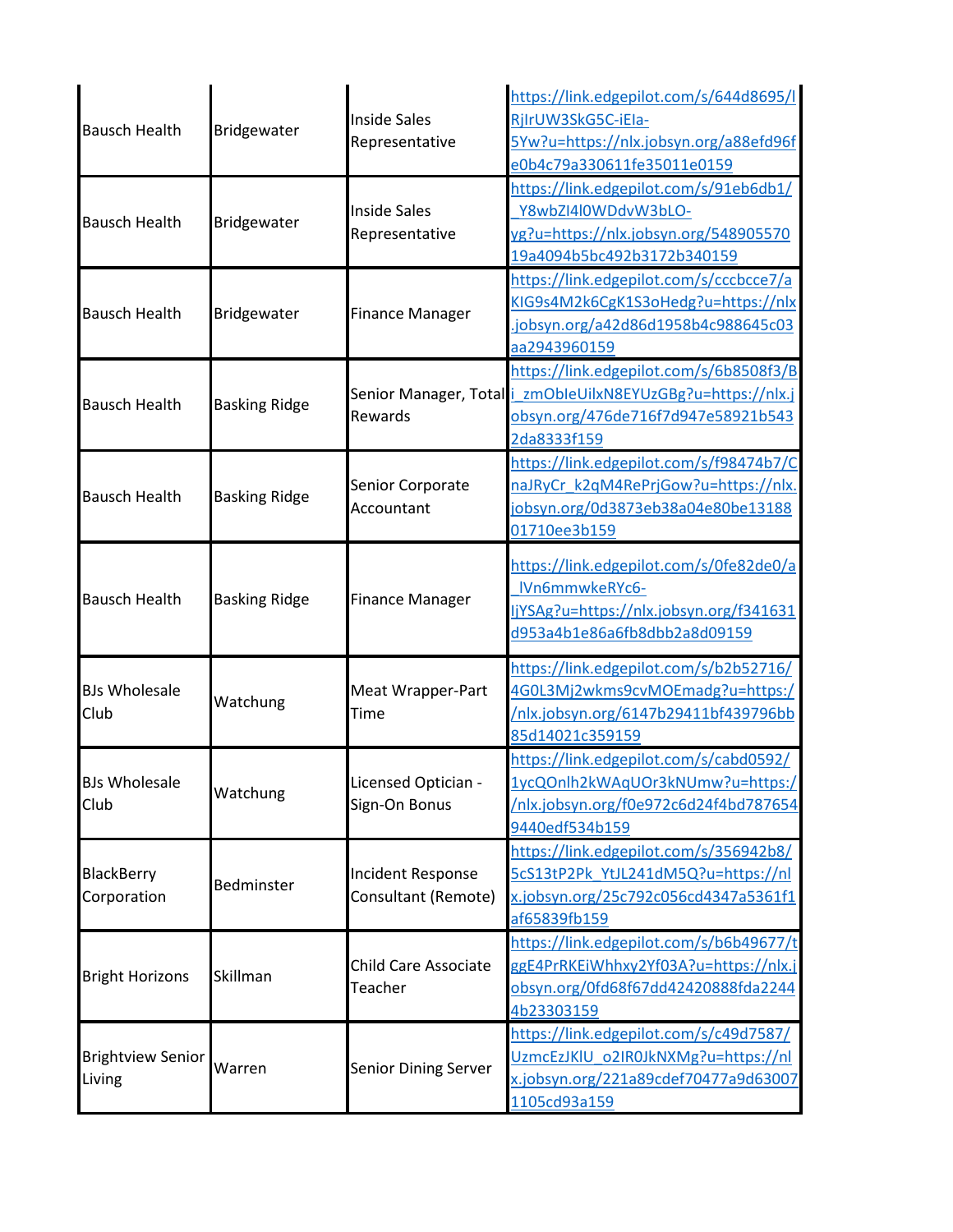| <b>Bristol Myers</b><br>Squibb        | Warren      | Principal Scientist,<br><b>Analytical Technology</b><br>Transfer- Cell Therapy | https://link.edgepilot.com/s/483f5457/5<br>ZuwjrkeA0WCooZtyWG5Fw?u=https://nl<br>x.jobsyn.org/fccdc29ff64b419ca645e0a5<br>a5603f4a159     |
|---------------------------------------|-------------|--------------------------------------------------------------------------------|-------------------------------------------------------------------------------------------------------------------------------------------|
| <b>Bristol Myers</b><br>Squibb        | Warren      | Associate Scientist,<br><b>Analytical Technology</b><br>Transfer- Cell Therapy | https://link.edgepilot.com/s/f16edc16/Y<br>8qY1ZkRPkWsV NMuGupnw?u=https://<br>nlx.jobsyn.org/57249c9904bf4c0cb2c23<br>8e3f301d20d159     |
| Capgemini                             | Bridgewater | Appian Developer 2                                                             | https://link.edgepilot.com/s/dc171426/<br>PaS-<br>7VsebkS29K_r2mmqvw?u=https://nlx.jo<br>bsyn.org/0587566faf9f4c8f8d7986aa63a<br>114b6159 |
| Capgemini                             | Bridgewater | Appian Developer                                                               | https://link.edgepilot.com/s/edc7dd05/<br>Bq0Bn7WQTU2UTEjruSHajQ?u=https://n<br>lx.jobsyn.org/6c335fa79ab94cd0ab67ad<br>93a75d03d4159     |
| Carter's/OshKosh Raritan              |             | <b>Customer Service</b><br>Lead/Keyholder                                      | https://link.edgepilot.com/s/ac902289/<br>BVI5MN2IQUq9XrQW8s3p5g?u=https://<br>nlx.jobsyn.org/984d21058a80495d903e<br>1e831a539259159     |
| Catalent Pharma<br>Solutions          | Somerset    | <b>Raw Materials</b><br>Scientist                                              | https://link.edgepilot.com/s/0b6047ab/<br>9hVhoxAHuEuPB6usv6CszA?u=https://nl<br>x.jobsyn.org/512b982e543f4c12b0f0de6<br>a531c4c00159     |
| Catalent Pharma<br>Solutions          | Somerset    | Product Manager Cell<br>and Gene Therapy                                       | https://link.edgepilot.com/s/450f1177/A<br>alYCh58X0ic0p7MgbOxmw?u=https://nl<br>x.jobsyn.org/4a07bfea6fc74ffb823247b3<br>87ee3994159     |
| <b>CBRE</b>                           | Somerset    | <b>Union Building</b><br>Engineer                                              | https://link.edgepilot.com/s/f8704fed/-<br>EtKQ-<br>74hkCQL7Es1XMzZw?u=https://nlx.jobsy<br>n.org/e79cdde986e1437c98b03dca0ae6<br>4fba159 |
| <b>CBRE</b>                           | Raritan     | <b>Quality &amp; Compliance</b><br>Specialist - Life<br><b>Sciences</b>        | https://link.edgepilot.com/s/99215b1f/-<br>pjHtEXPbUW16UaDybT EQ?u=https://nl<br>x.jobsyn.org/3ec40c8c61af4ef2b018018<br>a9b2bf094159     |
| Children's<br>Specialized<br>Hospital | Somerset    | Patient Acess Liaison - n49Ndatk0 X6n-<br><b>Episodic Svc Lines</b>            | https://link.edgepilot.com/s/444e3820/J<br>fFPoD6g?u=https://nlx.jobsyn.org/9821e<br>5f4d9884d1bb43e0086e9da948a159                       |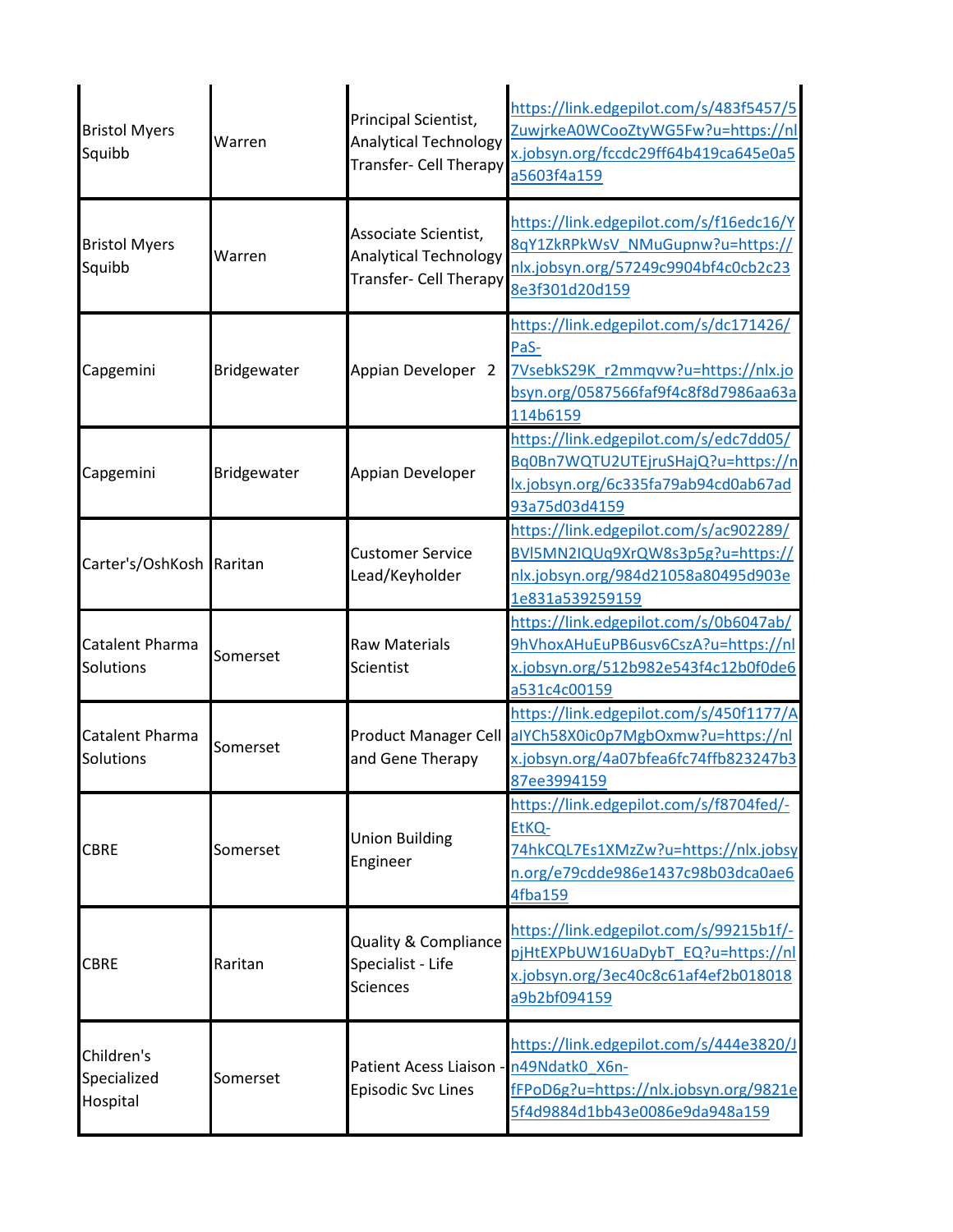| <b>Clarks Shoes</b>                  | Bridgewater | Part Time Team Lead                              | https://link.edgepilot.com/s/e7ae4e00/<br>u4T3Wo6zCkidZwUHvXvErw?u=https://n<br>Ix.jobsyn.org/5cd096fe667f4fafbe4037fb<br>f7aa634c159       |
|--------------------------------------|-------------|--------------------------------------------------|---------------------------------------------------------------------------------------------------------------------------------------------|
| <b>Clarks Shoes</b>                  | Bridgewater | <b>Part Time Sales</b><br>Associate              | https://link.edgepilot.com/s/17d753d8/<br>3dFjvU3b70_x2myzp3VTrw?u=https://nl<br>x.jobsyn.org/759fb14be57f4bf29695a58<br>350c6de5b159       |
| Cognizant<br>Technology<br>Solutions | Somerville  | <b>SPLUNK ENGINEER</b>                           | https://link.edgepilot.com/s/eee9f08b/D<br>N9XHqm8Y0umHsts0rtTCQ?u=https://nl<br>x.jobsyn.org/bb3d0ff31fd44049bc4496d<br>74c508a87159       |
| Cognizant<br>Technology<br>Solutions | Somerville  | Senior AWS Data<br>Architect                     | https://link.edgepilot.com/s/1b464750/<br>OstxxuOYxUmqaQJKyP-<br>FCA?u=https://nlx.jobsyn.org/784afbf8d<br>d2a406f9ec6c2e169dde1d5159       |
| Cognizant<br>Technology<br>Solutions | Somerville  | <b>SAP ABAP Technical</b><br>Consultant          | https://link.edgepilot.com/s/c869d388/<br>$1-$<br>c3FLatp06qqiydzlKW3g?u=https://nlx.jo<br>bsyn.org/bbc7111441df4615a77c7fa532<br>800ee7159 |
| Cognizant<br>Technology<br>Solutions | Raritan     | <b>SQL DBA</b>                                   | https://link.edgepilot.com/s/1249da8e/l<br>O3RF vFyUafzPLJJP1jHQ?u=https://nlx.j<br>obsyn.org/c9be4c20e11d47f18087ed56<br>18df1543159       |
| Cognizant<br>Technology<br>Solutions | Raritan     | <b>SFDC Developer</b>                            | https://link.edgepilot.com/s/9fb47cbd/B<br>dlMHV1EaElNu3OgqPUQ?u=https://nl<br>x.jobsyn.org/5e216366614a4ab4b1235c<br>999be5ae19159         |
| Cognizant<br>Technology<br>Solutions | Bridgewater | Tableau Architect                                | https://link.edgepilot.com/s/be03d66d/<br>dpWwqiTMD0ul5v2a0-<br>RpOA?u=https://nlx.jobsyn.org/12b7c06<br>30a7340c2b267241c85b27faa159       |
| Cognizant<br>Technology<br>Solutions | Bridgewater | Sr. Salesforce.com<br><b>Technical Architect</b> | https://link.edgepilot.com/s/2da91562/<br>QtywSkrth0mKSZsVf4th w?u=https://nlx<br>jobsyn.org/66ef355b92e84e3487bd1ee<br>a73d98cca159        |
| Cognizant<br>Technology<br>Solutions | Bridgewater | Salesforce Senior<br>Developer                   | https://link.edgepilot.com/s/08704e4f/y<br>yJadAeYEE6rwAxXAp8A8Q?u=https://nlx<br>jobsyn.org/fdf2b76c3e2e4252a6100d15<br>65641214159        |
| Cognizant<br>Technology<br>Solutions | Bridgewater | Adobe Analytics Lead                             | https://link.edgepilot.com/s/b2ef7e59/<br>$GI-$<br>Np62UO0il9EQ4clbVjA?u=https://nlx.job<br>syn.org/7e48fda909a6475a9005e5d925<br>838a56159 |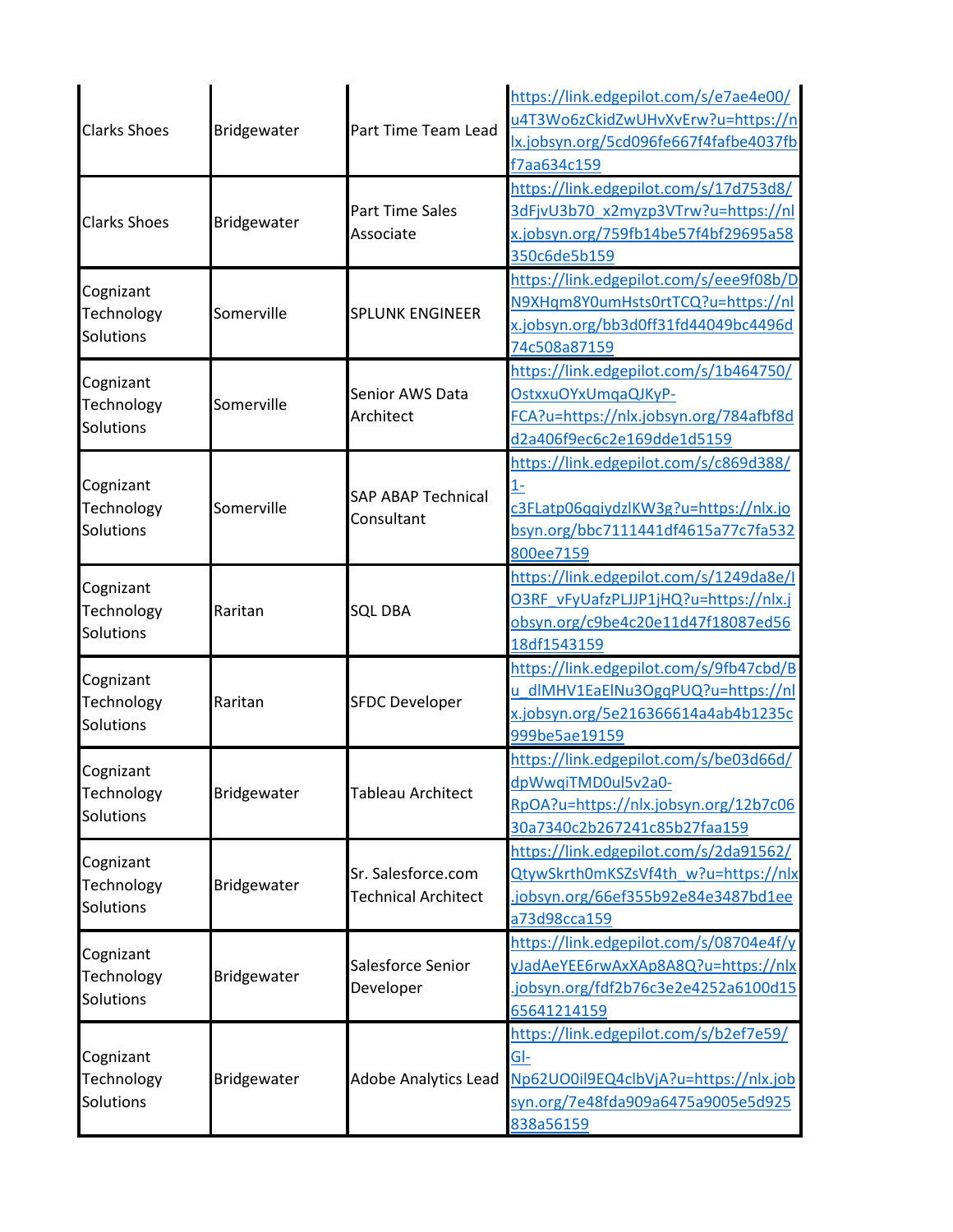| Cognizant<br>Technology<br>Solutions | <b>Basking Ridge</b> | <b>Mobile Automation</b>                                                                              | https://link.edgepilot.com/s/dfe5cc4a/c-<br>p4J1KUx0e2UG1NbuwAtQ?u=https://nlx<br>jobsyn.org/a3d362dcf5bf477880f70ae5<br>35a497eb159                       |
|--------------------------------------|----------------------|-------------------------------------------------------------------------------------------------------|------------------------------------------------------------------------------------------------------------------------------------------------------------|
| Collabera, Inc.                      | <b>Basking Ridge</b> | Software Developer                                                                                    | https://link.edgepilot.com/s/12dd0a5c/v<br>SJVy0haSkaETsav0TvKBg?u=https://nlx.j<br>obsyn.org/8dad679352124f919980ab5e<br>0862ac23159                      |
| Compass Group,<br>North America      | Somerville           |                                                                                                       | https://link.edgepilot.com/s/a0159be6/J<br>DIR, DINING SERVICES 8nURSntOEKDG3qU03oT0g?u=https://nl<br>x.jobsyn.org/3abc4d8c094645cea8bc836<br>9ad634ff4159 |
| Compass Group,<br>North America      | Somerville           | COOK (FULL-TIME)                                                                                      | https://link.edgepilot.com/s/1d7a5e82/<br>gjqaMv2Ba0aLHqHhoRvyXA?u=https://nl<br>x.jobsyn.org/c010b71a74924281b1d6f3<br>437b9d3b52159                      |
| ConvaTec                             | Bridgewater          | <b>Global Talent</b><br>Management PhD<br>Intern                                                      | https://link.edgepilot.com/s/658f5889/l<br>vtE5dGvQkqSkc2pFTXOnw?u=https://nlx<br>jobsyn.org/9a8c30042c8b43f9b874903f<br>2b38126d159                       |
| Cushman &<br>Wakefield<br>National   | <b>Basking Ridge</b> | Project Manager                                                                                       | https://link.edgepilot.com/s/81f0738c/u<br>liU4F2cFkS2SAT7tMu4UA?u=https://nlx.j<br>obsyn.org/6f37f8b367c7419b9cb5bba13<br>bc43ee4159                      |
| Daiichi Sankyo<br>Inc.               | <b>Basking Ridge</b> | <b>Senior Medical</b><br>Director, Global<br><b>Specialty Medical</b><br><b>Affairs Rare Diseases</b> | https://link.edgepilot.com/s/256e62dc/<br>1pubVhERBE2eUS8YvHLbpg?u=https://nl<br>x.jobsyn.org/2609b281ca0f4ea182171ab<br>91d6eb04b159                      |
| Daiichi Sankyo<br>Inc.               | <b>Basking Ridge</b> | Director, Data<br>Management &<br>Analytics CS & PV                                                   | https://link.edgepilot.com/s/730b5674/<br>MJ3OmJfVb0yTZaMuv7LhPg?u=https://n<br>lx.jobsyn.org/2d6bfd87c6de4c028dea90<br>Obc25dd5af159                      |
| Daiichi Sankyo<br>Inc.               | <b>Basking Ridge</b> | Associate Director,<br><b>Statistical</b><br>Programming                                              | https://link.edgepilot.com/s/6f344abc/p<br>PqTTIJCekWwLSNav8zFCw?u=https://nlx<br>jobsyn.org/211f1f73fa6a40888b7b2d77<br>8fd8471e159                       |
| Daiichi Sankyo<br>Inc.               | <b>Basking Ridge</b> | Associate Director,<br><b>Global Medical Affairs</b><br>Oncology                                      | https://link.edgepilot.com/s/0152f2d6/<br>GfF0gRLShkq4SlDblAO1-<br>Q?u=https://nlx.jobsyn.org/8a106bbc7d<br>594e66af6c23a16e9946de159                      |
| Daiichi Sankyo<br>Inc.               | <b>Basking Ridge</b> | Associate Director,<br><b>Enterprise Program</b><br>Management                                        | https://link.edgepilot.com/s/939c10e4/J<br>CZnIdQqwEegKnqYyHxX A?u=https://nlx<br>jobsyn.org/788b36fa1d9245e1a973f8d2<br>32e3f79a159                       |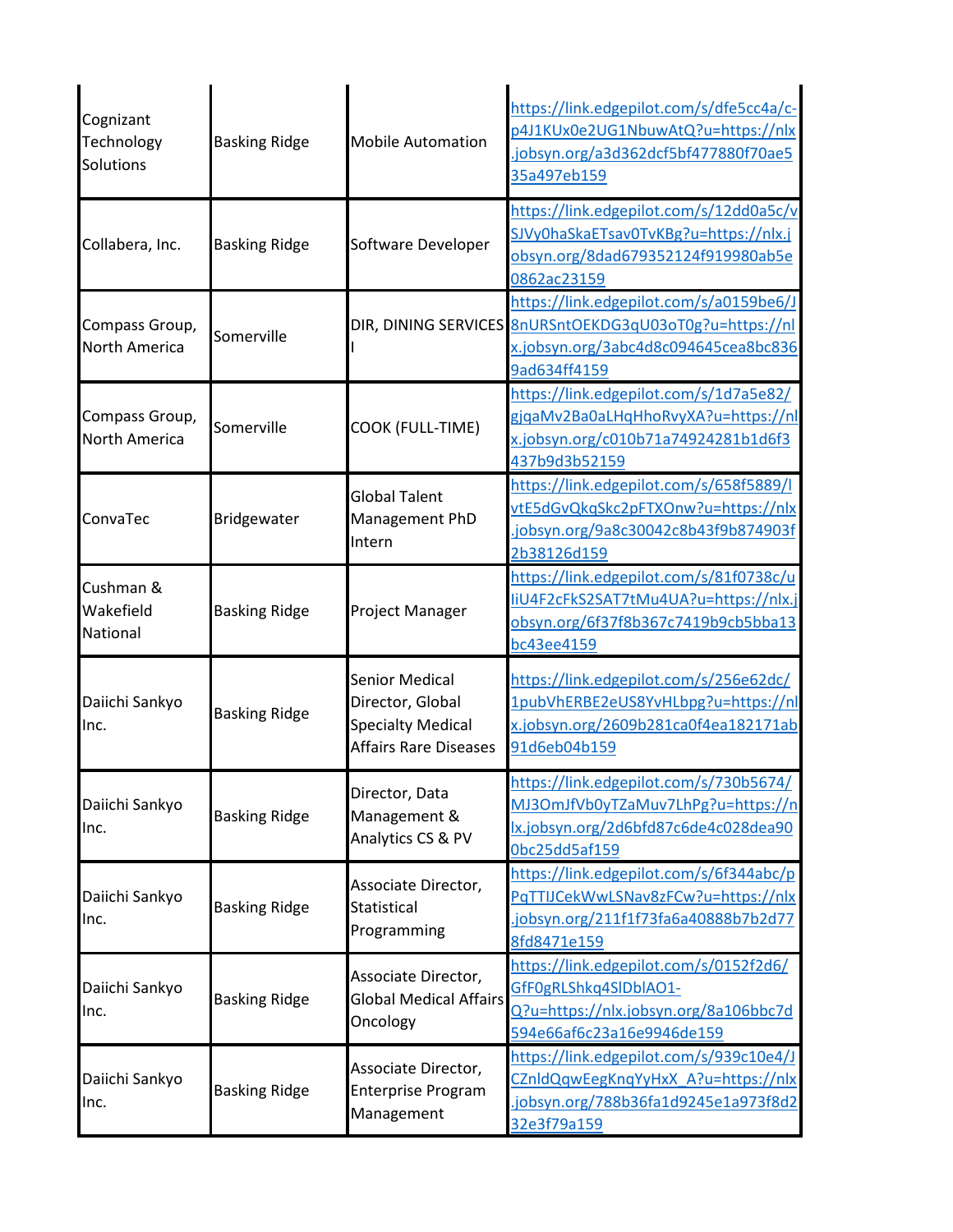| Devereux<br>Advanced<br><b>Behavioral Health</b>        | Somerset     | <b>Compliance and Risk</b><br>Management<br>Coordinator     | https://link.edgepilot.com/s/7c9c3612/j<br>aAGouNIUE2fmJsbuvDHhQ?u=https://nl<br>x.jobsyn.org/137b48ab59aa461d937e68<br>e3d81556c6159 |
|---------------------------------------------------------|--------------|-------------------------------------------------------------|---------------------------------------------------------------------------------------------------------------------------------------|
| <b>Devereux</b><br>Advanced<br><b>Behavioral Health</b> | Somerset     | <b>Board Certified</b><br><b>Behavior Analyst</b><br>(BCBA) | https://link.edgepilot.com/s/258776cd/-<br>0PS6R6zBUCZMxy ipfwUQ?u=https://nl<br>x.jobsyn.org/5486888ccfac4206822d969<br>c9e638749159 |
| <b>Devereux</b><br>Advanced<br><b>Behavioral Health</b> | Somerset     | <b>Behavior Specialist</b>                                  | https://link.edgepilot.com/s/5aae9f2c/t<br>0Zba30mSEualCjp9hh4AQ?u=https://nlx.<br>jobsyn.org/a153fef5be654fca9522fa0f57<br>18772b159 |
| <b>Devereux</b><br>Advanced<br><b>Behavioral Health</b> | Hillsborough | Direct Support<br>Professional                              | https://link.edgepilot.com/s/e8f92817/t<br>mN4c1FdO0O3wi5oB-<br>jwbQ?u=https://nlx.jobsyn.org/e9dedb5<br>8d6924d54ae099fa5abeb341c159 |
| Emerson                                                 | Warren       | Project Manager-<br><b>Traditional Power</b>                | https://link.edgepilot.com/s/bbc34037/ji<br>5tXzERy0yfgjwiQ7HFtQ?u=https://nlx.jo<br>bsyn.org/248fa1519f4a436fa9b49e0cb7<br>e526ac159 |
| Emerson                                                 | Warren       | Project Manager-<br>Power Industry                          | https://link.edgepilot.com/s/e4a9ac8d/<br>n7iRG8n6UWwoKcrLcjVhg?u=https://nlx<br>jobsyn.org/cda479ef45f8420db494b3e1<br>f378709f159   |
| Emerson                                                 | Warren       | Lifecycle Services,<br>Career Development<br>Program        | https://link.edgepilot.com/s/380910ce/<br>2D5r1uT1Z0G3RXpDkzh9Og?u=https://n<br>lx.jobsyn.org/325db19bebb34e2f99849e<br>930160ca3d159 |
| EnerSys                                                 | Somerset     | Service Coordinator                                         | https://link.edgepilot.com/s/d86dc8ee/-<br>Z7L 88UlEyMHqsF1SKxyg?u=https://nlx.<br>jobsyn.org/7a42b6e598eb4c22b01fa2cf<br>94d6c48d159 |
| <b>Etheridge Family</b><br>Medicine, LLC                | Somerset     | <b>Medical receptionist</b>                                 | https://link.edgepilot.com/s/ed505d3b/<br>SUd7HSYp1Eqf7mhuIKHe5A?u=https://n<br>lx.jobsyn.org/19de528a27ac4ca18f90ef1<br>63d6005c9159 |
| <b>Family Dollar</b>                                    | Somerset     | <b>ASSISTANT STORE</b><br><b>MANAGER</b>                    | https://link.edgepilot.com/s/9ab12df1/<br>N5KXRDKK1kOUHHnovWB8Og?u=https:<br>//nlx.jobsyn.org/182ec97da6af46d59193<br>9675a3409458159 |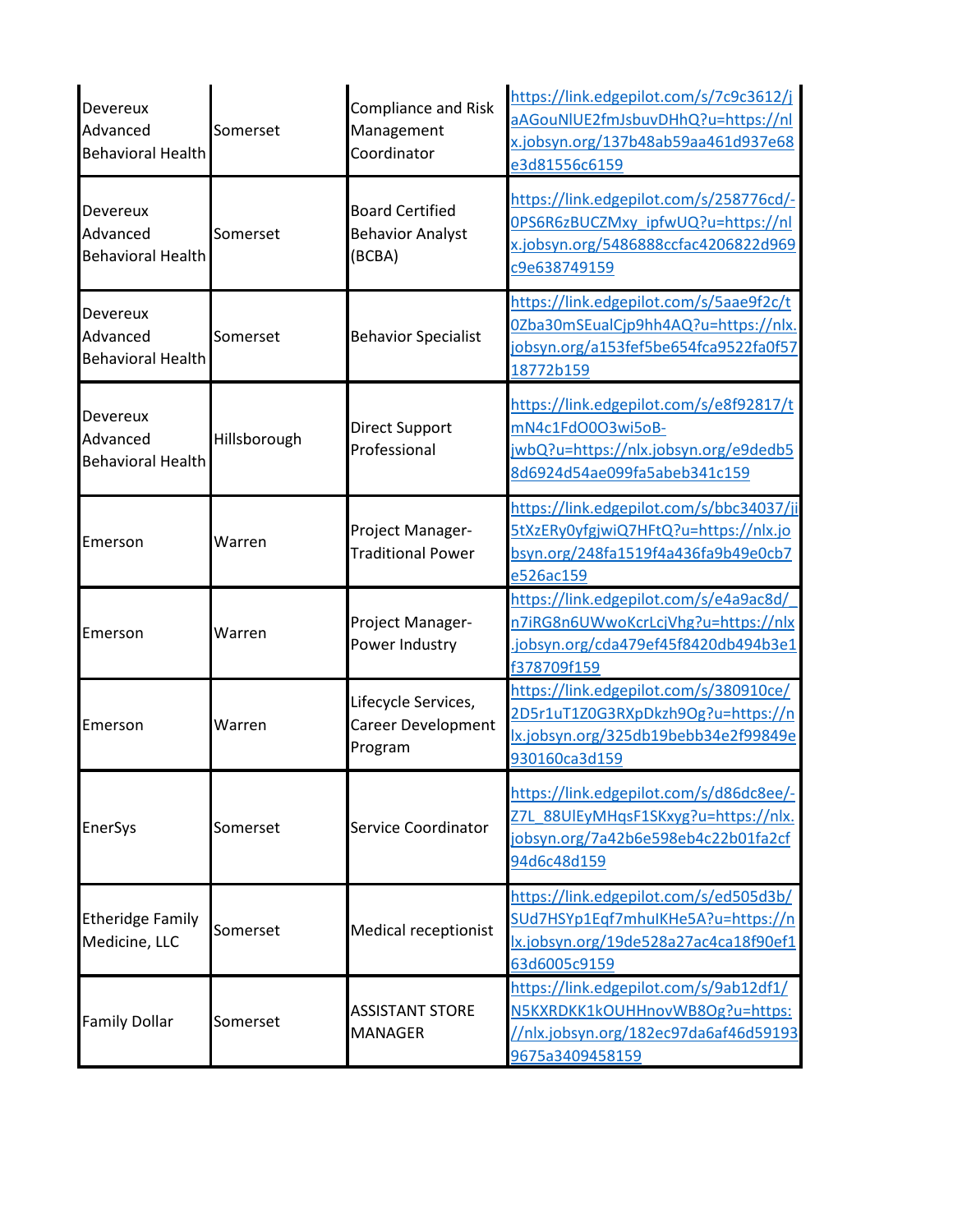| <b>FedEx Express</b>                            | Somerville | Warehouse Package<br>Handler                                          | https://link.edgepilot.com/s/f933e2a5/Y<br>OLUfo2CB06FbMsWmOAO0A?u=https://<br>nlx.jobsyn.org/755f28d590144fb989d2a<br>43b5f34c5f2159     |
|-------------------------------------------------|------------|-----------------------------------------------------------------------|-------------------------------------------------------------------------------------------------------------------------------------------|
| Fiserv                                          | Warren     | <b>Quality Assurance</b><br>Engineering - Sr<br>Professional          | https://link.edgepilot.com/s/3239b283/<br>SaxzfcpWykSYnx9V1pKa3g?u=https://nlx<br>jobsyn.org/6d205b575a424d6ea90ff7d4<br>fa48ffd2159      |
| Fiserv                                          | Warren     | <b>Quality Assurance</b><br>Engineering - Advisor<br>/ Automation SME | https://link.edgepilot.com/s/266085aa/<br>VldwH2VBSUW3fqi1A6-<br>0rA?u=https://nlx.jobsyn.org/d138e987<br>d2b94fc0a448f11da4f4deac159     |
| Fiserv                                          | Warren     | Project Manager -<br>Advisor I (Non-<br>Technical)                    | https://link.edgepilot.com/s/39b2771b/<br>pDIENIGIjkiz s8yNUFhKA?u=https://nlx.j<br>obsyn.org/55be61a7dd4f47fba6b83651e<br>eac6e2b159     |
| Fiserv                                          | Warren     | Manager, Credit Risk                                                  | https://link.edgepilot.com/s/b64fa969/n<br>7 tK0vE0kCSqeuAOL6ACg?u=https://nlx.<br>jobsyn.org/90af8fdcb22b4149be2fa49b9<br>8960c0f159     |
| GalaxE                                          | Somerset   | NET Developer                                                         | https://link.edgepilot.com/s/62bc85ce/A<br>XCw6UrT Eacm2iOfEAGcA?u=https://nlx<br>jobsyn.org/eeb3e648c3774a60993f21d<br>1381bf695159      |
| <b>Galaxe Solutions</b>                         | Somerset   | NET Developer                                                         | https://link.edgepilot.com/s/2b538171/<br>Wq Q6epYM0ie-<br>Z2M2dPpTA?u=https://nlx.jobsyn.org/fe<br>911d45897f4aa2b025d2d63d0e6cf5159     |
| <b>GEODIS</b>                                   | Somerset   | <b>Customer Service Rep</b>                                           | https://link.edgepilot.com/s/f3e49968/f<br>MgHGx-<br>OuESp0s1f6baqbg?u=https://nlx.jobsyn.<br>org/a46efec9455b4f2cb06d15eed07df5<br>31159 |
| Georgia-Pacific                                 | Bedminster | <b>CAD Manager</b>                                                    | https://link.edgepilot.com/s/750fa11b/G<br>LI1R3uijEaFj7w-<br>kPiBKw?u=https://nlx.jobsyn.org/99dbd<br>efa0df54304864ceeda986c34aa159     |
| GlaxoSmithKline<br>Consumer<br>Healthcare, L.P. | Warren     | <b>Supplier Quality</b><br>Auditor                                    | https://link.edgepilot.com/s/ca56e003/<br>AjByRiOZ40mjWxI6kMAKwQ?u=https://<br>nlx.jobsyn.org/a281d809bbb645de9769<br>0e21de0344ad159     |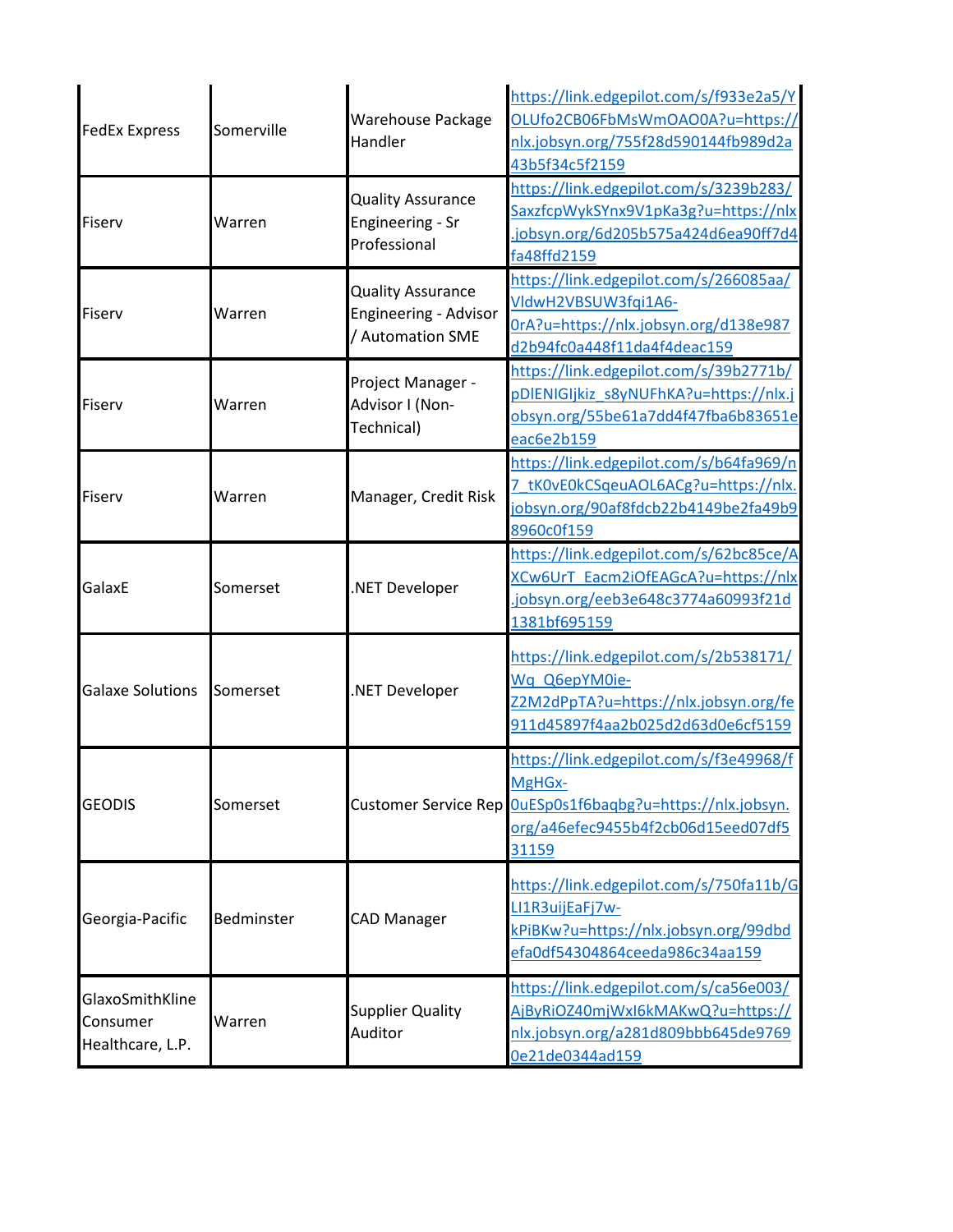| GlaxoSmithKline<br>Consumer<br>Healthcare, L.P. | Warren            | Senior Data<br><b>Operations Engineer</b>                       | https://link.edgepilot.com/s/7970dc02/j<br>PaCwr9J00WTe35-<br>6DXQhw?u=https://nlx.jobsyn.org/e68cf<br>98a7d864223bf0b3f28fc418e22159                       |
|-------------------------------------------------|-------------------|-----------------------------------------------------------------|-------------------------------------------------------------------------------------------------------------------------------------------------------------|
| GlaxoSmithKline<br>Consumer<br>Healthcare, L.P. | Warren            | <b>Contract Manager</b>                                         | https://link.edgepilot.com/s/21040625/<br>1pLn6Q7oM0WTuxLXVMbhOw?u=https:<br>//nlx.jobsyn.org/2be59a58e1d5494cb2d<br>3498ae763007a159                       |
| GlaxoSmithKline<br>Consumer<br>Healthcare, L.P. | Warren            | Associate Expert<br><b>Brand Manager</b>                        | https://link.edgepilot.com/s/3b7f3a52/n<br>igZdM4BdEWZZnlVrp3MPw?u=https://nl<br>x.jobsyn.org/6d3bdad645194d3ea47784<br>56bcc07eb5159                       |
| Hackensack<br><b>Meridian Health</b>            | <b>Belle Mead</b> | RN House Supervisor-<br>Psychiatry-Full Tme-<br><b>Benefits</b> | https://link.edgepilot.com/s/872a5204/<br>oTGOolyxwEutdbFJx7IkKQ?u=https://nlx<br>jobsyn.org/a8cd1a801695428b88ba307<br>1df851423159                        |
| Hackensack<br><b>Meridian Health</b>            | <b>Belle Mead</b> | RN House Supervisor-<br>Psychiatry-Full Tme-<br><b>Benefits</b> | https://link.edgepilot.com/s/c3f88bc9/<br>WNIWJAwoMEK0PXxPTtUavQ?u=https:/<br>/nlx.jobsyn.org/d7a59e7f72ab48e682c6<br>7a2768f1b883159                       |
| Hackensack<br><b>Meridian Health</b>            | <b>Belle Mead</b> | Swan-FT/Evenings                                                | https://link.edgepilot.com/s/4b0df32b/<br>Residential Counselor-ODxGkDVYk21V7EClxZsJQ?u=https://nlx.<br>jobsyn.org/fd14f4e5af304490a537a84b7<br>c4fc022159  |
| Hackensack<br>Meridian Health                   | <b>Belle Mead</b> | Swan-FT/Evenings                                                | https://link.edgepilot.com/s/d63d0fa9/X<br>Residential Counselor-LHf0ogruUWXNnFF0hB7dA?u=https://nl<br>x.jobsyn.org/e8073e7f92ba48f9b4a53b5<br>97c8ee5e9159 |
| Hackensack<br><b>Meridian Health</b>            | <b>Belle Mead</b> | <b>Residential Counselor-</b><br>Butterfly unit-PT/<br>Evenings | https://link.edgepilot.com/s/a64b600e/<br>5y7BXoa79EC2e69F6Ij03g?u=https://nlx.<br>obsyn.org/0c8d45a62cc74c97aee26495<br>4acc20ac159                        |
| Hackensack<br><b>Meridian Health</b>            | <b>Belle Mead</b> | <b>Residential Counselor-</b><br>Butterfly unit-PT/<br>Evenings | https://link.edgepilot.com/s/a79a7e0f/Y<br>UETO324rkelxNt8tvbDGQ?u=https://nlx.<br>obsyn.org/2fdcbecaa72a4030ab95399d<br>5e404692159                        |
| Hackensack<br><b>Meridian Health</b>            | <b>Belle Mead</b> | <b>Residential Counselor-</b><br>Bear Unit-FT/<br>Evenings      | https://link.edgepilot.com/s/35cb1815/<br>0FwsDfkSwESa0L54Gopssg?u=https://nl<br>x.jobsyn.org/32db5af4bd594a4d801bd9<br>252a9dd101159                       |
| Hackensack<br><b>Meridian Health</b>            | <b>Belle Mead</b> | Residential Counselor-<br>Bear Unit-FT/<br>Evenings             | https://link.edgepilot.com/s/ce592ca7/L<br>alet4o7vEOXgwo7ENBB3A?u=https://nlx<br>jobsyn.org/33e2ee553f424e548f41f064<br>9c963d5c159                        |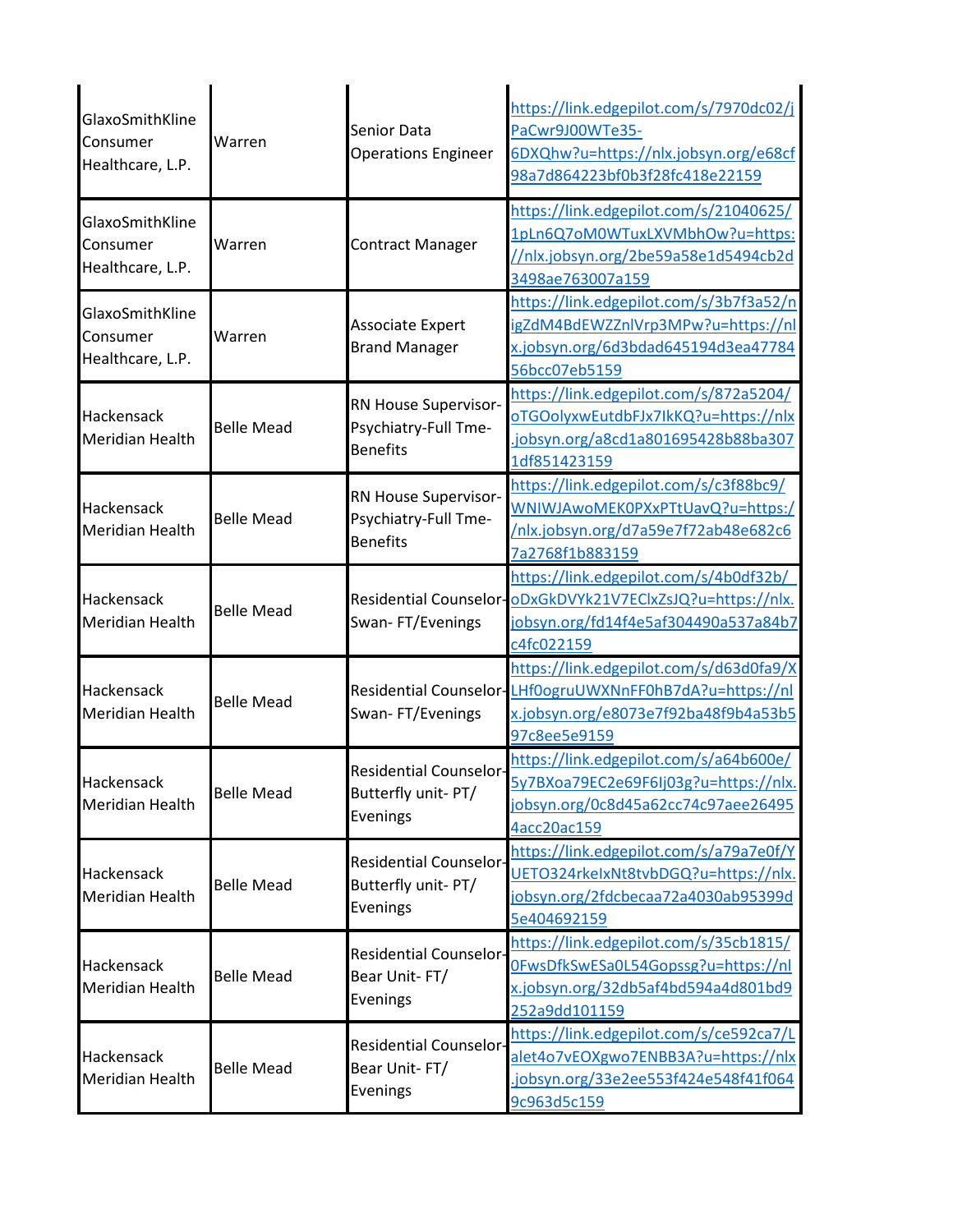| Hackensack<br>Meridian Health        | <b>Belle Mead</b> | <b>Registered Staff</b><br><b>Nurses</b>                      | https://link.edgepilot.com/s/db0ab6d6/<br>By9TE9Uf60aLv36LiYhaaw?u=https://nlx<br>.jobsyn.org/d172d698b5a245259d67a95<br>4e270be2d159     |
|--------------------------------------|-------------------|---------------------------------------------------------------|-------------------------------------------------------------------------------------------------------------------------------------------|
| Hackensack<br>Meridian Health        | <b>Belle Mead</b> | <b>Registered Staff</b><br><b>Nurses</b>                      | https://link.edgepilot.com/s/67183c54/<br>mTsr-<br>oqE5EuRaQgN5sSmBA?u=https://nlx.job<br>syn.org/a42aad27d78e425a811c98f7e8a<br>38e1f159 |
| Hackensack<br>Meridian Health        | <b>Belle Mead</b> | <b>Registered Staff</b><br><b>Nurses</b>                      | https://link.edgepilot.com/s/2e68fc3e/5<br>pjYRGyRp0u hrmDeCfyHQ?u=https://nlx<br>.jobsyn.org/b04a47c12b624046b851f00<br>b73833142159     |
| Hackensack<br><b>Meridian Health</b> | <b>Belle Mead</b> | <b>Registered Staff</b><br><b>Nurses</b>                      | https://link.edgepilot.com/s/99b4df4d/K<br>o L3HrCykS5SoPbE8dzjw?u=https://nlx.j<br>obsyn.org/89abd13f1a374dc587af4a653<br>42ff4b4159     |
| Hackensack<br>Meridian Health        | <b>Belle Mead</b> | <b>Registered Staff</b><br><b>Nurses</b>                      | https://link.edgepilot.com/s/49c91593/J<br>cM-<br>5LAXokK4M_7zKLl1RQ?u=https://nlx.job<br>syn.org/7343546584314069896eafc22c9<br>5176e159 |
| Hackensack<br>Meridian Health        | <b>Belle Mead</b> | <b>Registered Staff</b><br><b>Nurses</b>                      | https://link.edgepilot.com/s/fdbcfdd0/U<br>pkLs4fsHk289uVEB6dRtA?u=https://nlx.j<br>obsyn.org/595644745b77471ea0897f25<br>e16a96c7159     |
| Hackensack<br>Meridian Health        | <b>Belle Mead</b> | <b>Registered Staff</b><br><b>Nurses</b>                      | https://link.edgepilot.com/s/acba3bb5/z-<br>R1m7fnAUK0hfVUrkyNvQ?u=https://nlx.<br>jobsyn.org/2f428cc8315b471596d39a51<br>36c3a9ff159     |
| Hackensack<br><b>Meridian Health</b> | <b>Belle Mead</b> | <b>Registered Staff</b><br><b>Nurses</b>                      | https://link.edgepilot.com/s/1e8f0fc0/Q<br>Le Uw8pV0 ZMpbneGlV1g?u=https://nl<br>x.jobsyn.org/4d4e47b5f5cb4020a7cf00d<br>97fcbf89e159     |
| Hackensack<br>Meridian Health        | <b>Belle Mead</b> | <b>Registered Staff</b><br><b>Nurses</b>                      | https://link.edgepilot.com/s/79165e17/<br>3Z9Rgnq kkK74ZyWy-X6-<br>g?u=https://nlx.jobsyn.org/349ab16f7f1<br>848f9a0f0cd5e5ee04054159     |
| Hackensack<br>Meridian Health        | <b>Belle Mead</b> | <b>Registered Staff</b><br>Nurse-Carrier Clinic-<br>Part Time | https://link.edgepilot.com/s/b30f60e6/<br>mdSjYW8nQUObKDd2v w7w?u=https:<br>//nlx.jobsyn.org/cf598f83651541349d98<br>e0cbd5fb0435159      |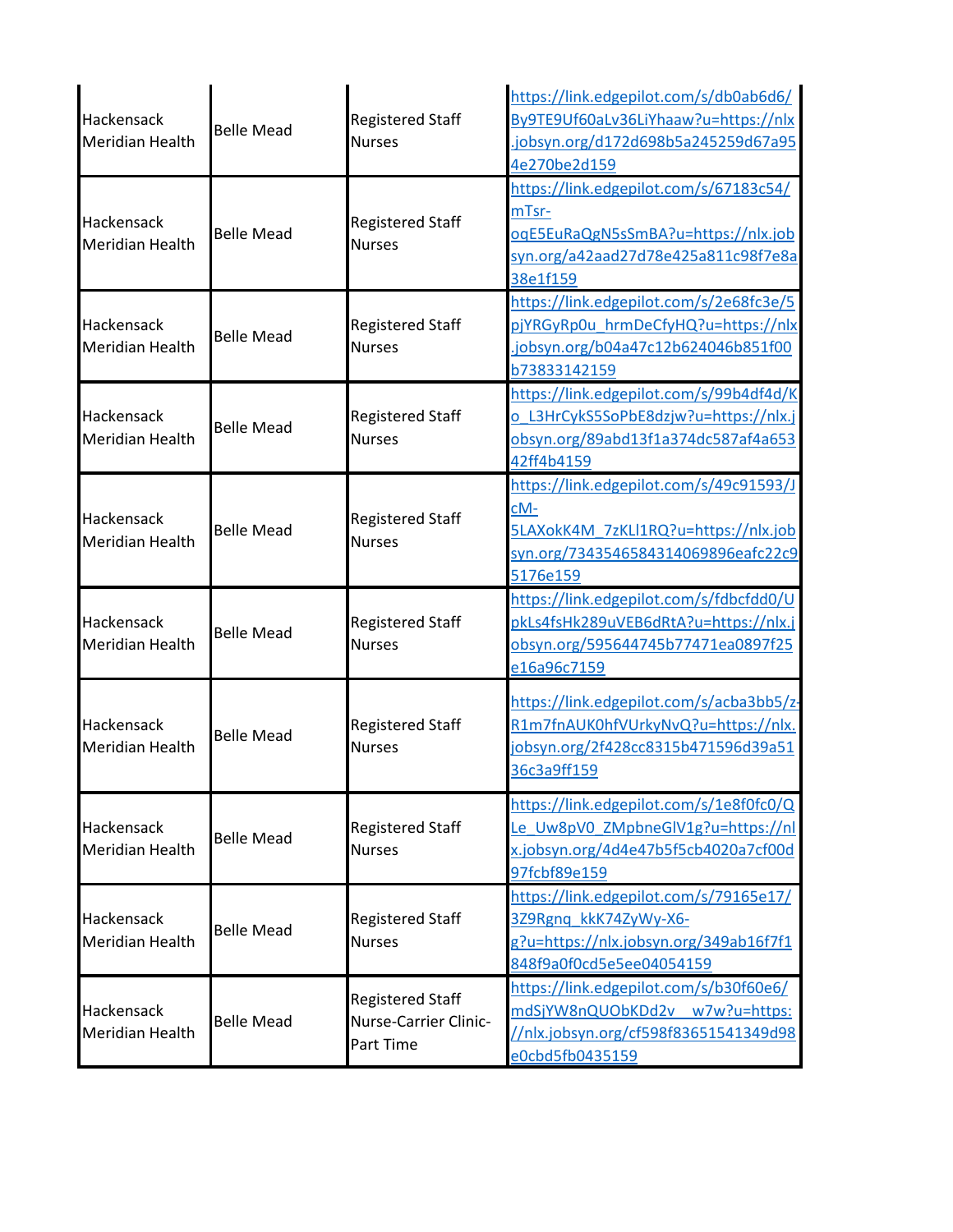| Hackensack<br><b>Meridian Health</b> | <b>Belle Mead</b> | <b>Registered Staff</b><br>Nurse- Psychiatry- F/T<br>Days, 7a-7p                                 | https://link.edgepilot.com/s/df07a595/K<br>JqD42xmZUWqtkdbDghlog?u=https://nl<br>x.jobsyn.org/184b75b4de1b4b439f8790<br>9f10db6329159 |
|--------------------------------------|-------------------|--------------------------------------------------------------------------------------------------|---------------------------------------------------------------------------------------------------------------------------------------|
| Hackensack<br><b>Meridian Health</b> | <b>Belle Mead</b> | <b>Registered Staff</b><br>Nurse- Psychiatry- F/T<br>Days, 7a-7p                                 | https://link.edgepilot.com/s/c26b56ca/i<br>WU5ZhBMfECW6V_HHidHNQ?u=https:/<br>/nlx.jobsyn.org/6f14c75571a04c76ba71<br>3b8ddccc5f3d159 |
| Hackensack<br><b>Meridian Health</b> | <b>Belle Mead</b> | <b>Registered Staff</b><br>Nurse- General Adult<br>Psych Unit- F/T (7a-<br>7p) Days              | https://link.edgepilot.com/s/34d537e9/<br>xFH1DGokOtr1V1ENm4ag?u=https://<br>nlx.jobsyn.org/d4abb5443c72482f944b1<br>8699dafcfd2159   |
| Hackensack<br><b>Meridian Health</b> | <b>Belle Mead</b> | <b>Registered Staff</b><br>Nurse- Acute Care<br>Psych Unit-F/T Days<br>$(7a-7p)$                 | https://link.edgepilot.com/s/2aac4e62/Y<br>6PBGr2xjU2 aFos1us1VQ?u=https://nlx.j<br>obsyn.org/ff8066d996194485bc272ec27<br>ccea4c5159 |
| Hackensack<br><b>Meridian Health</b> | <b>Belle Mead</b> | <b>Registered Nurses-</b><br><b>Carrier Clinic-Part</b><br><b>Time-Benefits</b>                  | https://link.edgepilot.com/s/e7fab7be/K<br>Gv124Y9WkG3V5toAwxQAA?u=https://<br>nlx.jobsyn.org/40633d578d4147649a68f<br>b22f80e7db6159 |
| Hackensack<br><b>Meridian Health</b> | <b>Belle Mead</b> | <b>Registered Nurses-</b><br>Carrier Clinic-Part<br><b>Time-Benefits</b>                         | https://link.edgepilot.com/s/01fdea6f/y<br>3-xdR3a5kiFqoJhqA3-<br>ag?u=https://nlx.jobsyn.org/c7785ebff3f<br>54e60b1015805ea43aa63159 |
| Hackensack<br><b>Meridian Health</b> | <b>Belle Mead</b> | Registered Nurse-<br>Psychiatry/<br>Addictions Float Unit<br>Part Time-Benefits-<br>Evenings     | https://link.edgepilot.com/s/d69fd28d/<br>HHpDr87E3UKq3C5qhJkYfA?u=https://nl<br>x.jobsyn.org/e97c805cd79240259afe080<br>ee43bce17159 |
| Hackensack<br><b>Meridian Health</b> | <b>Belle Mead</b> | Registered Nurse-<br>Psychiatry/<br>Addictions Float Unit<br>Part Time-Benefits-<br>Evening      | https://link.edgepilot.com/s/476bd80d/<br>NwQWvopUejkXIgZ3NOig?u=https://n<br>lx.jobsyn.org/b7c3591450fe42dabb7286<br>6970966051159   |
| Hackensack<br><b>Meridian Health</b> | <b>Belle Mead</b> | <b>Registered Nurse-</b><br><b>Intensive Treatment</b><br>Psych Unit-P/T<br><b>Benefits Days</b> | https://link.edgepilot.com/s/759c99e9/r<br>VOYmRvJjEOGjjXp36IyXw?u=https://nlx.j<br>obsyn.org/aaf819976b7446f7b1aaa089e<br>d622a49159 |
| Hackensack<br><b>Meridian Health</b> | <b>Belle Mead</b> | Registered Nurse-<br>Comprehensive Psych<br>Unit-F/T Days (7a-7p)                                | https://link.edgepilot.com/s/409e3fce/Fl<br>j1DT U6DRzPJblezfA?u=https://nlx.jo<br>bsyn.org/b6c32513715f4a2386263e920<br>65f1822159   |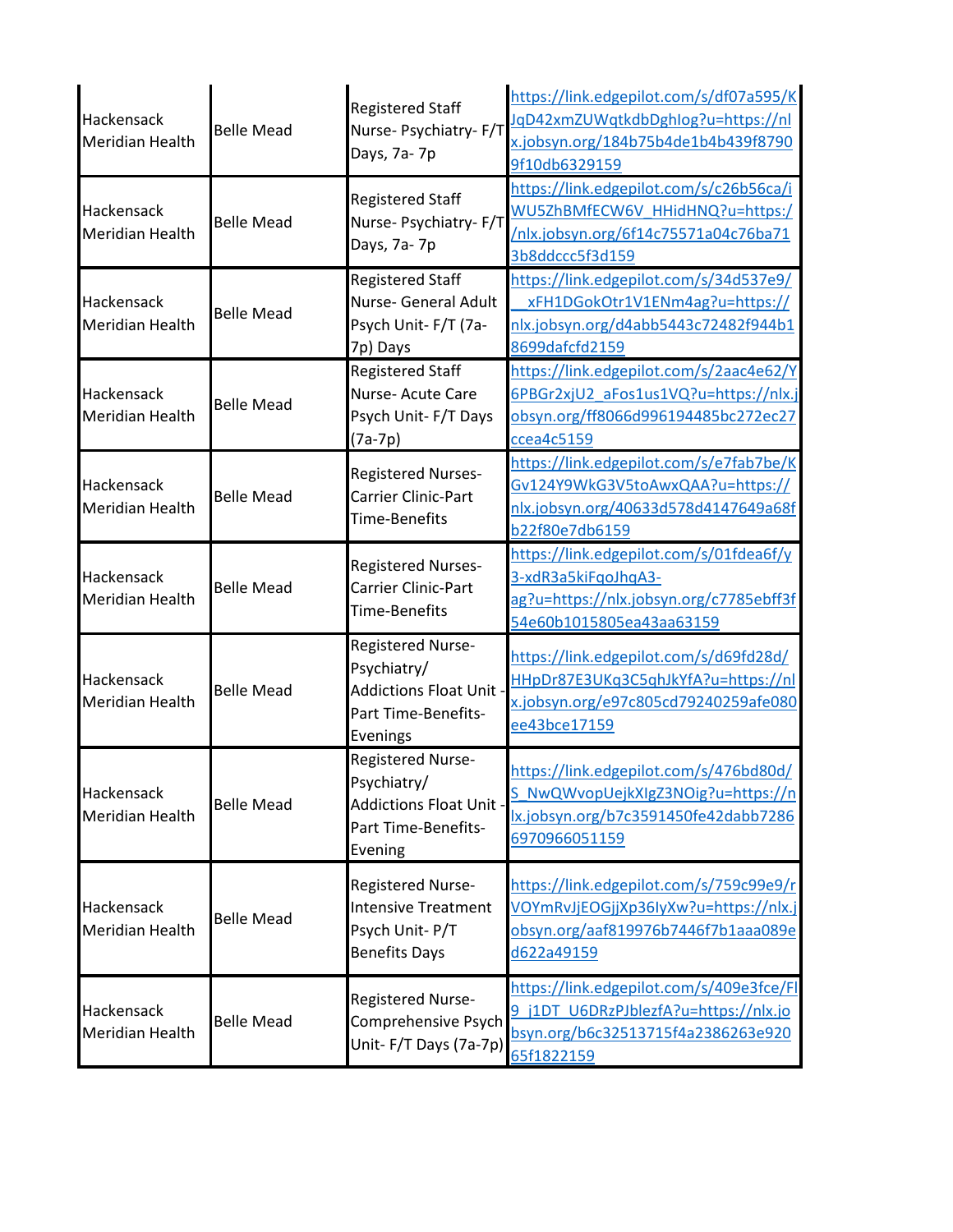| Hackensack<br><b>Meridian Health</b> | <b>Belle Mead</b> | <b>Mental Health</b><br>Technician-<br>Comprehensive<br>Services Unit-FT/<br><b>Nights</b> | https://link.edgepilot.com/s/0b20f879/<br>MO0PyLkiRUOj8doLHYmPFw?u=https://<br>nlx.jobsyn.org/16a586129d4344cc8b001<br>59a2c732329159 |
|--------------------------------------|-------------------|--------------------------------------------------------------------------------------------|---------------------------------------------------------------------------------------------------------------------------------------|
| Hackensack<br><b>Meridian Health</b> | <b>Belle Mead</b> | <b>Mental Health</b><br>Technician-<br>Comprehensive<br>Services Unit-FT/<br><b>Nights</b> | https://link.edgepilot.com/s/70823ba1/<br>9vGIF4QZ8kqZQGIACMoUOw?u=https://<br>nlx.jobsyn.org/00bd394671cb4d7a90d81<br>99c90cff362159 |
| Hackensack<br>Meridian Health        | <b>Belle Mead</b> | <b>Mental Health</b><br>Technician- Acute<br>Care Unit-FT                                  | https://link.edgepilot.com/s/3cf527c5/J<br>wJgZ2CSxEqP8-<br>TxXnIMAw?u=https://nlx.jobsyn.org/84a<br>00eae4013487c91b589c08fef905d159 |
| Hackensack<br>Meridian Health        | <b>Belle Mead</b> | Mental Health<br>Technician- Acute<br>Care Unit-FT                                         | https://link.edgepilot.com/s/b86f4121/V<br>ofv5SJ9A0Gd2C5L BaOBg?u=https://nlx.<br>jobsyn.org/f19fe51c91a24b6f92725d9ee<br>509bea4159 |
| Hackensack<br>Meridian Health        | <b>Belle Mead</b> | Mental Health<br>Counselor-<br>Comprehensive<br>Services Unit-FT                           | https://link.edgepilot.com/s/16a5a6e0/<br>0jVIKIgUG0yR1Chteiwn Q?u=https://nlx.<br>jobsyn.org/e1ea32528ee74aa5bcb895dd<br>6e89f8e4159 |
| Hackensack<br><b>Meridian Health</b> | <b>Belle Mead</b> | <b>Mental Health</b><br>Counselor-<br>Comprehensive<br>Services Unit-FT                    | https://link.edgepilot.com/s/898461e8/<br>wFDWwgXMmU2Dq BZ5vKcyw?u=https<br>://nlx.jobsyn.org/19bad4b664b84e7d9a<br>b94c8173d642f7159 |
| Hackensack<br>Meridian Health        | <b>Belle Mead</b> | <b>Clinical Informatics</b><br>Specialist                                                  | https://link.edgepilot.com/s/210ecd4b/<br>BckeVB9WTEWIQlbcbP88sg?u=https://nl<br>x.jobsyn.org/05e2ef03605847e1b9911fd<br>fca23346f159 |
| Hackensack<br>Meridian Health        | <b>Belle Mead</b> | <b>Clinical Informatics</b><br>Specialist                                                  | https://link.edgepilot.com/s/b7033b0c/<br>uRB00XRpBkWnIhWDg3eumg?u=https:/<br>/nlx.jobsyn.org/40ea84f1e3f341e186aa1<br>b72dedec980159 |
| Hackensack<br>Meridian Health        | <b>Belle Mead</b> | <b>Certified Medical</b><br>Assistant-<br><b>Occupational Health</b>                       | https://link.edgepilot.com/s/a08020a6/<br>S1 W m40k2HLDrAidKHrQ?u=https://<br>nlx.jobsyn.org/51df7134f6b44e0889ec1<br>3e0f1cb47cc159  |
| Hackensack<br>Meridian Health        | <b>Belle Mead</b> | <b>Assistant Nurse</b><br>Manager, Acute Care<br>Psych Unit, F/T<br>Evenings               | https://link.edgepilot.com/s/17db300b/<br>FXLmY4-BHkCF-<br>MN4C6I07Q?u=https://nlx.jobsyn.org/f5<br>82156646234b6b8e08f8c2df0a8ba4159 |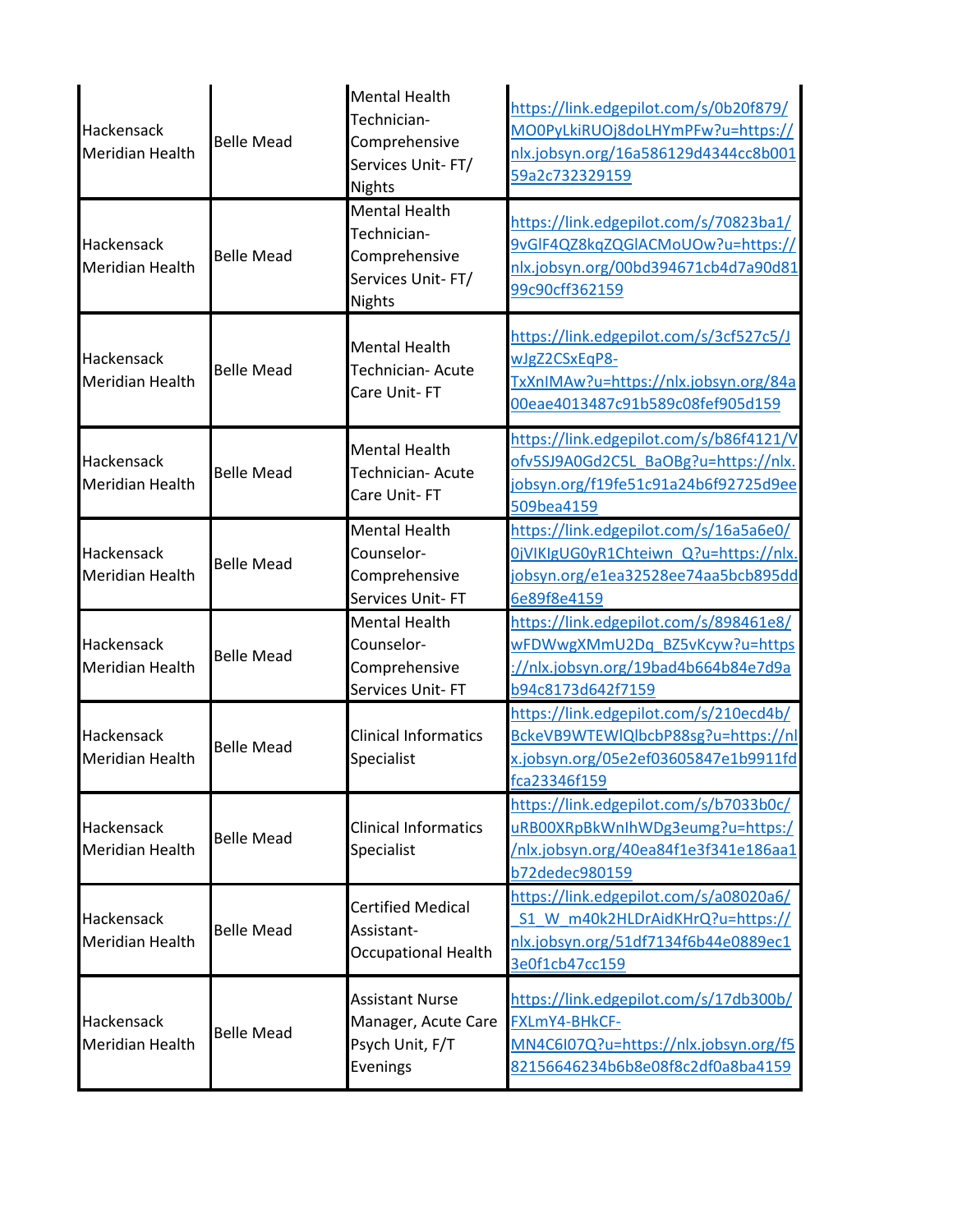| Hackensack<br><b>Meridian Health</b>                | <b>Belle Mead</b> | <b>Assistant Nurse</b><br>Manager - Adolescent QkUXAuRbkar FJJ3-<br>Unit Behavioral<br>Health-F/T Nights | https://link.edgepilot.com/s/476fafd0/7<br>B2FQ?u=https://nlx.jobsyn.org/dd9fd23c<br>bef4465ca6dbdad931e9c45d159                          |
|-----------------------------------------------------|-------------------|----------------------------------------------------------------------------------------------------------|-------------------------------------------------------------------------------------------------------------------------------------------|
| Hackensack<br><b>Meridian Health</b>                | <b>Belle Mead</b> | <b>Addictions Triage</b><br>Specialist                                                                   | https://link.edgepilot.com/s/6ef70ca7/P<br>2S4YfHNX0S2grvqcTqjxQ?u=https://nlx.j<br>obsyn.org/c7d40ca4e088482f8e9b169d<br>42c52e29159     |
| Hackensack<br><b>Meridian Health</b>                | <b>Belle Mead</b> | <b>Addictions Triage</b><br>Specialist                                                                   | https://link.edgepilot.com/s/633b8fd5/F<br>0EMrgWz00SUm5Vm6NDDfw?u=https:/<br>/nlx.jobsyn.org/84fd91adc6f247f186d60<br>a81cf25566e159     |
| Hackensack<br><b>Meridian Health</b>                | <b>Belle Mead</b> | <b>Access Triage Nurse</b><br>Coordinator                                                                | https://link.edgepilot.com/s/373c5a54/3<br>tk6RvGYJ0Ol wFnvSTMuA?u=https://nlx<br>.jobsyn.org/57b7d3b3175b4a27b382949<br>1b4ed3fc9159     |
| <b>Industrial Staffing</b><br>Services Inc.         | <b>Belle Mead</b> | <b>Mental Health</b><br>Technician I                                                                     | https://link.edgepilot.com/s/a56c3d13/<br>bjQWEaPp-<br>keO6WH6zu9dgA?u=https://nlx.jobsyn.o<br>rg/caa37e1ca9604a8b905033cc3d5a7c8<br>f159 |
| <b>Infosys Limited</b>                              | Somerset          | Q1-USNE-Linux<br><b>Automation Lead -NJ-</b><br>Daimler                                                  | https://link.edgepilot.com/s/0fa9d222/h<br>NwbJhpYjUyZvw3w Wn99A?u=https://n<br>lx.jobsyn.org/a11a2711d63d4acc9277c4<br>f3ceeb70a8159     |
| Insmed<br>Incorporated                              | Bridgewater       | Director, Field<br>Strategy &<br>Operations                                                              | https://link.edgepilot.com/s/22acba38/T<br>FMRS2nJ4UyA8ytZlHReVQ?u=https://nlx<br>.jobsyn.org/dfdf0de9d04e4be199fc7f9fa<br>163c8d0159     |
| Insmed<br>Incorporated                              | Bridgewater       | Director,<br><b>Development Quality</b><br>Assurance                                                     | https://link.edgepilot.com/s/7652b3ce/<br>HrAePgJ5jUmMJV5y_q5RXA?u=https://n<br>lx.jobsyn.org/2e28d2b66e084a3b8c144c<br>52e9962f54159     |
| IPS - Integrated<br>Project Services,<br><b>LLC</b> | Somerset          | <b>Validation Engineer</b>                                                                               | https://link.edgepilot.com/s/90729fe2/<br>wfmapzupsUWF33Dlzpzj4w?u=https://nl<br>x.jobsyn.org/6e1228877d924981b0db40<br>49de07a655159     |
| IPS - Integrated<br>Project Services,<br><b>LLC</b> | Somerset          | Design Project<br><b>Engineer II</b>                                                                     | https://link.edgepilot.com/s/bba91fa9/D<br>V58W8SliUu7uug-<br>LhquCQ?u=https://nlx.jobsyn.org/c2ca7<br>e5729fa40f5b0c618dbb0cdc8e1159     |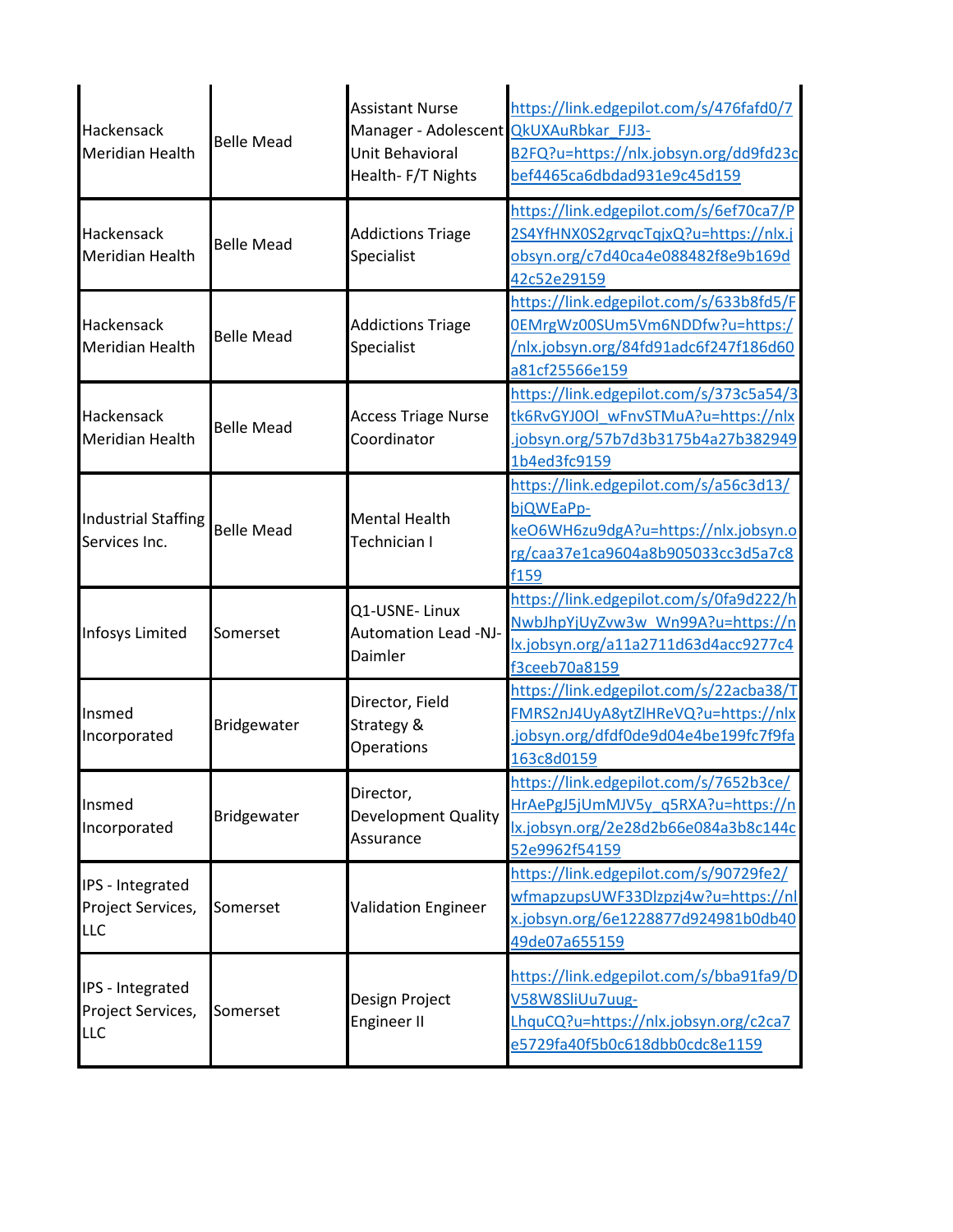| IPS - Integrated<br>Project Services,<br><b>LLC</b> | Somerset    | Design - Architectural<br>Designer III         | https://link.edgepilot.com/s/9969d6d7/<br>5sqCiohkREKjxuPc51ZcJA?u=https://nlx.j<br>obsyn.org/2ad15c91f3c841eab802725dc<br>f8bb4a9159     |
|-----------------------------------------------------|-------------|------------------------------------------------|-------------------------------------------------------------------------------------------------------------------------------------------|
| IPS - Integrated<br>Project Services,<br><b>LLC</b> | Somerset    | CQV, Engineer I-SS                             | https://link.edgepilot.com/s/ccdf2e81/d<br>wPd5nNyVEGA5yve2U4s8w?u=https://n<br>lx.jobsyn.org/fdd6543965b84323a8079c<br>70a649ff5a159     |
| <b>IQVIA</b>                                        | Bridgewater | Sr. Consultant - Med<br>Tech                   | https://link.edgepilot.com/s/74c0c9c2/9<br>AH3VvLveUGfnLQ7s wlhA?u=https://nlx<br>.jobsyn.org/5abccbc153a0401797d104b<br>5f2bd5e14159     |
| <b>IQVIA</b>                                        | Bridgewater | Software Engineer<br>(Remote)                  | https://link.edgepilot.com/s/8ba0d29b/l<br>3bKUSJTzEmsRW4uWVNj-<br>Q?u=https://nlx.jobsyn.org/511f07a53f5<br>c4bce926d3d68f4df05de159     |
| <b>IQVIA</b>                                        | Bridgewater | QA Data Analytics<br>Analyst 2                 | https://link.edgepilot.com/s/7881bc84/v<br>XD16TzoiE FTDHjEJ9eJA?u=https://nlx.j<br>obsyn.org/d6522a4b735842f9ad6a2363<br>b08e97cd159     |
| <b>IQVIA</b>                                        | Bridgewater | <b>Production Data</b><br>Analyst, BrandImpact | https://link.edgepilot.com/s/1ecb87f0/0<br>muDKuMqk w2tn25UiW5A?u=https://<br>nlx.jobsyn.org/1da84f08c0d6461885756<br>1adbb861dcd159      |
| <b>IQVIA</b>                                        | Bridgewater | Operational<br>Effectiveness<br>Manager        | https://link.edgepilot.com/s/e8b51a16/<br>EfGqxBOU6EyWdqSL 9CucA?u=https://n<br>lx.jobsyn.org/e49707594e40447bb63eb<br>46e1531109a159     |
| <b>IQVIA</b>                                        | Bridgewater | Java Developer Intern                          | https://link.edgepilot.com/s/559ca00d/<br>HReOhPil1kqUb iUw6gscQ?u=https://nl<br>x.jobsyn.org/81ee74a7fe544eb18ca402f<br>e34082931159     |
| <b>IQVIA</b>                                        | Bridgewater | Data Analytics Mgr                             | https://link.edgepilot.com/s/6554431e/<br>n-<br>0OSCRtpEKu8MdHv3Jumg?u=https://nlx<br>.jobsyn.org/f5551108e68141459a201c5<br>26d0c7388159 |
| <b>IQVIA</b>                                        | Bridgewater | Compliance Analyst                             | https://link.edgepilot.com/s/895f8ff3/Xs<br>mC40u4ZkuzXR ZjmKHFg?u=https://nlx.j<br>obsyn.org/e87f37e5c2c342cab758b9c21<br>ec5acbe159     |
| <b>IQVIA</b>                                        | Bridgewater | <b>Business Systems</b><br>Analyst 2           | https://link.edgepilot.com/s/9caee6ca/u<br>zvmnBb4p0aiEqdNFqCaIQ?u=https://nlx.<br>jobsyn.org/c9033e2d9a5647ee851bd8a<br>b269da2ea159     |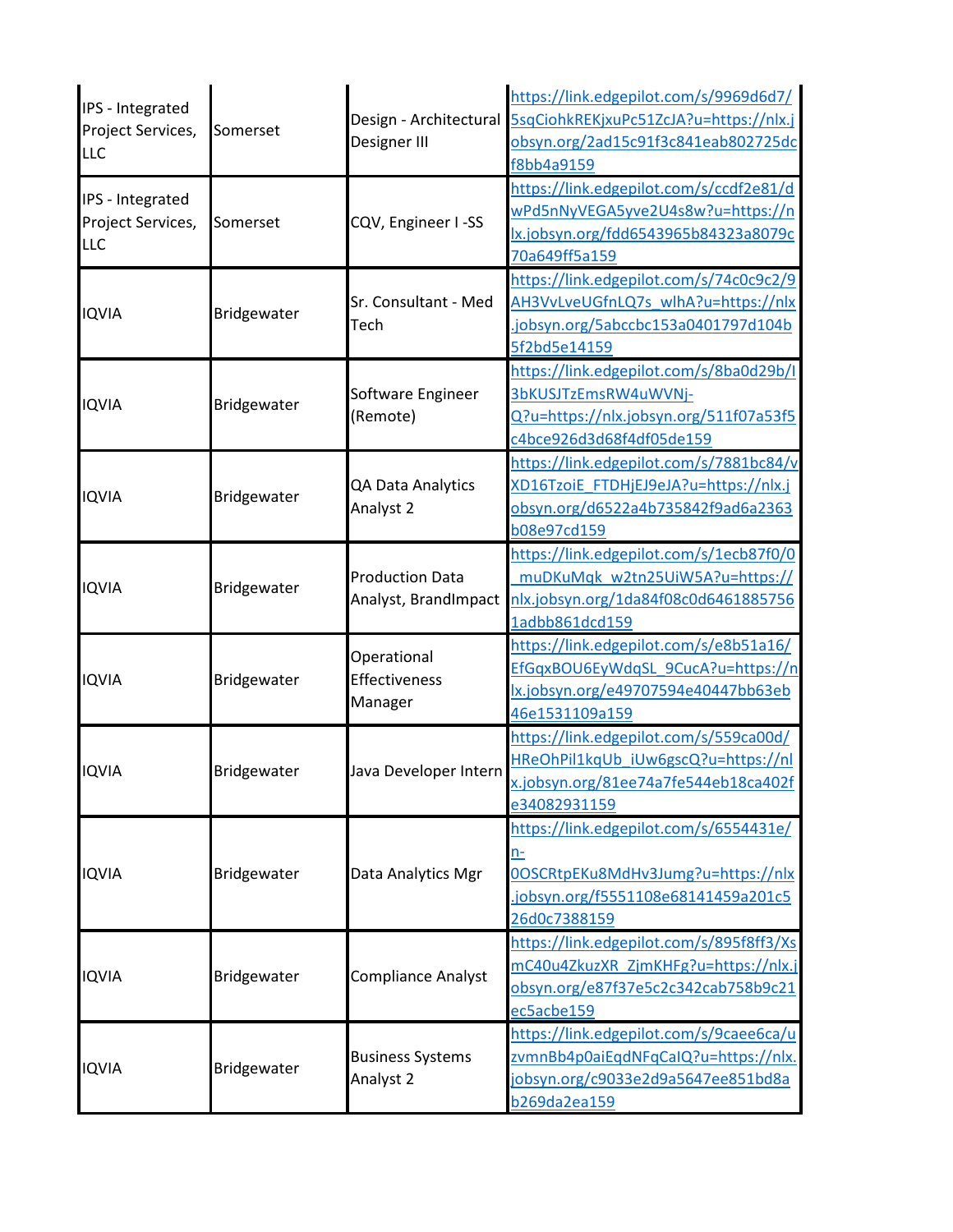| <b>IQVIA</b>                                    | Bridgewater | <b>Assoc Client</b><br><b>Relationship Mgr</b><br>(Remote)                                                       | https://link.edgepilot.com/s/a2b7eec3/<br>BDGhFOYCy0KsHTjZ61B_XA?u=https://nl<br>x.jobsyn.org/af2e99e0e12b4affba8f362b<br>407a70b9159 |
|-------------------------------------------------|-------------|------------------------------------------------------------------------------------------------------------------|---------------------------------------------------------------------------------------------------------------------------------------|
| IQVIA Inc.                                      | Bridgewater | Analyst, Tech                                                                                                    | https://link.edgepilot.com/s/e2d90a67/l<br>kjnlEpxtkus0Z-<br>ecsyT2Q?u=https://nlx.jobsyn.org/57af9<br>2dfcb394dfa87313b45607e11d2159 |
| Ivoclar Vivadent<br>Inc.                        | Somerset    | <b>Quality Engineer Non</b><br>Conformity<br>Management<br>Engineer I                                            | https://link.edgepilot.com/s/c3bbd28b/<br>kGLgq7NtukWGUtTHcHzl6A?u=https://nl<br>x.jobsyn.org/68ae7e28904741eab987dc<br>aa784220ba159 |
| Ivoclar Vivadent<br>Inc.                        | Somerset    | Quality Engineer II-<br><b>Validation Engineer</b>                                                               | https://link.edgepilot.com/s/e447de61/<br>uMkamunFpkiOC8MUmJdQ-<br>w?u=https://nlx.jobsyn.org/f377534f364<br>24eb6a6df7a37e310d819159 |
| Ivoclar Vivadent<br>Manufacturing<br>Inc        | Somerset    | <b>Quality Engineer Non</b><br>Conformity<br>Management<br>Engineer I                                            | https://link.edgepilot.com/s/7f03fd26/K<br>LMjRXGT7UWdRqDrwfKEOQ?u=https://<br>nlx.jobsyn.org/fdac796e7c5244c0b5247<br>2e45186ccee159 |
| <b>Ivoclar Vivadent</b><br>Manufacturing<br>Inc | Somerset    | Quality Engineer II-<br><b>Validation Engineer</b>                                                               | https://link.edgepilot.com/s/b5be2b06/<br>dmyca7WB_kenW8ccQqEofQ?u=https://<br>nlx.jobsyn.org/10c5bab2ae4041f686994<br>a00d27763e2159 |
| J&J Family of<br>Companies                      | Somerville  | <b>Senior Financial</b><br>Analyst, Immunology<br><b>R&amp;D and Global</b><br><b>Commercial Strategy</b>        | https://link.edgepilot.com/s/e379ca73/p<br>4OPhHW2vE20VCmoFF1Fvw?u=https://<br>nlx.jobsyn.org/0051d9b1243b40679db4<br>91e2fb7e8194159 |
| J&J Family of<br>Companies                      | Somerville  | Procurement<br>Leadership<br>Development<br>Program (PLDP)- 2023<br>Summer Internship                            | https://link.edgepilot.com/s/8cb6a7a4/r<br>YcOcAZd8Em11jVgLj7Vug?u=https://nlx.j<br>obsyn.org/d11a5c8fd288481c8c1ba76a6<br>a2f5e91159 |
| J&J Family of<br>Companies                      | Somerville  | <b>NA Full Time</b><br>Procurement<br>Manager-2023<br>Procurement<br>Leadership<br>Development<br>Program (PLDP) | https://link.edgepilot.com/s/ad02b842/<br>EXxnU7Soa0 h5TYlAh9xyQ?u=https://nl<br>x.jobsyn.org/094a8f28abfd41b0b6f7e1d<br>ecab22f2a159 |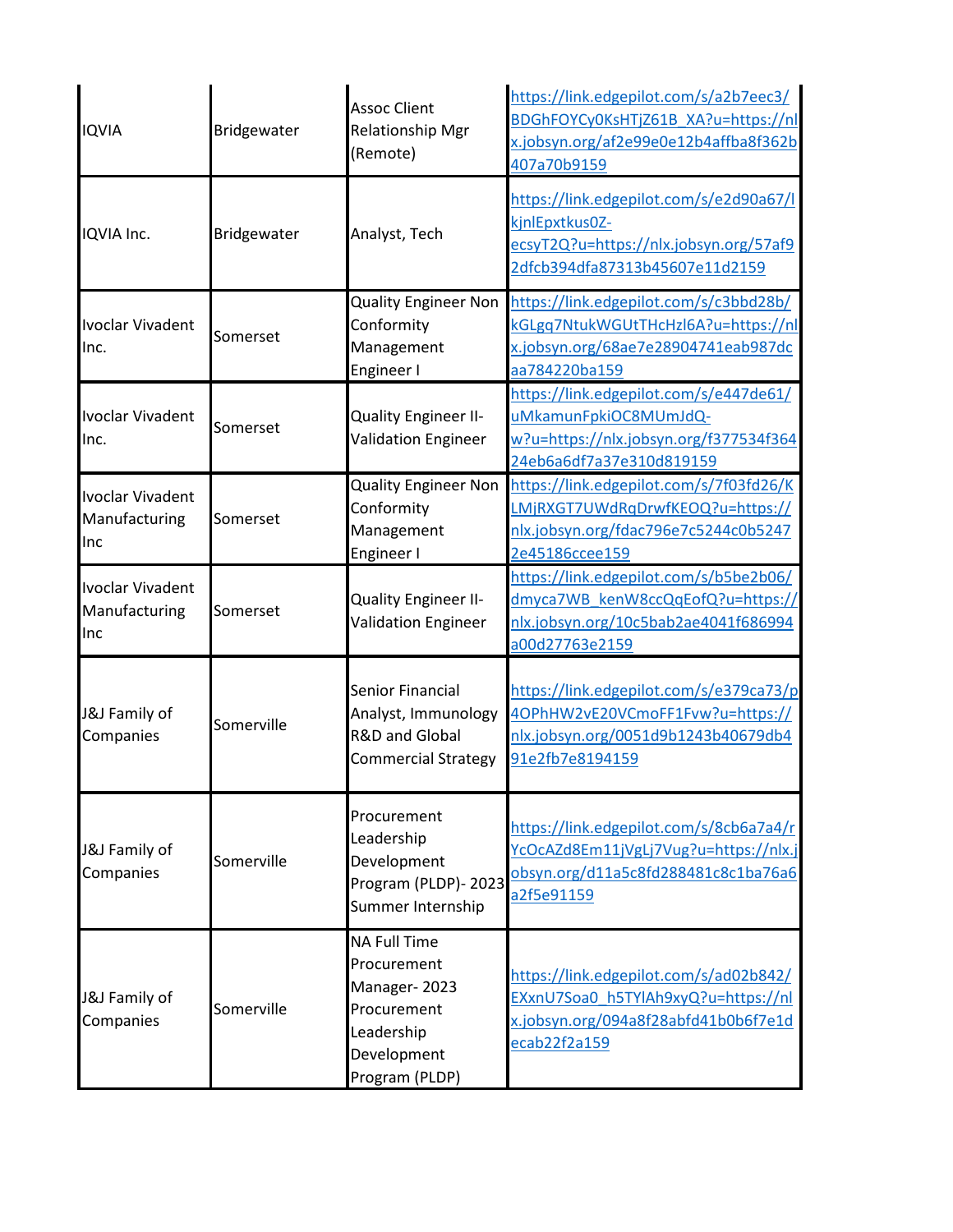| J&J Family of<br>Companies | Skillman | <b>Sr CPFR Analyst</b>                                                                                           | https://link.edgepilot.com/s/66822fff/su<br>jaF8ZiekCka98hzylzNw?u=https://nlx.job<br>syn.org/ecd203b5b3dc4c1cb3ee613d09<br>da4c9f159 |
|----------------------------|----------|------------------------------------------------------------------------------------------------------------------|---------------------------------------------------------------------------------------------------------------------------------------|
| J&J Family of<br>Companies | Skillman | Senior Manager<br>Category Insights &<br>Analytics                                                               | https://link.edgepilot.com/s/32f6fec2/-<br>KNHuVAGJ0itPX4QPK IHQ?u=https://nlx<br>jobsyn.org/67590f885c0c40bcbf665f82<br>7e373106159  |
| J&J Family of<br>Companies | Skillman | Senior Financial<br>Analyst, US Consumer<br><b>Health Customer</b><br>Development (3 of 3)                       | https://link.edgepilot.com/s/9322a309/<br>ZgUOjSMSYEqSCajA2aQdZA?u=https://nl<br>x.jobsyn.org/dcfa770f4c144701a2e3059<br>a28809e12159 |
| J&J Family of<br>Companies | Skillman | <b>Senior Finance</b><br>Analyst, Global FP&A,<br>Vision Care - Global<br>Consolidations                         | https://link.edgepilot.com/s/ba2f9b65/q<br>te0JLPpGUOCakSBYgB0-<br>w?u=https://nlx.jobsyn.org/6dc456d78d<br>de476597d6cf224acf67b5159 |
| J&J Family of<br>Companies | Skillman | Scientist Skin Health<br>R&D                                                                                     | https://link.edgepilot.com/s/49704cde/J<br>HNaKM7CWEuWM2Gt7tLvSA?u=https://<br>nlx.jobsyn.org/64c4fbf8f12e4f5faa7fc03<br>20d21c69c159 |
| J&J Family of<br>Companies | Skillman | Procurement<br>Leadership<br>Development<br>Program (PLDP)- 2023<br>Summer Internship                            | https://link.edgepilot.com/s/f2f5fc42/nq<br>TVgBSvJEme20W6Cuz6xw?u=https://nlx.<br>jobsyn.org/96c6480914e148af80202acf<br>47717b49159 |
| J&J Family of<br>Companies | Skillman | <b>NA Full Time</b><br>Procurement<br>Manager-2023<br>Procurement<br>Leadership<br>Development<br>Program (PLDP) | https://link.edgepilot.com/s/9430dac2/z<br>jDEaXurPUqA6GJf6Y886Q?u=https://nlx.<br>jobsyn.org/4319139cd9b347ae81efeb72<br>b14d419b159 |
| J&J Family of<br>Companies | Skillman | IT Manager DataOps<br>Architect                                                                                  | https://link.edgepilot.com/s/07c9890e/T<br>9GUAs7WYEi8tdMlvkP_7Q?u=https://nl<br>x.jobsyn.org/a73e8ac4aeda44a9b52827f<br>4a0e959bc159 |
| J&J Family of<br>Companies | Skillman | <b>Executive Assistant</b>                                                                                       | https://link.edgepilot.com/s/0ba8fc86/2<br>2F2N1dNwEev0cJKLD7ZnA?u=https://nlx<br>.jobsyn.org/43b32278a2784291b4ac691<br>52bd21c4b159 |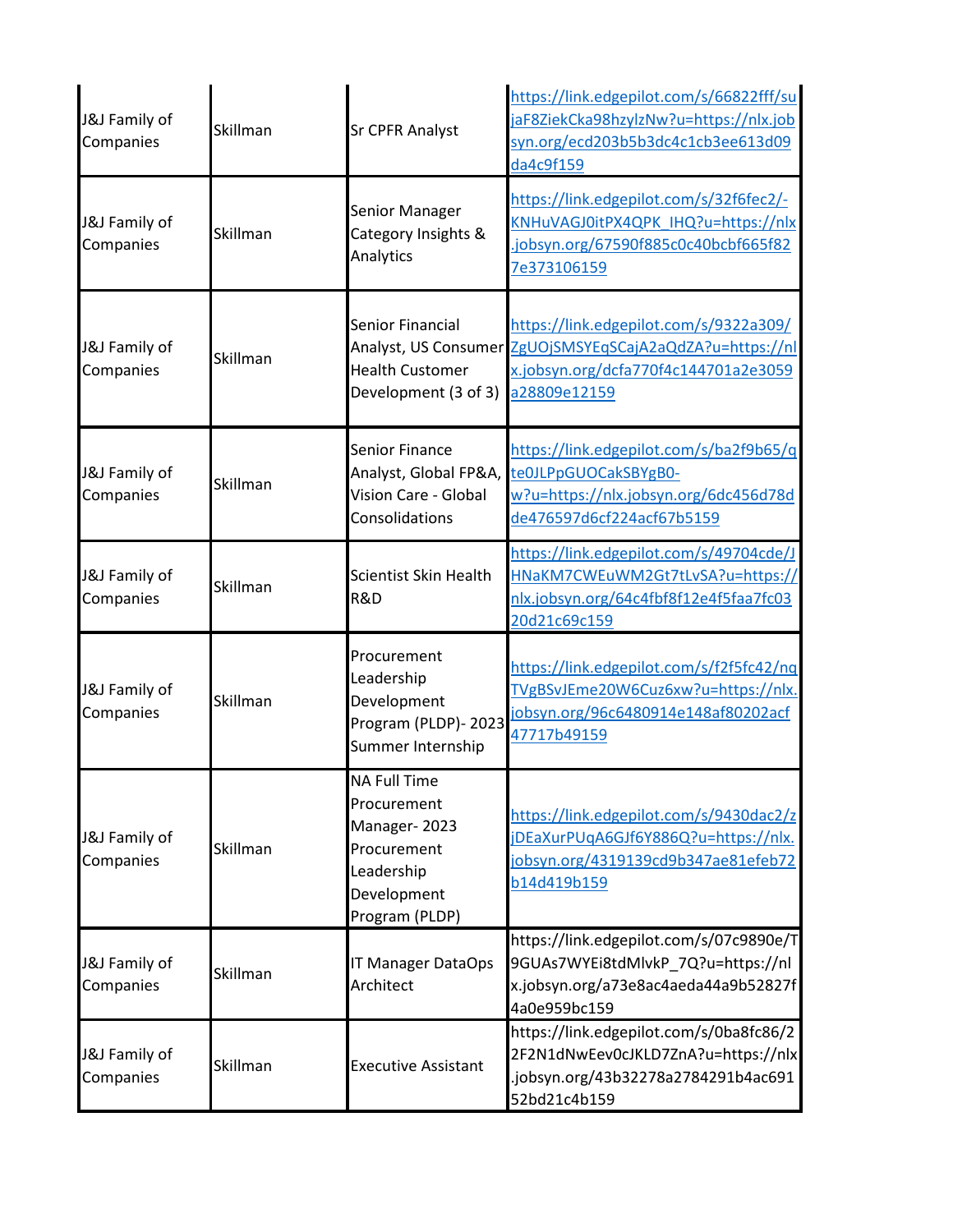| J&J Family of<br>Companies | Skillman | Director, Consumer<br><b>Business Intelligence</b><br><b>Essential Health</b>         | https://link.edgepilot.com/s/f70dd247/<br>U9nyvX48Zk24Lf7-<br>qjG_kg?u=https://nlx.jobsyn.org/e1e83c<br>04ddba4dbc945160da83377240159     |
|----------------------------|----------|---------------------------------------------------------------------------------------|-------------------------------------------------------------------------------------------------------------------------------------------|
| J&J Family of<br>Companies | Skillman | <b>Demand Planning</b><br><b>Excellence Analyst</b>                                   | https://link.edgepilot.com/s/99af7a32/U<br>Htymon3HkGfMj9VYd9dNw?u=https://n<br>lx.jobsyn.org/0ede08f1e30e494cbc97dd<br>3ce6de3f15159     |
| J&J Family of<br>Companies | Skillman | Consumer System<br><b>Integration Manager</b>                                         | https://link.edgepilot.com/s/c7f16ba0/R<br>vFCBfO7nUWJ9OSQd1izPQ?u=https://nl<br>x.jobsyn.org/f1559c93399b47aeb4251d<br>0aefa118ca159     |
| J&J Family of<br>Companies | Skillman | Associate Manager<br><b>Regulatory Affairs</b>                                        | https://link.edgepilot.com/s/24ea99d7/<br>RJ51eNoBw0G1UVbyvFcLMA?u=https://<br>nlx.jobsyn.org/082c9e47f9374b5aaec01<br>380c79fa18f159     |
| J&J Family of<br>Companies | Raritan  | <b>Supply Chain Logistics</b><br>and OT Security<br>Manager (1 of 2)                  | https://link.edgepilot.com/s/8979da27/<br>W0eClVQMLkSgm3NUYQIKVg?u=https:/<br>/nlx.jobsyn.org/8c1155a1176e49ecb58a<br>d28eb059a6d6159     |
| J&J Family of<br>Companies | Raritan  | Strategy and<br><b>Operations Lead</b>                                                | https://link.edgepilot.com/s/228657b2/<br>hcWTUB-<br>bCUm4LqhZYEMUjQ?u=https://nlx.jobsy<br>n.org/b8bcb62f7c6944f49e438444fec6b<br>aa0159 |
| J&J Family of<br>Companies | Raritan  | Specialist, Site<br>Manager - Oncology<br>(Hematology)                                | https://link.edgepilot.com/s/0471b541/j<br>jKEpbq_KkyV2tBE8stS9Q?u=https://nlx.j<br>obsyn.org/9302fd70d0d24428874328cc<br>135ceb2e159     |
| J&J Family of<br>Companies | Raritan  | <b>Specialist Data</b><br><b>Acquisition Expert -</b><br>eDC                          | https://link.edgepilot.com/s/79a92f62/h<br>gm2YNr1t0aYRG-<br>DEdM5SA?u=https://nlx.jobsyn.org/082f<br>ba94744a44838711098758dccdf5159     |
| J&J Family of<br>Companies | Raritan  | <b>Source Quality</b><br>Engineer II                                                  | https://link.edgepilot.com/s/9f44d06c/-<br>oq-<br>70ZqHEmnPCBIIYLRUw?u=https://nlx.job<br>syn.org/108a909ee9da49bfa190687d95<br>91c69e159 |
| J&J Family of<br>Companies | Raritan  | <b>Senior Marketing</b><br>Manager, Global<br><b>Strategic Marketing -</b><br>Ethicon | https://link.edgepilot.com/s/91226e77/<br>aerdyLquZUyr_5rgORANAw?u=https://nl<br>x.jobsyn.org/9f28921b4113433c880e74<br>16e81b8e47159     |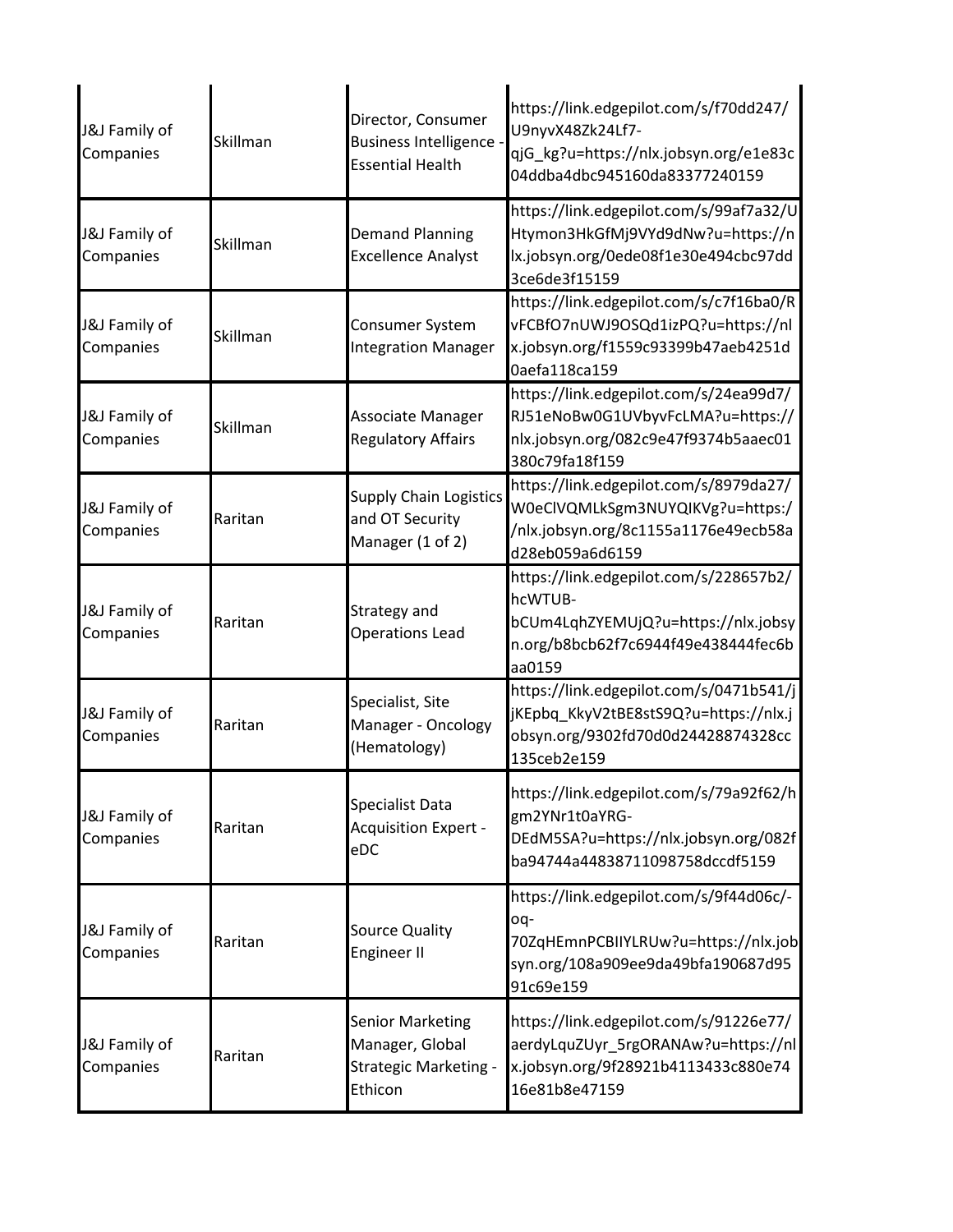| J&J Family of<br>Companies | Raritan | Senior Manager,<br>Platform Strategy,<br><b>Global Strategic</b><br>Marketing - Ethicon                                | https://link.edgepilot.com/s/5a3e0924/<br>C-<br>SDeZXiF0K6qeoNMOum2A?u=https://nl<br>x.jobsyn.org/a0c902f0c9644b3d94b046d<br>72321287a159                   |
|----------------------------|---------|------------------------------------------------------------------------------------------------------------------------|-------------------------------------------------------------------------------------------------------------------------------------------------------------|
| J&J Family of<br>Companies | Raritan | Senior Manager,<br><b>Digital Content</b><br>Marketing Lead,<br>Clinical - Ethicon, Inc.                               | https://link.edgepilot.com/s/09ed66bb/<br>c2hgivS_VECqhzBPCKUFhA?u=https://nlx<br>.jobsyn.org/7617c56bad76454ba321a4e<br>c13578a72159                       |
| J&J Family of<br>Companies | Raritan | Senior Financial<br>Analyst, Immunology<br><b>R&amp;D and Global</b><br><b>Commercial Strategy</b>                     | https://link.edgepilot.com/s/156d8b19/<br>JtGyadCBUWAaFydRNF7kA?u=https://n<br>lx.jobsyn.org/fbc4a40d73ae44f6a911f0d<br>7d4963ca5159                        |
| J&J Family of<br>Companies | Raritan | Automation                                                                                                             | https://link.edgepilot.com/s/0918401e/<br>Senior Engineer Cloud O5mfwVTIZk MWK1kz5AZIw?u=https://<br>nlx.jobsyn.org/583cfb52b3f1409c912b8<br>540d921b459159 |
| J&J Family of<br>Companies | Raritan | Senior<br>Director/Director<br><b>Clinical Research</b><br>Physician - Oncology-<br>Early Development -<br>Solid Tumor | https://link.edgepilot.com/s/5e67b6fc/T<br>pblYO_CSkKWTv_ArHCK0w?u=https://nl<br>x.jobsyn.org/403cc9c1f3cc488a887306e<br>6926cfb95159                       |
| J&J Family of<br>Companies | Raritan | <b>Senior Clinical Trial</b><br>Manager                                                                                | https://link.edgepilot.com/s/866e7690/f<br>VZzTkQQmUSOrOdJh4zmFQ?u=https://n<br>lx.jobsyn.org/d5654a0e3ef04bd29ca546<br>8c6f7cc021159                       |
| J&J Family of<br>Companies | Raritan | SC Logistics and OT<br>Security Sr Analyst                                                                             | https://link.edgepilot.com/s/8db9609d/<br>yavK2htRiEmkO qdMbpSsg?u=https://nl<br>x.jobsyn.org/4f40cc210da24f0fba496b2<br>830192687159                       |
| J&J Family of<br>Companies | Raritan | Procurement<br>Leadership<br>Development<br>Program (PLDP)- 2023<br>Summer Internship                                  | https://link.edgepilot.com/s/d2b7be69/<br>sfXImvs6WEKIIpyYa5AMpQ?u=https://nl<br>x.jobsyn.org/52c0ed236cad48b7b8c2f22<br>1b2d118dc159                       |
| J&J Family of<br>Companies | Raritan | <b>Principal Scientist</b><br>Method Expert CAR T                                                                      | https://link.edgepilot.com/s/55332203/<br>Ez0F-ynISEqqCb-<br>ua8QEPA?u=https://nlx.jobsyn.org/375f<br>9b4d30ef476aaf9de691c354020f159                       |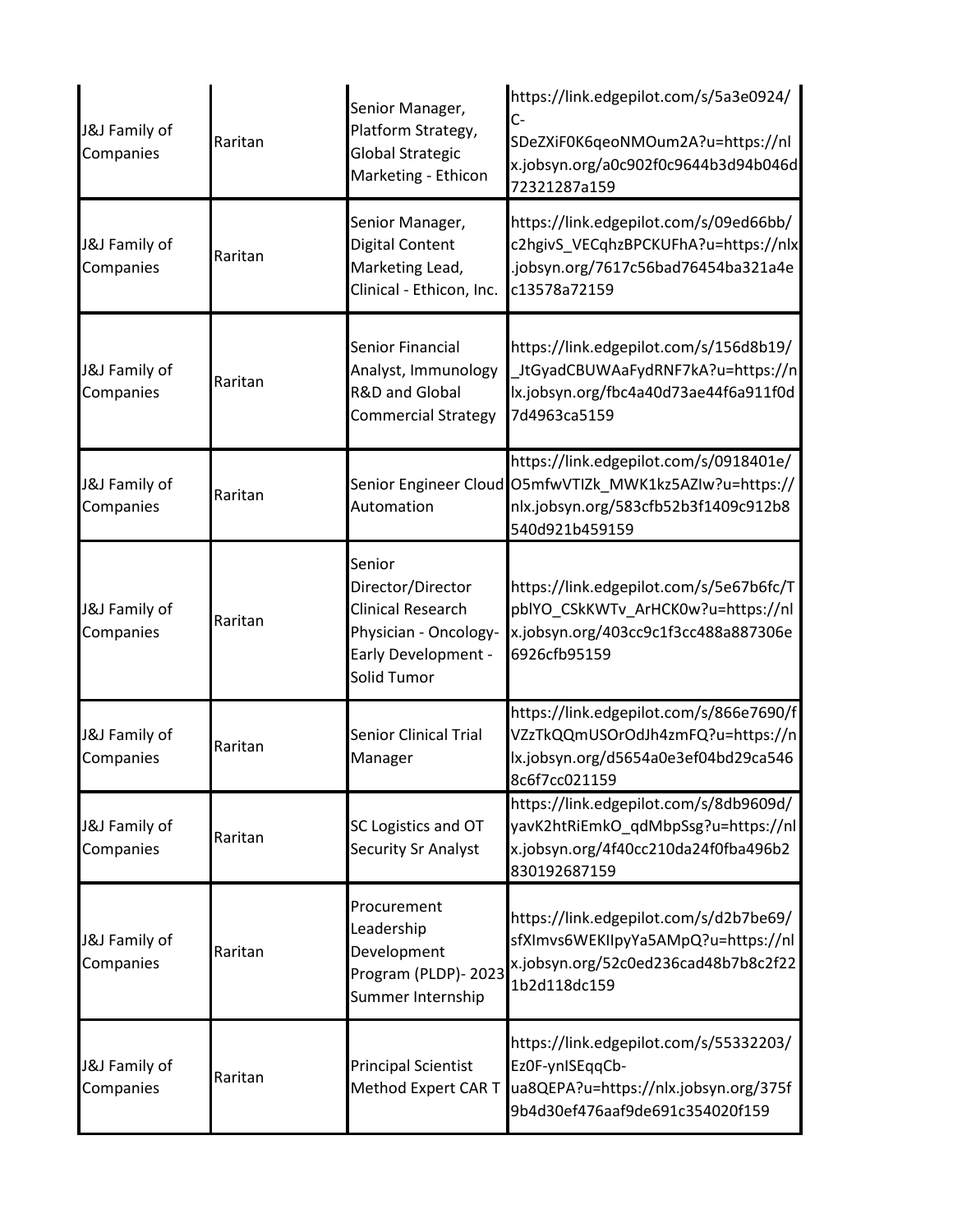| J&J Family of<br>Companies | Raritan | <b>Principal Change</b><br><b>Control Business</b><br>Process Specialist                                         | https://link.edgepilot.com/s/3f51856c/t<br>HAG64TGHUu-<br>dXmfZOzuDQ?u=https://nlx.jobsyn.org/f<br>6b802060dfb4ddeb3e2fa3ae174c29115<br>9        |
|----------------------------|---------|------------------------------------------------------------------------------------------------------------------|--------------------------------------------------------------------------------------------------------------------------------------------------|
| J&J Family of<br>Companies | Raritan | Postdoctoral Fellow,<br><b>Global Market Access</b><br>Patient Reported<br>Outcomes                              | https://link.edgepilot.com/s/95cbe12b/<br>pkEITJdaEuHqeEs68XmDQ?u=https://nl<br>x.jobsyn.org/c12c493e68fe4326a0adf50<br>809fff57e159             |
| J&J Family of<br>Companies | Raritan | <b>NA Full Time</b><br>Procurement<br>Manager-2023<br>Procurement<br>Leadership<br>Development<br>Program (PLDP) | https://link.edgepilot.com/s/6d3fc38a/e<br>IQ6fB79EqF6f7Kmnl07A?u=https://nlx.j<br>obsyn.org/1c2c90225c24443784ff41377<br>13a06e8159             |
| J&J Family of<br>Companies | Raritan | <b>MLOps Lead Engineer</b>                                                                                       | https://link.edgepilot.com/s/8eea1564/S<br><b>BQK-</b><br>65UEuZI85TXK5vYg?u=https://nlx.jobsy_<br>n.org/ad0bd75215e54a16a2e2425c27f4<br>6870159 |
| J&J Family of<br>Companies | Raritan | <b>Marketing Manager</b><br><b>GSM, Digital Solutions</b><br>Ethicon                                             | https://link.edgepilot.com/s/73a8d01b/<br>d0EdUpmQXEqhL7oXIFo5DA?u=https://<br>nlx.jobsyn.org/19e5f719556840c99d3a1<br>a990e3e23ad159            |
| J&J Family of<br>Companies | Raritan | Manager CAR T<br>Investigations                                                                                  | https://link.edgepilot.com/s/ca2b8fa6/d<br>13HcneY9EKFCy3sbOc8Eg?u=https://nlx.<br>jobsyn.org/f8450b72099b4f0ca8768cb3f<br>daaeb15159            |
| J&J Family of<br>Companies | Raritan | Lead Cyber Security<br><b>Threat Hunter</b>                                                                      | https://link.edgepilot.com/s/1a4943b3/<br>StGsWqvRgUa_UAH0NEokNw?u=https:/<br>/nlx.jobsyn.org/11eb2f0982b8417b904c<br>3824c2521018159            |
| J&J Family of<br>Companies | Raritan | Lab Compliance<br>Specialist                                                                                     | https://link.edgepilot.com/s/a021a157/<br>SjfTJsV_Eqfm5Tr_km-<br>cg?u=https://nlx.jobsyn.org/6af8d72ec8<br>c640d1a8f7138de9671df5159             |
| J&J Family of<br>Companies | Raritan | <b>IT MANAGER</b><br><b>CONSUMER SAP</b><br><b>SYSTEM ENGINEER</b>                                               | https://link.edgepilot.com/s/afeecd72/q<br>3nkync9-<br>UilGzQPVUYCXg?u=https://nlx.jobsyn.or<br>g/14289e01f17a4dcc99348ca1f65ac69f1<br>59        |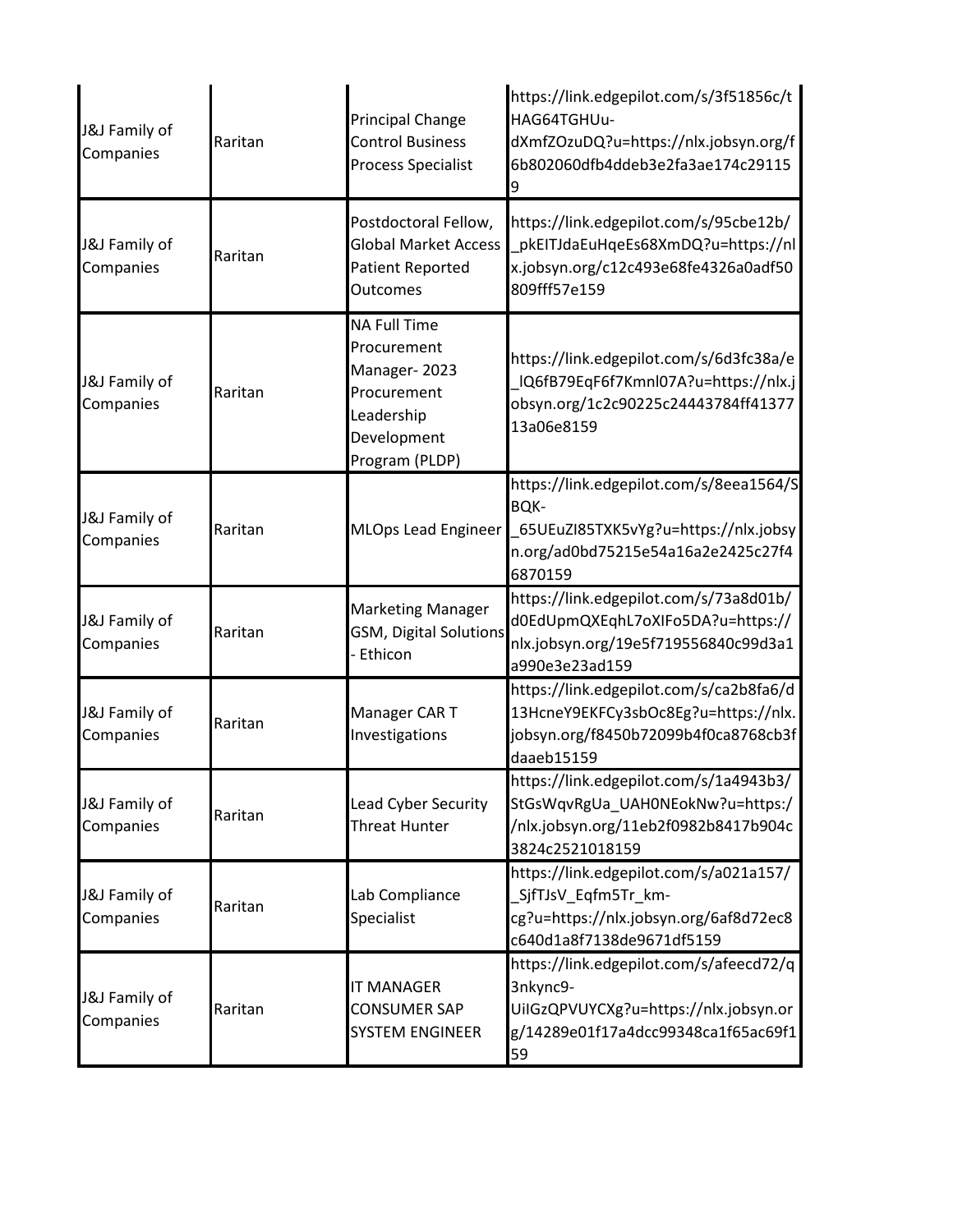| J&J Family of<br>Companies | Raritan     | <b>Human Resources</b><br>Leader, for Janssen,<br>Research and<br>Development        | https://link.edgepilot.com/s/22d1b51d/<br>QX5_85lZ40OeS6aoZZDGsQ?u=https://nl<br>x.jobsyn.org/6b52c39019c6436f8d0caa8<br>93408991e159 |
|----------------------------|-------------|--------------------------------------------------------------------------------------|---------------------------------------------------------------------------------------------------------------------------------------|
| J&J Family of<br>Companies | Raritan     | Director, Regulatory<br><b>Advertising &amp;</b><br>Promotion                        | https://link.edgepilot.com/s/0054ceac/u<br>N_aKn0R6EyAvI9u1mzShg?u=https://nlx.<br>jobsyn.org/aefa8dc06e43472782c4f15ca<br>454187a159 |
| J&J Family of<br>Companies | Raritan     | Director, Cross TA<br>Diversity Equity and<br>Inclusion in Clinical<br><b>Trials</b> | https://link.edgepilot.com/s/7d841adf/h<br>Qp6deMO2kuDymDtZLJfEQ?u=https://nl<br>x.jobsyn.org/ec18ee439f7b4e989ffd441<br>7b5e2bd6c159 |
| J&J Family of<br>Companies | Raritan     | Director, Clinical<br>Pharmacology &<br>Pharmacometrics (1<br>of 2)                  | https://link.edgepilot.com/s/5cfb8ad8/<br>MV3f930C00WTO1WLZsEIJg?u=https://n<br>lx.jobsyn.org/138587456f8f4dc48c0939b<br>fe9b15d77159 |
| J&J Family of<br>Companies | Raritan     | Digital and Social<br>Media Manager,<br>Johnson & Johnson<br>MedTech (JJMT)          | https://link.edgepilot.com/s/a432dea2/<br>G0GYnvGI3UGS_LFNi-<br>yE4g?u=https://nlx.jobsyn.org/c2edfbfd<br>258147b09e82867d29b587a4159 |
| J&J Family of<br>Companies | Raritan     | Data Solutions<br>Manager                                                            | https://link.edgepilot.com/s/13fab9a6/s<br>7fuAl9gz0WxpG2o3ncFeA?u=https://nlx.<br>jobsyn.org/f188931099514d36897dc71d<br>5d44e6f3159 |
| J&J Family of<br>Companies | Raritan     | <b>DATA PROCESSING</b><br><b>SOLUTIONS EXPERT</b>                                    | https://link.edgepilot.com/s/f25856f8/2f<br>49OauvkCSvr7MZDgpcg?u=https://nlx.j<br>obsyn.org/ca680f5c0b9743c894264ac07<br>bde9980159  |
| J&J Family of<br>Companies | Bridgewater | <b>TS SC Logistics</b><br>Manager WMS                                                | https://link.edgepilot.com/s/a0894106/<br>E Ab3PWaaUC73-<br>e9ww_M3w?u=https://nlx.jobsyn.org/6<br>dad5191efaf4e31a5cf15fa7c9b54a1159 |
| J&J Family of<br>Companies | Bridgewater | Senior Director<br><b>Automated Product</b><br>Release - Quality<br>Operations       | https://link.edgepilot.com/s/98160703/l<br>ka0jHwvAU66MeDDuoRIFw?u=https://nl<br>x.jobsyn.org/6a6f1c10ce37471faf6762c1<br>35dbf9c2159 |
| J&J Family of<br>Companies | Bridgewater | SC Logistics and OT<br>Security Sr Analyst                                           | https://link.edgepilot.com/s/f95d0611/-<br>cbPEsUETUu38CpXefXN0g?u=https://nlx<br>.jobsyn.org/708bf89ae208417691e951c<br>4507fdea8159 |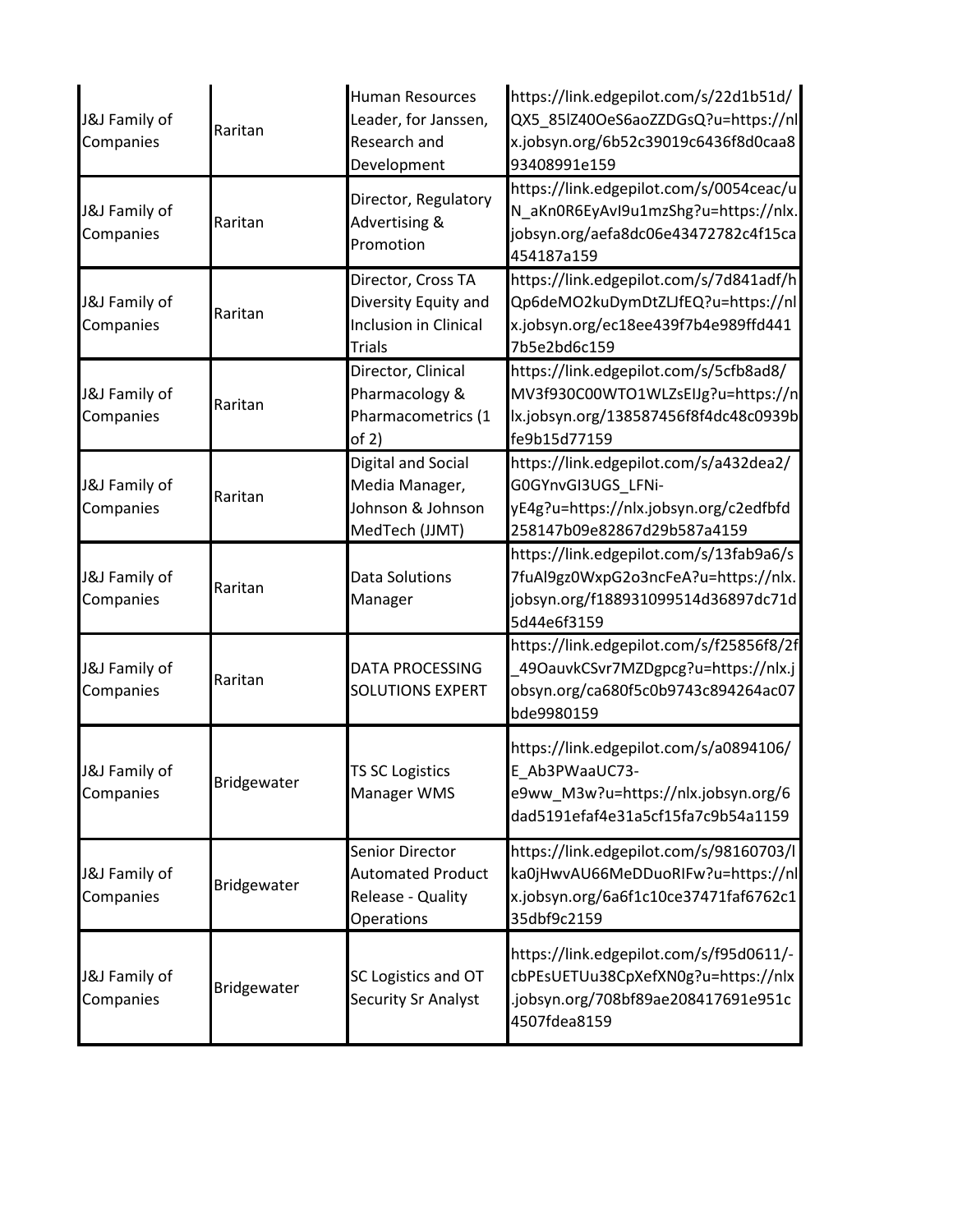| J&J Family of<br>Companies                | Bridgewater | Lead Machine<br>Learning Engineer -<br>Digital Product<br>Development - JJSC                         | https://link.edgepilot.com/s/234b19cc/f<br>tYx3a8fOECYK-<br>bqoEZvwQ?u=https://nlx.jobsyn.org/566<br>cdf1be5214b3599010db4f47a84eb159     |
|-------------------------------------------|-------------|------------------------------------------------------------------------------------------------------|-------------------------------------------------------------------------------------------------------------------------------------------|
| Jones Lang<br>LaSalle                     | Bedminster  | Associate, Lease<br>Administration                                                                   | https://link.edgepilot.com/s/af08648f/I8<br>QCwr7VDUOz_OnrJhRThQ?u=https://nlx<br>jobsyn.org/7a96ff17420f424b884678ef<br>7ef99dd2159      |
| Juniper<br>Networks, Inc.                 | Bridgewater | 63416P-Software<br><b>Engineer Sr Staff</b>                                                          | https://link.edgepilot.com/s/a4e721d5/<br>RtP8pzRXxkSoff92ij9lFg?u=https://nlx.jo<br>bsyn.org/99fe707a02cc49928dee0c8260<br>b1a857159     |
| <b>Kelly Services</b>                     | Somerville  | <b>Regulatory Affairs</b><br>Project Manager                                                         | https://link.edgepilot.com/s/e6a67de8/<br>8q3iu0qluk2RzTCvXQrbXA?u=https://nlx.<br>jobsyn.org/06b2150dee0f48ceb2de6333<br>5faf785a159     |
| <b>Kelly Services</b>                     | Somerset    | <b>Quality Assurance</b><br><b>Associate Scientist-</b><br>Somerset NJ-<br><b>Permanent Position</b> | https://link.edgepilot.com/s/e3d572f2/I<br>dgRBYc3-<br>k_3Rd5Dt6gfFA?u=https://nlx.jobsyn.org<br>/d433a0d8f2034ec79985e0d7a3066ecf1<br>59 |
| <b>Kelly Services</b>                     | Skillman    | Packaging Engineer<br>Project Manager                                                                | https://link.edgepilot.com/s/1e3ebe3a/<br>K2grmoqfcEi8pn7PLyHW_g?u=https://nl<br>x.jobsyn.org/0a9695fa643543258cfa498<br>7b371d30d159     |
| <b>Kelly Services</b>                     | Skillman    | <b>Formulation Scientist</b><br>(Sun Care)                                                           | https://link.edgepilot.com/s/f9a8ef04/y<br>vayZIrtOU2x-<br>ke5qWTYtw?u=https://nlx.jobsyn.org/62<br>573d2c340248139ef9b3ce4a77a964159     |
| <b>Kelly Services</b>                     | Raritan     | Laboratory Assistant                                                                                 | https://link.edgepilot.com/s/ff468380/3<br>qSoiM4jNE -<br>n_Bb8lVkpw?u=https://nlx.jobsyn.org/5<br>c7e036a77874639ab5a82b9837146b215      |
| <b>Kelly Services</b>                     | Bridgewater | Data Analyst                                                                                         | https://link.edgepilot.com/s/81ae36dc/d<br>dGRVFOO00yUxeFWaokwGw?u=https://<br>nlx.jobsyn.org/405230808c8742ecba2f6<br>da8f5d71967159     |
| <b>KinderCare</b><br><b>Education LLC</b> | Somerset    | Teachers at<br>KinderCare at<br>Somerset                                                             | https://link.edgepilot.com/s/1aab88c6/v<br>MwJTHbUjkCb1jCJ2GGr-<br>w?u=https://nlx.jobsyn.org/dde0dd5653<br>e344179fd404331564538a159     |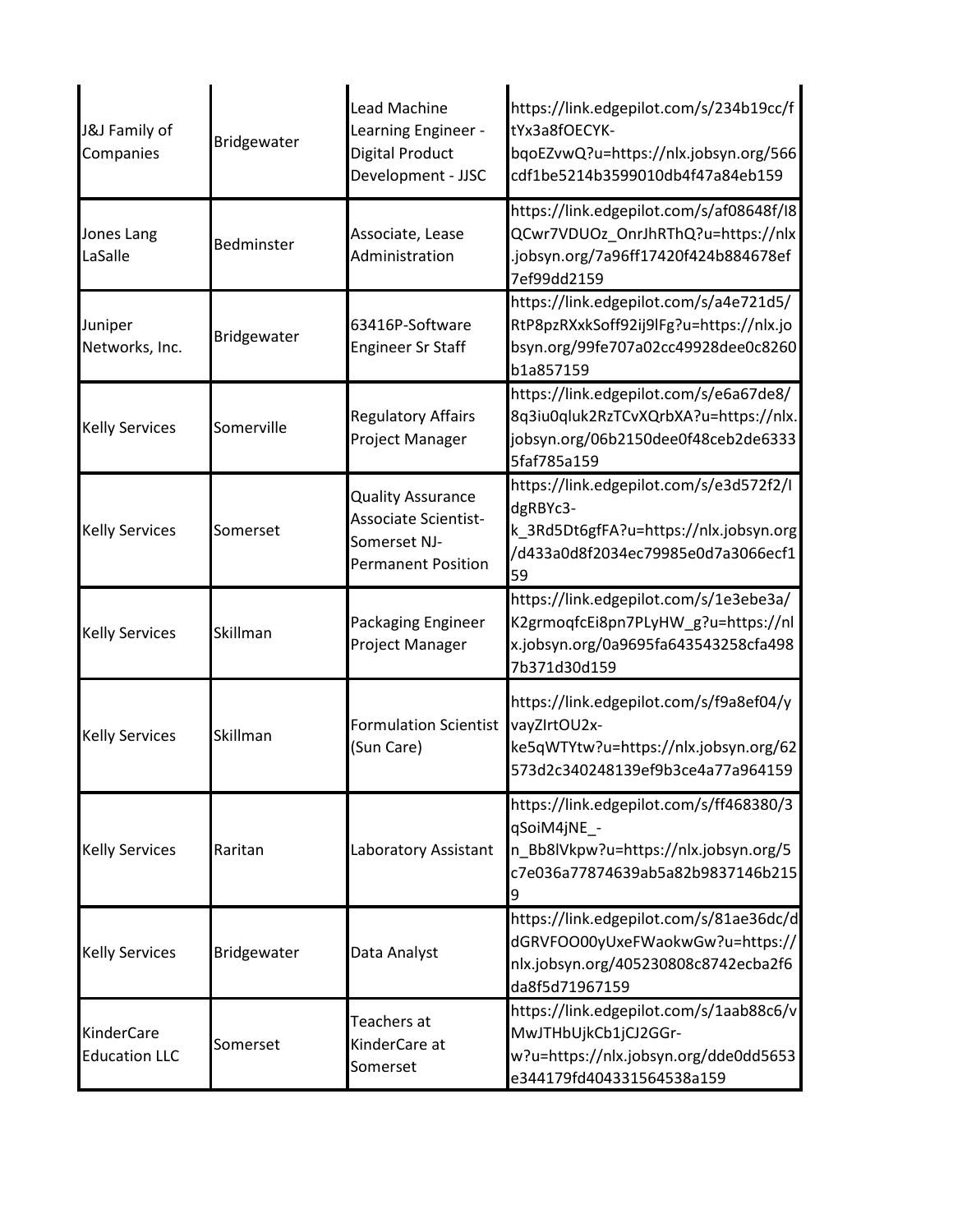| KinderCare<br><b>Education LLC</b> | Hillsborough | Teachers at<br>KinderCare at<br>Hillsborough                                   | https://link.edgepilot.com/s/279ff856/s<br>qU17SMTH0aR-<br>FGkz4l2w?u=https://nlx.jobsyn.org/def<br>354b7078e4811b882ac6e975a0d83159  |
|------------------------------------|--------------|--------------------------------------------------------------------------------|---------------------------------------------------------------------------------------------------------------------------------------|
| Knipper                            | Somerset     | Director, Client<br>Solutions & Strategy                                       | https://link.edgepilot.com/s/d5e76b4c/z<br>rJzmAuqnUGK5alNmKD1hg?u=https://nl<br>x.jobsyn.org/e3d635ad1f4c4117bad2e07<br>2cb057b78159 |
| Knipper                            | Somerset     | <b>Client Services</b><br>Analyst                                              | https://link.edgepilot.com/s/e1b1cb52/<br>U07LGgy6tkumU_8Eb039Jg?u=https://nl<br>x.jobsyn.org/65b66a66a7cb4eb58e10e1<br>783ec11f0d159 |
| Kohl's                             | Watchung     | <b>Full-Time Customer</b><br>Service Supervisor                                | https://link.edgepilot.com/s/82bfd2be/A<br>m3AU77ni0WepiCeswRSvA?u=https://nl<br>x.jobsyn.org/18ade541187c42eea193ab<br>a61bc6d839159 |
| Kohl's                             | Hillsborough | <b>Full-Time Customer</b><br>Service Supervisor                                | https://link.edgepilot.com/s/bc5378e7/S<br>fH5abTRz0KFPSUxOxCRJQ?u=https://nlx.<br>jobsyn.org/ff6b6d9c86ed4b0aa6f4032eb<br>ec23002159 |
| L'Oreal USA S/D,<br>Inc.           | Somerset     | Warehouse<br>Supervisor - Raw<br><b>Materials</b>                              | https://link.edgepilot.com/s/d54af7b4/p<br>gaxb61PwE_7Tvd5y-<br>j70g?u=https://nlx.jobsyn.org/ebd10724<br>b523469987a079aac6481a7d159 |
| L'Oreal USA S/D,<br>Inc.           | Somerset     | Planner-Component<br>Supply                                                    | https://link.edgepilot.com/s/1b8e7b4f/<br>MCKe1tkqJkaL_5H1pQsojA?u=https://nl<br>x.jobsyn.org/a8b763d935bf448aa0d711<br>232aa39198159 |
| L'Oreal USA S/D,<br>Inc.           | Somerset     | <b>Material Handler</b>                                                        | https://link.edgepilot.com/s/dfe7eb26/4<br>Lio0m5k_E26k8kMeXUPDg?u=https://nl<br>x.jobsyn.org/5185d4d083e445b5b9cd7b<br>4b2c771155159 |
| Labcorp                            | Somerset     | Sample Handling<br><b>Assistant - Clinical</b><br>Research                     | https://link.edgepilot.com/s/43a1fed5/G<br>Zjkh42cZk 6EexzEgJ8qw?u=https://nlx.j<br>obsyn.org/54eed2032a164982a7b99867<br>4f18a957159 |
| Labcorp                            | Raritan      | Reference Test Clerk                                                           | https://link.edgepilot.com/s/76103d49/<br>8uKFnilkj0yCN1lPMB-<br>pEg?u=https://nlx.jobsyn.org/a43e4e34<br>2b0642ea8d24f3e44be0950c159 |
| Labcorp                            | Raritan      | Medical<br>Technologist/Clinical<br>Laboratory<br>Technician -<br>Microbiology | https://link.edgepilot.com/s/0b75ff43/4<br>X7RdcMnSUWbvBJfQQFtQA?u=https://n<br>lx.jobsyn.org/689961c9e24f49b8ad9024<br>023b7f44b9159 |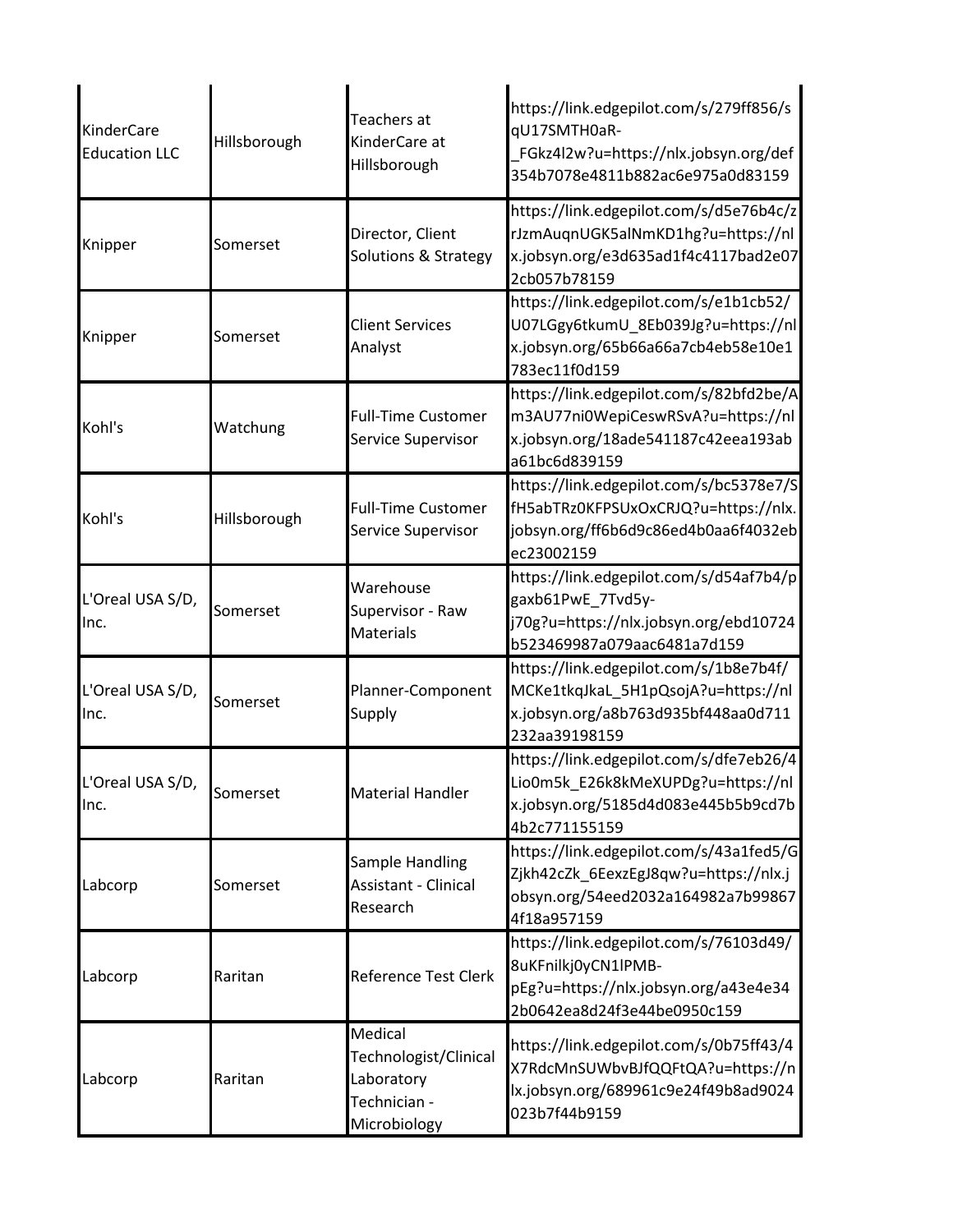| Labcorp          | Raritan         | Lab Asst IV                                                                                                | https://link.edgepilot.com/s/4d2370b8/<br>gWv10joGFkWoZ3uF-<br>VwXNw?u=https://nlx.jobsyn.org/47591<br>1bbd54f4859b64e20040d7729fc159     |
|------------------|-----------------|------------------------------------------------------------------------------------------------------------|-------------------------------------------------------------------------------------------------------------------------------------------|
| Labcorp          | Raritan         | Lab Asst IV                                                                                                | https://link.edgepilot.com/s/3ecb0679/<br>2JTYyhQvf06cKznKC3G56Q?u=https://nl<br>x.jobsyn.org/11e9607bba9a43a9b37314<br>7bbf07ef7e159     |
| Labcorp          | Raritan         | Lab Assistant -<br>Immunology                                                                              | https://link.edgepilot.com/s/34f7ca06/S<br>1aMjkYucE2tWl0S_b2sQ?u=https://nlx.<br>jobsyn.org/b4e974cf7c0a48a0a5f48a88a<br>23d70df159      |
| Labcorp          | Raritan         | Lab Assistant                                                                                              | https://link.edgepilot.com/s/3ae30110/<br>OlJn6YgsMEu9UgsiPqvxyQ?u=https://nlx<br>.jobsyn.org/0c561bcf2c084f5dacef8f5b1<br>35ab343159     |
| Labcorp          | Raritan         | <b>Job Posting Title</b><br>Medical<br>Technologist/ Clinical<br>Laboratory<br>Technician-<br>Microbiology | https://link.edgepilot.com/s/70162b9b/<br>р.<br>ICrCu1f0W_OXQADaRcRw?u=https://nlx.<br>jobsyn.org/7ef64e9d7870407da74df254<br>ad21a3ef159 |
| Labcorp          | Raritan         | <b>Histology Grossing</b><br>Technologist                                                                  | https://link.edgepilot.com/s/b6fcbd7f/2<br>hakNnQLDE6hEqvEkddNIw?u=https://nl<br>x.jobsyn.org/338c50191f3540cfbcd572ef<br>1aeace1c159     |
| Labcorp          | Raritan         | <b>EDI Specialist</b>                                                                                      | https://link.edgepilot.com/s/e0ed7b91/<br>mxZelVFkFEKGjam-<br>xX9laQ?u=https://nlx.jobsyn.org/cf227b<br>8733b64c458922657f6e19e614159     |
| Labcorp          | Raritan         | <b>Customer Service</b><br><b>Team Lead</b>                                                                | https://link.edgepilot.com/s/135f4092/r<br>uT0cTBmQEiWEUkXrYc_2Q?u=https://nl<br>x.jobsyn.org/a7552f21b57e41ae8abf578<br>cdae68f99159     |
| Labcorp          | Raritan         | Clerk                                                                                                      | https://link.edgepilot.com/s/966c6a12/Z<br>OcWoCkfJEyTYzHcDj-<br>1Bw?u=https://nlx.jobsyn.org/5a37d863<br>0b1941d7a0106c189780c202159     |
| Leslies PoolMart | <b>MANVILLE</b> | <b>Seasonal Sales</b><br>Associate                                                                         | https://link.edgepilot.com/s/e4939fde/D<br>8ZXwumn70uvvOQn9cZ-<br>Q?u=https://nlx.jobsyn.org/ed2b59824<br>72848b9a60d09d7b52f59d0159      |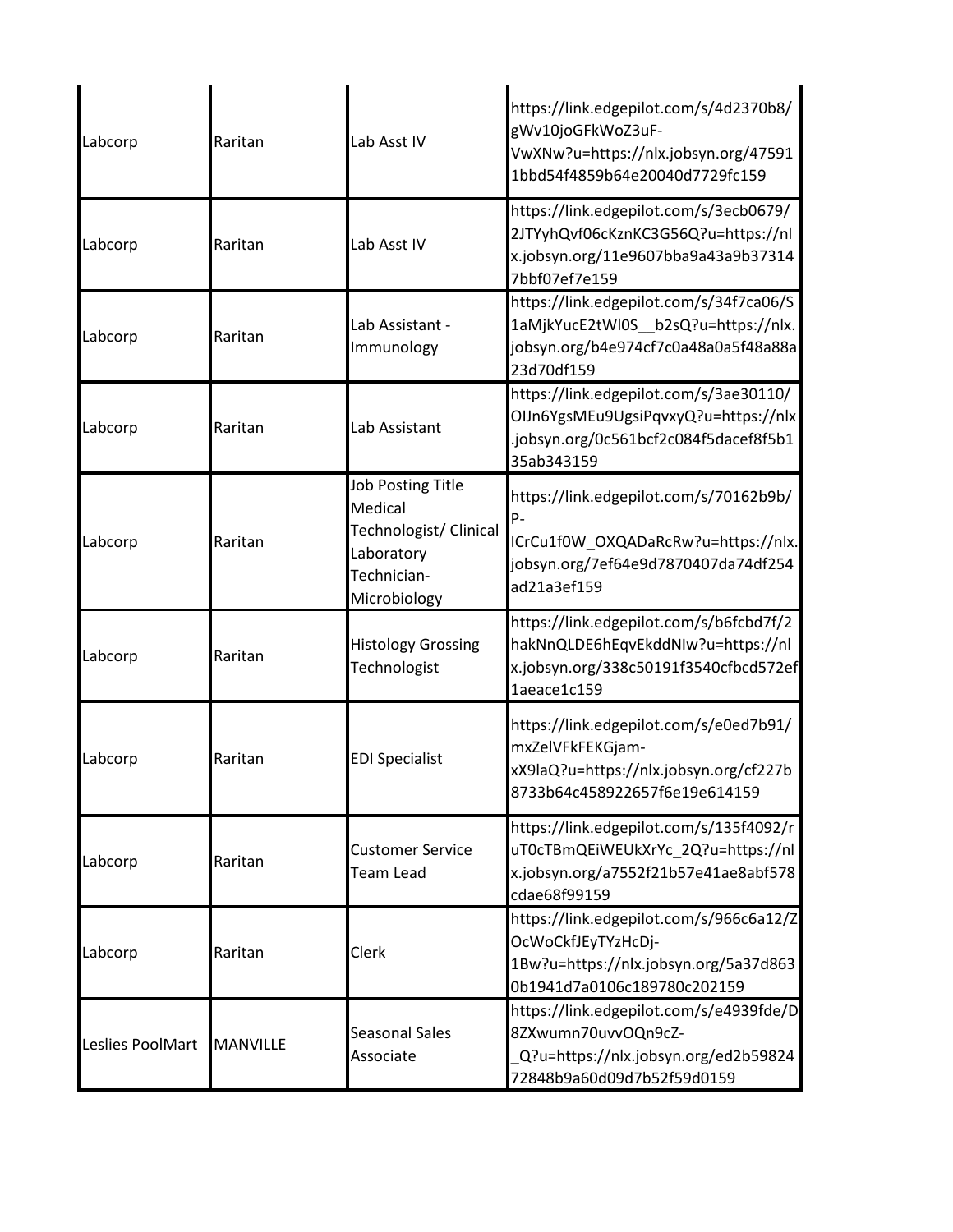| Leslies PoolMart                                            | MANVILLE             | <b>Seasonal Lead Sales</b><br>Associate                    | https://link.edgepilot.com/s/ba7cccef/Q<br>KfYhzBhr0W okhfisp2Qg?u=https://nlx.j<br>obsyn.org/696f9f7eee9a4de6ab2d103df<br>5a176aa159     |
|-------------------------------------------------------------|----------------------|------------------------------------------------------------|-------------------------------------------------------------------------------------------------------------------------------------------|
| Lowe's                                                      | Hillsborough         | Warehouse Part Time FhFRLqF-UGm8kpJU-<br>Overnight         | https://link.edgepilot.com/s/18b676af/e<br>cwfA?u=https://nlx.jobsyn.org/f033a5aa<br>7113497caf3ac4bc0ed11139159                          |
| Lowe's                                                      | Hillsborough         | Retail Sales - Part<br>Time                                | https://link.edgepilot.com/s/a4bc381d/<br>p7muYFlpvkCtMGwL9B_Ywg?u=https://<br>nlx.jobsyn.org/31e5aab1aed84204b6477<br>0dd2a08e2aa159     |
| Lowe's                                                      | Hillsborough         | FT-Head Cashier-<br>Flexible                               | https://link.edgepilot.com/s/82a536c6/-<br>JHMLOIhaky74-<br>ps2IQUVw?u=https://nlx.jobsyn.org/bb7<br>db75765714fa1a4e7b1a0724b5df9159     |
| Lowe's                                                      | Hillsborough         | Cashier Part Time                                          | https://link.edgepilot.com/s/665e8011/<br>UWc71AyXBUeQ4YKAoL7wLg?u=https://<br>nlx.jobsyn.org/40a2057b939342b08f722<br>0b167b3bfbd159     |
| Marriott                                                    | Bridgewater          | <b>Guest Service Expert -</b><br><b>Restaurant Service</b> | https://link.edgepilot.com/s/2f6df374/f<br>B_DITwjiEmPLelRiSK5yA?u=https://nlx.jo<br>bsyn.org/6fa88553351941cb95171e352<br>577cf0e159     |
| Marriott                                                    | Bridgewater          | <b>Guest Environment</b><br>Expert -<br>Housekeeping       | https://link.edgepilot.com/s/135580bb/<br>HPRrTAkmBk25201z70c70Q?u=https://n<br>lx.jobsyn.org/fdaa17316df24d37ad2d89<br>004b188061159     |
| Marriott                                                    | <b>Basking Ridge</b> | Server                                                     | https://link.edgepilot.com/s/29efa9a1/-<br>SqDHwEI1EyiMjs5BSihVQ?u=https://nlx.j<br>obsyn.org/f7d81ce4bd064c34867e0d98<br>16420654159     |
| Mavis Tires &<br>Brakes at<br><b>Discount Prices</b>        | Bridgewater          | Warehouse Team<br>Member - Night Crew                      | https://link.edgepilot.com/s/aa5660f2/D<br>3inpVSQvUS9nJWOPzUIHw?u=https://nl<br>x.jobsyn.org/d3c004a16fac41e9bdd6eb1<br>1d77b99ad159     |
| Mavis Tires &<br><b>Brakes</b> at<br><b>Discount Prices</b> | Bernardsville        | Automotive<br><b>Technicians Needed</b>                    | https://link.edgepilot.com/s/a29dad71/<br>kM-<br>SgiIKC06VzvuCzMUdYg?u=https://nlx.job<br>syn.org/ef3fbf4136864aad86466c2e795<br>03425159 |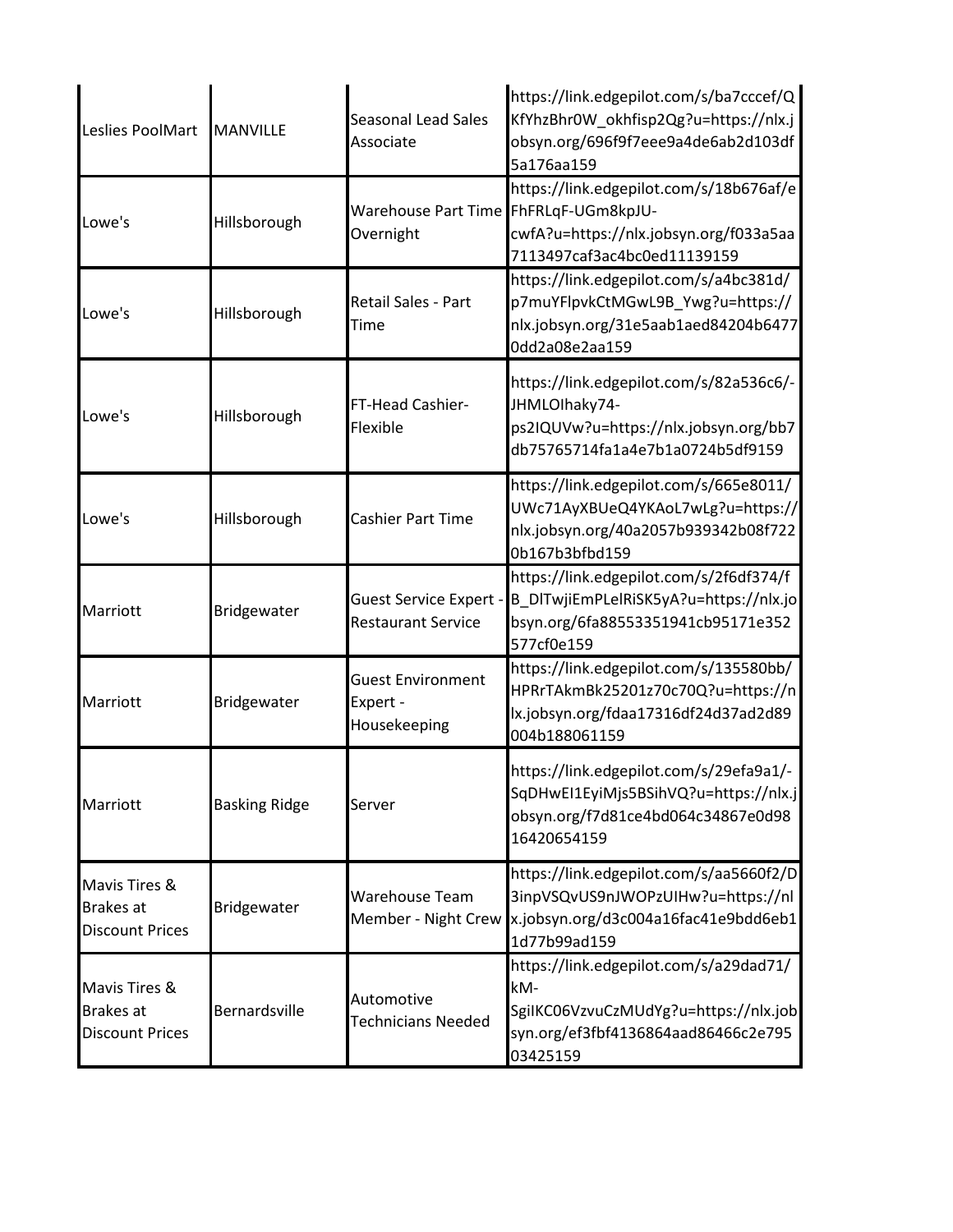| Merck        | <b>Branchburg</b> | Senior Infrastructure<br>Engineer, LAN<br><b>Connectivity SME</b>                              | https://link.edgepilot.com/s/f2c4e8fc/5<br>DHWESh12k6gnZTAAcZopw?u=https://nl<br>x.jobsyn.org/c60857cfdf0d4276af4ac2fd<br>c4f0b862159 |
|--------------|-------------------|------------------------------------------------------------------------------------------------|---------------------------------------------------------------------------------------------------------------------------------------|
| Merck        | <b>Branchburg</b> | <b>IT Automation</b><br>Developer                                                              | https://link.edgepilot.com/s/e8dc92ae/q<br>4fvNdQYzE_MpDinEgX-<br>oA?u=https://nlx.jobsyn.org/e93848a7c<br>7b14a158785ef61d0a5fb81159 |
| Merck        | <b>Branchburg</b> | Agile Delivery Lead,<br><b>Cloud Networking</b><br>and Application<br><b>Delivery Services</b> | https://link.edgepilot.com/s/ccf16692/jk<br>5aJqk_0EOB_i3jPJ6nyA?u=https://nlx.job<br>syn.org/45c28be08a4d4f7fa9baa96e9d3<br>c3255159 |
| MetLife      | Bridgewater       | Vice President, Chief<br>Dental Officer/Dental<br><b>Product Head</b>                          | https://link.edgepilot.com/s/cfd436bf/F<br>9g7FVrdd02G1uKAV_xDOA?u=https://nl<br>x.jobsyn.org/6d4ff82f97294be5a212772<br>aec7d6988159 |
| MetLife      | Bridgewater       | Product Manager-<br><b>Billing</b>                                                             | https://link.edgepilot.com/s/b212415b/J<br>zLXFppBlkKJnuLz0hmrNw?u=https://nlx.j<br>obsyn.org/53aff287dc674c13a15468fba<br>bfb143c159 |
| MetLife      | Bridgewater       | Financial Consultant I -<br>Large Accounts                                                     | https://link.edgepilot.com/s/8c6ea39a/j<br>YdDr0kcM0qnsn3ThHuvlQ?u=https://nlx<br>.jobsyn.org/495a6783a984491d98bbbba<br>62f8aec97159 |
| MetLife      | Bridgewater       | Consultant II -<br>Marketing                                                                   | https://link.edgepilot.com/s/63bf874e/<br>QeEcTsuOEiu-<br>vMB5PH8zw?u=https://nlx.jobsyn.org/e<br>06d736a32a14c51b1c0de53ba1ab22415   |
| MetLife      | Bridgewater       | <b>Actuarial Consultant</b>                                                                    | https://link.edgepilot.com/s/7fb47a99/9<br>NLH7zsvrEW9Qet52dPaPg?u=https://nlx<br>.jobsyn.org/b4a923c8defa4b47a780069<br>33f80ad77159 |
| <b>MICRO</b> | Somerset          | <b>Quality Engineer I</b>                                                                      | https://link.edgepilot.com/s/0d1f0030/y<br>deDpyxJ5UKP5H2TfughRw?u=https://nlx<br>.jobsyn.org/cf66f873fb4045428f70601ef<br>bd7bceb159 |
| <b>MICRO</b> | Somerset          | <b>Information Systems</b><br>Engineer                                                         | https://link.edgepilot.com/s/141a9e0b/<br>RmMzcF7niUiDaGfyUa_mjA?u=https://nl<br>x.jobsyn.org/6fde30e3910d449e9b7f939<br>eb94bce3b159 |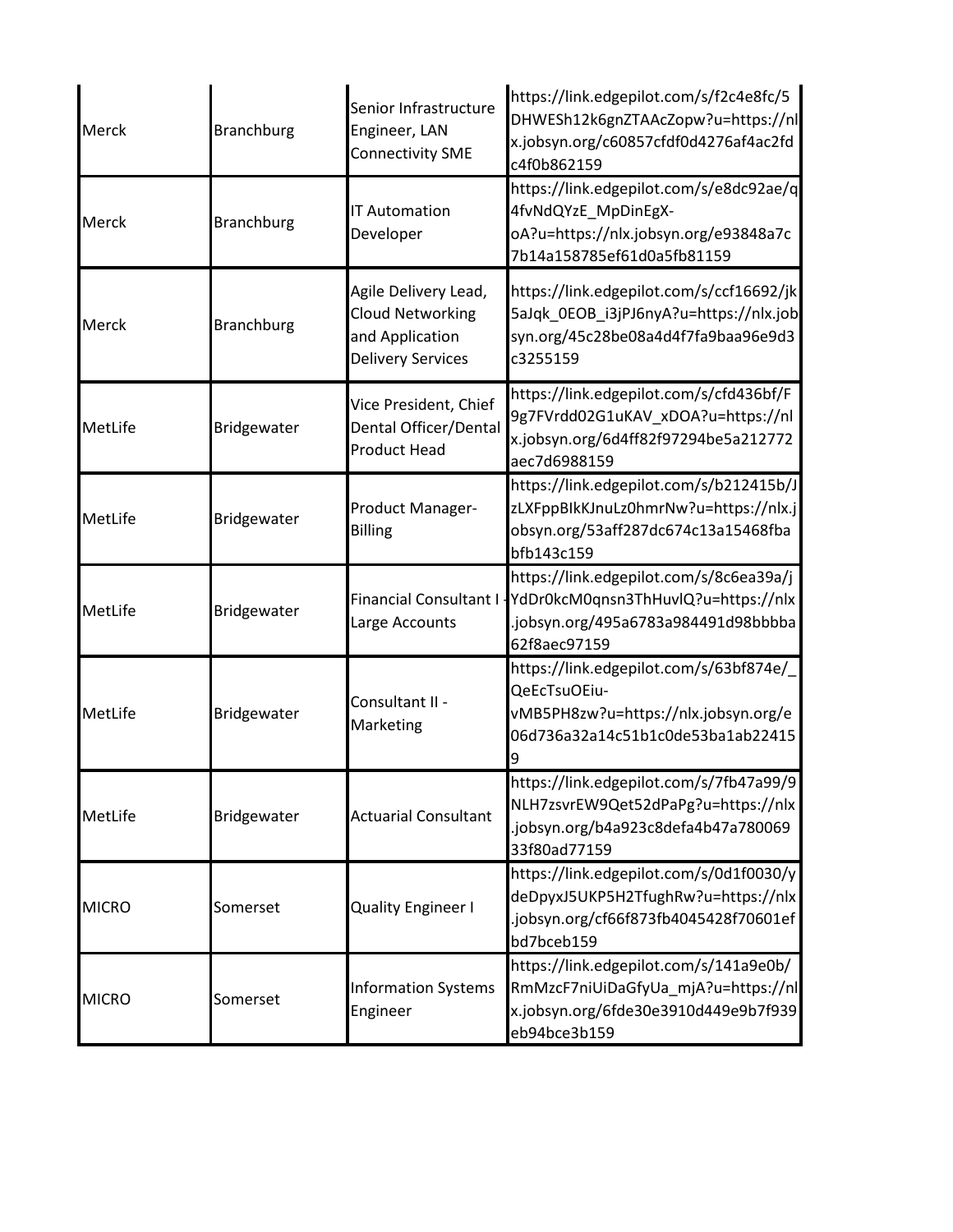| <b>MICRO</b>             | Somerset    | Expeditor                                                                          | https://link.edgepilot.com/s/528299c5/<br>OZcKfk-<br>mEU6B52_p3j46bw?u=https://nlx.jobsy<br>n.org/c8ff517ecf244c74a2e347f22d453c<br>31159 |
|--------------------------|-------------|------------------------------------------------------------------------------------|-------------------------------------------------------------------------------------------------------------------------------------------|
| Microsoft<br>Corporation | Bridgewater | Senior Software<br>Engineer                                                        | https://link.edgepilot.com/s/bbc94b34/<br>RrbUt5_dSUKp3GlbsOeTsA?u=https://nl<br>x.jobsyn.org/6f3916fcc1a74bfe98f934e8<br>3c4b1043159     |
| MilliporeSigma           | Somerville  | Senior R&D Scientist                                                               | https://link.edgepilot.com/s/56d0f77c/z<br>Pp-<br>C0xH8EewfR07STYibw?u=https://nlx.job<br>syn.org/d896948c0d5941009efe6740ef5<br>5c28c159 |
| MilliporeSigma           | Somerville  | <b>Production Operator</b>                                                         | https://link.edgepilot.com/s/d15c461e/L<br>POrd63v5keODwnQnNaVuw?u=https://<br>nlx.jobsyn.org/805d94c9e18e4ee0a6133<br>e76ae410403159     |
| MilliporeSigma           | Somerville  | <b>Change Manager</b>                                                              | https://link.edgepilot.com/s/1e25b514/<br>k1MN5TuTx02ZO8dPnep93g?u=https://<br>nlx.jobsyn.org/e9943c0b69c54ffab3ec39<br>01a0df0b2e159     |
| MilliporeSigma           | Somerville  | <b>Analytical Chemist</b>                                                          | https://link.edgepilot.com/s/2fbe76d4/s<br>7QhbqwgDUOapGKVOacw6g?u=https://<br>nlx.jobsyn.org/dabdf1c8c5444bc7b5a6f8<br>a97306f263159     |
| Molex Inc                | Bridgewater | <b>Senior Process</b><br><b>Engineer - Optical</b><br>Solutions                    | https://link.edgepilot.com/s/f66fe3de/s<br>A5Nzflzj0yQj9ncFH-<br>Jaw?u=https://nlx.jobsyn.org/bb092c0e<br>356745fb9851866bcc006c38159     |
| Molex Inc                | Bridgewater | Senior Industry<br>Standards Engineer -<br>Datacom Specialty<br>Solutions (Remote) | https://link.edgepilot.com/s/1cbf2247/n<br>nbhJy3QpkOgqbxVcZ6pHg?u=https://nlx<br>.jobsyn.org/c46c86d752574328a5ce5a2<br>777d9a0bf159     |
| Molex Inc                | Bridgewater | Senior Financial<br><b>Systems Analyst</b><br>(remote)                             | https://link.edgepilot.com/s/ff6d6078/N<br>mvqBb5jREOTZUVf2cVXIw?u=https://nlx<br>.jobsyn.org/5ec4c528af9f496aad133b72<br>8b5d714d159     |
| Molex Inc                | Bridgewater | Reliability Engineer -<br><b>Optical Solutions</b>                                 | https://link.edgepilot.com/s/377cc310/t<br>w9ORASYakeYnBL79woa9w?u=https://nl<br>x.jobsyn.org/050f3087edae46fea51fc3b<br>76edbda35159     |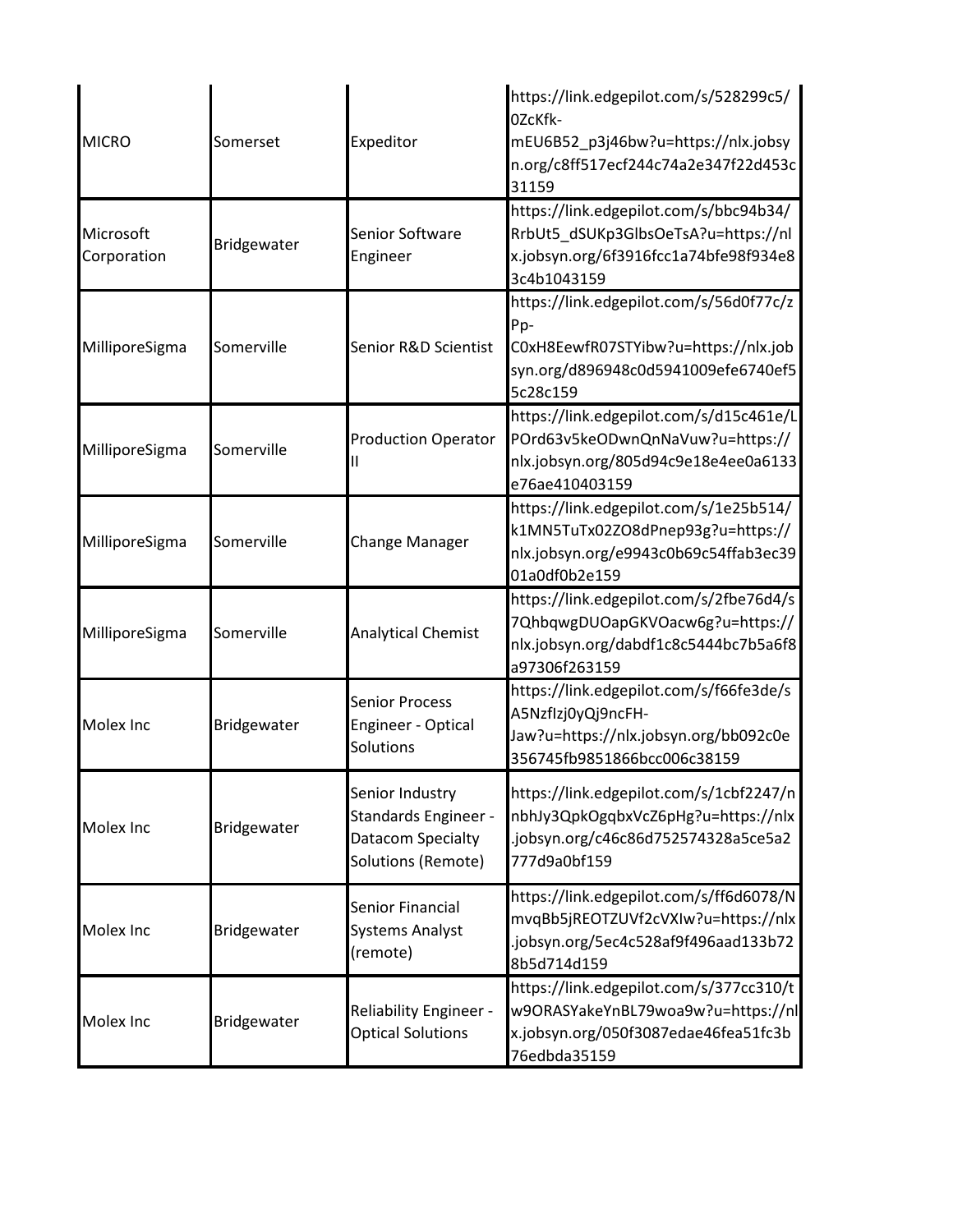| <b>Morgan Stanley</b>                                                 | Warren       | <b>Associate Private</b><br><b>Banker</b>                                           | https://link.edgepilot.com/s/8edfd993/I<br>036qpUkbEWXgzT7l399YA?u=https://nlx<br>.jobsyn.org/be854d9b8f734109bafa18b1<br>66785334159 |
|-----------------------------------------------------------------------|--------------|-------------------------------------------------------------------------------------|---------------------------------------------------------------------------------------------------------------------------------------|
| <b>National General</b><br>Management<br>Corporation                  | Bridgewater  | <b>Senior Homeowners</b><br>Field Adjuster                                          | https://link.edgepilot.com/s/b5c6aedd/S<br>lyBUGtzYke0HDsFn89N3w?u=https://nlx<br>.jobsyn.org/6c0f450c6f804c2d8952cf428<br>f1f71cb159 |
| <b>National Vision</b>                                                | Watchung     | Optometric Tech -<br>Medical Assistant -<br><b>Bilingual</b>                        | https://link.edgepilot.com/s/6efb1ac9/z<br>7ADZfoe3EK4CZ68qSYQhQ?u=https://nlx<br>.jobsyn.org/48768b165cf248aba3d8907<br>9a6404f20159 |
| <b>National Vision</b>                                                | Watchung     | <b>Licensed Optician</b>                                                            | https://link.edgepilot.com/s/6c3f1965/L<br>ynXR3JZUeScP45BW6tnA?u=https://nlx<br>.jobsyn.org/8b5bbf90ad2e421ba036bf85<br>3c023626159  |
| <b>Nelson Tree</b><br>Service LLC                                     | Martinsville | Trimmer/Climber<br><b>Experienced - Union</b><br>(Driver License<br>Required) - NTS | https://link.edgepilot.com/s/bac703fa/O<br>N398lrjS02CNQeLefKEXw?u=https://nlx.j<br>obsyn.org/bc31068ff6dc4692bfa5c705e<br>e5202a4159 |
| <b>Nelson Tree</b><br>Service LLC                                     | Martinsville | Groundperson -<br>Union - NTS                                                       | https://link.edgepilot.com/s/0a038f2f/V<br>A0PVs7BGUybbd-<br>lwmP9rQ?u=https://nlx.jobsyn.org/a778<br>e1e5d8e64c4e81e707f964451944159 |
| <b>Nelson Tree</b><br>Service LLC                                     | Martinsville | Foreperson - Union -<br><b>NTS</b>                                                  | https://link.edgepilot.com/s/8f02bcc4/y<br>KAOkAlScUS_TFU_hbBH0w?u=https://nl<br>x.jobsyn.org/a6bc6b95834d488e8f8093<br>51bb3e24a1159 |
| <b>Nestle</b>                                                         | Bridgewater  | Senior Analyst- BI<br>Data Analysis<br>(REMOTE)                                     | https://link.edgepilot.com/s/8dd1727d/I<br>xPOXMaNGUWtvO1upj4EkA?u=https://n<br>lx.jobsyn.org/092d4f1c9d5342f39ffa3ac<br>5c984efba159 |
| <b>Nestle</b>                                                         | Bridgewater  | Analyst - Sales<br>Operations (Remote)                                              | https://link.edgepilot.com/s/07cf1519/9<br>YgPDacKMkaS6W3zYGX--<br>Q?u=https://nlx.jobsyn.org/805aa00df1<br>5f4e449d11918e0b618657159 |
| <b>ORACLE</b><br><b>FINANCIAL</b><br><b>SERVICES</b><br>SOFTWARE INC. | Bridgewater  | Senior Principal<br>Consultants                                                     | https://link.edgepilot.com/s/6c25f292/y<br>ewKd70QlEO4MrkXd_w93g?u=https://nl<br>x.jobsyn.org/2665a00c84044c69826497<br>4e75bd4f70159 |
| <b>ORACLE</b><br><b>FINANCIAL</b><br><b>SERVICES</b><br>SOFTWARE INC. | Bridgewater  | <b>Principal Consultants</b>                                                        | https://link.edgepilot.com/s/ff4c8549/b<br>G05oVCxoEKOXF9XdnPpXQ?u=https://nl<br>x.jobsyn.org/3b57ae2f78884ec38b26a24<br>9e83b62b8159 |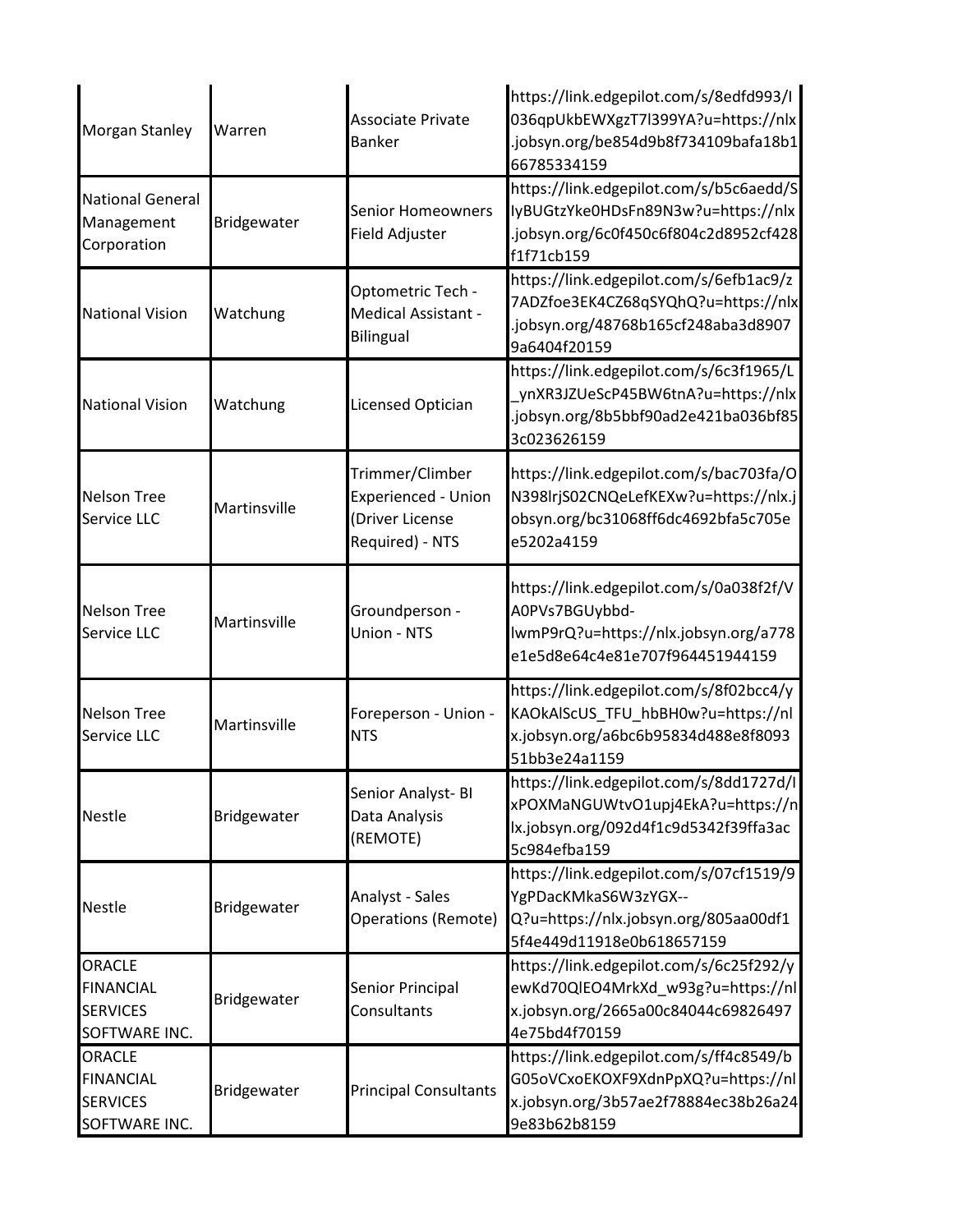| <b>ORACLE</b><br><b>FINANCIAL</b><br><b>SERVICES</b><br>SOFTWARE INC. | Bridgewater | <b>Principal Consultants</b>                                                                   | https://link.edgepilot.com/s/2ce3e8b7/Y<br>rXW0eq-<br>dUCoOcaPgA678g?u=https://nlx.jobsyn.<br>org/017867e3b3be4b89a340f1f9f0bb18<br>cb159 |
|-----------------------------------------------------------------------|-------------|------------------------------------------------------------------------------------------------|-------------------------------------------------------------------------------------------------------------------------------------------|
| Organon & Co.                                                         | Somerville  | ServiceNow Platform<br>Administrator                                                           | https://link.edgepilot.com/s/15409800/<br>hzExBNYOEUyWWSuJ6owPOg?u=https:/<br>/nlx.jobsyn.org/facfd3eb9f0d432a82111<br>77d66473f13159     |
| Organon & Co.                                                         | Somerville  | Assoc. Dir., Litigation<br>& Investigations<br>Attorney                                        | https://link.edgepilot.com/s/3603d9f8/V<br>hVeS4UGmUuJY9BLBJuPmw?u=https://n<br>lx.jobsyn.org/af7b69a02fe7470c87e517b<br>9069e54b5159     |
| <b>Ortho Clinical</b><br>Diagnostics, Inc.                            | Raritan     | <b>Supply Planner II</b>                                                                       | https://link.edgepilot.com/s/0152ecdd/<br>W7 -<br>rGxq7kypaxB7zWHijg?u=https://nlx.jobs<br>yn.org/d164e114f8cd4cd495ccc2f29979<br>095f159 |
| <b>Ortho Clinical</b><br>Diagnostics, Inc.                            | Raritan     | Supervisor (QA,<br>Microbiology)                                                               | https://link.edgepilot.com/s/72997ec3/e<br>jMWWm0bq0OARnMLRat9xw?u=https:/<br>/nlx.jobsyn.org/e8d940550544491fb700<br>38917b298ba4159     |
| <b>Ortho Clinical</b><br>Diagnostics, Inc.                            | Raritan     | Senior Regulatory<br>Affairs Manager-<br>Rochester, NY,<br>Raritan, NJ or Remote 45889c62cc159 | https://link.edgepilot.com/s/a57a26ec/1<br>Tb3_WFS8UWfpBAGNFP7Qg?u=https://<br>nlx.jobsyn.org/afa22635356c4c8eaf6b3e                      |
| <b>Ortho Clinical</b><br>Diagnostics, Inc.                            | Raritan     | Scientist II (Donor<br>Screening)                                                              | https://link.edgepilot.com/s/ec7a5923/a<br>ADgHtS5706DF3I8cxnvlA?u=https://nlx.j<br>obsyn.org/c435e5c0b1414492b725955f<br>1c23d35d159     |
| Ortho Clinical<br>Diagnostics, Inc.                                   | Raritan     | Scientist I (Chemistry)                                                                        | https://link.edgepilot.com/s/b1f1f169/k<br>GJbra ghUmDOybICPeYmw?u=https://nl<br>x.jobsyn.org/602ca3993870405d84e99b<br>ed29ad2c6e159     |
| <b>Ortho Clinical</b><br>Diagnostics, Inc.                            | Raritan     | <b>Quality Engineer II</b>                                                                     | https://link.edgepilot.com/s/168c879c/J<br>Mqfzo8GdUeO-<br>FFFR_kSIA?u=https://nlx.jobsyn.org/fe58<br>7383a07943249d1e2bfd1c6a60b2159     |
| Ortho Clinical<br>Diagnostics, Inc.                                   | Raritan     | <b>Quality Control</b><br>Scientist I                                                          | https://link.edgepilot.com/s/e9511c2a/<br>UwUA2Sxalkeo_SpMZWTR8g?u=https://<br>nlx.jobsyn.org/e047bc6af99a42ae8a373<br>b3f1a45dccd159     |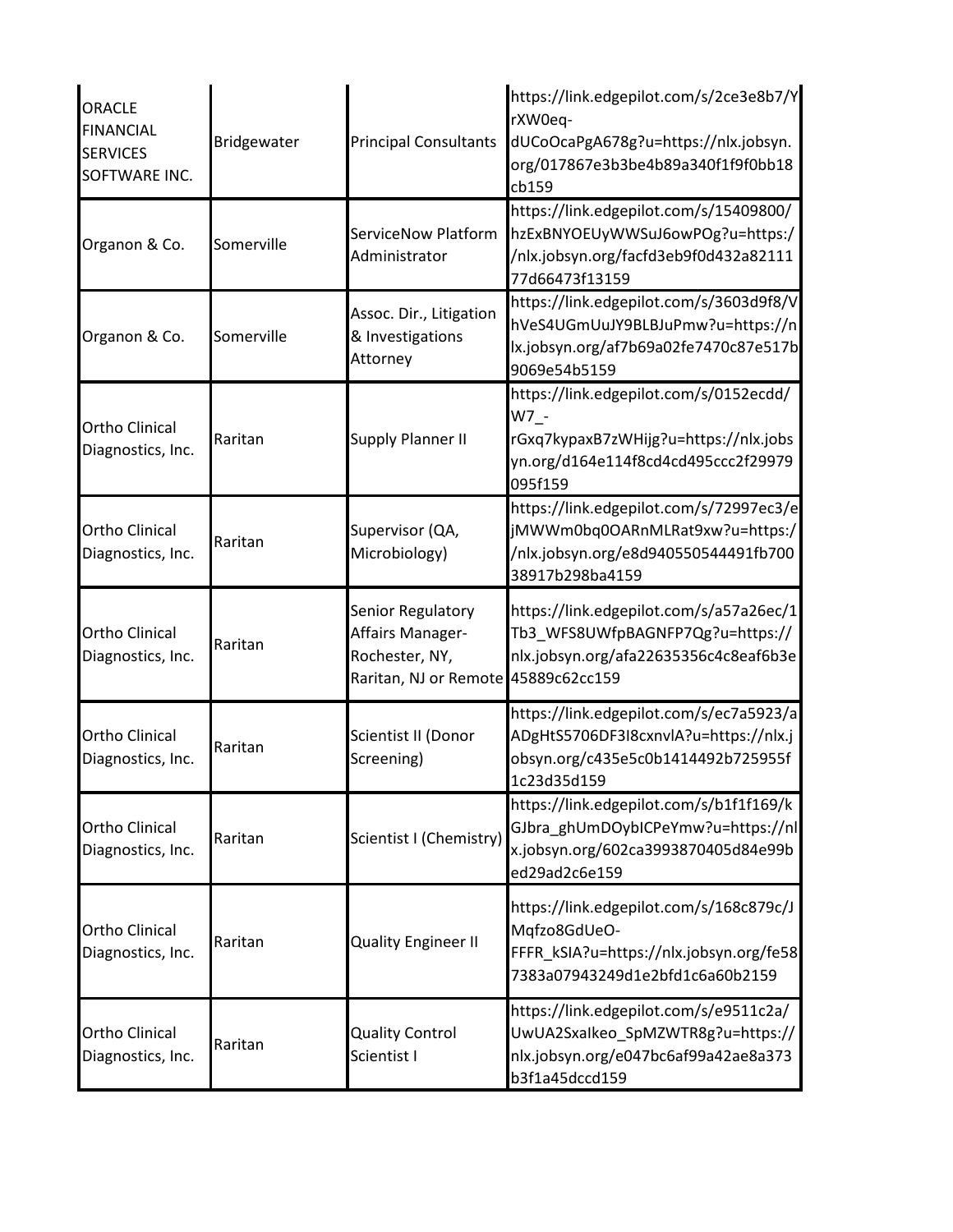| <b>Ortho Clinical</b><br>Diagnostics, Inc. | Raritan  | Endpoint (BigFix)<br>Engineer         | https://link.edgepilot.com/s/c6455acf/u<br>GtVPjYQsEam-<br>eLqWzoaJg?u=https://nlx.jobsyn.org/f60<br>2594f6d6a4eda9c3231e631beeacc159       |
|--------------------------------------------|----------|---------------------------------------|---------------------------------------------------------------------------------------------------------------------------------------------|
| <b>Ortho Clinical</b><br>Diagnostics, Inc. | Raritan  | Data Analyst                          | https://link.edgepilot.com/s/ecf0a171/X<br>1Y_OHEJ4UKQsQc_VMx7Yw?u=https://n<br>lx.jobsyn.org/89f33e210b9b45409d2821<br>2cc4fd4df8159       |
| Oticon, Inc.                               | Somerset | <b>Production Tech 3</b>              | https://link.edgepilot.com/s/f721cfe1/y<br>ukR6Tnawkq1eJv7cMHpLg?u=https://nlx<br>.jobsyn.org/3cc7939af22548df80e84a19<br>2628ac77159       |
| Oticon, Inc.                               | Somerset | Planner                               | https://link.edgepilot.com/s/6107f678/I<br>BzLoIBlaEmMwXw9sCwuXg?u=https://nl<br>x.jobsyn.org/2fee83cf3fb441e5a1deff16<br>46b8405d159       |
| Oticon, Inc.                               | Somerset | Payroll Lead                          | https://link.edgepilot.com/s/e3e5fcee/o<br>zSZD_X8k6UagWwf0nrkg?u=https://nlx<br>.jobsyn.org/eacd7e8811a44757b775a39<br>769774a02159        |
| Oticon, Inc.                               | Somerset | Payroll Administrator                 | https://link.edgepilot.com/s/23ad37d6/<br>$kv3-$<br>sT08rkaBGP0tMMAZWg?u=https://nlx.jo<br>bsyn.org/2d2ff4c574b1419486c6b06a49<br>a10c6d159 |
| Oticon, Inc.                               | Somerset | <b>Mailroom Clerk</b>                 | https://link.edgepilot.com/s/9c8b0bc1/z<br>SWISzu11EWgZ_HTzrcJQg?u=https://nlx.<br>jobsyn.org/cd263c22c3cd4f27a89f9a912<br>8460460159       |
| Oticon, Inc.                               | Somerset | Logistics Clerk                       | https://link.edgepilot.com/s/fd38d4d5/<br>UgxNnou2f0i32mS7ssWv3A?u=https://nl<br>x.jobsyn.org/052095581c7049df873da0f<br>f8a94ea9c159       |
| Oticon, Inc.                               | Somerset | <b>IT Service Specialist</b>          | https://link.edgepilot.com/s/dbeaf4c3/F<br>A6H1IJIeEinvAquWR6sYA?u=https://nlx.j<br>obsyn.org/12f514953ebb4102af4deea72<br>10c3928159       |
| Oticon, Inc.                               | Somerset | <b>Inside Sales</b><br>Representative | https://link.edgepilot.com/s/fcb07df4/D<br>AUvoEtctEqkXM8Quho7xw?u=https://nl<br>x.jobsyn.org/5ce99c6f1cb54dd7994050b<br>c19c0e15b159       |
| Oticon, Inc.                               | Somerset | Inside Sales Rep 1                    | https://link.edgepilot.com/s/0eb4fb13/9<br>XXFeeg7B0_wCWQZnE5YgQ?u=https://n<br>lx.jobsyn.org/69508aaed52847f18a5c75f<br>e941257e1159       |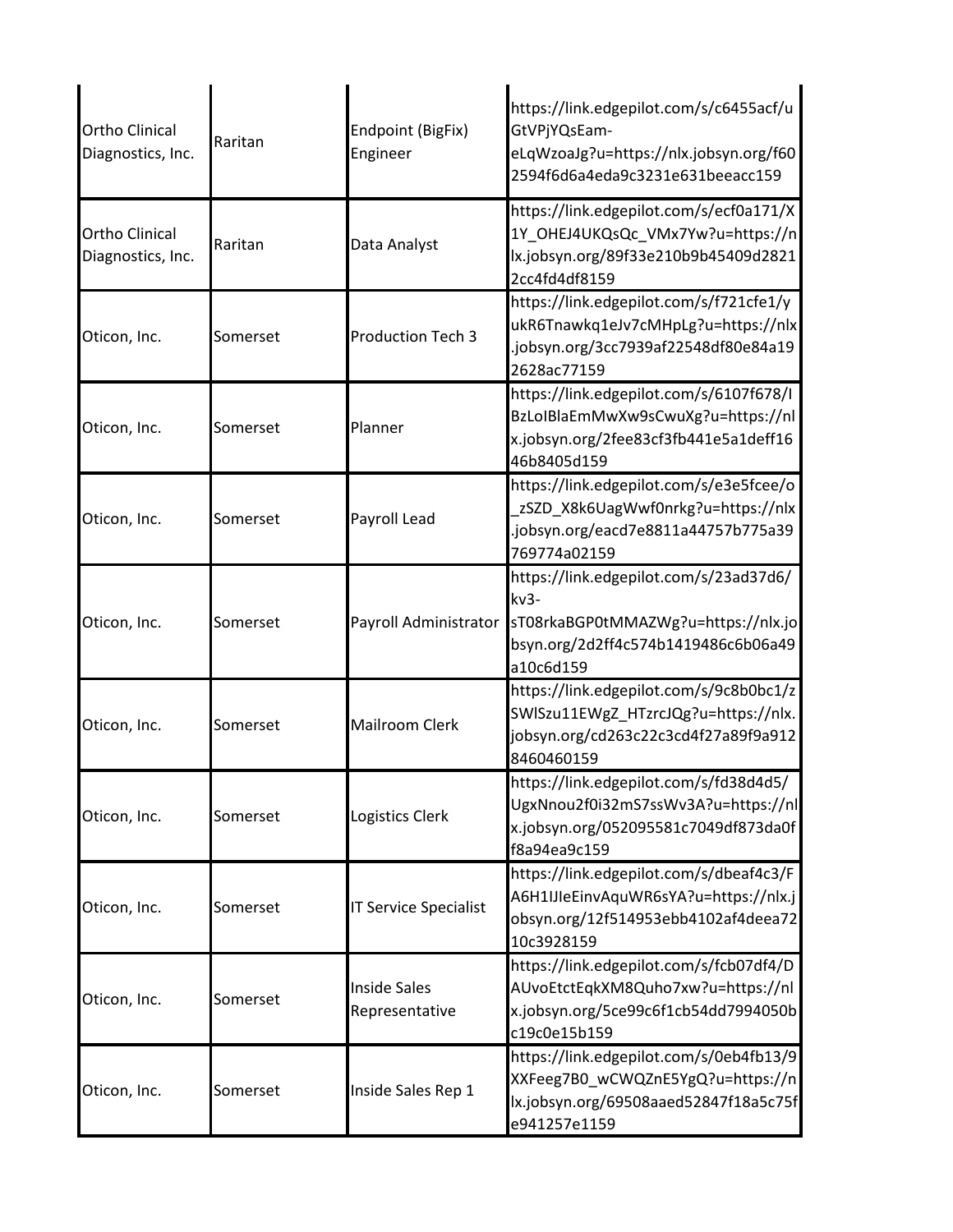| Oticon, Inc.                      | Somerset    | Data Entry Operator                                               | https://link.edgepilot.com/s/aec8aa19/Y<br>xxbmAu-<br>QEuxaVWkeAU3Bw?u=https://nlx.jobsyn<br>.org/9eea38a5e30741f8bb6a8e8cb449f0<br>5b159 |
|-----------------------------------|-------------|-------------------------------------------------------------------|-------------------------------------------------------------------------------------------------------------------------------------------|
| Oticon, Inc.                      | Somerset    | <b>Customer Specialist</b>                                        | https://link.edgepilot.com/s/48fd8874/u<br>tauhwqNz0Szau1rPqcf3A?u=https://nlx.j<br>obsyn.org/185e98a341d64667bc2d2409<br>a341b21c159     |
| Oticon, Inc.                      | Somerset    | <b>Customer Specialist</b>                                        | https://link.edgepilot.com/s/7fafc004/v<br>p52Htd3jk_aIb0MTQi3IA?u=https://nlx.j<br>obsyn.org/e8162ad4533a4f48bf7bcc0de<br>a369e33159     |
| Oticon, Inc.                      | Somerset    | <b>Claims Specialist</b>                                          | https://link.edgepilot.com/s/1f33cb63/T<br>42dQ5r7eUiihz-<br>ehcJn4w?u=https://nlx.jobsyn.org/90e4<br>367d7ac74cadbe61c8e4a59e05e2159     |
| Oticon, Inc.                      | Somerset    | Audiology Tech<br>Support                                         | https://link.edgepilot.com/s/b3fb9f83/L<br>oVMp3BQ_kC7m0nS9rG6Ig?u=https://nl<br>x.jobsyn.org/dc6fbb9d53544900a5f2169<br>328e248e7159     |
| Palo Alto<br><b>Networks</b>      | Bridgewater | <b>Systems Engineer</b>                                           | https://link.edgepilot.com/s/5428493f/s<br>PoPDMzkVE2kSVBNotv3Hw?u=https://nl<br>x.jobsyn.org/3cc51aea2f374d9b8280085<br>85e404b3d159     |
| Peapack-<br><b>Gladstone Bank</b> | Bedminster  | Documentation Ctrl & mhaYe4iBke9Xx-<br><b>Collateral Ln Admin</b> | https://link.edgepilot.com/s/bbd2c5bc/K<br>QgM7Ziw?u=https://nlx.jobsyn.org/1641<br>27dadeeb48cb84660c49ff876103159                       |
| Peapack-<br><b>Gladstone Bank</b> | Bedminster  | Documentation Ctrl &<br><b>Collateral Ln Admin</b>                | https://link.edgepilot.com/s/a82b93d8/<br>Ky-<br>A3Udaw0STE S49jrZbQ?u=https://nlx.jo<br>bsyn.org/9f19beaeff8c4b179dd91fc48f0<br>6c4c6159 |
| Peapack-<br>Gladstone Bank        | Bedminster  | <b>BSA/AML Fraud</b><br>Analyst                                   | https://link.edgepilot.com/s/7140b885/<br>W29vSY QC0 1rte8v4Q7Mw?u=https://<br>nlx.jobsyn.org/f04043f51fbd4576bd30c6<br>d088580e14159     |
| PeopleReady                       | Manville    | <b>Auto Auction Driver</b>                                        | https://link.edgepilot.com/s/9bce1e3f/8<br>4ow3DMRAkChhpU1JPWywA?u=https://<br>nlx.jobsyn.org/1aad0eb745c04bfe854fac<br>5f3a6f7adc159     |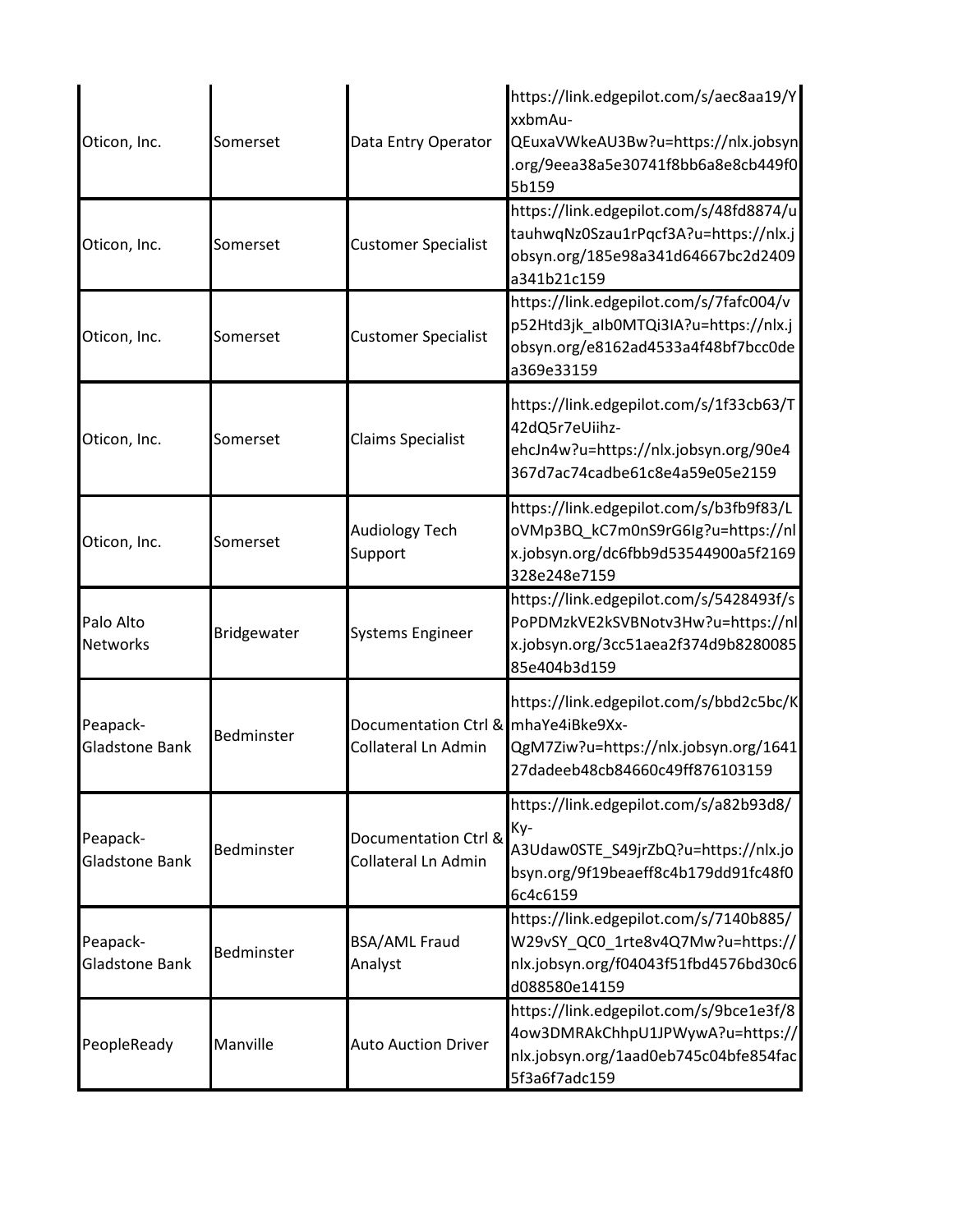| Petco  | Raritan | Selling Experience<br>Leader                                                                | https://link.edgepilot.com/s/401a9669/j<br>tgLUgPb8Umy84PTblSsbQ?u=https://nlx.<br>jobsyn.org/efb16f6a29d14e7681005317<br>b887a917159       |
|--------|---------|---------------------------------------------------------------------------------------------|---------------------------------------------------------------------------------------------------------------------------------------------|
| Petco  | Raritan | Pet Stylist                                                                                 | https://link.edgepilot.com/s/07018ffe/U<br>Xj4yWScTUqqKLvLQmju9A?u=https://nlx<br>.jobsyn.org/7ce84d76876d4a13a817862<br>9d9e1b21f159       |
| Petco  | Raritan | Junior Pet Stylist                                                                          | https://link.edgepilot.com/s/1ffe1e96/L<br>q39B1Gc4U_q3bETG__4bQ?u=https://nl<br>x.jobsyn.org/ae3d13e35c3b421ab7be2e<br>a9810eb7b1159       |
| Petco  | Raritan | <b>Guest Advisor</b>                                                                        | https://link.edgepilot.com/s/19d0d3b7/<br>vKNS9yE8O06YJVUjcUMaiw?u=https://nl<br>x.jobsyn.org/711108e0d03f4b85b01631<br>a518011126159       |
| Pfizer | Peapack | Sr. Manager,<br>Salesforce Solution<br>Architect                                            | https://link.edgepilot.com/s/df2ca8af/tj<br>0VuE5KnEyl8svjVEyUVQ?u=https://nlx.jo<br>bsyn.org/02830dec70fa43a18beb12717f<br>657343159       |
| Pfizer | Peapack | Senior Associate<br><b>Specialized Statistical</b><br>Programmer                            | https://link.edgepilot.com/s/2d8b139b/<br>$Qq -$<br>Bjio9Um2T6q2sJfAow?u=https://nlx.jobs<br>yn.org/f4694e9b6fb344b08059cecca9a0<br>4e31159 |
| Pfizer | Peapack | <b>Pfizer Digital</b><br><b>Oncology Commercial</b><br><b>Client Partner</b>                | https://link.edgepilot.com/s/448e073f/0<br>y3qfPXNoEWgl1wVxpNNsQ?u=https://nl<br>x.jobsyn.org/99249974e5e543e69a70f5<br>7537124cbc159       |
| Pfizer | Peapack | <b>Medical Affairs</b><br><b>Evidence Generation</b><br><b>Operations Senior</b><br>Manager | https://link.edgepilot.com/s/f2160702/c<br>rLXCzCBNkCcU1zhd-<br>VHkw?u=https://nlx.jobsyn.org/d56dfbb<br>d67eb45e7b139324cd85153da159       |
| Pfizer | Peapack | <b>Medical Affairs</b><br><b>Evidence Generation</b><br><b>Operations Manager</b>           | https://link.edgepilot.com/s/ae2c589a/<br>QbJY 6QXv0u-<br>Q2hkQqgK2g?u=https://nlx.jobsyn.org/2<br>8454f68f02f4a52bf8f18c82fd39fd1159       |
| Pfizer | Peapack | Director, Digital<br>Manufacturing,<br><b>Transformation Value</b><br>Stream Team Lead      | https://link.edgepilot.com/s/4b974cd3/<br>6QSobcPtIkG-<br>rwPzBq25zw?u=https://nlx.jobsyn.org/0<br>5d05abdce65413b9855ddf2f497090015<br>9   |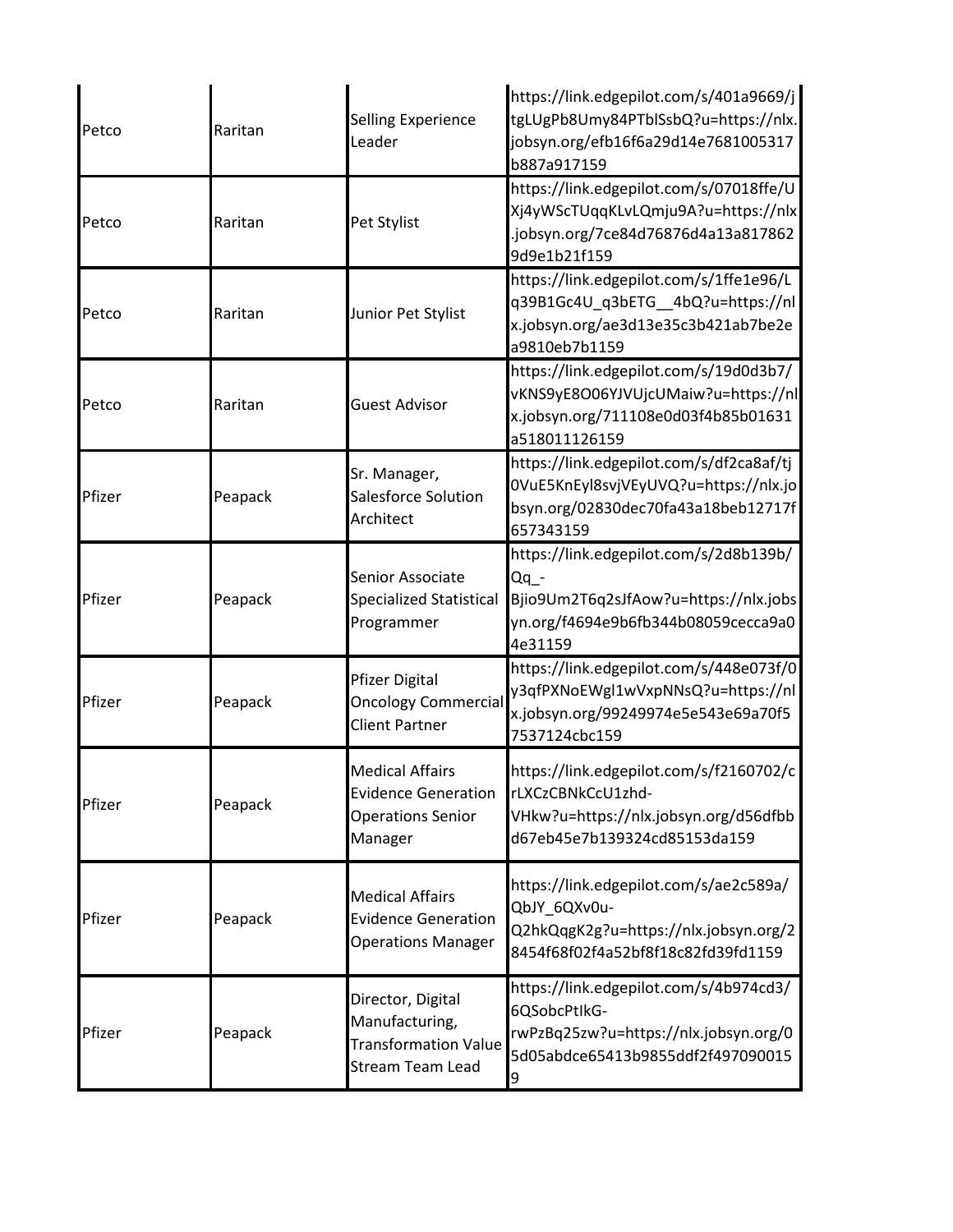| Pfizer      | Peapack | Director, Digital<br>Manufacturing,<br><b>Transformation Site</b><br><b>Team Lead</b>       | https://link.edgepilot.com/s/0942c794/F<br>ekG67z6x0amf1z2H6EFcg?u=https://nlx.j<br>obsyn.org/31024d7af3204ecc8151e9b5<br>65d2d412159 |
|-------------|---------|---------------------------------------------------------------------------------------------|---------------------------------------------------------------------------------------------------------------------------------------|
| Pfizer      | Peapack | Data Standards and<br>Governance Lead<br>Director                                           | https://link.edgepilot.com/s/f340689f/f<br>VvFnVoEQUq116zh045lmg?u=https://nlx<br>.jobsyn.org/a17ab43184654596a3137a0<br>4d70d7e5f159 |
| Pfizer      | Peapack | <b>Business Analyst</b>                                                                     | https://link.edgepilot.com/s/cd416728/I<br>z9Ysy44wUSeDrOH7FksvA?u=https://nlx<br>.jobsyn.org/b5828ba67d904213a6b96c5<br>92b8794e2159 |
| Pfizer Inc. | Peapack | VP, Platform &<br><b>Product Engineering</b><br>Lead                                        | https://link.edgepilot.com/s/fa775749/4<br>yXxhzoAL0ah4W6ynJJ8PA?u=https://nlx.<br>jobsyn.org/13d71fbcbedd482b844f0a31<br>d3d43a43159 |
| Pfizer Inc. | Peapack | Sr. Manager, Scrum<br>Master - Digital<br><b>Medicines</b>                                  | https://link.edgepilot.com/s/40d7f54c/g<br>QbAnNriYUmoc04ap0qTqg?u=https://nl<br>x.jobsyn.org/63880804fe044c0684e1f23<br>6eb882c1d159 |
| Pfizer Inc. | Peapack | Senior Director,<br><b>Digital Medicines</b><br><b>Product Manager</b>                      | https://link.edgepilot.com/s/b70902a2/<br>CQGv5RUnTEWF-<br>jOHj75clw?u=https://nlx.jobsyn.org/618<br>5b2cc8de147baa02d0fe1c2d73426159 |
| Pfizer Inc. | Peapack | <b>Medical Affairs</b><br><b>Evidence Generation</b><br><b>Operations Senior</b><br>Manager | https://link.edgepilot.com/s/5bc462ef/V<br>hePPBMQvUqILgJDre4Tcw?u=https://nlx<br>.jobsyn.org/a5962b38eb994cd5a8181e3<br>b3b144a82159 |
| Pfizer Inc. | Peapack | <b>Medical Affairs</b><br><b>Evidence Generation</b><br><b>Operations Manager</b>           | https://link.edgepilot.com/s/0e89b819/<br>CqxBlGjU5EytD3R6c82oYA?u=https://nlx<br>.jobsyn.org/353122360a5146918041fb8<br>9cd6207ad159 |
| Pfizer Inc. | Peapack | Manager, HR Support<br><b>Services</b>                                                      | https://link.edgepilot.com/s/37a4d285/<br>MgVb5uytsUKeu4Qsnvpi3A?u=https://nl<br>x.jobsyn.org/f663852d273c43868e41bb<br>b24c60e0ab159 |
| Pfizer Inc. | Peapack | Manager, Business<br>Analyst - Digital<br>Medicines                                         | https://link.edgepilot.com/s/f4e4bbd2/5<br>ywtKZG7NU68phdChgAVOg?u=https://nl<br>x.jobsyn.org/c1e00a52632a433c9223d2<br>252a7c961b159 |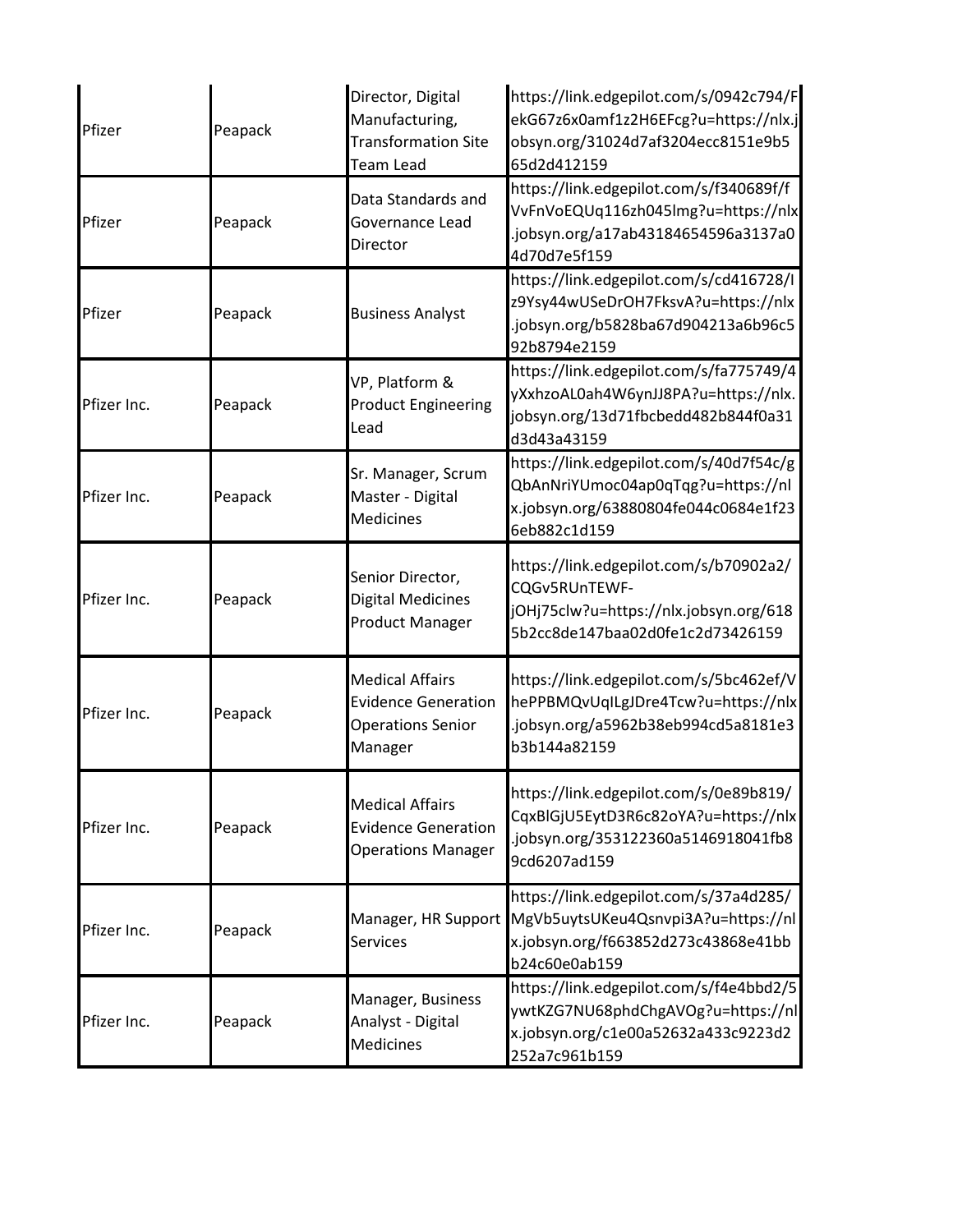| Pfizer Inc.                      | Peapack              | Director, Technical<br>Product Owner-<br><b>Digital Medicines</b> | https://link.edgepilot.com/s/fb40abf7/b<br>LlwVdi-<br>DEuz2RX8_T5Qjg?u=https://nlx.jobsyn.o<br>rg/a71e8fa9bd5643da9c26036cfd40c2f5<br>159            |
|----------------------------------|----------------------|-------------------------------------------------------------------|------------------------------------------------------------------------------------------------------------------------------------------------------|
| Pfizer Inc.                      | Peapack              | Data Standards and<br>Governance Lead<br>Director                 | https://link.edgepilot.com/s/acb3f967/9<br>qTuc3DdX02m1JH_ORxJbg?u=https://nlx<br>.jobsyn.org/d922061aad524247a6c715b<br>7c015de56159                |
| <b>Prager Metis</b><br>CPAs, LLC | <b>Basking Ridge</b> | <b>Senior Tax</b><br>Associate/Internation<br>al Tax              | https://link.edgepilot.com/s/96e7e129/<br>Z4jpl8UYIE6Vo0IHRTdvDg?u=https://nlx.<br>jobsyn.org/568c4d8dd5ed4b2eac1f2e93<br>8441515e159                |
| <b>Prager Metis</b><br>CPAs, LLC | <b>Basking Ridge</b> | <b>Fiduciary Accountant-</b><br>Trust & Estates                   | https://link.edgepilot.com/s/8b0c7a34/E<br>1Gs1fatkkKxf5OCduuhMA?u=https://nlx.<br>jobsyn.org/63ffc6f9fc3142579dfdcb20af<br>8b3458159                |
| <b>Prager Metis</b><br>CPAs, LLC | <b>Basking Ridge</b> | <b>Audit Manager</b>                                              | https://link.edgepilot.com/s/97625093/<br>DgP6O2gYDUqrYq5tEcbUJg?u=https://nl<br>x.jobsyn.org/e790c3db79864b9589e22a<br>7c9f36f62b159                |
| PTC Therapeutics Bridgewater     |                      | PhD Scientist,<br>Chemistry                                       | https://link.edgepilot.com/s/e128ffa0/jr<br>dtkln36UWbV3d6lmIz6Q?u=https://nlx.j<br>obsyn.org/9f5016638ebd45efacb9ec013<br>03c7ba8159                |
| PVH Corp.                        | Bridgewater          | <b>Junior Network</b><br>Engineer - PVH Corp.                     | https://link.edgepilot.com/s/38facb6c/al<br>UH3dL6NE_9jTI4EO8aDg?u=https://nlx.j<br>obsyn.org/c77763c66202481d8ebfe434<br>e35a6394159                |
| PVH Corp.                        | Bridgewater          | <b>Facility and Media</b><br>Solutions Engineer-<br>PVH Corp.     | https://link.edgepilot.com/s/a9c323cf/R<br><ta-<br>H4gzEuovEbMbdOzTw?u=https://nlx.job<br/>syn.org/1ca3e32f9d0e4f9a85f5e9982bc<br/>30988159</ta-<br> |
| Pyramid<br>Healthcare Inc.       | Somerville           | <b>Mental Health</b><br>Associate                                 | https://link.edgepilot.com/s/406fd85a/k<br>RVwq6we50OQIfqHxeFV8w?u=https://nl<br>x.jobsyn.org/22bd1f246e0c48e682e16fe<br>725d45f33159                |
| Pyramid<br>Healthcare Inc.       | Somerville           | <b>Licensed Mental</b><br><b>Health Counselor</b>                 | https://link.edgepilot.com/s/4ae02395/<br>OFoEzA_d3kq8fKT3sKJFLA?u=https://nlx.<br>jobsyn.org/6474efe3405e4523ad3100ad<br>599a632c159                |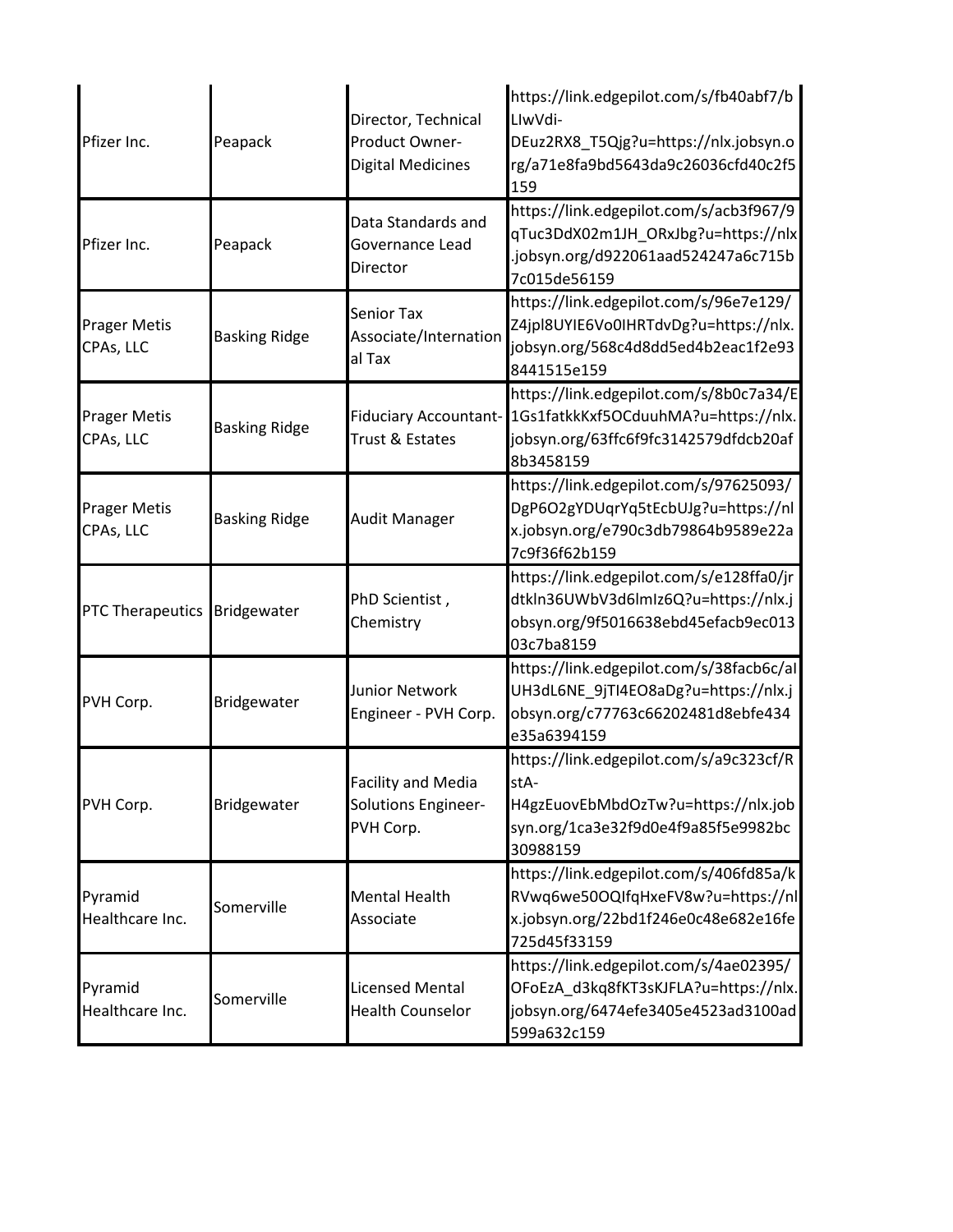| Pyramid<br>Healthcare Inc. | Somerville          | <b>Adult Chemical</b><br>Dependency<br>Therapist | https://link.edgepilot.com/s/c19221e9/<br>hP-<br>8ey9ZcEeHfxSuPhmxIQ?u=https://nlx.jo<br>bsyn.org/9a3ae75108ce4a0388a4f884f8<br>cbde0c159                  |
|----------------------------|---------------------|--------------------------------------------------|------------------------------------------------------------------------------------------------------------------------------------------------------------|
| Pyramid<br>Healthcare Inc. | Somerville          | Adolescent<br><b>Psychiatric Therapist</b>       | https://link.edgepilot.com/s/eaa2aa25/d<br>U_TcX8KqU_JoJoj7U85NA?u=https://nlx.<br>jobsyn.org/90c507286c52415e9df5a9e8<br>fbd2d27a159                      |
| Qualcomm                   | Bridgewater         | Finance Manager -<br>M&A Finance<br>Integration  | https://link.edgepilot.com/s/c9688390/S<br>T0jQ4XbwEm2anAosYKEeg?u=https://nl<br>x.jobsyn.org/71809e1213ad46a19def2b<br>3b581868c3159                      |
| QuickChek                  | Somerset            | Team Member - Part<br>Time                       | https://link.edgepilot.com/s/f3464fab/C<br>8SA5ouKJEGSRD1wFs987g?u=https://nlx<br>.jobsyn.org/e43285b8538a459088753d7<br>0aa33a941159                      |
| QuickChek                  | Somerset            | Team Member - Part<br>Time                       | https://link.edgepilot.com/s/ada17c3d/Y<br>gEey3jqPUKpclGuMYde9Q?u=https://nlx<br>.jobsyn.org/52b7f33e6ff2430ea057c771<br>0a69ab0f159                      |
| QuickChek                  | Somerset            | Gas Attendant - Part<br>Time                     | https://link.edgepilot.com/s/0ef57f5b/P<br>HHGxWPTUES_5rI9LXOf6Q?u=https://nl<br>x.jobsyn.org/50e6dddc06aa46528b7c83<br>9cb1230177159                      |
| QuickChek                  | Raritan             | Team Member - Part<br>Time                       | https://link.edgepilot.com/s/02bcea51/I<br>4R3MZkGp0G3zummrffv3g?u=https://nl<br>x.jobsyn.org/c0d27eab8a414e66b145b1<br>9a8819259e159                      |
| QuickChek                  | Raritan             | Time                                             | https://link.edgepilot.com/s/072d6301/<br>Team Member - Part   gl9kxtb6zkqZvAz9rwVTMg?u=https://nlx<br>.jobsyn.org/e322c0872761442cb9affcc7f<br>864c6c6159 |
| QuickChek                  | Raritan             | Team Member - Full<br>Time                       | https://link.edgepilot.com/s/1493645b/<br>6gCcqaplf02cf8l3o1gxhw?u=https://nlx.j<br>obsyn.org/76f326c811e141b5b9736a60<br>2de65493159                      |
| QuickChek                  | <b>MANVILLE</b>     | Team Member - Part<br>Time                       | https://link.edgepilot.com/s/f7da93ee/<br>m1QgB4w3MEu0SIhFXDjv2w?u=https://<br>nlx.jobsyn.org/de949270e19146298a86a<br>2ac9139800c159                      |
| QuickChek                  | <b>HILLSBOROUGH</b> | Team Member - Part<br><b>Time</b>                | https://link.edgepilot.com/s/19b7b276/j<br>Ny7Fe0nN0u9hPLCTeTJIg?u=https://nlx.j<br>obsyn.org/ee3248ae8c224a329add6407<br>ad47c559159                      |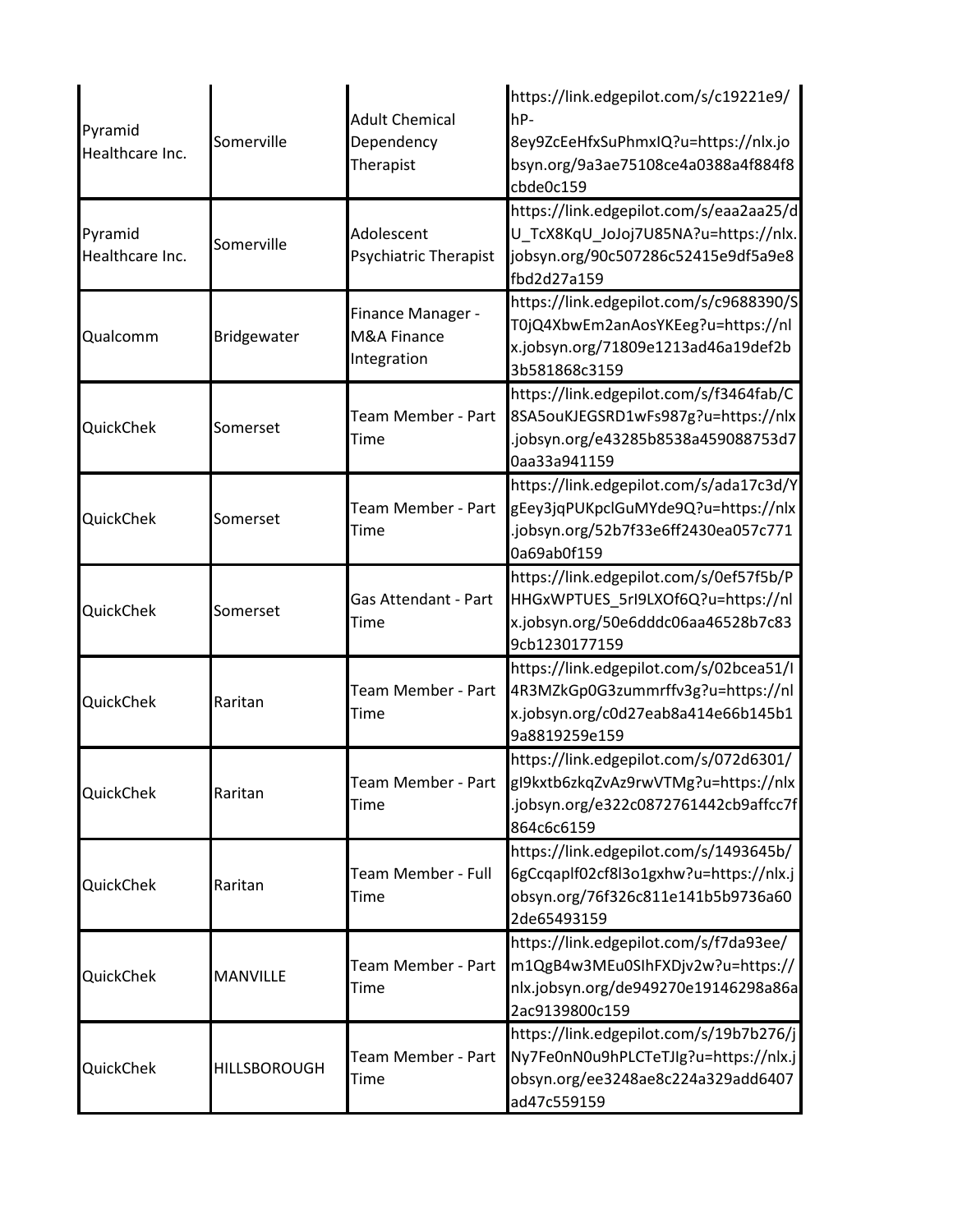| QuickChek             | <b>BRIDGEWATER</b> | Team Member - Part<br>Time                          | https://link.edgepilot.com/s/ec94ea48/k<br>iCu0zArB0eZqEaqQ8JSzA?u=https://nlx.j<br>obsyn.org/5c0be2731547447a92892f37<br>c997971c159 |
|-----------------------|--------------------|-----------------------------------------------------|---------------------------------------------------------------------------------------------------------------------------------------|
| QuickChek             | <b>BEDMINSTER</b>  | Team Member - Full<br><b>Time</b>                   | https://link.edgepilot.com/s/7f37cba2/H<br>I0hK8RM5EadxoY0R9JYZw?u=https://nlx<br>.jobsyn.org/397f51d4383147c5b87c5f96<br>7f3d470a159 |
| QuickChek             | <b>BEDMINSTER</b>  | <b>Food Service</b><br><b>Associate - Part Time</b> | https://link.edgepilot.com/s/ab68cc23/X<br>sfAR_3_HU21Cwa97oVHEA?u=https://nl<br>x.jobsyn.org/263284fda4d346d1ac9d08<br>343fb01555159 |
| Rackspace US,<br>Inc. | Somerset           | DC Ops Technician II                                | https://link.edgepilot.com/s/5381896c/<br>AYhejXvJm0yxr5edNhycYQ?u=https://nlx<br>.jobsyn.org/ecb73fb9e2e043c9aa8603d0<br>97b07f7c159 |
| <b>Randstad US</b>    | warren             | insurance claims<br>business systems<br>analyst     | https://link.edgepilot.com/s/d85b897e/<br>Ax6AiGnOok6CCsNlXiSxpg?u=https://nlx.<br>jobsyn.org/c020ca6588124f7abb432040<br>d8af219f159 |
| <b>Randstad US</b>    | somerset           | government it sales<br>(fully remote)               | https://link.edgepilot.com/s/67ff557d/<br>WuXeioDm9kKc15tLgxBjwQ?u=https://n<br>lx.jobsyn.org/2f882a4a074342f4993fd5a<br>7ccdd70cf159 |
| <b>Randstad US</b>    | liberty corner     | executive desktop<br>support                        | https://link.edgepilot.com/s/f1961760/z<br>4Rt8XEw-<br>Emg8KuJlrlw9g?u=https://nlx.jobsyn.org<br>76e4fff0634b4194bed4f6484326f86115   |
| <b>Randstad US</b>    | bridgewater        | regulatory affairs<br>operations                    | https://link.edgepilot.com/s/faf1ea60/2<br>wCAXc4PbUmZEqzFKjRjdw?u=https://nlx<br>.jobsyn.org/a3cac76c72194ae9af0dcc9a<br>55c1f84b159 |
| Randstad US           | bridgewater        | information systems<br>analyst                      | https://link.edgepilot.com/s/a1b7036d/<br>H3jPy2eM5kiDjc_uxyNznA?u=https://nlx<br>.jobsyn.org/9ee6901071cb49bb8c8371a<br>00d74f400159 |
| <b>Randstad US</b>    | basking ridge      | technical product<br>owner                          | https://link.edgepilot.com/s/1d7c7252/<br>U0jr914WgECSEXxvpvraiw?u=https://nlx<br>.jobsyn.org/7d5176856fe44789b92adba<br>9be6e3d29159 |
| Randstad US           | basking ridge      | senior, network<br>project manager                  | https://link.edgepilot.com/s/77f15b3c/<br>WURei2xQ8U22N8-<br>u28AZTQ?u=https://nlx.jobsyn.org/e82f<br>db32d10b41c296f758dd9306d9de159 |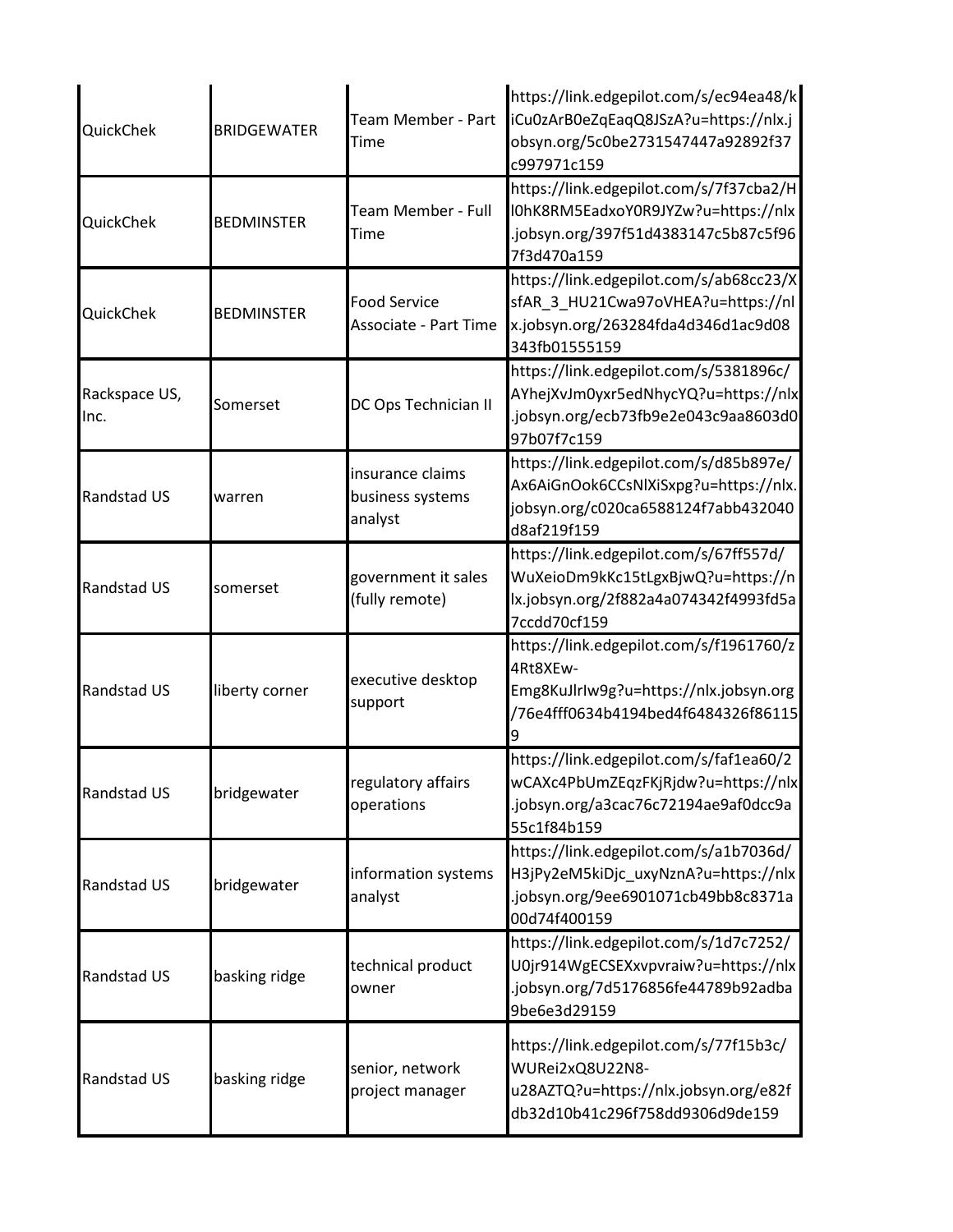| Randstad US                  | basking ridge        | senior network full<br>stack developer                                   | https://link.edgepilot.com/s/93aef0fd/L<br>FLu-<br>2x9WUm9hdKGOGtuvA?u=https://nlx.jo<br>bsyn.org/06803e848ff245c6b30651b757<br>c0e065159 |
|------------------------------|----------------------|--------------------------------------------------------------------------|-------------------------------------------------------------------------------------------------------------------------------------------|
| Randstad US                  | basking ridge        | senior network full<br>stack developer                                   | https://link.edgepilot.com/s/058fe074/Z<br>FKUsdE_vEm7_RUi9I32iQ?u=https://nlx.j<br>obsyn.org/81fed386c3f74124945971373<br>976524c159     |
| <b>Randstad US</b>           | basking ridge        | senior network full<br>stack developer                                   | https://link.edgepilot.com/s/7e73471a/<br>3a400lst0e-YQdK-<br>Zlvlw?u=https://nlx.jobsyn.org/292d5bc<br>0e40c4fdebda8b2061e92ce75159      |
| Randstad US                  | basking ridge        | senior network full<br>stack developer                                   | https://link.edgepilot.com/s/e21d4244/<br>MEZZQ6Hm5EK4Cww070V0pA?u=https:<br>//nlx.jobsyn.org/44d82601dcdc4364a28<br>da003dc6e3aa4159     |
| Regeneron<br>Pharmaceuticals | <b>Basking Ridge</b> | Sr. Manager, Gloval<br>Development<br>Process & Procedures<br>Operations | https://link.edgepilot.com/s/8cf00791/u<br>t1oc-H0okOf-<br>K0gua3ZRA?u=https://nlx.jobsyn.org/22<br>e7fb16f7524fe99553b9c9ecd5db24159     |
| Regeneron<br>Pharmaceuticals | <b>Basking Ridge</b> | <b>Sr Statistical</b><br>Programmer                                      | https://link.edgepilot.com/s/db33d6a8/<br>aqHc6CE5RUGXiwFBUKlvnQ?u=https://n<br>lx.jobsyn.org/c2e6cb4c1f48466cae4d9b9<br>f5c2a0e80159     |
| Regeneron<br>Pharmaceuticals | <b>Basking Ridge</b> | Editor                                                                   | https://link.edgepilot.com/s/75111a9b/<br>Sdyk_8jDoEGf7HivkcBUeA?u=https://nlx<br>.jobsyn.org/2bdecf0108f342ef89f12381<br>2141fa5e159     |
| Regeneron<br>Pharmaceuticals | <b>Basking Ridge</b> | Director, Global<br><b>Patient Safety</b><br>(Oncology)                  | https://link.edgepilot.com/s/33af3a67/r<br>xRykYNCEismziZcV87zw?u=https://nlx.j<br>obsyn.org/2ee1106d21b143dc94062871<br>9884eeca159      |
| <b>Robert Half</b>           | Somerset             | <b>Bilingual French</b><br>Recruiter                                     | https://link.edgepilot.com/s/fb793da0/5<br>Ray9dRtBkqCmRBii0Y1fg?u=https://nlx.j<br>obsyn.org/99d8ac38b19540588f541e80<br>d4898a56159     |
| <b>Robert Half</b>           | Hillsborough         | Tax Staff - Corporate                                                    | https://link.edgepilot.com/s/add639c5/y<br>6TvtFz9ykmwKHo1tBqsVw?u=https://nlx<br>.jobsyn.org/650666a51f93444db095b18<br>ed83a9752159     |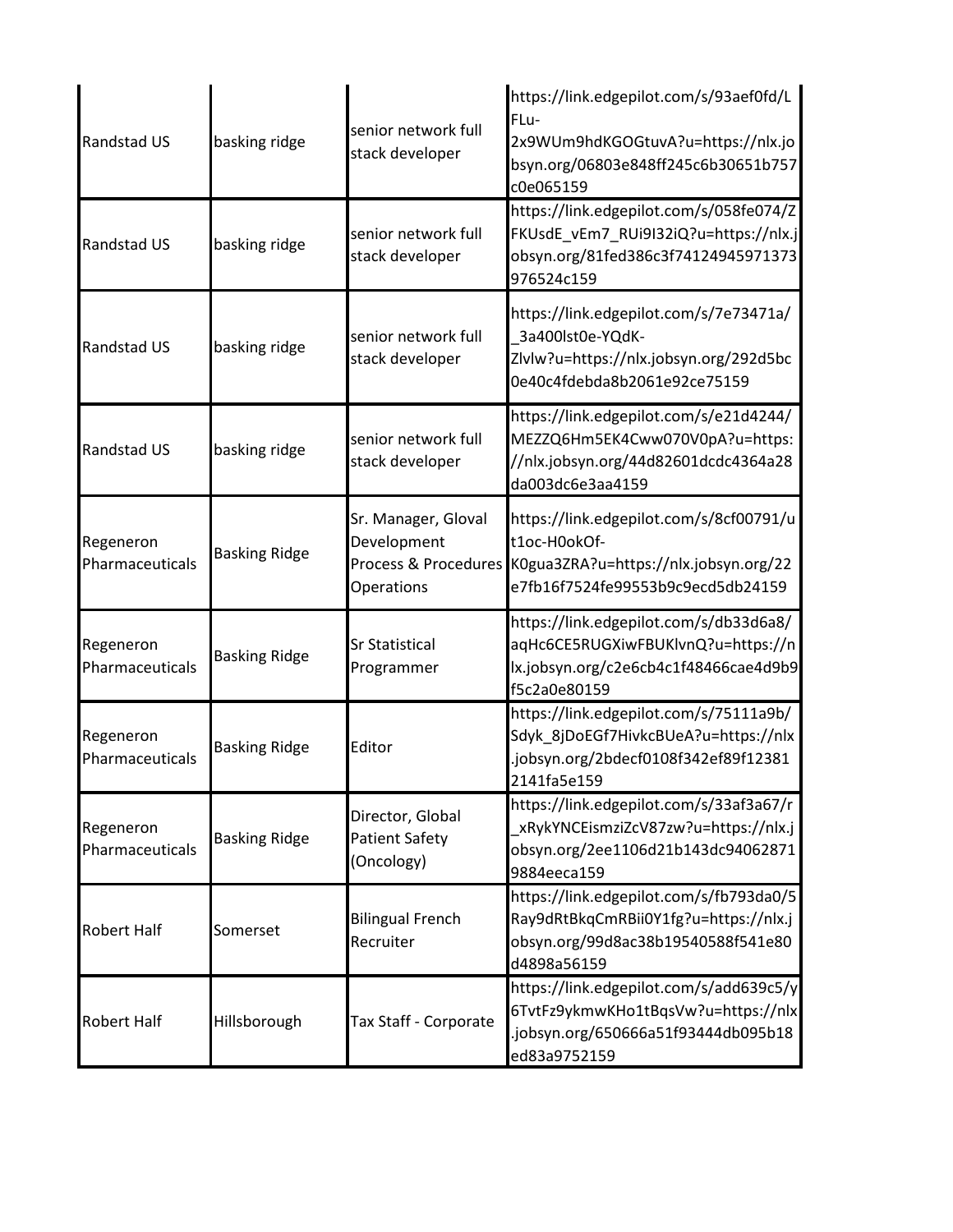| <b>Robert Half</b> | Hillsborough      | <b>HR Recruiter</b>                               | https://link.edgepilot.com/s/bf3109ca/v<br>K4RMdS8EKpNEmoLD6_1w?u=https://<br>nlx.jobsyn.org/75e5c0869306491b9cd46<br>fbc97d7cf71159  |
|--------------------|-------------------|---------------------------------------------------|---------------------------------------------------------------------------------------------------------------------------------------|
| <b>Robert Half</b> | Bridgewater       | <b>Expense Analyst</b>                            | https://link.edgepilot.com/s/223525b6/<br>EqzIGTIqNEeES38oTGSogA?u=https://nlx<br>.jobsyn.org/9859fdbe2ef14887b6499a76<br>8bc5b9cd159 |
| <b>Robert Half</b> | Bridgewater       | Event<br>Coordinator/Administ<br>rative Assistant | https://link.edgepilot.com/s/b32434e2/<br>92GYAdqqpU_QYPE-<br>F1luVg?u=https://nlx.jobsyn.org/1eb505<br>0f2e59469081e9c372d4d259c1159 |
| <b>Robert Half</b> | Bridgewater       | <b>Collections Specialist</b>                     | https://link.edgepilot.com/s/5ce46ab2/<br>oGCu1RjVRkWZa76h66zJHA?u=https://n<br>lx.jobsyn.org/a143756bbcab461bbb36e9<br>93e1a462bd159 |
| <b>Robert Half</b> | Bridgewater       | Bookkeeper                                        | https://link.edgepilot.com/s/184242f9/E<br>ydhKTsblEm5wLzuhCVixQ?u=https://nlx.<br>jobsyn.org/d4bbffd73ac6406f9cdf4a5c2<br>dc7d7eb159 |
| <b>Robert Half</b> | Bridgewater       | <b>Billing and Customer</b><br>Service Specialist | https://link.edgepilot.com/s/5c209e43/x<br>cKAm6vBp0mOs0PIKW46dA?u=https://n<br>lx.jobsyn.org/cea72be97826437f9faeb17<br>21eed8daa159 |
| <b>Robert Half</b> | Bridgewater       | Benefits &<br>Compensation<br>Manager             | https://link.edgepilot.com/s/be63eacc/K<br>xNFFdr5Q0a_5VXM4NlxlA?u=https://nlx.<br>jobsyn.org/701cc6deef1e42f7aacb72213<br>ab53dbd159 |
| <b>Robert Half</b> | Bridgewater       | <b>Accounting Clerk</b>                           | https://link.edgepilot.com/s/cae68948/J<br>MDBYZnyokyk7lslsiHv9g?u=https://nlx.jo<br>bsyn.org/f6594db50952405c88ffdaafb57<br>6726b159 |
| <b>Robert Half</b> | <b>Branchburg</b> | <b>IT Support Specialist</b>                      | https://link.edgepilot.com/s/c54554a6/P<br>fwSN1geuUqZo-<br>PjmyTG9w?u=https://nlx.jobsyn.org/bcb<br>a80ece9944ce7b4deb5b4f6c9f6ef159 |
| <b>Robert Half</b> | Bedminster        | Sales Audit Analyst                               | https://link.edgepilot.com/s/a20efe84/h<br>Xj2l9SGi0mjCe--<br>83BtmA?u=https://nlx.jobsyn.org/53d74<br>e02899e42e4afc5262c6afca0d4159 |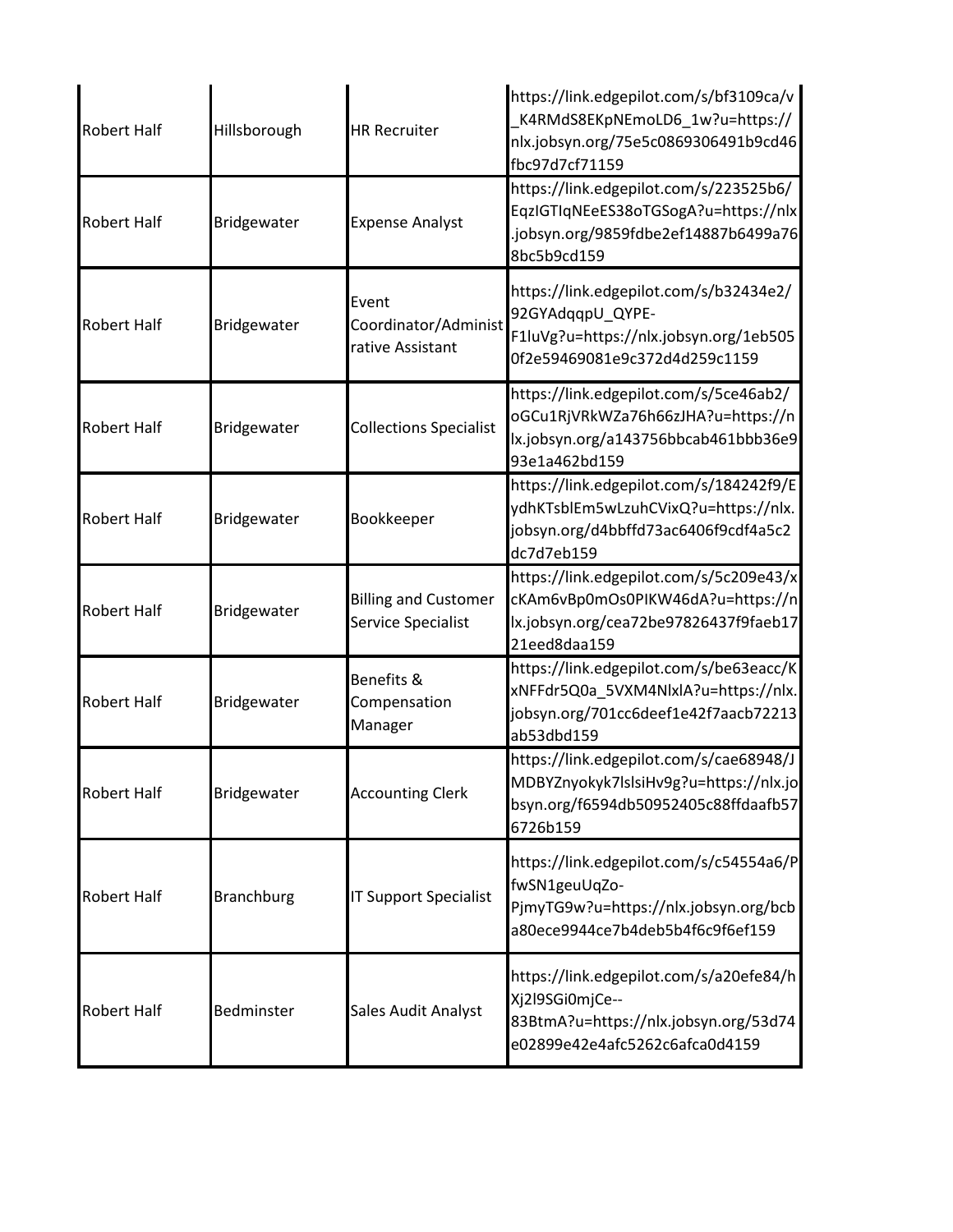| <b>Robert Half</b>            | Bedminster           | <b>Accountant - Entry</b><br>Level                                       | https://link.edgepilot.com/s/4d4d4023/<br>3miHXoNif0uDCjfiffBlCA?u=https://nlx.jo<br>bsyn.org/5bba7ec954404bcb994cb0eae<br>682da36159                       |
|-------------------------------|----------------------|--------------------------------------------------------------------------|-------------------------------------------------------------------------------------------------------------------------------------------------------------|
| <b>Robert Half</b>            | <b>Basking Ridge</b> | <b>Customer Service</b><br>Representative                                | https://link.edgepilot.com/s/b1b86679/<br>mTrCS7WO2k2OWFGi-<br>2srwg?u=https://nlx.jobsyn.org/33bf4ea<br>fb79f4827b3d69685172bb84c159                       |
| <b>Roche Holdings</b><br>Inc. | Somerville           | Dayshift                                                                 | https://link.edgepilot.com/s/25b8bbad/<br>Senior Lab Technician TCvsoqcuMk2ucso6D8CSpg?u=https://nl<br>x.jobsyn.org/4b6c45077e034b7fbe2143<br>6aa9329488159 |
| <b>Roche Holdings</b><br>Inc. | Somerville           | Scientist                                                                | https://link.edgepilot.com/s/f7b7b095/y<br>8l7xcd140mBfRLrnccjTg?u=https://nlx.jo<br>bsyn.org/d68cb1da85384214accb5c7bb<br>26c299a159                       |
| Roche Holdings<br>Inc.        | Somerville           | <b>Quality Operations</b><br>Technician -<br>Environmental<br>Montioring | https://link.edgepilot.com/s/e27d04b9/<br>9ZH3cdqZvEulejg2Gdlvhw?u=https://nlx.<br>jobsyn.org/950084f340d44ab781c6aa78<br>b2b259ed159                       |
| Roche Holdings<br>Inc.        | Somerville           | Production<br>Technician (Th-Sat<br>6pm-7am) - Filling<br>(Diag Tech)    | https://link.edgepilot.com/s/617abd94/<br>BUXmV476tkuRLqmhtdD43Q?u=https://<br>nlx.jobsyn.org/d94d0b7b027a42dbbd90f<br>0d5086f686e159                       |
| Roche Holdings<br>Inc.        | Somerville           | Associate                                                                | https://link.edgepilot.com/s/624d1fad/e<br>Diagnostic Technician dUxlzwtekuLsAVidFhCog?u=https://nlx.j<br>obsyn.org/9283feb85cb047359093e87c<br>5818a42b159 |
| Roche Holdings<br>Inc.        | Somerville           | Diagnostic Technician<br>Associate                                       | https://link.edgepilot.com/s/648bce86/E<br>IMXzJAU0iwVUq1KefNng?u=https://nlx<br>.jobsyn.org/c737b12fe95044939684a4c0<br>4384bb1a159                        |
| RWJBarnabas<br>Health         | Somerville           | <b>Support Aide</b>                                                      | https://link.edgepilot.com/s/c2875b1b/<br>9_SxE3IktkKFaxZgJZHEiA?u=https://nlx.j<br>obsyn.org/ae2b22323da94507afa488aac<br>74c8fdd159                       |
| RWJBarnabas<br>Health         | Somerville           | <b>Support Aide</b>                                                      | https://link.edgepilot.com/s/a5b7e6e2/I<br>KGdntcpBke0gEAyGiR6Zw?u=https://nlx.<br>jobsyn.org/edb5d5b6b6814710a83a897<br>e8ea1d970159                       |
| RWJBarnabas<br>Health         | Somerville           | Social Worker                                                            | https://link.edgepilot.com/s/5ddbc661/<br>am7LtSB_UCzcGw6vNCq8A?u=https://<br>nlx.jobsyn.org/146f45b2e1e34ee78379b<br>1ee154a80fa159                        |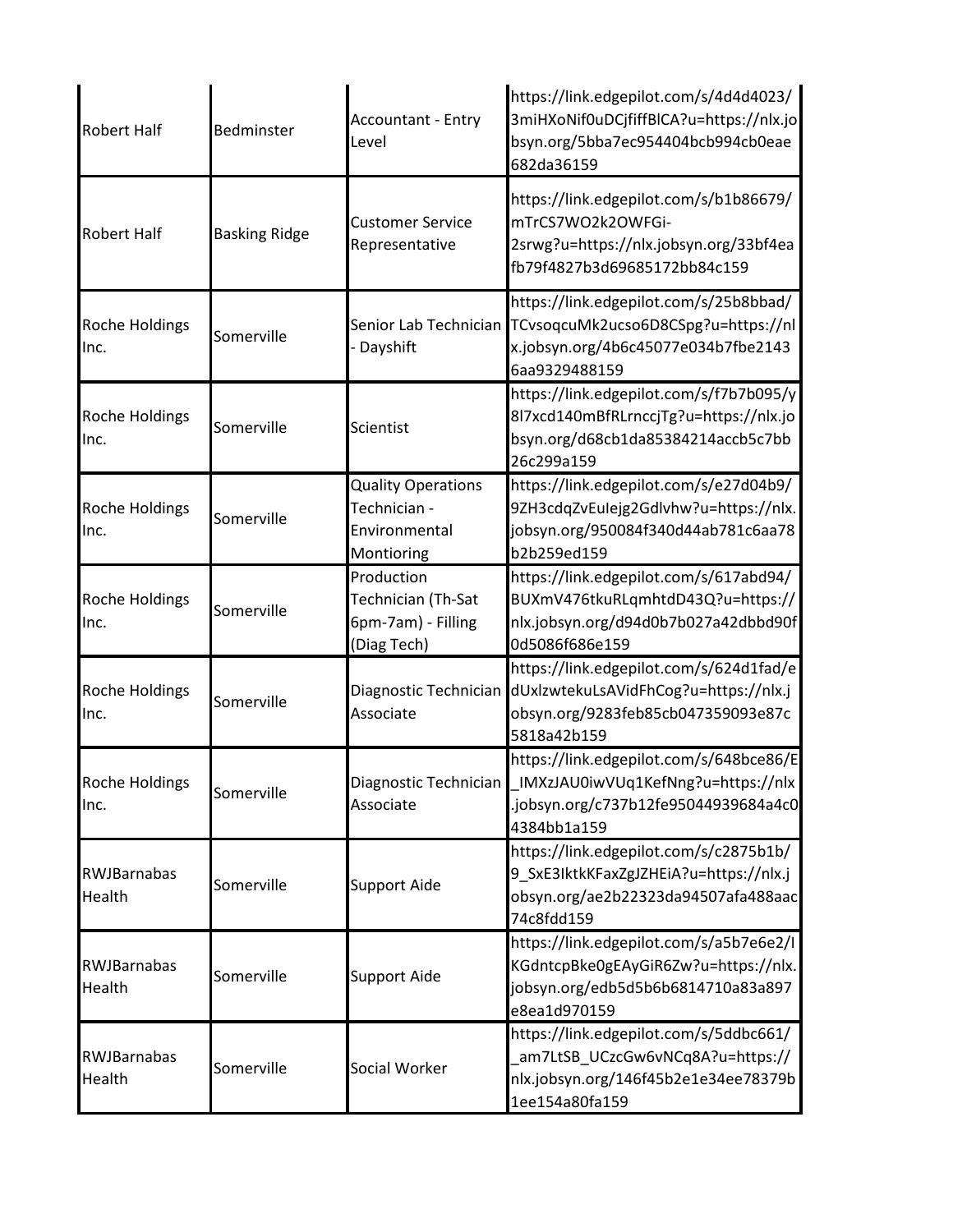| <b>RWJBarnabas</b><br>Health | Somerville | <b>RN</b>                | https://link.edgepilot.com/s/10bdae86/j<br>VxVIJNbjEy8hMkeVH-<br>LOg?u=https://nlx.jobsyn.org/93922482<br>c9634492b4515271e11b9c4a159     |
|------------------------------|------------|--------------------------|-------------------------------------------------------------------------------------------------------------------------------------------|
| RWJBarnabas<br>Health        | Somerville | <b>RN</b>                | https://link.edgepilot.com/s/b16ac37b/t<br>fqViCrV6U -<br>XIGygWXmBQ?u=https://nlx.jobsyn.org/<br>ac5b0e0c3a59463f907981e230abff1b15<br>9 |
| <b>RWJBarnabas</b><br>Health | Somerville | <b>RN</b>                | https://link.edgepilot.com/s/010d1acb/v<br>MLACVdOwkOHea4_RsrsZQ?u=https://n<br>lx.jobsyn.org/01091865339f4852943e33<br>10aa9c511f159     |
| <b>RWJBarnabas</b><br>Health | Somerville | <b>RN</b>                | https://link.edgepilot.com/s/ef772bf9/xt<br>ryAqCy7E_LRIB9EJvO9g?u=https://nlx.jo<br>bsyn.org/4111218fe6ff481aa8b9c8180a<br>5f0a36159     |
| <b>RWJBarnabas</b><br>Health | Somerville | <b>RN</b>                | https://link.edgepilot.com/s/46733683/<br>VRm6S6uqr0Oup1XOz83Eaw?u=https://<br>nlx.jobsyn.org/0ab4b5bcfee645709c5b2<br>0123c6e4d36159     |
| <b>RWJBarnabas</b><br>Health | Somerville | Physician Assistant      | https://link.edgepilot.com/s/d841b9f0/<br>WaNu234dA0S_gdGp72Q-<br>Qg?u=https://nlx.jobsyn.org/99c472817<br>bb24ab48ce11af3b182f4cc159     |
| <b>RWJBarnabas</b><br>Health | Somerville | Phlebotomy<br>Supervisor | https://link.edgepilot.com/s/fd02807e/<br>NQKuV7lSzk6QBXO8LbUWNA?u=https://<br>nlx.jobsyn.org/c121cb38fbb34e63aba1e<br>9f5807495c1159     |
| RWJBarnabas<br>Health        | Somerville | Phlebotomist             | https://link.edgepilot.com/s/7cf2e663/Z<br>3vsEHQrbkaOfCEurCvwFw?u=https://nlx<br>.jobsyn.org/f43a527cd0704727a3ef1612<br>3c2129b2159     |
| RWJBarnabas<br>Health        | Somerville | Phlebotomist             | https://link.edgepilot.com/s/2870f1a8/-<br>6YuquPcpUKBMR1tx0dopQ?u=https://nl<br>x.jobsyn.org/29482d8bfe5c439cb6abb1e<br>4ebb63fed159     |
| <b>RWJBarnabas</b><br>Health | Somerville | Phlebotomist             | https://link.edgepilot.com/s/5e0c70b8/<br>H67HZhiCKUyeAuugnX4siw?u=https://nl<br>x.jobsyn.org/6afd1e93ac9148dcaf54ad3<br>2d9cd864a159     |
| <b>RWJBarnabas</b><br>Health | Somerville | Pharmacist               | https://link.edgepilot.com/s/fc46f78c/2k<br>yc8iTjaUOwr8qUQi7ZtA?u=https://nlx.jo<br>bsyn.org/c7261134050b4955afd7f407d9<br>343290159     |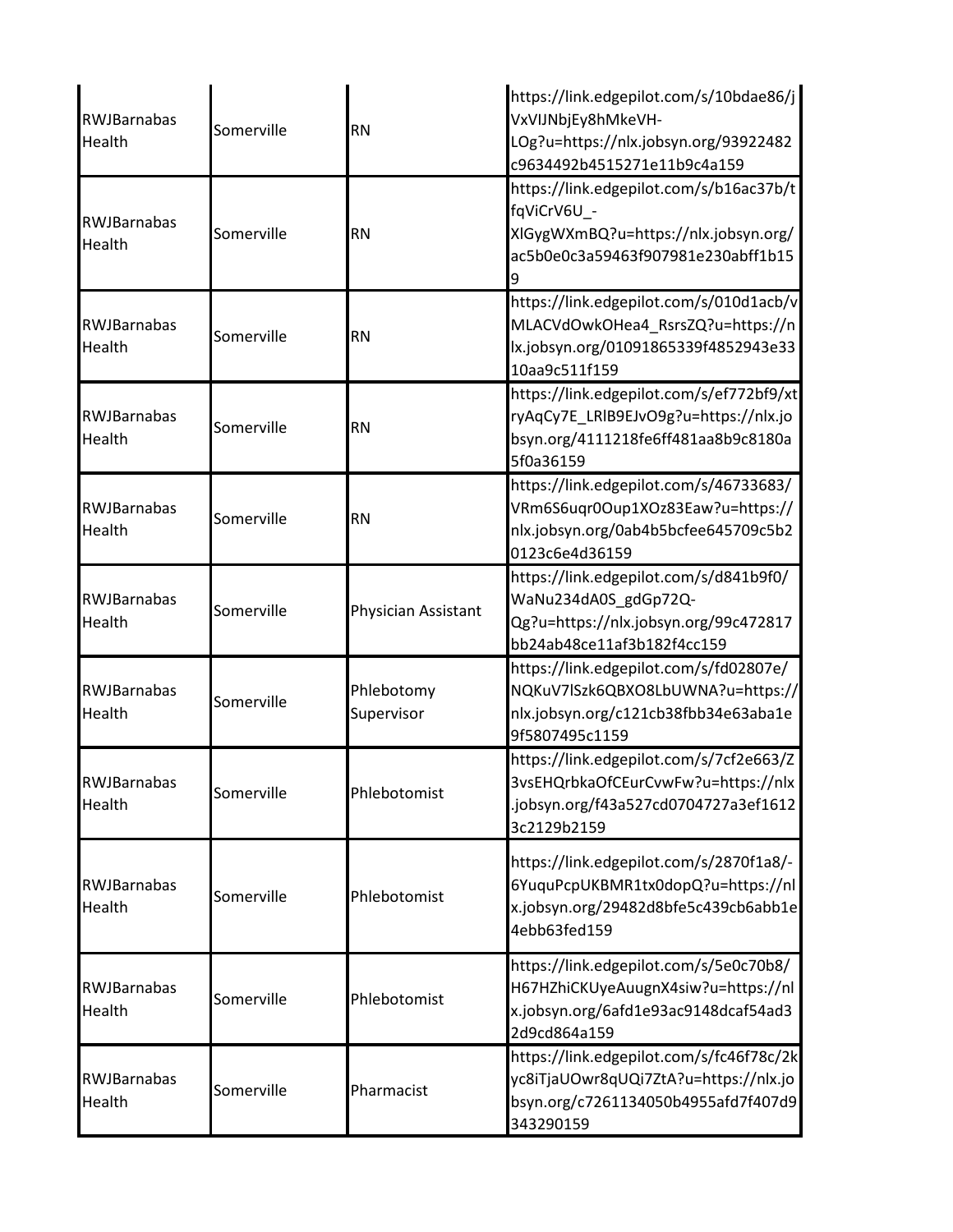| <b>RWJBarnabas</b><br>Health | Somerville | <b>PD RN</b>                                                                                | https://link.edgepilot.com/s/d6c18561/S<br>62dSJ-oCkiZ-<br>1D8fUzvbg?u=https://nlx.jobsyn.org/634<br>eb410c4a64c2b893f90dd84854131159                      |
|------------------------------|------------|---------------------------------------------------------------------------------------------|------------------------------------------------------------------------------------------------------------------------------------------------------------|
| <b>RWJBarnabas</b><br>Health | Somerville | Patient<br>Representative                                                                   | https://link.edgepilot.com/s/2df06210/a<br>RAQrNgHhEeRDEg0d3Ttlw?u=https://nlx<br>.jobsyn.org/0f6384af74544d7eb89d38d5<br>56d5609c159                      |
| <b>RWJBarnabas</b><br>Health | Somerville | <b>Patient Access</b><br>Representative                                                     | https://link.edgepilot.com/s/f7911152/F<br>7ioZOiac0SQkCOz0oe69g?u=https://nlx.j<br>obsyn.org/89164a8e16eb4911ba47cd29<br>b3ee480e159                      |
| <b>RWJBarnabas</b><br>Health | Somerville | Occupational<br>Therapist                                                                   | https://link.edgepilot.com/s/59885c3a/u<br>o_2eH9kSEi-<br>3qKY6HFOaA?u=https://nlx.jobsyn.org/e<br>184a7b3bc7847d28a83da6b50b18e5115                       |
| <b>RWJBarnabas</b><br>Health | Somerville | Occupational<br>Therapist                                                                   | https://link.edgepilot.com/s/74a0d015/-<br>u5hDqZxEEm1yqECTj8FBA?u=https://nlx<br>.jobsyn.org/b1a145c462a24b3a9249607<br>127845013159                      |
| RWJBarnabas<br>Health        | Somerville | Nutritionist                                                                                | https://link.edgepilot.com/s/5c43f1cd/C<br>eRxuHCaiEe6GANKUWkm7Q?u=https://<br>nlx.jobsyn.org/73a9afbc9d8948ab8525c<br>7abbc4282bb159                      |
| <b>RWIBarnabas</b><br>Health | Somerville | Medical Scribe (FT<br>Days and FT Nights) -<br>Somerville, NJ                               | https://link.edgepilot.com/s/68af1fab/x<br>dJD5iw7XU6vHPzedj0yhg?u=https://nlx.j<br>Emergency Medicine - obsyn.org/324cdf1eec4a4f11a55f4a96c7<br>6722f4159 |
| <b>RWJBarnabas</b><br>Health | Somerville | <b>Medical Scribe (FT</b><br>Days and FT Nights -<br>Hospitalist Medicine -<br>Somerset, NJ | https://link.edgepilot.com/s/982f90ad/k<br>IJh1Q-<br>Xnk2xk_pl7btNbA?u=https://nlx.jobsyn.<br>org/5bf6f30175d94b90b58c0d6fac5108<br>33159                  |
| <b>RWJBarnabas</b><br>Health | Somerville | <b>EMT</b>                                                                                  | https://link.edgepilot.com/s/9d79c773/J<br>ak5-<br>laLL0aKcK9Y6epYrA?u=https://nlx.jobsyn<br>.org/9ddcb71d9e20402c9b071a65dbdb6<br>5f8159                  |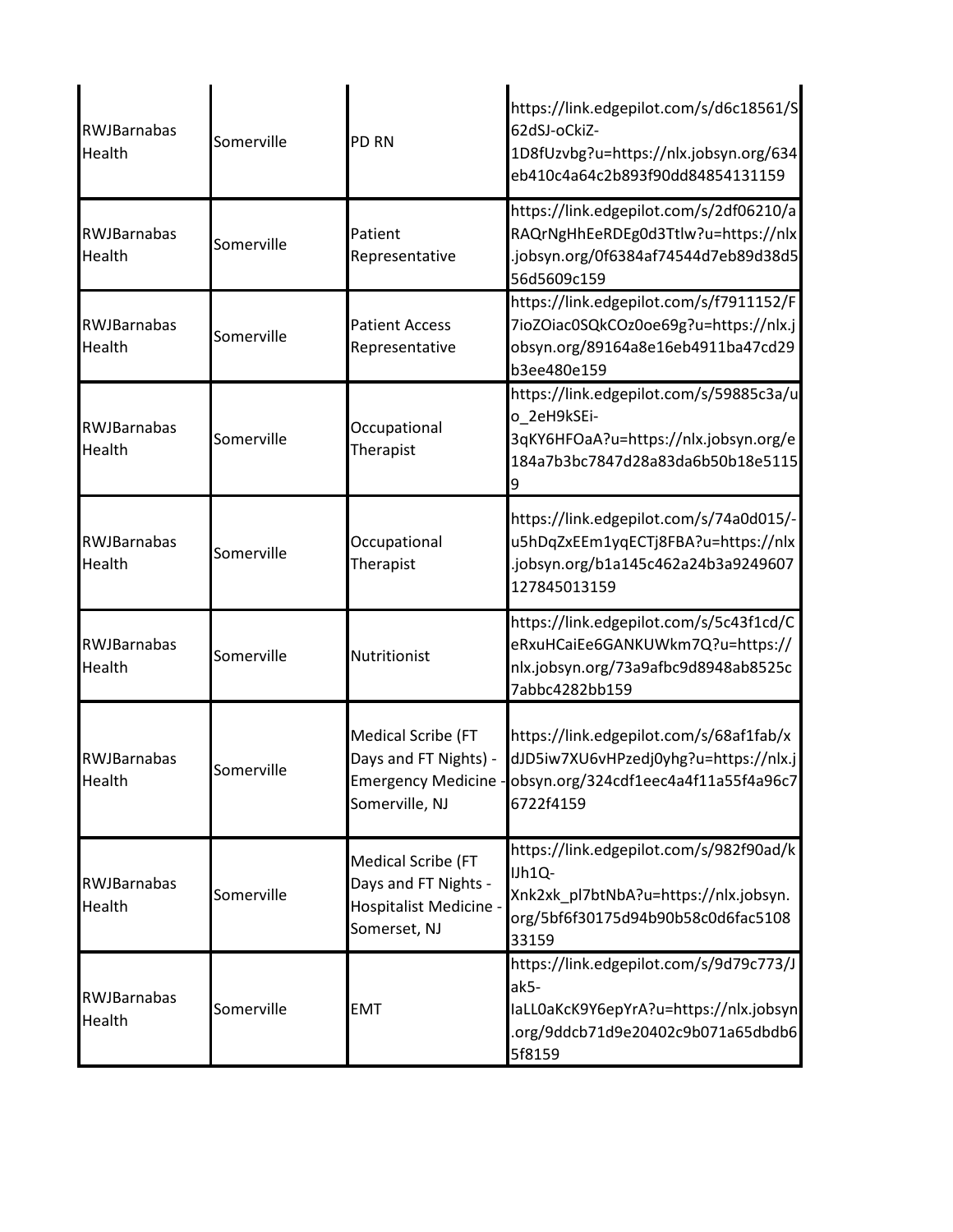| RWJBarnabas<br>Health        | Somerville | Director of Employee<br>Experience | https://link.edgepilot.com/s/932dd01e/<br>bJ0dZfsK8k_rnjC0Yl5sNA?u=https://nlx.j<br>obsyn.org/3429a6d22ab64a2a903e4894<br>ba0b515a159     |
|------------------------------|------------|------------------------------------|-------------------------------------------------------------------------------------------------------------------------------------------|
| RWJBarnabas<br>Health        | Somerville | Diet Aide                          | https://link.edgepilot.com/s/b1a6cb67/<br>bWo29Ekqn0WKQJ0C3ghN5Q?u=https:/<br>/nlx.jobsyn.org/0ed4a73ee8814c9dbbd4<br>eb5a727cdb18159     |
| RWJBarnabas<br>Health        | Somerville | Crisis Worker                      | https://link.edgepilot.com/s/b2b37246/<br>BldQD9oD7UyDeZRJD83wUw?u=https://<br>nlx.jobsyn.org/41978a2e587b41baa7c5b<br>fa1398dabd6159     |
| RWJBarnabas<br>Health        | Somerville | Crisis Worker                      | https://link.edgepilot.com/s/579db372/<br>YeDkIwXfsEi2L1a63EmsRA?u=https://nlx<br>.jobsyn.org/d93f8209a3524519b4dd169<br>1f31f5335159     |
| RWJBarnabas<br>Health        | Somerville | <b>Clinical Educator</b>           | https://link.edgepilot.com/s/a82cdc5f/z<br>eOBMZnXxEyd4zs7hi9agw?u=https://nlx<br>.jobsyn.org/2d5135e4f2df4a678537ac05<br>fbb309b5159     |
| RWJBarnabas<br>Health        | Somerville | <b>Clinical Care</b><br>Technician | https://link.edgepilot.com/s/8f6b8d67/R<br>h-<br>cB3Jl2E2BuXBD8GP4Hg?u=https://nlx.jo<br>bsyn.org/9395919bff8f4d308c29416f72f<br>6b48a159 |
| <b>RWJBarnabas</b><br>Health | Somerville | <b>Clinical Care</b><br>Technician | https://link.edgepilot.com/s/15dc70d2/<br>De87cfsSdkC22Lk7j3nIPQ?u=https://nlx.j<br>obsyn.org/21c9eed51811430ab8575d4d<br>98df56d9159     |
| RWJBarnabas<br>Health        | Somerville | <b>Clinical Care</b><br>Technician | https://link.edgepilot.com/s/c75fa59b/-<br>fPIZBj2fkaEEp RpPD9lg?u=https://nlx.jo<br>bsyn.org/e49e82a5361548218387454c6<br>a14cf71159     |
| <b>RWJBarnabas</b><br>Health | Somerville | <b>Clinical Care</b><br>Technician | https://link.edgepilot.com/s/d258245c/<br>OHieeJXBQEKQqjRWJLZM7g?u=https://n<br>lx.jobsyn.org/144d5c7bb6294a2cab8882<br>6a411a8ab6159     |
| RWJBarnabas<br>Health        | Somerville | <b>Clinical Care</b><br>Technician | https://link.edgepilot.com/s/b3ee3eb3/<br>4X2oJFqU8UaZRzD9Y-<br>jY_g?u=https://nlx.jobsyn.org/d259514fc<br>1f04ecdbf516ab358c3af53159     |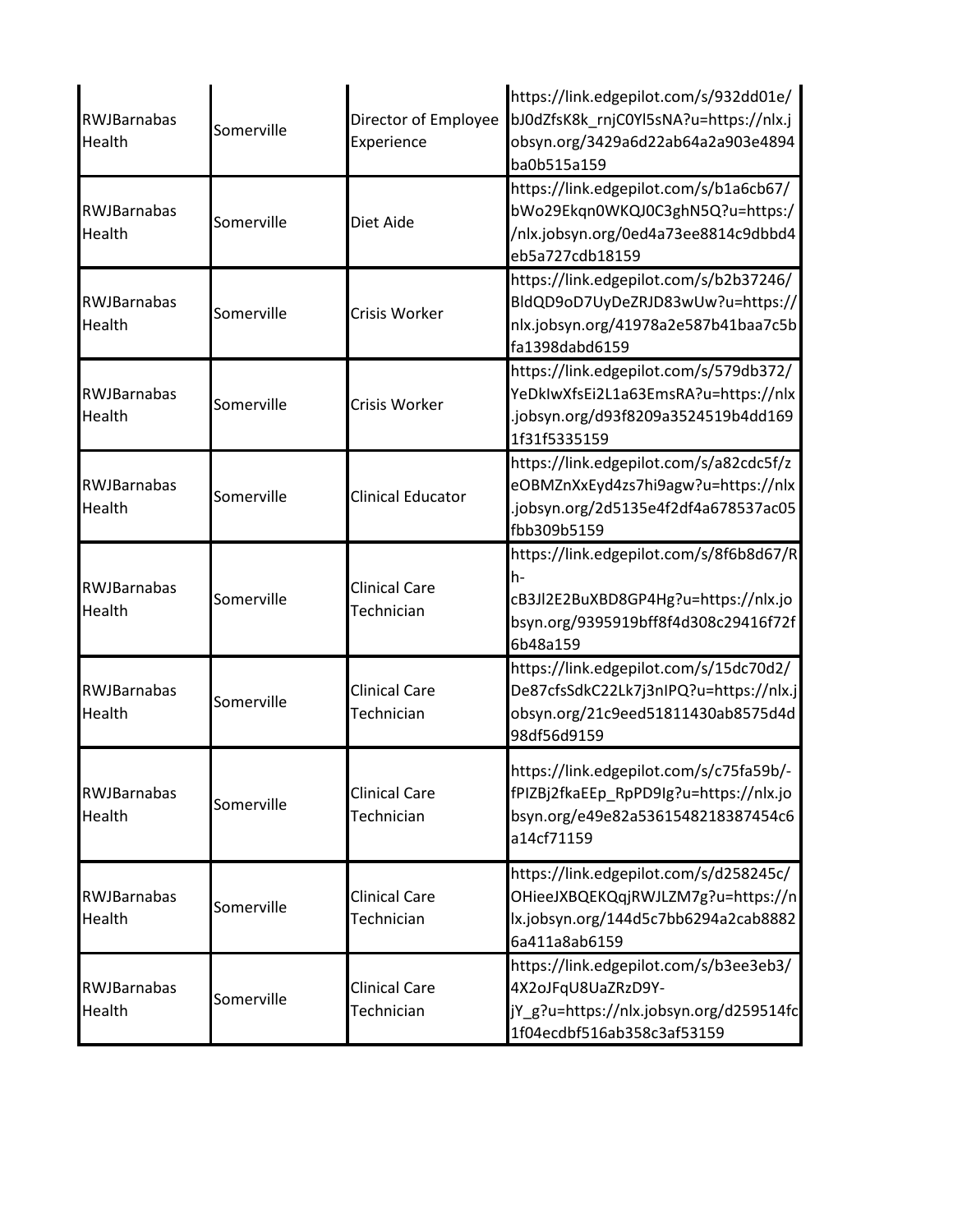| RWJBarnabas<br>Health | Somerville | Clinical Care<br>Technician        | https://link.edgepilot.com/s/00f3d41a/9<br><b>WO85hY-</b><br>ZkS1AfNL77reuQ?u=https://nlx.jobsyn.o<br>rg/b89a3f26e6a54109b89f7b545c4a93d<br>0159 |
|-----------------------|------------|------------------------------------|--------------------------------------------------------------------------------------------------------------------------------------------------|
| RWJBarnabas<br>Health | Somerville | <b>Clinical Care</b><br>Technician | https://link.edgepilot.com/s/49bf270b/6<br>kzEYLs2pEO0RXgGUK7YPw?u=https://nlx<br>.jobsyn.org/e4da088e4d024fff9eae4c0a<br>b7d9e4b7159            |
| RWJBarnabas<br>Health | Somerville | <b>Clinical Care</b><br>Technician | https://link.edgepilot.com/s/e8ac3ca6/3<br>hLJHhxviEmFUAYu5J4DWw?u=https://nl<br>x.jobsyn.org/7a4611bd0d9241888b4e54<br>9c75843b03159            |
| RWJBarnabas<br>Health | Somerville | <b>Clinical Care</b><br>Technician | https://link.edgepilot.com/s/70b39d60/<br>BRcS5MI1xkq_xlNh3Uf9Dg?u=https://nlx<br>.jobsyn.org/a46f9f5c3e124423a8870bc2<br>475e9ebf159            |
| RWJBarnabas<br>Health | Somerville | <b>Clinical Care</b><br>Technician | https://link.edgepilot.com/s/48a49287/<br>AripB3qob06JHzpeLB995w?u=https://nlx<br>.jobsyn.org/6ca7dc1ff1a04027a39469e3<br>fe2711f7159            |
| RWJBarnabas<br>Health | Somerville | <b>Clinical Care</b><br>Technician | https://link.edgepilot.com/s/301d7e50/<br>qEtJYoRhlkatxgS-<br>krywNA?u=https://nlx.jobsyn.org/82290<br>9e9178f404c8ebc69540b88db77159            |
| RWJBarnabas<br>Health | Somerville | <b>Clinical Care</b><br>Technician | https://link.edgepilot.com/s/dc8e978f/O<br>xQXSgvIbESIiP_HXZvM6w?u=https://nlx.j<br>obsyn.org/72879741053f4bdda9cb77bd<br>128286ba159            |
| RWJBarnabas<br>Health | Somerville | <b>Clinical Care</b><br>Technician | https://link.edgepilot.com/s/32a945ff/P<br>sh0e2L7kE_tyAyb3f9WrQ?u=https://nlx.j<br>obsyn.org/731946cc478b4ad3896f83e0<br>b1d81343159            |
| RWJBarnabas<br>Health | Somerville | <b>Clinical Care</b><br>Technician | https://link.edgepilot.com/s/f5ccd3e1/C<br>LpxUxih9EC8fInZ3VN-<br>6A?u=https://nlx.jobsyn.org/5521f71087<br>d74643864a7711c8f9c609159            |
| RWJBarnabas<br>Health | Somerville | <b>Clinical Care</b><br>Technician | https://link.edgepilot.com/s/8abbbd5e/<br>B2HvNJLPTUyhfPMiHOqtDA?u=https://n<br>lx.jobsyn.org/bc85e8f75b934ff58478b1b<br>09776c0d2159            |
| RWJBarnabas<br>Health | Somerville | <b>Clinical Care</b><br>Technician | https://link.edgepilot.com/s/545563d3/<br>1Ewjn9ibzkS8 7PigSEhBg?u=https://nlx.j<br>obsyn.org/8f64795749f642328de1cabdb<br>81b93f2159            |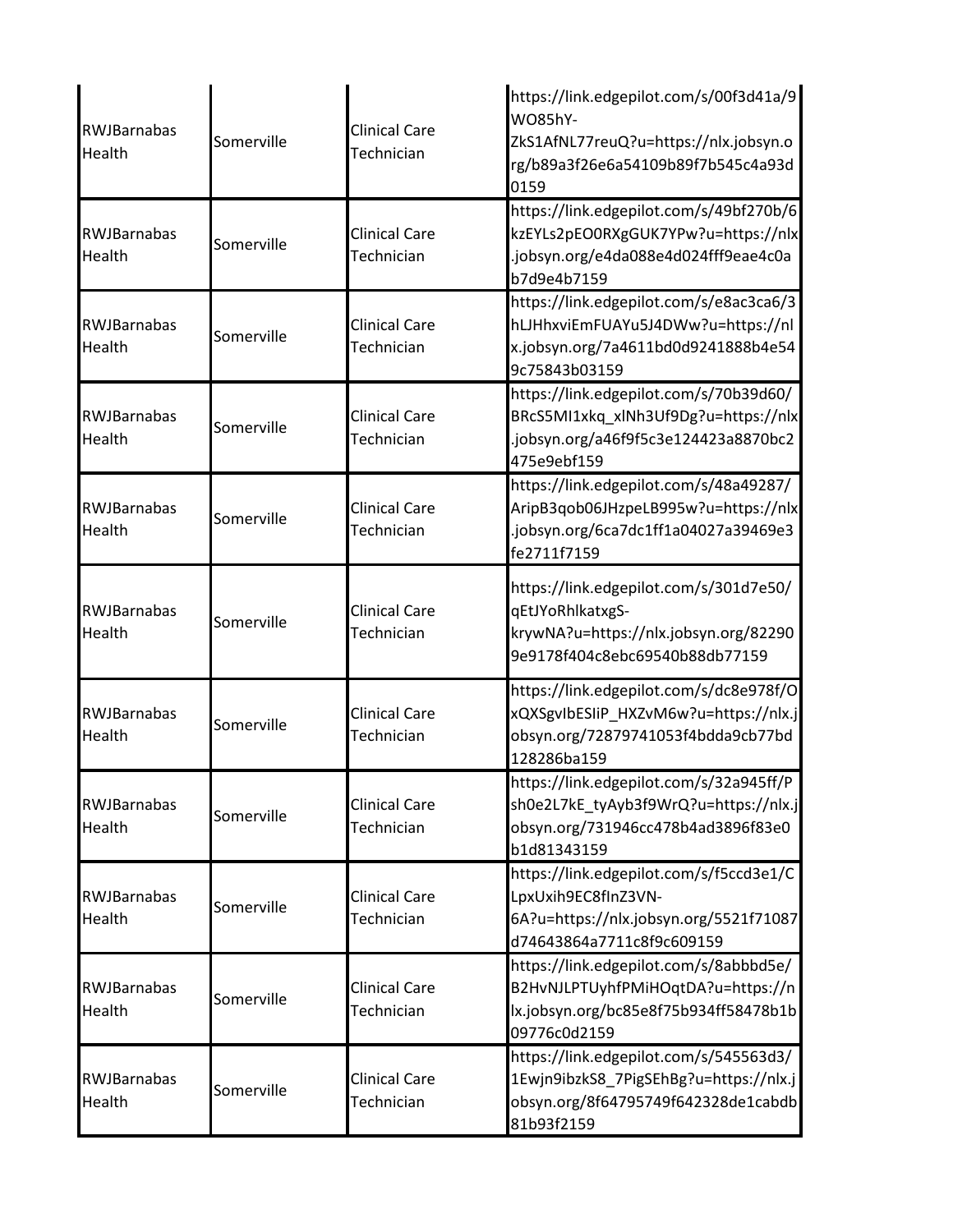| <b>RWJBarnabas</b><br>Health                   | Somerville | <b>Clinical Care</b><br>Technician       | https://link.edgepilot.com/s/9dea1e24/<br>Vx4ZSYHEjEupUKsNFksCwg?u=https://nl<br>x.jobsyn.org/9d9221dd6bd746c789756c<br>02d12709e1159 |
|------------------------------------------------|------------|------------------------------------------|---------------------------------------------------------------------------------------------------------------------------------------|
| RWJBarnabas<br>Health                          | Somerville | <b>Chemistry Supervisor</b>              | https://link.edgepilot.com/s/ef3fc03d/-<br>oYv2l0sgkqRIcEVjkIKhQ?u=https://nlx.jo<br>bsyn.org/9f2ca2c522234d8fa797cb0eee<br>389443159 |
| <b>RWJBarnabas</b><br>Health                   | Somerville | <b>Advanced Practice</b><br><b>Nurse</b> | https://link.edgepilot.com/s/ef26d323/k<br>yw6o07nHEiiofMl37ZIYQ?u=https://nlx.j<br>obsyn.org/f20c0cef04bf45df82a765ef94<br>59dc96159 |
| <b>RWJBarnabas</b><br>Health                   | Somerville | <b>Adjunct Therapist</b>                 | https://link.edgepilot.com/s/2b2413d3/<br>qcZ8yo9laEiID2uQ-<br>ulcMw?u=https://nlx.jobsyn.org/93f4f75<br>5cd68447097fc7d65afc1f144159 |
| <b>RWJBarnabas</b><br>Health                   | Somerset   | Supervisor                               | https://link.edgepilot.com/s/62f33ccd/k<br>FeRNO_irUqJeQXRUCf44A?u=https://nlx.<br>jobsyn.org/b84361430c0147cd97f22636<br>1bbc5771159 |
| <b>RWJBarnabas</b><br>Health                   | Somerset   | Supervisor                               | https://link.edgepilot.com/s/eb07c13c/7<br>MGvt8rT7UeCWX2TttHZwQ?u=https://n<br>lx.jobsyn.org/a5a8727ab5f34231ad4e9b<br>0596510ff2159 |
| RWJBarnabas<br>Health                          | Somerset   | Supervisor                               | https://link.edgepilot.com/s/5f9259cf/H<br>oaVn_b3MUGX95NN2HJjSA?u=https://nl<br>x.jobsyn.org/205d6bc1f2144507aeeb47<br>8c331dadd6159 |
| Saint Barnabas<br><b>Health Care</b><br>System | Somerville | <b>Support Aide</b>                      | https://link.edgepilot.com/s/f6a46dae/0<br>ONIHLHQIkqdNXN7VMT2pA?u=https://nl<br>x.jobsyn.org/e3e8ee415c6a482894eddc<br>407d973ea7159 |
| Saint Barnabas<br><b>Health Care</b><br>System | Somerville | <b>Support Aide</b>                      | https://link.edgepilot.com/s/3f38f363/K<br>tvDS5SrhUyuK1q1YAcl3Q?u=https://nlx.j<br>obsyn.org/45f66edbdaa54e539cf4b014e<br>b092788159 |
| Saint Barnabas<br><b>Health Care</b><br>System | Somerville | <b>RN</b>                                | https://link.edgepilot.com/s/775088a4/L<br>dILpNbYAUOpkmXxgLH35g?u=https://nl<br>x.jobsyn.org/39490e90062a4d2ca7e53b<br>2bb8c2f2a7159 |
| Saint Barnabas<br><b>Health Care</b><br>System | Somerville | <b>RN</b>                                | https://link.edgepilot.com/s/34f96e0c/u<br>UVy8U0hNUa0CDExCvVCUQ?u=https://<br>nlx.jobsyn.org/91bf6dc358cc415ca5d3ad<br>261e0e5f52159 |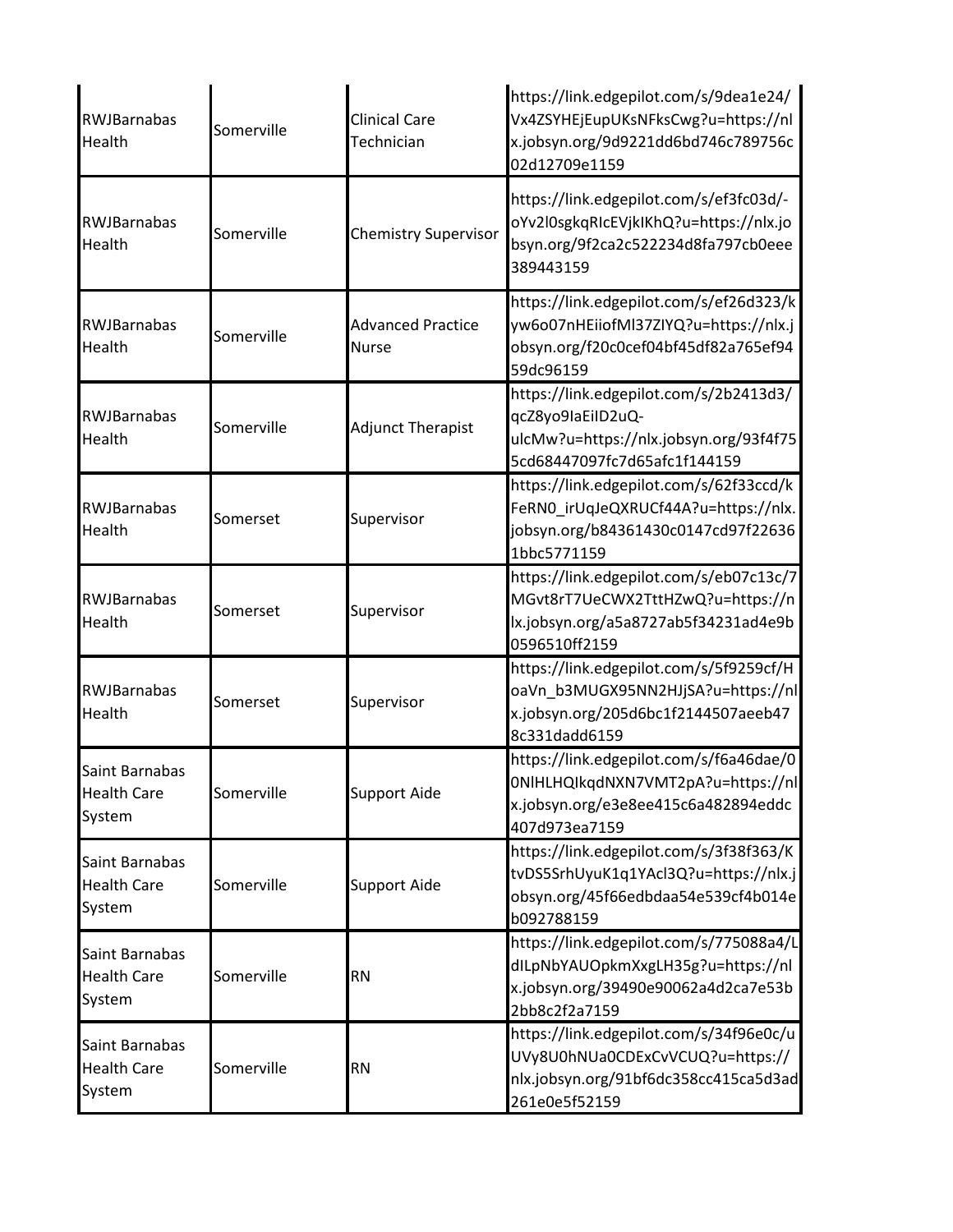| Saint Barnabas<br><b>Health Care</b><br>System | Somerville | <b>Respiratory Therapist</b><br>Reg                                 | https://link.edgepilot.com/s/6d64e498/<br>FyB4YInVwUuRUA-<br>2KMTc6w?u=https://nlx.jobsyn.org/908<br>92fea4ee24746a86afa3aff10d8b7159                       |
|------------------------------------------------|------------|---------------------------------------------------------------------|-------------------------------------------------------------------------------------------------------------------------------------------------------------|
| Saint Barnabas<br><b>Health Care</b><br>System | Somerville | Registered Nurse (RN)<br>Telemetry, PT, Days                        | https://link.edgepilot.com/s/2b761d68/<br>gAe-<br>R1G0eE6bFKzbCWwr9Q?u=https://nlx.jo<br>bsyn.org/fb2db3bb28234263b668ab847<br>2a6391a159                   |
| Saint Barnabas<br><b>Health Care</b><br>System | Somerville | Registered Nurse (RN)<br>- Per Diem, Days,<br><b>Operating Room</b> | https://link.edgepilot.com/s/acc34865/0<br>i3sl_NSkKD-<br>qchU7EXhg?u=https://nlx.jobsyn.org/e6<br>9e065ad7a145659c7e8d8edd6c7ae0159                        |
| Saint Barnabas<br><b>Health Care</b><br>System | Somerville | - Per Diem, Days                                                    | https://link.edgepilot.com/s/560b5409/r<br>Registered Nurse (RN) gW3_RzdV0q38qsy9SAVsw?u=https://nl<br>x.jobsyn.org/769cfc9118494d27a4f2423<br>a9cd0a74a159 |
| Saint Barnabas<br><b>Health Care</b><br>System | Somerville | Registered Nurse (RN)<br>- Part-Time, Nights,<br>Crisis Unit        | https://link.edgepilot.com/s/a55fd85d/n<br>MTxungUrEG25UhVUAupEA?u=https://n<br>lx.jobsyn.org/c50c8f8b49ab4f3390afe0b<br>66cfb12cf159                       |
| Saint Barnabas<br><b>Health Care</b><br>System | Somerville | Registered Nurse (RN) Y0ISpnTw0ixPX1-<br>- Part-Time Nights         | https://link.edgepilot.com/s/36acf52f/T<br>I7bz0A?u=https://nlx.jobsyn.org/d4ced3<br>b087fa4a92b1f1326980ffcb8a159                                          |
| Saint Barnabas<br><b>Health Care</b><br>System | Somerville | <b>Radiation Therapist</b>                                          | https://link.edgepilot.com/s/5aac955d/q<br>E9mmSstMEes_Dea_VTNZA?u=https://n<br>lx.jobsyn.org/7cf5159fd4664d30adeba9a<br>caa9d35b0159                       |
| Saint Barnabas<br><b>Health Care</b><br>System | Somerville | Phlebotomy<br>Supervisor                                            | https://link.edgepilot.com/s/ddb8bac0/<br>6lWy-<br>pDvSkGVaTBf76u_zA?u=https://nlx.jobs<br>yn.org/b8f6d871bb104f74b612e64130f9<br>367e159                   |
| Saint Barnabas<br><b>Health Care</b><br>System | Somerville | Phlebotomist                                                        | https://link.edgepilot.com/s/0b9c1762/l<br>a-<br>yGo1CnEWm1DZCud3nmA?u=https://nl<br>x.jobsyn.org/c2a62d1a64624035bbe03a<br>b59d328e43159                   |
| Saint Barnabas<br><b>Health Care</b><br>System | Somerville | Phlebotomist                                                        | https://link.edgepilot.com/s/5448a9e3/<br>7UmqaSnXNUqJGnXONwg0BQ?u=https:/<br>/nlx.jobsyn.org/79d92dc66f994b80a6f96<br>3d8ecd94161159                       |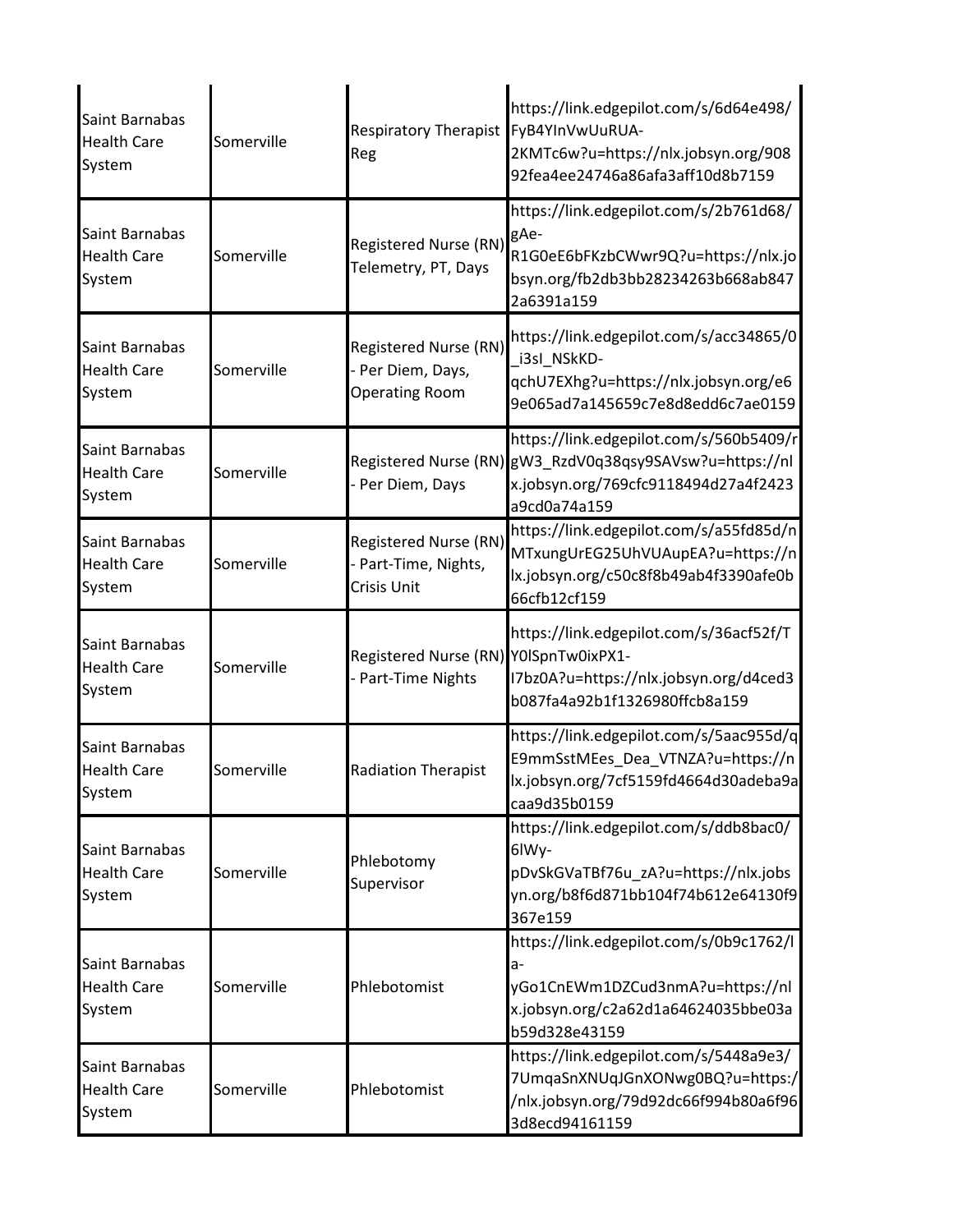| Saint Barnabas<br><b>Health Care</b><br>System | Somerville | Phlebotomist                                                           | https://link.edgepilot.com/s/16a47a6c/u<br>5SbbMF9r0CCsB65qDLyBQ?u=https://nl<br>x.jobsyn.org/74a02e1d691746fa871787<br>4e916f7d6b159     |
|------------------------------------------------|------------|------------------------------------------------------------------------|-------------------------------------------------------------------------------------------------------------------------------------------|
| Saint Barnabas<br><b>Health Care</b><br>System | Somerville | Pharmacist                                                             | https://link.edgepilot.com/s/39b8b126/<br>Ucfxu0QOXk_FARejneAOUw?u=https://<br>nlx.jobsyn.org/bab09f1969374932b9a30<br>1697638fcf6159     |
| Saint Barnabas<br><b>Health Care</b><br>System | Somerville | <b>Patient Services Rep</b><br>(FT) Access Medical -<br>Branchburg, NJ | https://link.edgepilot.com/s/daa431b6/<br>ZFz-<br>rJ2w7kmC4lxRH6Peow?u=https://nlx.job<br>syn.org/efc25d4179ce4c06af8e241aa71<br>a7bb8159 |
| Saint Barnabas<br><b>Health Care</b><br>System | Somerville | Patient<br>Representative                                              | https://link.edgepilot.com/s/5086208a/<br>EwrjOsoM7UuPSXs 0vZMzg?u=https://n<br>lx.jobsyn.org/ffb57fce5aa347609274552<br>be835d1e5159     |
| Saint Barnabas<br><b>Health Care</b><br>System | Somerville | <b>Patient Access</b><br>Representative                                | https://link.edgepilot.com/s/e7f8ed9a/G<br>pYEHAkvtUWSvAi7VnES-<br>Q?u=https://nlx.jobsyn.org/65a907f062<br>1d447b8b2c68b86939cc11159     |
| Saint Barnabas<br><b>Health Care</b><br>System | Somerville | Occupational<br>Therapist                                              | https://link.edgepilot.com/s/b38af52b/il<br>YbLvMR40eXbpUshtH-<br>pA?u=https://nlx.jobsyn.org/94324e15b<br>4f84595929f45bf733de6d3159     |
| Saint Barnabas<br><b>Health Care</b><br>System | Somerville | Nutritionist                                                           | https://link.edgepilot.com/s/9a08b6dc/i<br>kyNUIrEEaFnNFQ5FBUrw?u=https://nlx<br>.jobsyn.org/2de86962b04b43c4ba90d13<br>5c37c286f159      |
| Saint Barnabas<br><b>Health Care</b><br>System | Somerville | <b>Nursing Supervisor</b>                                              | https://link.edgepilot.com/s/d87ec0c4/e<br>4-<br>I2EP1J0SDPUyaKAPG7Q?u=https://nlx.jo<br>bsyn.org/9f5b85e3b0ed49e2ad593244a<br>e1249b2159 |
| Saint Barnabas<br><b>Health Care</b><br>System | Somerville | <b>Monitor Technician</b>                                              | https://link.edgepilot.com/s/44dc858b/<br>G0OAXF949kCkrAucxKp4IA?u=https://nl<br>x.jobsyn.org/f5d5bb52d3774accbeca540<br>002914411159     |
| Saint Barnabas<br><b>Health Care</b><br>System | Somerville | <b>Monitor Technician</b>                                              | https://link.edgepilot.com/s/193cd7d3/z<br>dIPRnIhBEOwIAJcfzKcFg?u=https://nlx.jo<br>bsyn.org/1034015ca5144251924a21ed1<br>7bf265b159     |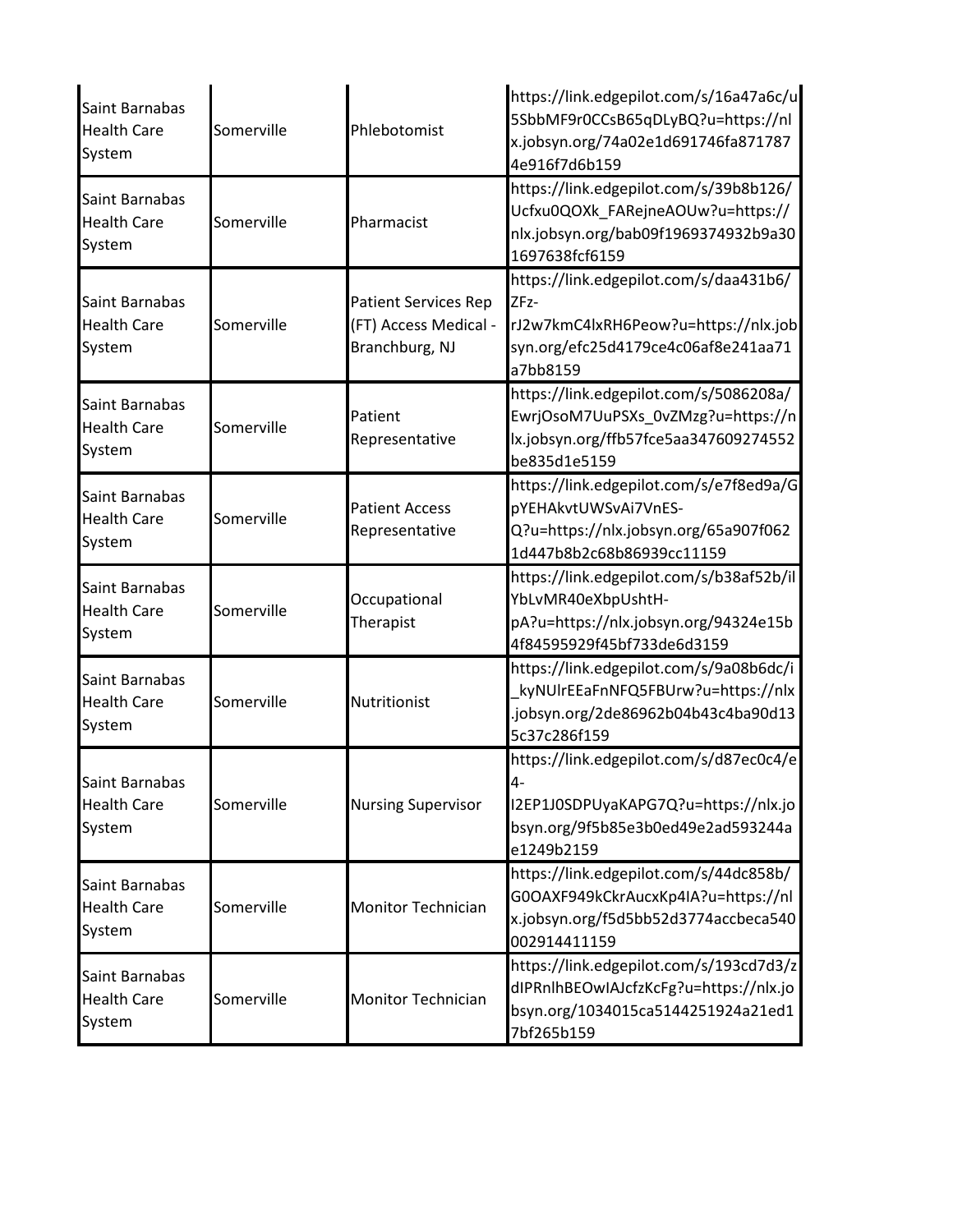| Saint Barnabas<br><b>Health Care</b><br>System | Somerville | <b>Medical Scribe (FT</b><br>Days and FT Nights) -<br><b>Emergency Medicine -</b><br>Somerville, NJ | https://link.edgepilot.com/s/3c0879bc/4<br>RnTx7gnDUCDCFprSW0jNw?u=https://nl<br>x.jobsyn.org/dbadc530bfba49b8922dfb1<br>bd7389f27159     |
|------------------------------------------------|------------|-----------------------------------------------------------------------------------------------------|-------------------------------------------------------------------------------------------------------------------------------------------|
| Saint Barnabas<br><b>Health Care</b><br>System | Somerville | <b>Medical Scribe (FT</b><br>Days and FT Nights -<br><b>Hospitalist Medicine</b><br>Somerset, NJ    | https://link.edgepilot.com/s/23cf3106/a<br>JYsZ0cVoE_j9mKF1lyylA?u=https://nlx.jo<br>bsyn.org/e9c5f6b668b046fe9a740684be<br>d98d61159     |
| Saint Barnabas<br><b>Health Care</b><br>System | Somerville | Diet Aide                                                                                           | https://link.edgepilot.com/s/f31459d9/C<br>qjxeSv1cESb7DfPjwjroA?u=https://nlx.jo<br>bsyn.org/55c771d6250946beb4c8eaa37<br>6c4776d159     |
| Saint Barnabas<br><b>Health Care</b><br>System | Somerville | Crisis Worker                                                                                       | https://link.edgepilot.com/s/5e030b0a/t<br>qtyOjW1okOlDyIrV7CcjA?u=https://nlx.j<br>obsyn.org/e165c8e9434141e2afa6c8546<br>7625bce159     |
| Saint Barnabas<br><b>Health Care</b><br>System | Somerville | <b>Clinical Care</b><br>Technician                                                                  | https://link.edgepilot.com/s/d7da440d/<br>4OfGhGrCp06ivaBmtPB7Gg?u=https://nl<br>x.jobsyn.org/a7629f7406e84b5d8d67cf6<br>0f24e66b2159     |
| Saint Barnabas<br><b>Health Care</b><br>System | Somerville | <b>Clinical Care</b><br>Technician                                                                  | https://link.edgepilot.com/s/f51288c9/Z<br>02eKrp1lUOzU-<br>iUeBShkQ?u=https://nlx.jobsyn.org/aa3a<br>d9c3233941db9afaf3abe8bf79bf159     |
| Saint Barnabas<br><b>Health Care</b><br>System | Somerville | <b>Clinical Care</b><br>Technician                                                                  | https://link.edgepilot.com/s/75db49fe/<br>mtBeCPbnokmAH5ED5HV8hg?u=https://<br>nlx.jobsyn.org/3016bae4aa2d46be9fff37<br>fa04770491159     |
| Saint Barnabas<br><b>Health Care</b><br>System | Somerville | <b>Clinical Care</b><br>Technician                                                                  | https://link.edgepilot.com/s/b18318a0/<br>mQShvLGBWEGuO6GNUdPMBA?u=https<br>://nlx.jobsyn.org/1504bcfcfd0e4bcdb49a<br>075a96801230159     |
| Saint Barnabas<br><b>Health Care</b><br>System | Somerville | <b>Clinical Care</b><br>Technician                                                                  | https://link.edgepilot.com/s/35353a08/i<br>0-<br>FISLu6EigHZEPu4ZeWA?u=https://nlx.job<br>syn.org/0be4a92d55344e4e8232e31121<br>cd1ae9159 |
| Saint Barnabas<br><b>Health Care</b><br>System | Somerville | <b>Clinical Care</b><br>Technician                                                                  | https://link.edgepilot.com/s/66673fa4/x<br>Xi75mVPiUmkL3DFhIS7ZQ?u=https://nlx<br>.jobsyn.org/5a04c0c4975e41a68df9609f<br>9358f358159     |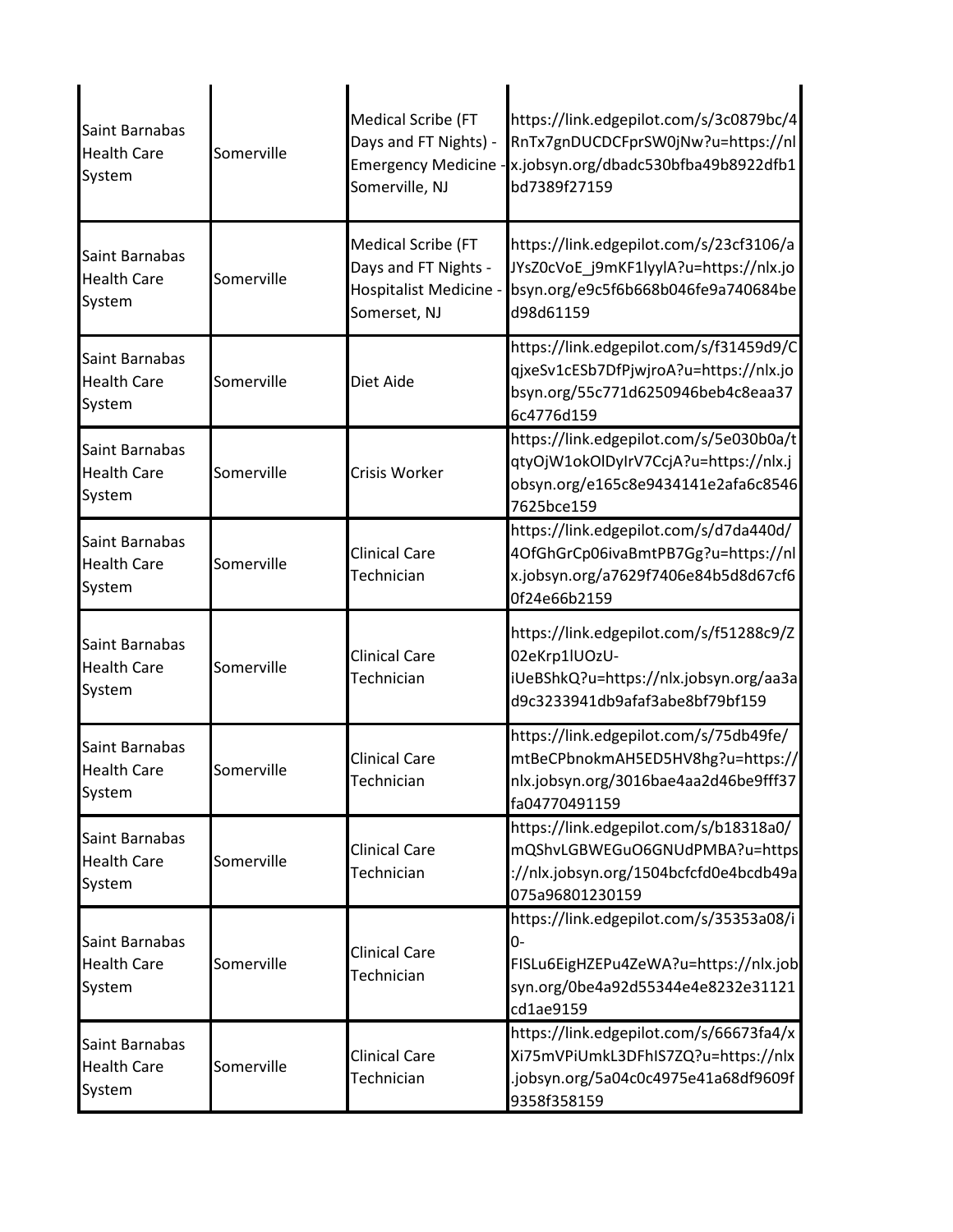| Saint Barnabas<br><b>Health Care</b><br>System | Somerville  | <b>Clinical Care</b><br>Technician   | https://link.edgepilot.com/s/5aeee619/<br>Mit_7N9qoUOnBbetSi1mzg?u=https://nl<br>x.jobsyn.org/2b4e2031f7e54afeace5780<br>adb0fa5d3159     |
|------------------------------------------------|-------------|--------------------------------------|-------------------------------------------------------------------------------------------------------------------------------------------|
| Saint Barnabas<br><b>Health Care</b><br>System | Somerville  | <b>Clinical Care</b><br>Technician   | https://link.edgepilot.com/s/e44498f3/<br>OcNS_UmIv0WyVBVLVdNrlQ?u=https://<br>nlx.jobsyn.org/a5cce70c8c274d66a6590<br>5e6141f2ade159     |
| Saint Barnabas<br><b>Health Care</b><br>System | Somerville  | <b>Clinical Care</b><br>Technician   | https://link.edgepilot.com/s/c4647669/<br>1g2Ww0gSZUWw8D2zCBhtAw?u=https:<br>//nlx.jobsyn.org/83b1bacbebc84bb3b90<br>17b52e41ecab4159     |
| Saint Barnabas<br><b>Health Care</b><br>System | Somerville  | <b>Clinical Care</b><br>Technician   | https://link.edgepilot.com/s/732779fe/<br>mFXys3-<br>8FEGxHEHmPF46KQ?u=https://nlx.jobsy<br>n.org/e73da720b5844be588eeb337c893<br>6f3b159 |
| Saint Barnabas<br><b>Health Care</b><br>System | Somerville  | <b>Clinical Care</b><br>Technician   | https://link.edgepilot.com/s/35f7859d/f<br>1GeK2bleECUiA6K2etB6w?u=https://nlx.<br>jobsyn.org/99555c2c3dbf4b348016598a<br>2469484d159     |
| Saint Barnabas<br><b>Health Care</b><br>System | Somerville  | <b>Clinical Care</b><br>Technician   | https://link.edgepilot.com/s/dbe94f86/t<br>F2veFbGtEu3lHXx_5wNZw?u=https://nlx<br>.jobsyn.org/b88d19c8fc8b4827b2d0696<br>a456ac0a6159     |
| Saint Barnabas<br><b>Health Care</b><br>System | Somerville  | <b>Chemistry Supervisor</b>          | https://link.edgepilot.com/s/434cf666/y<br>p8OGR5iJEysLmOjnre1zA?u=https://nlx.j<br>obsyn.org/6d2fdeea27fa479fbc6c08c00<br>2ab850e159     |
| Saint Barnabas<br><b>Health Care</b><br>System | Somerville  | <b>Boiler Operator Blue</b><br>Seal  | https://link.edgepilot.com/s/ea870a11/<br>uDX1OF-<br>NtUezQvaNJZE3dQ?u=https://nlx.jobsyn.<br>org/86c7f8aa6b024fdd8eb22b6fd16fbca<br>b159 |
| Saint Barnabas<br><b>Health Care</b><br>System | Somerville  | <b>Boiler Operator Blue</b><br>Seal  | https://link.edgepilot.com/s/3a1d3e87/x<br>plKoUHaaUuIdQRwm6ALUQ?u=https://n<br>lx.jobsyn.org/f5bc8314f94644f1976ad9d<br>d14c75067159     |
| Sanofi Group                                   | Bridgewater | <b>Special Markets</b><br>Specialist | https://link.edgepilot.com/s/8b7c229d/<br>H0QOgAtj1Umjsj_gGUhk7w?u=https://n<br>lx.jobsyn.org/04cf0e0901704aeda759f25<br>42de8e4b8159     |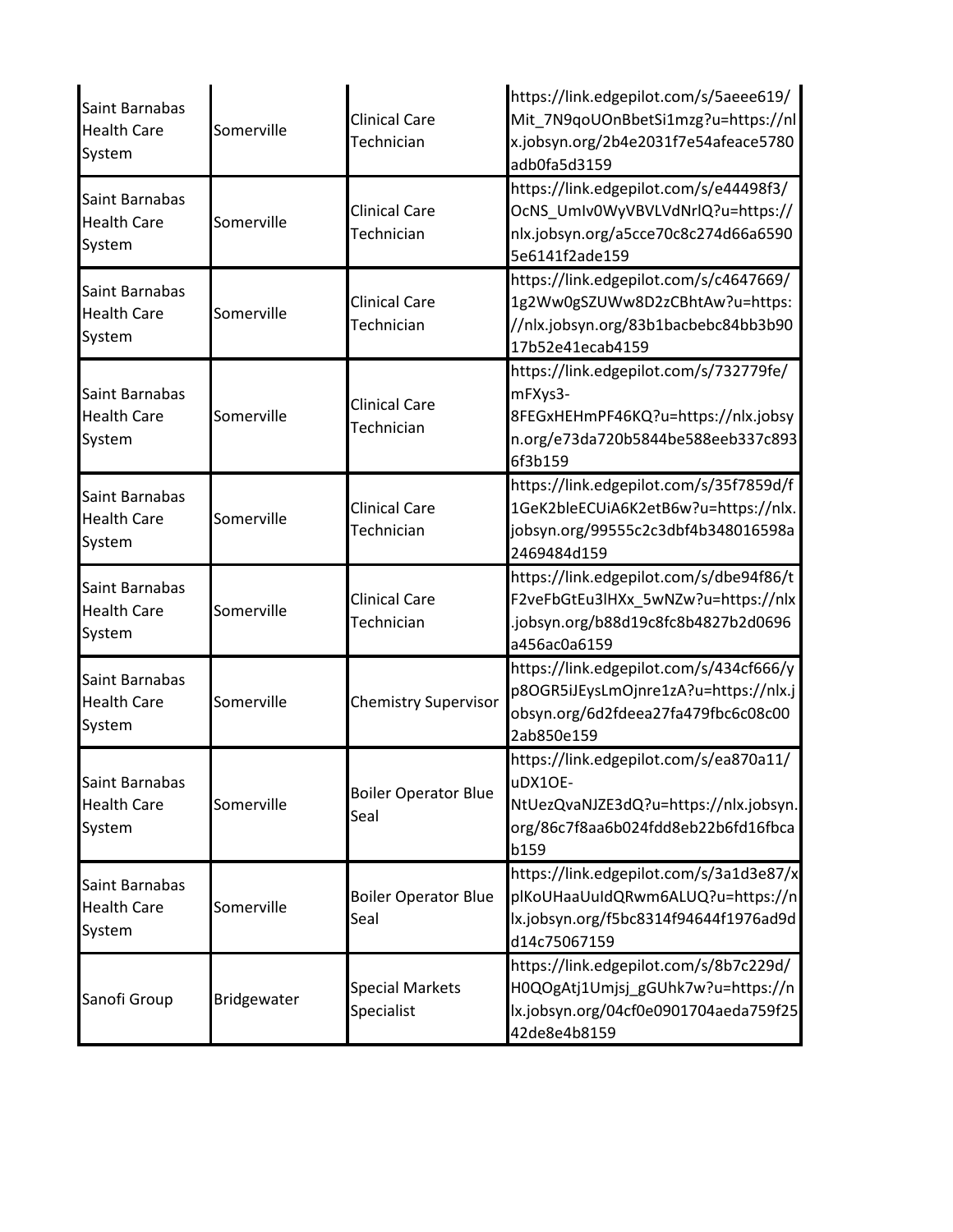| Sanofi Group | Bridgewater | <b>Regional Systems</b><br>Manager, Global<br><b>Medical Information</b><br><b>Operations, Americas</b> | https://link.edgepilot.com/s/4fc17e91/v<br>UFdvsbKKUaSuLAepLlYUA?u=https://nlx.<br>jobsyn.org/a806dd85e392484ab782856<br>00f8d23a2159 |
|--------------|-------------|---------------------------------------------------------------------------------------------------------|---------------------------------------------------------------------------------------------------------------------------------------|
| Sanofi Group | Bridgewater | Manager, Managed<br>Care Operations                                                                     | https://link.edgepilot.com/s/79d31ec0/<br>RR6I3kgct0yQvrISRNCgjQ?u=https://nlx.j<br>obsyn.org/877c2deed7084411a8c65b3c<br>42f13e42159 |
| Sanofi Group | Bridgewater | Global Post-Trial<br>Access (PTA) Lead                                                                  | https://link.edgepilot.com/s/bd33fac5/I<br>0SAthJdRE_CHQ0nQrgTaw?u=https://nlx<br>.jobsyn.org/d756876fa556410bbec426f8<br>f15f79e6159 |
| Sanofi Group | Bridgewater | Data Engineering<br>Expert - Snowflake                                                                  | https://link.edgepilot.com/s/e4a2e204/i<br>yDMm6AasE_gIFmM2xHMmg?u=https:/<br>/nlx.jobsyn.org/ea970a6b473c4fbfbe6f6f<br>641056bb5c159 |
| Sanofi Group | Bridgewater | Clinical Project Leader vROYVcFCUSf-<br><b>REMOTE</b>                                                   | https://link.edgepilot.com/s/797f00b8/h<br>OX98z351A?u=https://nlx.jobsyn.org/6c<br>6c43cb21ea4e3f84ca800022c7b37d159                 |
| Sanofi Group | Bridgewater | Case Quality Expert                                                                                     | https://link.edgepilot.com/s/193fe02f/s<br>2qhncsk-Eu-<br>IVuTkAwcmQ?u=https://nlx.jobsyn.org/a<br>f1bff2331dd46a6aeee41ad8b81899b159 |
| Sanofi Group | Bridgewater | Broker Manager -<br><b>Central Region</b>                                                               | https://link.edgepilot.com/s/163f2033/2<br>8YhBr4Qfk EgyNXuVFbVQ?u=https://nlx<br>.jobsyn.org/4e73060ea6724c5da3fff25a<br>2cf9acaf159 |
| Sanofi Group | Bridgewater | Brand Lead -<br>Digestive Health                                                                        | https://link.edgepilot.com/s/49580329/<br>or5dibg1GUKCYg8Fs_C6ag?u=https://nlx<br>.jobsyn.org/c33a89c2786545cc85593b5f<br>7c5bf9f8159 |
| Sanofi Group | Bridgewater | Associate Director,<br>Value and Access -<br>Cardiovascular                                             | https://link.edgepilot.com/s/828eea98/<br>dcPm0GzhDUyDmEQkRgBz6A?u=https:/<br>/nlx.jobsyn.org/b9031cb44d0e4383a725<br>d74521a540e8159 |
| Sanofi Group | Bridgewater | Associate Director,<br><b>Regulatory Affairs</b>                                                        | https://link.edgepilot.com/s/7b2e6192/<br>69arvsBJvEKFVHR-<br>qCFHew?u=https://nlx.jobsyn.org/d7343<br>9f900974653b57f5657319e5af0159 |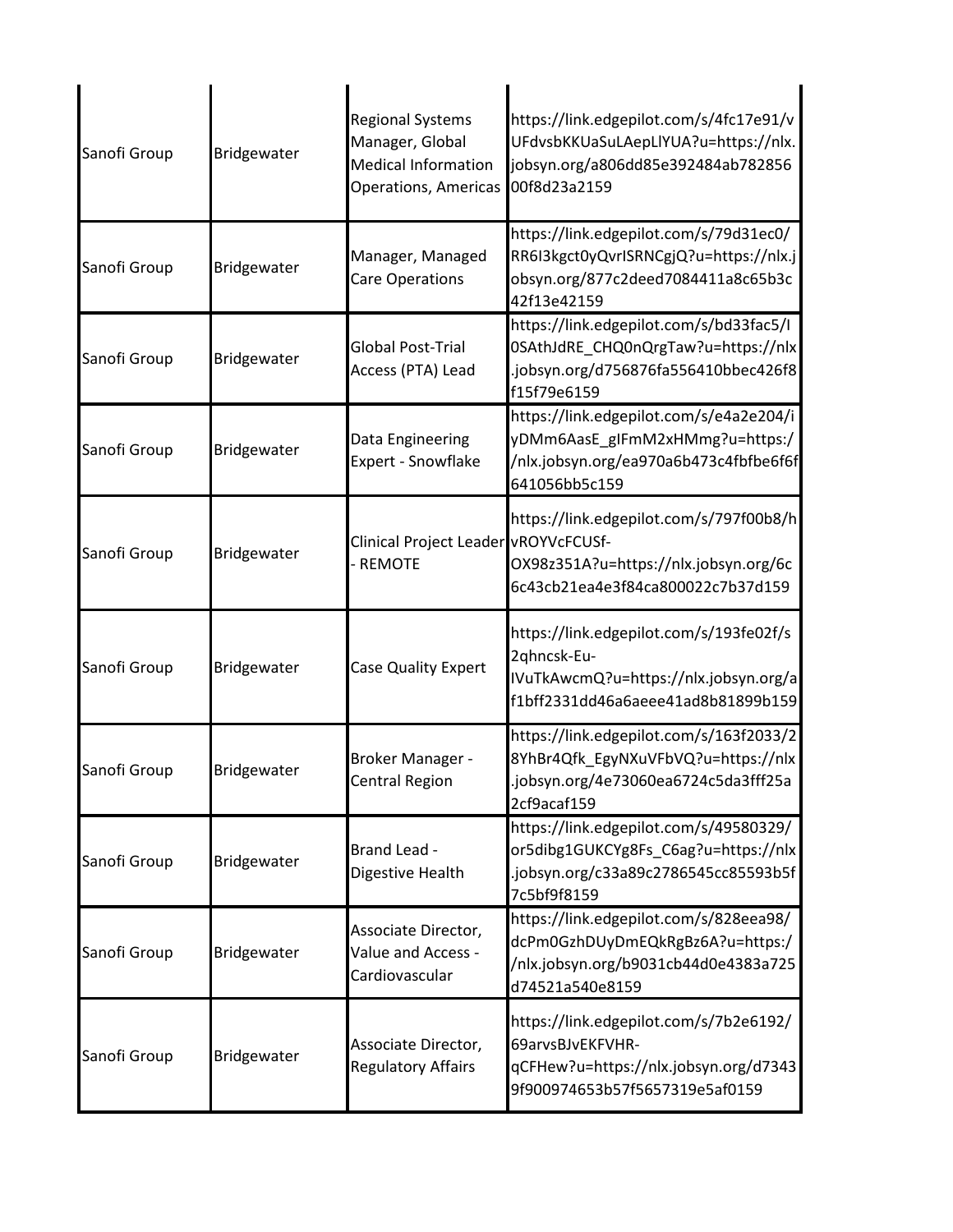| Sanofi US<br>Services Inc.       | Bridgewater       | <b>Statistical Project</b><br>Leader, Associate<br>Director   | https://link.edgepilot.com/s/7d5abcef/x<br>o_hwEMT6ECzBaMdLd-<br>NZQ?u=https://nlx.jobsyn.org/1141b0ab<br>9c3044d99151a877fdc498b2159       |
|----------------------------------|-------------------|---------------------------------------------------------------|---------------------------------------------------------------------------------------------------------------------------------------------|
| Sea Box, Inc.                    | Hillsborough      | Shipping and<br>Receiving/Shop<br>Assistant                   | https://link.edgepilot.com/s/71248121/s<br>4F6oxCUQEKtqA2Q8KG4Ng?u=https://w<br>ww.seabox.com/careers                                       |
| Sevita                           | <b>Branchburg</b> | Direct Support<br>Professional                                | https://link.edgepilot.com/s/66200c82/T<br>C5kcrZHLE pCRox-<br>6VPQ?u=https://nlx.jobsyn.org/5cb75bb<br>cec17418b8e58dbda7dc057b6159        |
| Sevita                           | <b>Branchburg</b> | Direct Support<br>Professional                                | https://link.edgepilot.com/s/37f08b20/jt<br>BXsY-<br>43U6PoX54xQ9Faw?u=https://nlx.jobsy<br>n.org/1f92f2685dae4959a9fa4af104700<br>4e6159   |
| Sherwin-Williams<br>Company      | Bernardsville     | <b>Store Associate</b>                                        | https://link.edgepilot.com/s/c713a083/z<br>$Xm7-$<br>8puaEy0hlch7rzO3Q?u=https://nlx.jobsy<br>n.org/d4dd5aab515d4cb487252b58a418<br>a824159 |
| <b>SHI International</b><br>Corp | Somerset          | <b>Talent Acquisition</b><br>Specialist                       | https://link.edgepilot.com/s/44d61783/<br>YyWfJb7soUaTTPX5VBw2_w?u=https://<br>nlx.jobsyn.org/13ab5b95d1d141d78d26<br>8f5cc0d92218159       |
| SHI International<br>Corp        | Somerset          | Sr. Strategic<br><b>Marketing Programs</b><br>Manager - Apple | https://link.edgepilot.com/s/5ee2ad27/<br>yVqNXdBXEUiVeZ9kBv5jig?u=https://nlx.<br>jobsyn.org/95c964c59b8943aebd2ebd6d<br>4c542319159       |
| SHI International<br>Corp        | Somerset          | <b>Presales Partner</b><br>Specialist                         | https://link.edgepilot.com/s/1fff8f98/2k<br>3vP9SlkEGnqVUqb2iAEQ?u=https://nlx.j<br>obsyn.org/4eaa1149714c4074a7004534<br>3660284b159       |
| <b>SHI International</b><br>Corp | Somerset          | Manager - Apple                                               | https://link.edgepilot.com/s/9c34172b/<br>Cwie-0eyKEaxI6wRrSzo-<br>w?u=https://nlx.jobsyn.org/75db3dcc83<br>9748299b2138d540887035159       |
| <b>SHI International</b><br>Corp | Somerset          | <b>ITAM Consultant</b>                                        | https://link.edgepilot.com/s/645c0e9a/z<br>2DEJe8kn0qC1Xmn-<br>E33PQ?u=https://nlx.jobsyn.org/129559<br>4af7b34ad68a0d798233b89eab159       |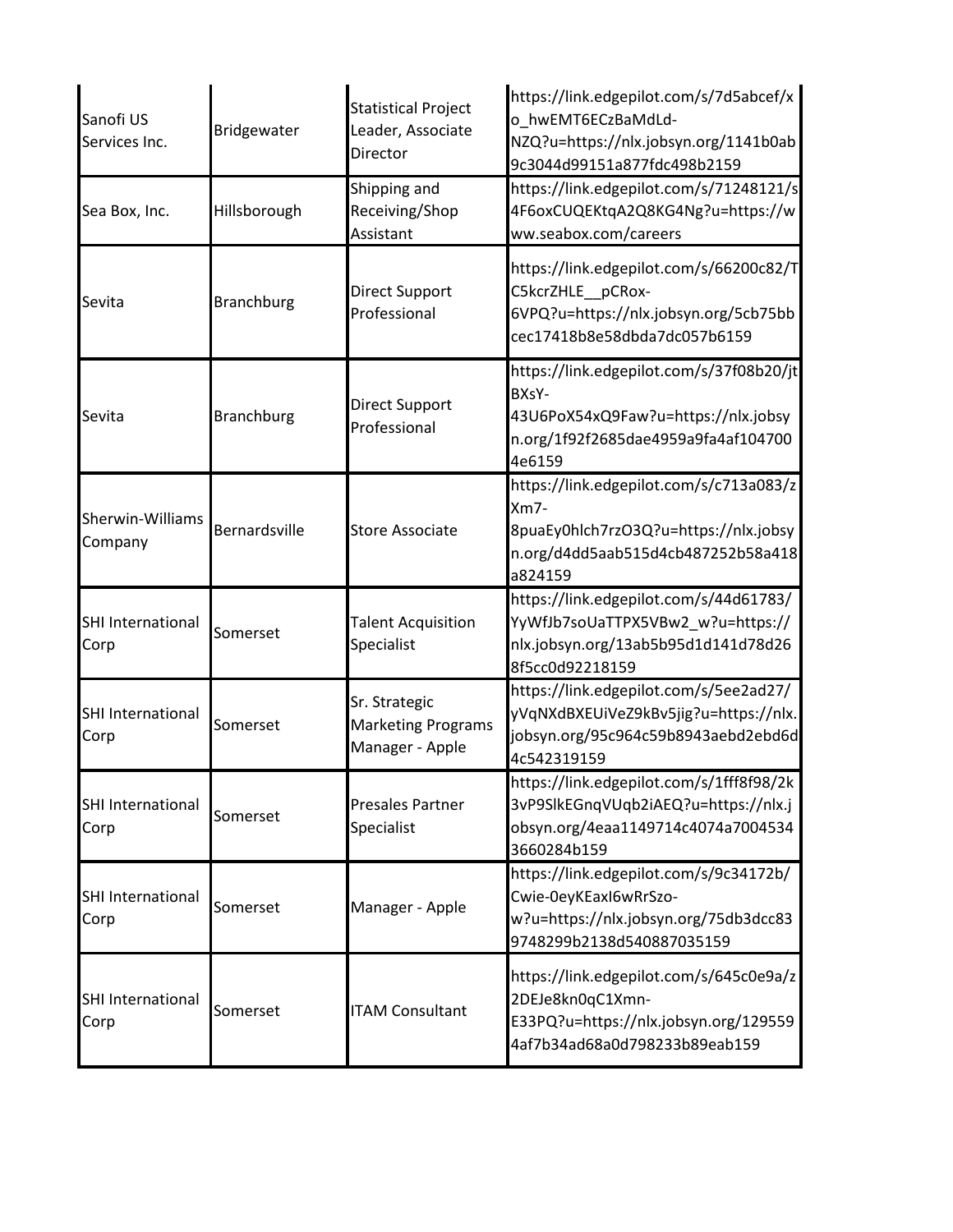| SHI International<br>Corp         | Somerset | <b>Inside Sales</b><br><b>Operations Admin</b>                    | https://link.edgepilot.com/s/4c9f8e3c/Q<br>1F384q5UE6j_E52l2LxMQ?u=https://nlx.<br>jobsyn.org/e7b05e76035645fca4d0f3bd<br>9ba5cfd2159     |
|-----------------------------------|----------|-------------------------------------------------------------------|-------------------------------------------------------------------------------------------------------------------------------------------|
| SHI International<br>Corp         | Somerset | Inside Account<br>Manager                                         | https://link.edgepilot.com/s/abe70926/<br>GZdYnpMP2kqs9n3pATXNZA?u=https://<br>nlx.jobsyn.org/d414cca2f09346b2a5dc8<br>b6547e92992159     |
| SHI International<br>Corp         | Somerset | Entry Level-<br>Purchasing<br>Representative                      | https://link.edgepilot.com/s/c884266a/<br>BuDRy3w8hk_-<br>M7pG00leA?u=https://nlx.jobsyn.org/8<br>8c2b079faa34d70999513b7672e946a15<br>9  |
| SHI International<br>Corp         | Somerset | <b>Entry Level-AR</b><br>Specialist                               | https://link.edgepilot.com/s/48357ed4/f<br>p5kyMMXjkycp5PNAsFSKQ?u=https://nl<br>x.jobsyn.org/e2d7ebfa9f2c403ba5cd971<br>201e02ce5159     |
| <b>SHI International</b><br>Corp  | Somerset | <b>Entry level</b><br>technology sales                            | https://link.edgepilot.com/s/0886b380/i<br>PynB2k7HUKSDiysamLBwA?u=https://nl<br>x.jobsyn.org/fa37e531debf4c85be9bc09<br>cb20fde2d159     |
| <b>SHI International</b><br>Corp. | Somerset | Technical Advisor -<br>CyberSecurity                              | https://link.edgepilot.com/s/211b598f/s<br>egzjwX1FkS_zBG30ADdBg?u=https://nlx.<br>jobsyn.org/2306a2d6bb1049a4b9fc102e<br>0dec9812159     |
| SHI International<br>Corp.        | Somerset | <b>Talent Acquisition</b><br>Specialist                           | https://link.edgepilot.com/s/edbb176a/<br>xIqzKDOgHkKflPKbgGHFVQ?u=https://nl<br>x.jobsyn.org/0f3a2f753b1143ef955dba0<br>4ccb4eff6159     |
| <b>SHI International</b><br>Corp. | Somerset | <b>Strategic Partners</b><br>Software - Intern                    | https://link.edgepilot.com/s/01eaac71/2<br>gc fpo TEm0rwKUIqUEsg?u=https://nlx.<br>jobsyn.org/452fccecfa014c82891febca8<br>44f6c9a159     |
| SHI International<br>Corp.        | Somerset | <b>PubSec Sales</b><br>Manager                                    | https://link.edgepilot.com/s/e601ad9d/<br>TEubBdm8wEqoGUwTtwK_ng?u=https:/<br>/nlx.jobsyn.org/47489f194182426d879d<br>a7b928bbeb72159     |
| SHI International<br>Corp.        | Somerset | PubSec Inside<br><b>Account Executive -</b><br><b>Health Care</b> | https://link.edgepilot.com/s/c6bc684d/2<br>TP-<br>HxvKm0WdcstbRdg_4w?u=https://nlx.jo<br>bsyn.org/f53cdf4ee59d41c19e3d0e3323<br>92cbc8159 |
| SHI International<br>Corp.        | Somerset | PubSec Inside<br>Account Executive -<br><b>Health Care</b>        | https://link.edgepilot.com/s/afbaab83/B<br>5knS7saTUSZGeXKgo1pPQ?u=https://nlx<br>.jobsyn.org/67a5fe1d7f194d818fbac811<br>19bf9564159     |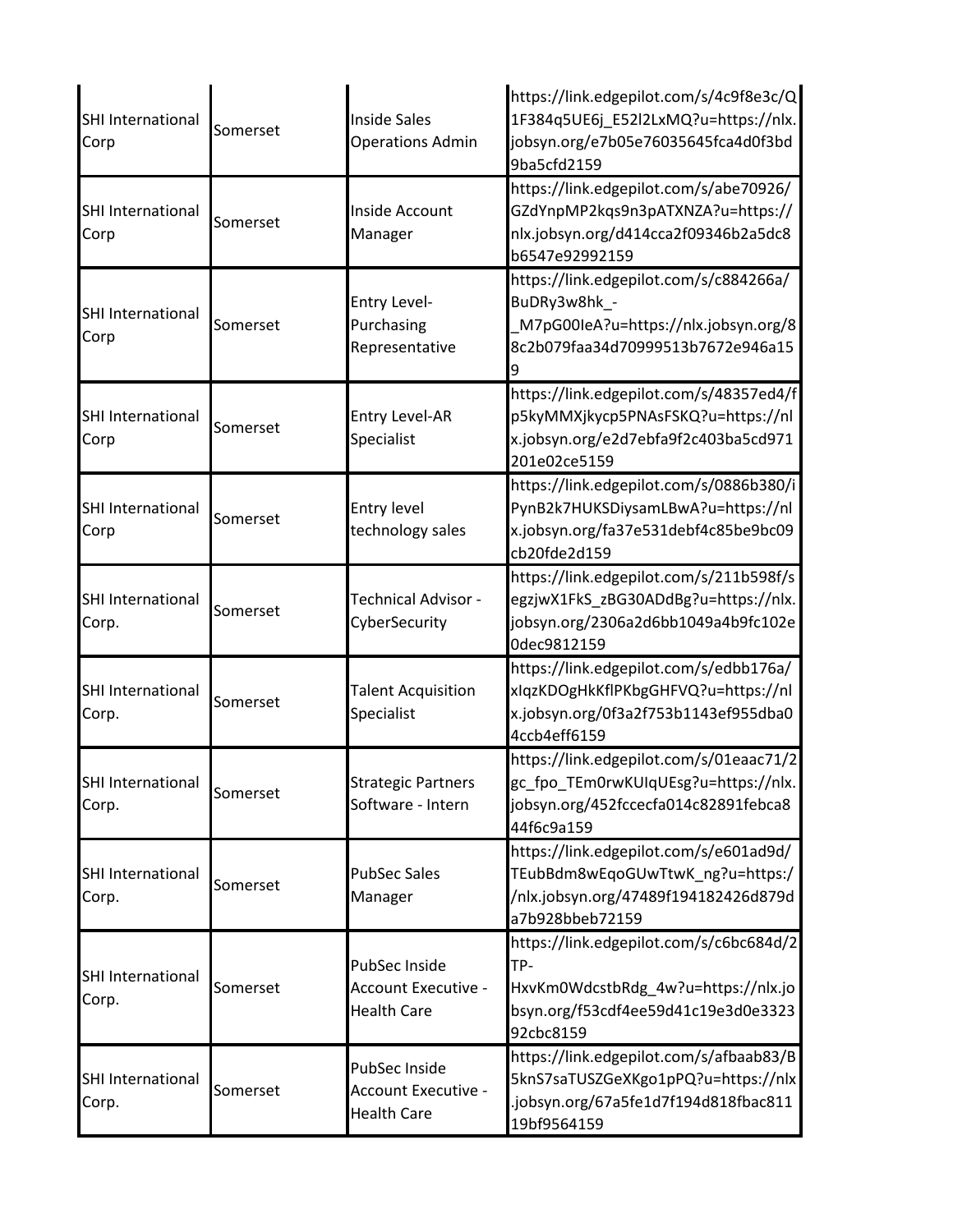| SHI International<br>Corp.        | Somerset | <b>Public Sector Inside</b><br><b>Account Executive</b> | https://link.edgepilot.com/s/b30011a0/<br>KHeu8AEnd0Cyxh3pNdD2FA?u=https://<br>nlx.jobsyn.org/dd2b531d9d034e928adb<br>b51ce60bccd0159     |
|-----------------------------------|----------|---------------------------------------------------------|-------------------------------------------------------------------------------------------------------------------------------------------|
| SHI International<br>Corp.        | Somerset | Program Manager - IT<br>Communications &<br>Strategy    | https://link.edgepilot.com/s/883dfa47/B<br>tdvM5X jke-<br>V_cEL9xYKg?u=https://nlx.jobsyn.org/c3<br>09e2f8293b4b6481ca6c089ad350b4159     |
| <b>SHI International</b><br>Corp. | Somerset | Jr. Advanced<br><b>Applications Analyst</b>             | https://link.edgepilot.com/s/e4da33ff/P<br>SLYn6jJoEirgtcRAAVCMg?u=https://nlx.j<br>obsyn.org/34591ed7933c478e98f5ad51<br>c192687c159     |
| SHI International<br>Corp.        | Somerset | <b>Inside Sales</b><br><b>Operations Admin</b>          | https://link.edgepilot.com/s/507d093c/<br>KA7ConNfMUunU2xr2VzkFQ?u=https://<br>nlx.jobsyn.org/4bded0eb3dee4f208e377<br>790c18dbb2a159     |
| SHI International<br>Corp.        | Somerset | Inside Sales Manager                                    | https://link.edgepilot.com/s/504453b3/f<br>NodQ KCdES-<br>wBk5W3SXsQ?u=https://nlx.jobsyn.org/<br>9fa2daa51003408a8122ae11a71c8da51<br>59 |
| SHI International<br>Corp.        | Somerset | Inside Account<br>Manager                               | https://link.edgepilot.com/s/5986e4b6/i<br>PLGdyxe3kep8d45Us5vCQ?u=https://nlx<br>.jobsyn.org/a60c577eaf6a49669007f0c7<br>c4fd83a2159     |
| <b>SHI International</b><br>Corp. | Somerset | Inside Account<br>Manager                               | https://link.edgepilot.com/s/2c6352e0/<br>w75qOKx6j0yX8VMFrPHF8w?u=https://<br>nlx.jobsyn.org/0854fb9a1a8c4e9ead136<br>2ad0778c665159     |
| SHI International<br>Corp.        | Somerset | Inside Account<br>Manager                               | https://link.edgepilot.com/s/6d4588e6/<br>mSSLnzhAbUCy44moKZBR7g?u=https://<br>nlx.jobsyn.org/e6df759eaf1642cd82001<br>4ef326a042d159     |
| SHI International<br>Corp.        | Somerset | Inside Account<br>Manager                               | https://link.edgepilot.com/s/ebff4e7f/M<br>LgWXwwEVEWcAm6L0T3vjg?u=https://<br>nlx.jobsyn.org/90dbbd21a22a4f9096867<br>aab2ca503ce159     |
| SHI International<br>Corp.        | Somerset | <b>Global Account</b><br>Executive                      | https://link.edgepilot.com/s/ff1112e5/e<br>RhZs_ZHKUymeqQPH3HTxA?u=https://n<br>lx.jobsyn.org/4d8b2cdeb857433bb6d4d<br>3e7041e84da159     |
| SHI International<br>Corp.        | Somerset | Digital Partner<br><b>Marketing Program</b><br>Manager  | https://link.edgepilot.com/s/c4b3547e/f<br>hOZGHhjAUi5EX1QX1PdSw?u=https://nl<br>x.jobsyn.org/3caee5b09da64fa790f6303<br>8a7cd7aaf159     |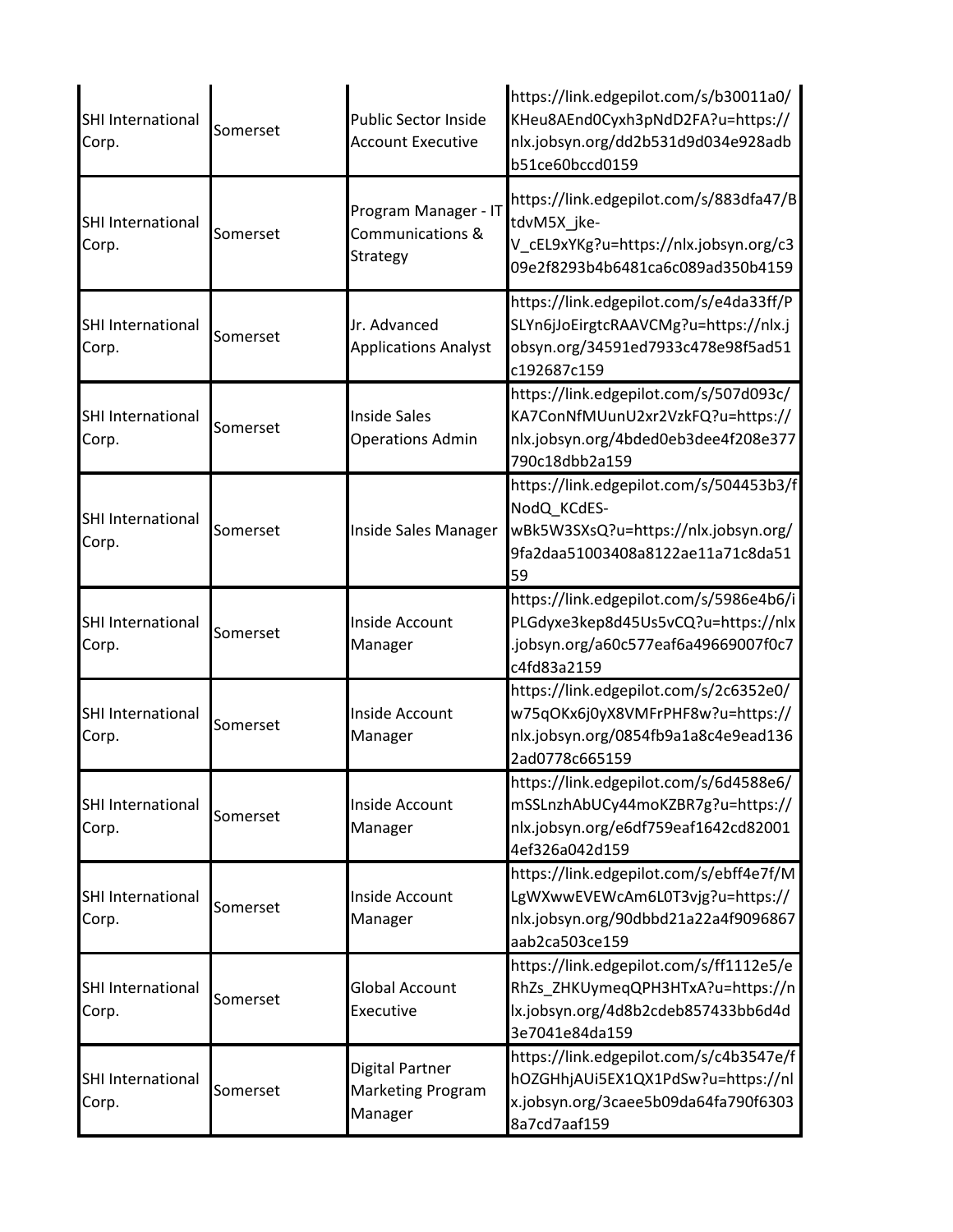| SHI International<br>Corp.                     | Somerset           | <b>Contracts Specialist</b>                                   | https://link.edgepilot.com/s/d14f1c85/tl<br>ljRtBEekiYwWVlTkPndQ?u=https://nlx.jo<br>bsyn.org/44dd541996c043909dba40760<br>51fb3b9159                         |
|------------------------------------------------|--------------------|---------------------------------------------------------------|---------------------------------------------------------------------------------------------------------------------------------------------------------------|
| <b>SHI International</b><br>Corp.              | Somerset           | Contracts<br>Administrator                                    | https://link.edgepilot.com/s/9c8c6e68/T<br>4nKpzx24EyiJNQxXdO-<br>vw?u=https://nlx.jobsyn.org/79251a202<br>3f94d17863cb2fa56cfad22159                         |
| <b>SHI International</b><br>Corp.              | Somerset           | <b>Cisco Annuity</b><br><b>Operations Specialist</b>          | https://link.edgepilot.com/s/ef26974d/jr<br>xxf9uY2kmWjit-<br>KMnyiA?u=https://nlx.jobsyn.org/4b0bfa<br>a13a5a4c668aa4400a613bc751159                         |
| SHI International<br>Corp.                     | Somerset           | <b>AR Specialist</b>                                          | https://link.edgepilot.com/s/a8765427/<br>qW5VIqUXIEG7Slihfqmkjw?u=https://nlx<br>.jobsyn.org/67c673083a6848c4b2bf1d2<br>dedbc1ef2159                         |
| SHI International<br>Corp.                     | Somerset           | <b>Services</b>                                               | https://link.edgepilot.com/s/f3828036/i<br>Accounting Specialist - FveMrIty0aZkc5tdhSxyg?u=https://nlx.jo<br>bsyn.org/7a7624b81f94453f89eb8080df<br>5bbbe8159 |
| <b>Signify North</b><br>America<br>Corporation | Bridgewater        | <b>Technical Recruiter</b>                                    | https://link.edgepilot.com/s/02793b73/<br>0-<br>SLSTHz2UuZH7fbmVNMrg?u=https://nlx.<br>jobsyn.org/7b570e5268424d0d9559265<br>4a1a1325c159                     |
| <b>Signify North</b><br>America<br>Corporation | Bridgewater        | Graphic Design Intern<br>- Fall 2022                          | https://link.edgepilot.com/s/f9968303/S<br>c4cMLFcwEGzyLc43gr-<br>yA?u=https://nlx.jobsyn.org/c52378b1df<br>634796a59174ab37869af8159                         |
| <b>Signify North</b><br>America<br>Corporation | Bridgewater        | <b>Digital Marketing</b><br>Intern - Fall 2022                | https://link.edgepilot.com/s/f436ad8b/r<br>qWF9bumiEKsmTSjwm2a4g?u=https://nl<br>x.jobsyn.org/7ed2b3f35d984063ba6479<br>0b092269ac159                         |
| Sodexo                                         | <b>BRIDGEWATER</b> | <b>Stock Worker and</b><br>Receiver                           | https://link.edgepilot.com/s/85d0b940/f<br>hxB7FOSQEmHNDg3x0TRYA?u=https://n<br>lx.jobsyn.org/9fe44404eeb541829ebd4f<br>b60f897840159                         |
| Sodexo                                         | <b>BRIDGEWATER</b> | Facilities /<br>Engineering<br><b>Operations Manager</b><br>1 | https://link.edgepilot.com/s/c4f9200d/R<br>zSYIDCTuEeWJYYxPqguzw?u=https://nlx.<br>jobsyn.org/3610488fe1264b7aa88f0cef8<br>647e10b159                         |
| Sodexo                                         | <b>BRIDGEWATER</b> | Electrician                                                   | https://link.edgepilot.com/s/4b19ba87/s<br>f2YGMfu80iTGZabNz6mjQ?u=https://nlx<br>.jobsyn.org/6d0711a49bbe44f9adc1e72<br>ad5c6f6a2159                         |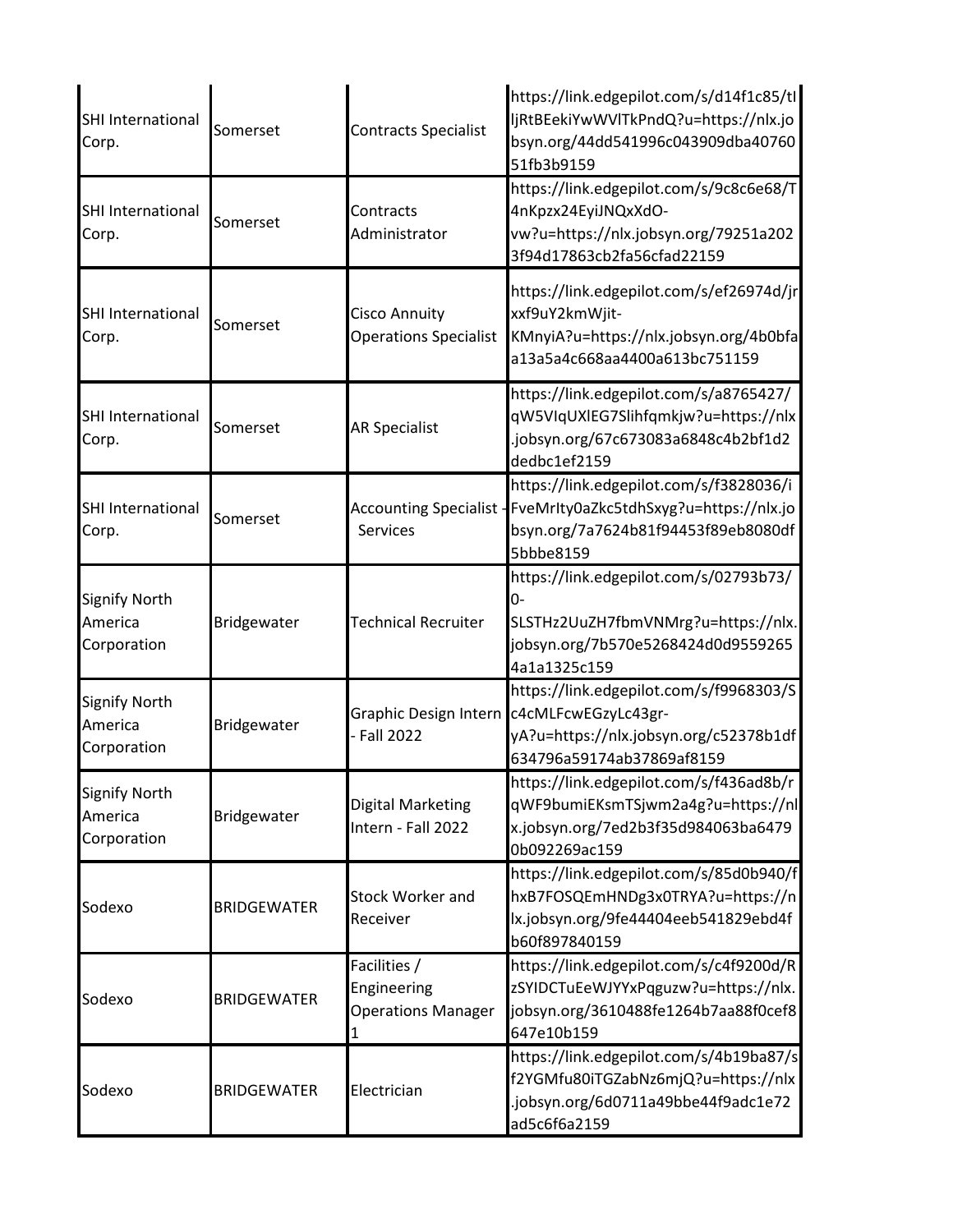| <b>Somerset County</b><br><b>YMCA</b>                | Somerville           | Youth Development<br>Director           | https://link.edgepilot.com/s/9a86f80b/t<br>ziSeYA4s0Wx5MAqlH5IMQ?u=https://nl<br>x.jobsyn.org/0fd7ac01928b41a3a5978e0<br>43eb7791c159     |
|------------------------------------------------------|----------------------|-----------------------------------------|-------------------------------------------------------------------------------------------------------------------------------------------|
| <b>Somerset County</b><br>YMCA                       | Somerville           | <b>Membership Director</b>              | https://link.edgepilot.com/s/d16d926b/<br>G8bChhIf_kSZOBQcycKjIA?u=https://nlx.<br>jobsyn.org/ebad6475654f4345bab81374<br>bbca8e1d159     |
| <b>Somerset County</b><br><b>YMCA</b>                | <b>Basking Ridge</b> | Chief Human<br><b>Resources Officer</b> | https://link.edgepilot.com/s/2f3f1a38/6<br>5J9br5WN0u9pzSKwyEPNw?u=https://nl<br>x.jobsyn.org/01c6cda02f6c4fb1958006e<br>548070955159     |
| <b>SOMERSET</b><br><b>SAVINGS BANK</b><br><b>SLA</b> | <b>Bound Brook</b>   | <b>Bank Teller with</b><br><b>Bonus</b> | https://link.edgepilot.com/s/735ba744/<br>qcspfamYA0q0hj09csDweg?u=https://nl<br>x.jobsyn.org/308a398673274f198b4282<br>5d654f25ca159     |
| <b>Starbucks Coffee</b><br>Company                   | <b>Basking Ridge</b> | store manager                           | https://link.edgepilot.com/s/0074dc81/<br>GZW2zYuNEE6shiZKhdGquQ?u=https://n<br>lx.jobsyn.org/32206adea1d249cebc69b5<br>4e2bf7d82f159     |
| <b>Sunrise Senior</b><br>Living                      | Bridgewater          | <b>HHA CNA Caregiver</b>                | https://link.edgepilot.com/s/1cabb227/<br>pMJKuCv09kiPpPbU0HPS-<br>w?u=https://nlx.jobsyn.org/bbdae123e3<br>a44e829d8ad4fa4dd62478159     |
| <b>Sunrise Senior</b><br>Living                      | Bridgewater          | <b>HHA CNA Caregiver</b>                | https://link.edgepilot.com/s/87045e33/<br>6b9rRUJa-<br>USGPxss6CXlnQ?u=https://nlx.jobsyn.or<br>g/2f01c7d6e5184fd98fee2bed02dc954b<br>159 |
| <b>Sunrise Senior</b><br>Living                      | Bridgewater          | <b>HHA CNA Caregiver</b>                | https://link.edgepilot.com/s/f199eb1c/<br>M5ftWUyRHECL9bw4yQWFcA?u=https:/<br>/nlx.jobsyn.org/a42c06ae854c466a93e0<br>9c01f17d08cf159     |
| <b>Sunrise Senior</b><br>Living                      | Bridgewater          | <b>HHA CNA Caregiver</b>                | https://link.edgepilot.com/s/244ab81c/4<br>bcOEYqbh0a-<br>13q8REVYRw?u=https://nlx.jobsyn.org/ff<br>5f0068a1684e658563155529665811159     |
| <b>Sunrise Senior</b><br>Living                      | Bridgewater          | Cook - Food Service<br>Worker           | https://link.edgepilot.com/s/f4fc4a8a/5<br>qUL1ojGmUWoaG26-<br>2pNOw?u=https://nlx.jobsyn.org/a8799<br>b4c2fb8479590d2cac61e3e7fc7159     |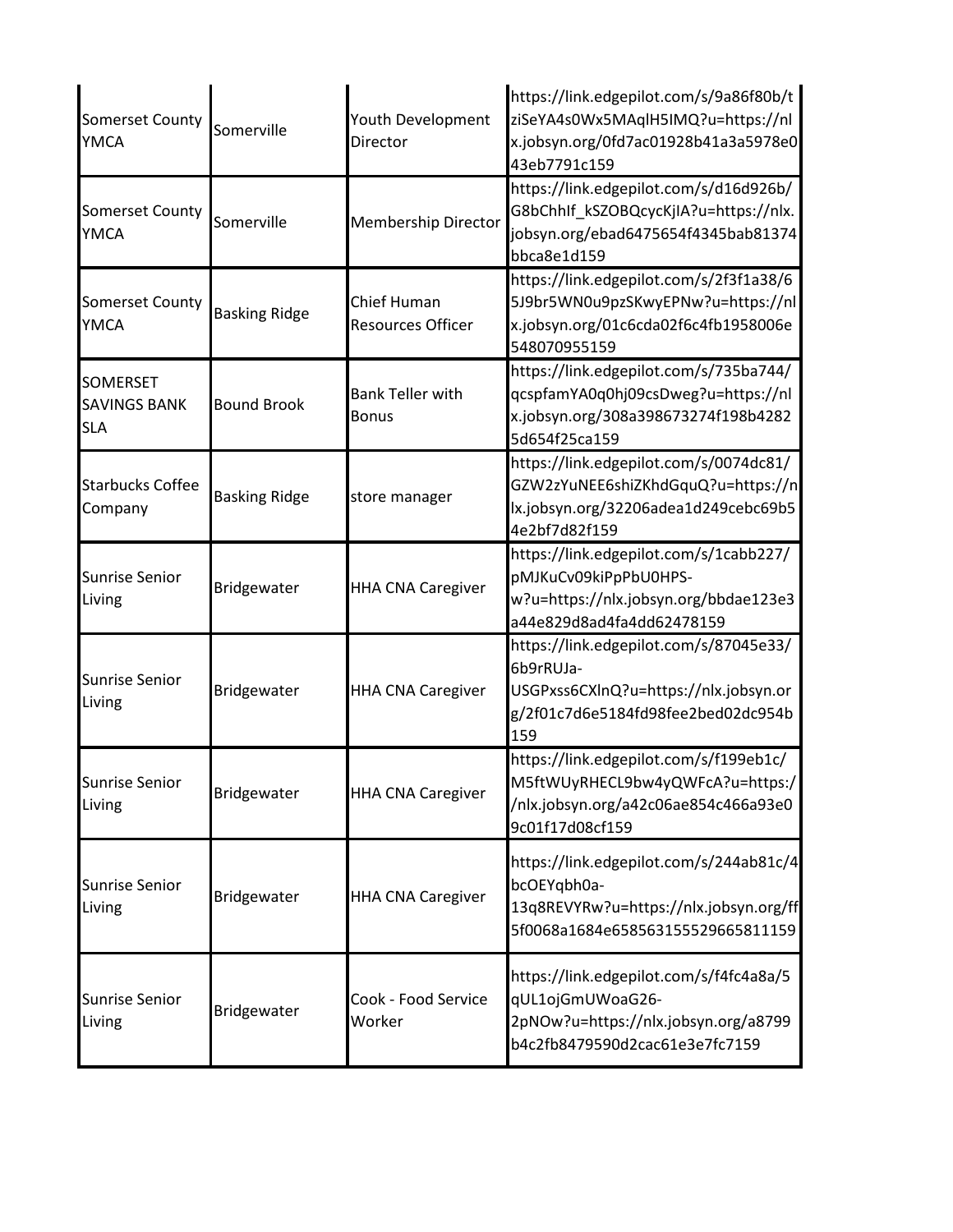| Sunrun                                   | Somerset             | Roofing Installer                                                             | https://link.edgepilot.com/s/6bd4e4f1/Z<br>zVGQfn1EUCs3w5ZMpIzjg?u=https://nlx.<br>jobsyn.org/b8bb81687a4c47fbabdae318<br>9764c07e159                       |
|------------------------------------------|----------------------|-------------------------------------------------------------------------------|-------------------------------------------------------------------------------------------------------------------------------------------------------------|
| Sunrun                                   | Somerset             | <b>Operations Customer</b><br><b>Success Coordinator</b>                      | https://link.edgepilot.com/s/83bb95fc/c<br>Q4oy20bcUu0gghqKFTcMA?u=https://nl<br>x.jobsyn.org/c2931e176fad4162b01dd1<br>541dd10ef0159                       |
| <b>Surgery Care</b><br><b>Affiliates</b> | <b>Basking Ridge</b> | <b>Surgical Tech</b><br>Certified (FT) -<br><b>Franklin Surgery</b><br>Center | https://link.edgepilot.com/s/ec3656ce/C<br>6j6NUsD806f_2H6jG6xUA?u=https://nlx.<br>jobsyn.org/de89e45334434aeda2517b1<br>9b28ae6bb159                       |
| <b>Surgery Care</b><br><b>Affiliates</b> | <b>Basking Ridge</b> | <b>Surgical Tech</b><br>Certified (FT) -<br>Franklin Surgery<br>Center        | https://link.edgepilot.com/s/20e198ed/<br>7BWPJzdGJUuDyqBx10QbXw?u=https://<br>nlx.jobsyn.org/8e6cfdd631484c0986381<br>e464fdbde5c159                       |
| Syneos Health                            | Somerset             | <b>Technical Support</b><br>Specialist I (1 Year+<br>Contract)                | https://link.edgepilot.com/s/a25d3f9e/b<br>NQaHUHjRUa14eyQWCuKtA?u=https://<br>nlx.jobsyn.org/39ca7a9b416447f4b6e3e<br>02559ebe0bd159                       |
| <b>Sysco Corp</b>                        | Somerset             | Senior Staff<br>Accountant - Hybrid                                           | https://link.edgepilot.com/s/54984109/<br>utZpZHdylkSfKEkR0RMqsA?u=https://nlx<br>.jobsyn.org/26297f8bca7a47dbbfc853a1<br>134caebd159                       |
| <b>Sysco Corp</b>                        | Somerset             | Senior Financial<br>Planning Analyst -<br>Hybrid                              | https://link.edgepilot.com/s/327562fd/P<br>cTG1C9P60ia0VfYwsW38g?u=https://nlx<br>.jobsyn.org/94d4da73b85c4289b806e16<br>7e443a30a159                       |
| <b>Sysco Corp</b>                        | Somerset             | Sales & Operations<br>Planning Manager -<br>Hybrid                            | https://link.edgepilot.com/s/c92a9a1c/r<br>1MOaClQp0OzJJB3D29hZA?u=https://nl<br>x.jobsyn.org/693a01440ab74a6c86a1f6b<br>e80152b91159                       |
| <b>Sysco Corp</b>                        | Somerset             | <b>Purchasing Assistant -</b><br>Hybrid                                       | https://link.edgepilot.com/s/753c96d1/<br>7EB6o-7LJka0-<br>gnwvQN5lg?u=https://nlx.jobsyn.org/0c<br>a67deea94a479089623966dd23226015                        |
| <b>Sysco Corp</b>                        | Somerset             | Planner/Buyer-                                                                | https://link.edgepilot.com/s/f510f671/F<br>MYJypzcXk6MbcA-<br>Hybrid (Somerset, NJ) uB_o9g?u=https://nlx.jobsyn.org/606eb<br>13fec26423e8b4b70bce139644a159 |
| <b>Sysco Corp</b>                        | Somerset             | <b>Outside Sales</b><br>Representative -<br>Middlesex, NJ                     | https://link.edgepilot.com/s/05ee9548/<br>mgM7MBGYw06s34nJ_wM4BQ?u=https<br>://nlx.jobsyn.org/c209032653de49b5acb<br>b645f16905248159                       |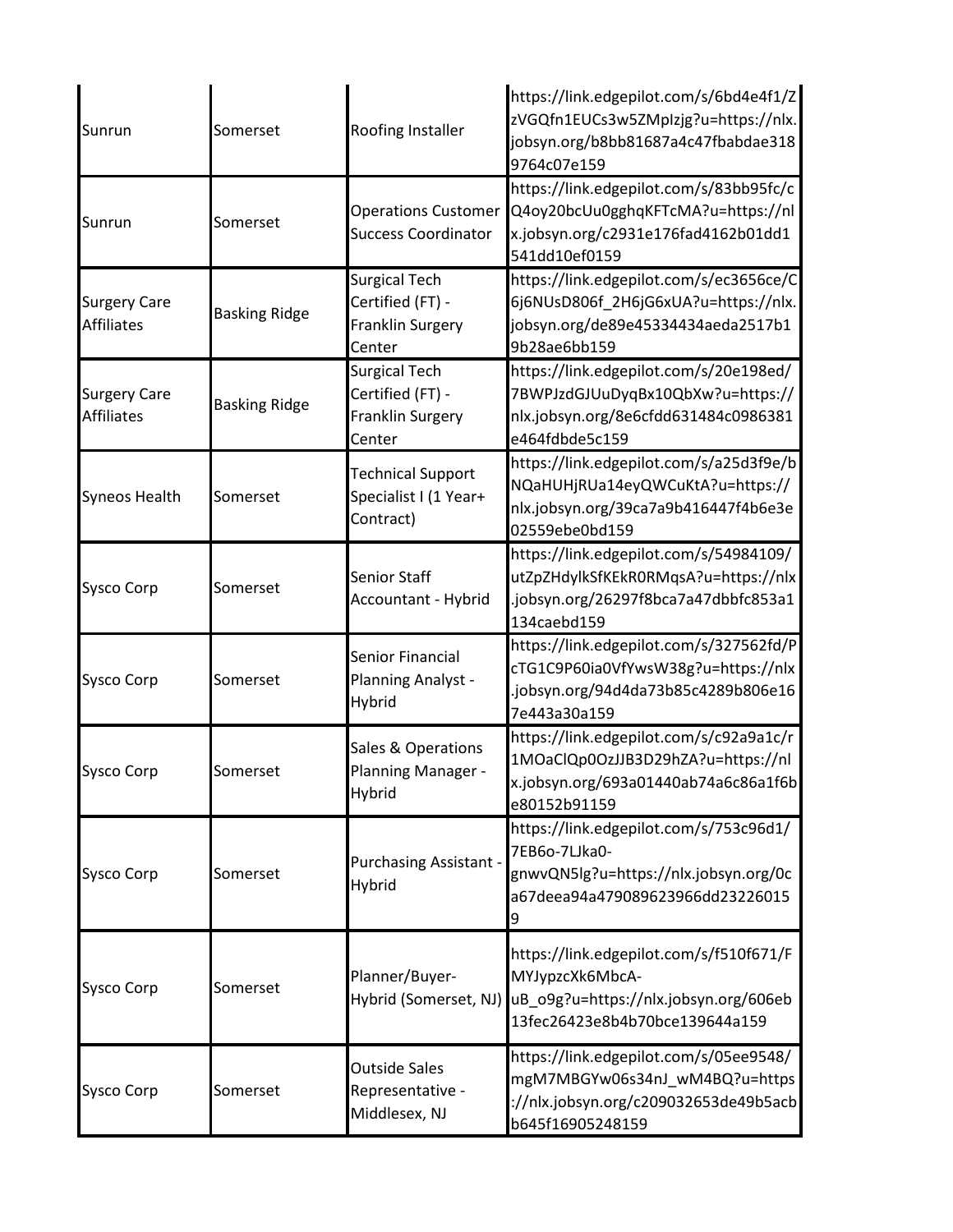| <b>Sysco Corp</b> | Somerset | <b>Human Resources</b><br>Specialist-Hybrid<br>(Somerset, NJ)                               | https://link.edgepilot.com/s/a496b3b8/s<br>rwhclO0MkmgJ5AuoB5zPg?u=https://nlx<br>.jobsyn.org/ef9739c08fff43f2981a74026<br>53ee648159                        |
|-------------------|----------|---------------------------------------------------------------------------------------------|--------------------------------------------------------------------------------------------------------------------------------------------------------------|
| <b>Sysco Corp</b> | Somerset | (Somerset, NJ)                                                                              | https://link.edgepilot.com/s/9e80873c/S<br>HR Generalist - Hybrid ym3LljXTEK5kZqcXWS8Uw?u=https://nlx<br>.jobsyn.org/8c1411757e174e55b733291<br>978536aee159 |
| <b>Sysco Corp</b> | Somerset | <b>Director of Product</b><br>Development &<br>Innovation - Hybrid                          | https://link.edgepilot.com/s/b9448306/<br>Y0vgI9rJdEWwA-<br>YwEIA5hg?u=https://nlx.jobsyn.org/33cf<br>cb95c6704eb680e4a33f2fceea08159                        |
| <b>Sysco Corp</b> | Somerset | <b>Credit &amp; Collections</b><br>Representative -<br>Bilingual Spanish -<br><b>REMOTE</b> | https://link.edgepilot.com/s/83efaa1a/7<br>zfzwVv4vEu7i-UJ8d-<br>wKg?u=https://nlx.jobsyn.org/8f067fb73<br>20343e58ad4de1035391e57159                        |
| <b>Sysco Corp</b> | Somerset | <b>Billing Adjustment</b><br>Coordinator -<br><b>REMOTE</b>                                 | https://link.edgepilot.com/s/39b59e01/<br>BBeLj1eNHEe17GD6RkswVg?u=https://n<br>lx.jobsyn.org/ae523111cce7409fb0dabb<br>e40d795361159                        |
| System One        | Warren   | QA Associate<br>Specialist - Document<br>Control                                            | https://link.edgepilot.com/s/32c63e00/<br>wc3AoaX8GUyshORXEmLNYQ?u=https:/<br>/nlx.jobsyn.org/7c03d4a4f3104b5da830<br>50a4f0a2a179159                        |
| System One        | Warren   | Project Engineer                                                                            | https://link.edgepilot.com/s/d1ee7497/<br>KOmSEwr-t0G86yuqX9E-<br>wA?u=https://nlx.jobsyn.org/71e550465<br>11e4aa5b162ccd624c9f418159                        |
| System One        | Warren   | <b>Process Engineer</b>                                                                     | https://link.edgepilot.com/s/eaf4b6e4/g<br>V0DtJMHxEaLPqUdbAn06g?u=https://nl<br>x.jobsyn.org/57b15574af9d4967a744b6<br>8a7209226f159                        |
| System One        | Warren   | Associate Scientist -<br>QC Sample<br>Management                                            | https://link.edgepilot.com/s/2ad6bc08/t<br>6Q_J-<br>ilf0K3HOVVf7JcxA?u=https://nlx.jobsyn.<br>org/1ec9f37174e748939b06953c1de3ad<br>b5159                    |
| System One        | Somerset | Maintenance Planner                                                                         | https://link.edgepilot.com/s/a0019308/z<br>8rnqtCzQEmUonkC0_azjw?u=https://nlx.<br>jobsyn.org/a4ff873a99c544af8ef03e0d6<br>a02cc38159                        |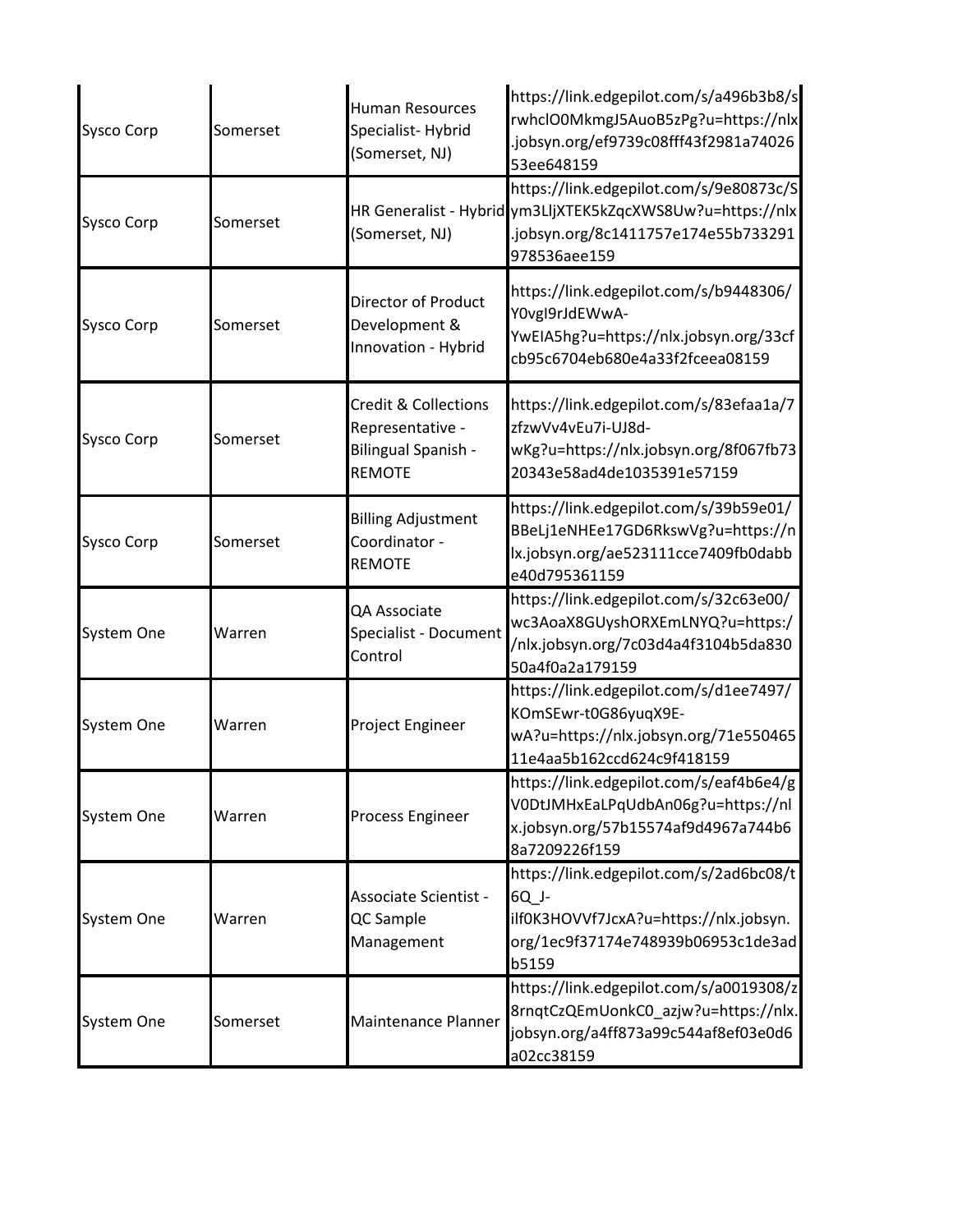| System One                         | Raritan              | Project Coordinator                                     | https://link.edgepilot.com/s/1a2df033/b<br>FVACNED3UK6uLy7jnIC7w?u=https://nlx<br>.jobsyn.org/dd730a6b0d974499b420cc3<br>4394cce0e159 |
|------------------------------------|----------------------|---------------------------------------------------------|---------------------------------------------------------------------------------------------------------------------------------------|
| System One                         | Bridgewater          | <b>Marketing Data</b><br>Analyst                        | https://link.edgepilot.com/s/4a8c809e/y<br>rvh7octr02Jk_CMfh82Sg?u=https://nlx.j<br>obsyn.org/4fc57ec47694499a8a8192c0f<br>02af372159 |
| System One                         | <b>Branchburg</b>    | Document<br>Coordinator                                 | https://link.edgepilot.com/s/c0859729/<br>Bko5Ow6HHkyTaat-<br>8qosYA?u=https://nlx.jobsyn.org/14b4f5<br>4270da436596554bf0286d2dcb159 |
| System One                         | <b>Basking Ridge</b> | Senior Manager,<br><b>Clinical Safety</b><br>Scientist  | https://link.edgepilot.com/s/2a966e4a/F<br>T6zWlWMv0uzs8dSfK8maQ?u=https://nl<br>x.jobsyn.org/f9c4e104b56f4560ac18051<br>177bd2bb0159 |
| System One                         | <b>Basking Ridge</b> | <b>Clinical Study Startup</b><br>Associate              | https://link.edgepilot.com/s/f7b9a548/<br>OtEKnVRap02Ghusf29EUtg?u=https://nl<br>x.jobsyn.org/848f57ddbe3841febf8cbe1<br>0a9072ef2159 |
| Taida Orchids Inc                  | Bridgewater          | Delivery Driver (Cargo RcRk-EfrkSiA-<br>Van)            | https://link.edgepilot.com/s/be4f3e2e/x<br>ZS4XukBA?u=https://nlx.jobsyn.org/31a<br>baa95959e4646a1bc84229bf29dc7159                  |
| Tegra118 Wealth<br>Solutions, Inc. | Warren               | Manager, Product<br>Engineering                         | https://link.edgepilot.com/s/d073740d/<br>SKJ_Xclykk6vTKqGraQ62g?u=https://nlx.<br>jobsyn.org/49065cf760724d948a3c68f6<br>a1da27f0159 |
| The Childrens<br>Place             | Watchung             | Sales Associate - Blue<br><b>Star Shopping Center</b>   | https://link.edgepilot.com/s/00c2b797/Z<br>wXRKKJAfkGgK5CgqWcgbg?u=https://nlx<br>.jobsyn.org/91b34074e3c0470f94426d2<br>a83ad913d159 |
| The Fresh Market Bedminster        |                      | <b>Bakery Team</b><br>Member                            | https://link.edgepilot.com/s/6af65607/9<br>7k7 P59K0mlmwuKdUPicw?u=https://nl<br>x.jobsyn.org/8e06a4014e89449db76792<br>e8021786e6159 |
| The Gap, Inc.                      | Watchung             | <b>Seasonal Sales</b><br>Associate - Watchung<br>Square | https://link.edgepilot.com/s/7df077c3/1<br>IIDKh7IWkCeGH6UudKGVg?u=https://nlx<br>.jobsyn.org/c47cc46336a148fbabd08199<br>bd446866159 |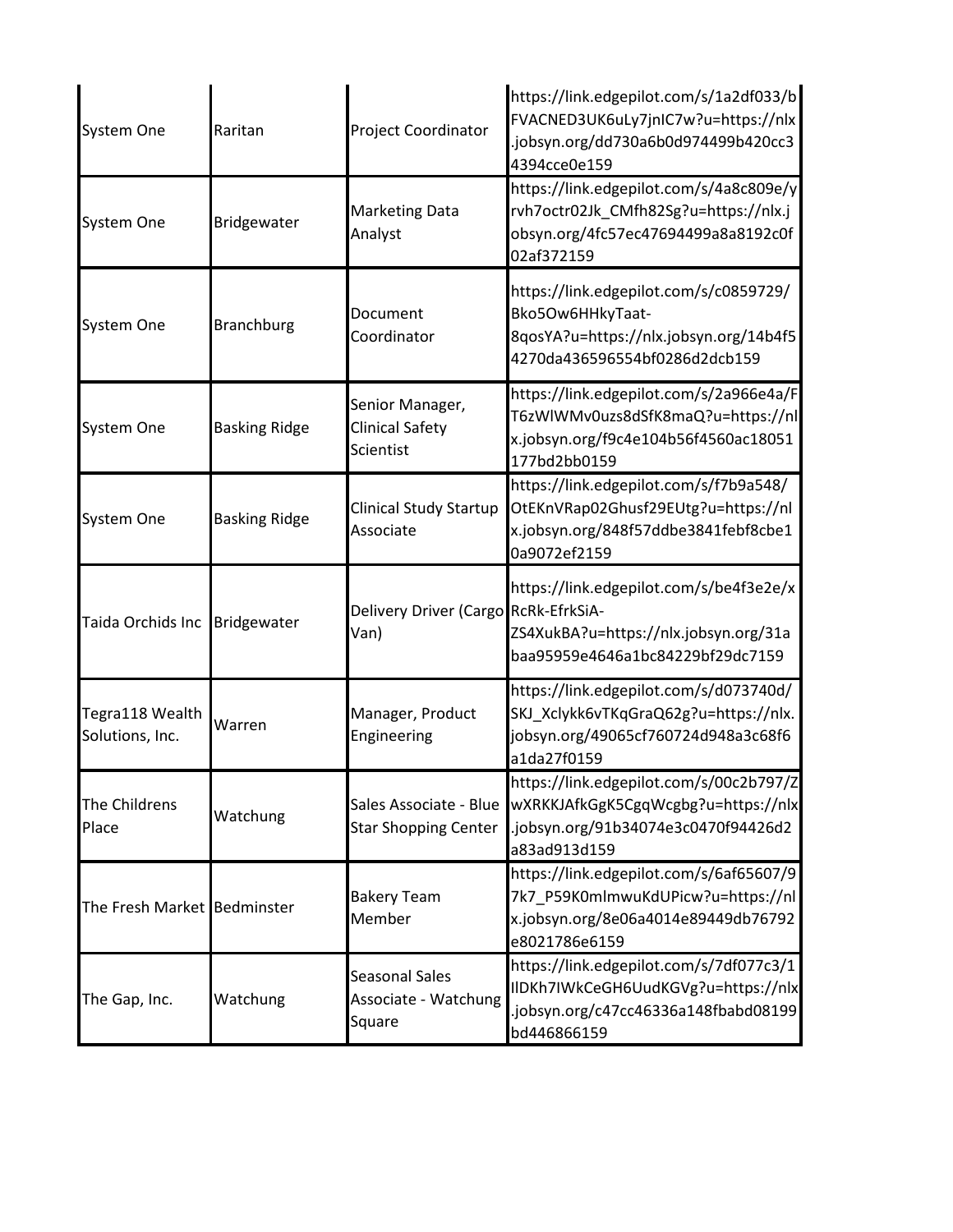| The Honey Baked<br>Ham Company,<br>LLC | Watchung    | Store Associate Year-<br>Round                                                          | https://link.edgepilot.com/s/7d65b233/<br>sqnD3sqXYEWugL8-<br>fOWlsw?u=https://nlx.jobsyn.org/91c97<br>062b9a74fe4a738b1c34a4065de159     |
|----------------------------------------|-------------|-----------------------------------------------------------------------------------------|-------------------------------------------------------------------------------------------------------------------------------------------|
| THE MAX<br>Challenge                   | Bridgewater | <b>Urgently Hiring</b><br>Assistant Manager -<br>Max Challenge of<br>Bridgewater/Warren | https://link.edgepilot.com/s/5d9ef7d9/v<br>2xZFcIE02xmZuFEnN8ow?u=https://nlx.<br>jobsyn.org/058d6b4cbb394b578321ee0<br>7c961bb9e159      |
| Thermo Fisher<br>Scientific            | Somerset    | Sr. Key Account<br>Manager - Pharma                                                     | https://link.edgepilot.com/s/3a09e97e/<br>EX5NuLJZAEGxdz5HCenKEA?u=https://nl<br>x.jobsyn.org/7a483ce01fe24915871a050<br>aa8107f31159     |
| Thermo Fisher<br>Scientific            | Somerset    | Sr. Field Sales<br>Representative                                                       | https://link.edgepilot.com/s/0359699f/S<br>т.<br>buvzT60aQMHnfCIZAAQ?u=https://nlx.j<br>obsyn.org/b66a67697774430997c2bd46<br>cdd5586c159 |
| Thermo Fisher<br>Scientific            | Bridgewater | <b>Senior Process</b><br>Engineer                                                       | https://link.edgepilot.com/s/08c390a8/2<br>g8OUgvoIEe_0WLGrgPcMQ?u=https://nl<br>x.jobsyn.org/091db169b4f74b05a65fefe<br>46898c8f6159     |
| Thermo Fisher<br>Scientific            | Bridgewater | Large Material<br>Handler/FisherPak<br>Operator in<br>Bridgewater, NJ --<br>\$19.35     | https://link.edgepilot.com/s/1ad34500/<br>0e67C86xd0qKcrkeOcdP7Q?u=https://nl<br>x.jobsyn.org/8e85d0ea23b348c5a4b602<br>8972a7ad5c159     |
| Thermo Fisher<br>Scientific            | Bridgewater | Bulk Set-up/ Forklift<br>Driver in Bridgewater,<br>NJ -- \$19.35/hr                     | https://link.edgepilot.com/s/066731ca/i<br>fi8pddTRUiwfeSGqTjwaA?u=https://nlx.j<br>obsyn.org/027cf039359547efb94f6ef97<br>6ed8b07159     |
| Thermo Fisher<br>Scientific            | Bridgewater | Administrative<br>Coordinator II                                                        | https://link.edgepilot.com/s/4805e405/<br>UnB12A ab0C6W5KQwKllAA?u=https://<br>nlx.jobsyn.org/b2c54f76ecd94ee7a08f67<br>68b30d38f8159     |
| TJX                                    | Watchung    | <b>Store Cleaning</b><br>Associate                                                      | https://link.edgepilot.com/s/f18ce57d/T<br>nCo5egnxk6s7aG wSuLvQ?u=https://nlx<br>.jobsyn.org/14e095c79028429fab75d9b<br>74716a14d159     |
| TJX                                    | Watchung    | <b>Retail Department</b><br>Supervisor Full Time<br>Now Hiring                          | https://link.edgepilot.com/s/205c37bc/4<br>9PC9wyktUic9yuGTL33Qg?u=https://nlx.<br>jobsyn.org/dfac835e7d834e19ba03e7bb<br>1c643413159     |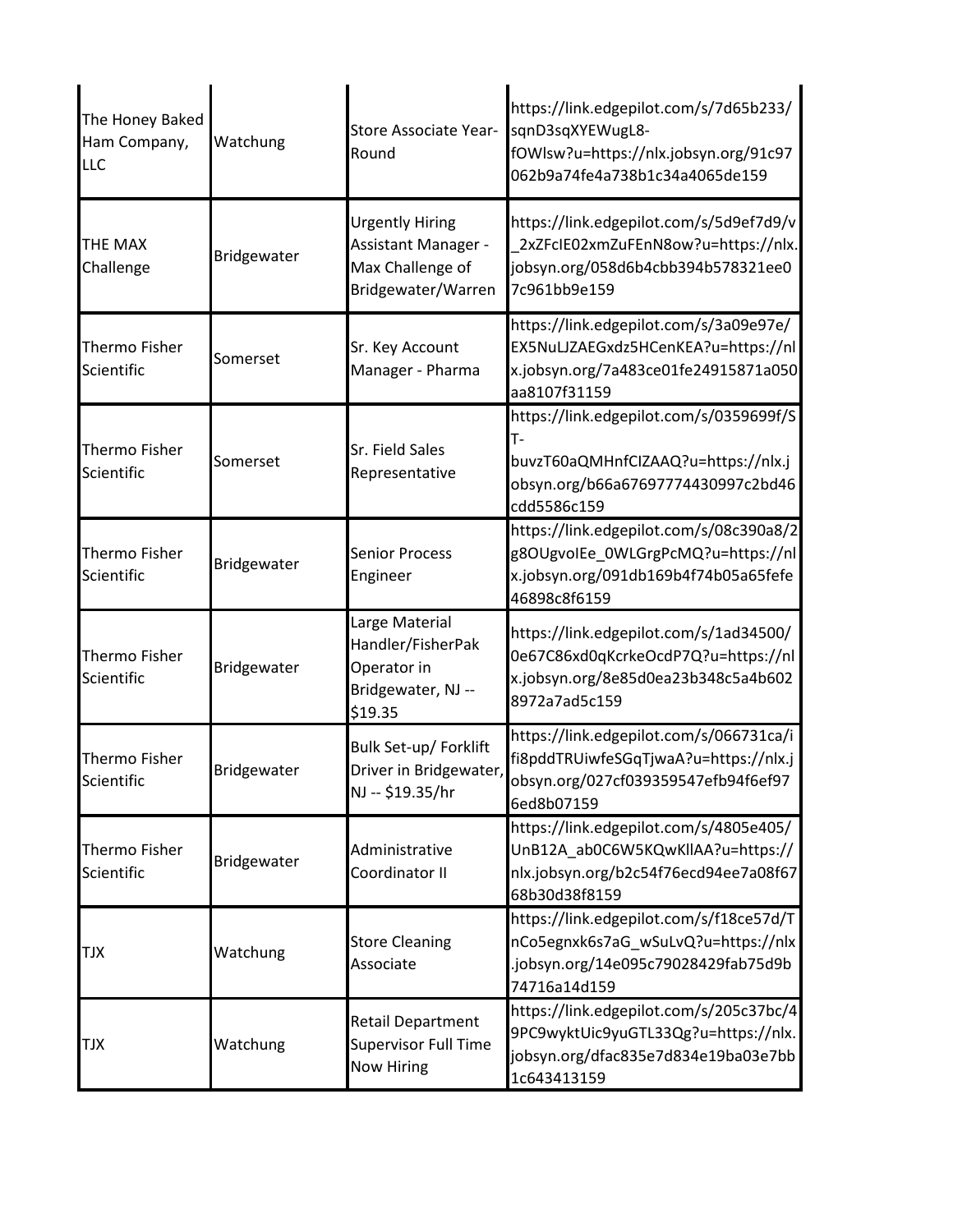| <b>TJX</b>                            | Watchung          | <b>Retail Associate</b><br>Parttime Now Hiring                               | https://link.edgepilot.com/s/4446306f/d<br>m35EtDiOkWKyyoHnGi4rA?u=https://nlx<br>jobsyn.org/e8c8e722b2724fcb8949a1fb<br>786d031d159                         |
|---------------------------------------|-------------------|------------------------------------------------------------------------------|--------------------------------------------------------------------------------------------------------------------------------------------------------------|
| <b>TJX</b>                            | Watchung          | Retail Associate Part<br>Time Now Hiring!                                    | https://link.edgepilot.com/s/cb3e94a2/<br>VpXsP-<br>g0W0ueY_2qn3ghgg?u=https://nlx.jobsy<br>n.org/157a7ae7e835414a8b83102c6f62<br>e5e6159                    |
| <b>TJX</b>                            | Watchung          | 70120-Retail<br>Associate part-time<br><b>Now Hiring</b>                     | https://link.edgepilot.com/s/cc394935/v<br>RI1Ec4_Wk_JoLyPRj2fTg?u=https://nlx.jo<br>bsyn.org/f984fdea29414752b82f0293b0<br>3ae7f8159                        |
| <b>TJX</b>                            | Bridgewater       | <b>Retail Merchandise</b><br><b>Associate Part Time</b><br><b>Now Hiring</b> | https://link.edgepilot.com/s/006208a7/<br>12DYu-<br>3auESH5rvZ8UBnIQ?u=https://nlx.jobsyn<br>.org/2d852cef759342b2b1812294fc6509<br>c6159                    |
| <b>TJX</b>                            | Bridgewater       | <b>Retail Department</b><br><b>Supervisor Part Time</b><br><b>Now Hiring</b> | https://link.edgepilot.com/s/c3ae2ebf/F<br>3DvG69lHUeQgyPEPpr_WQ?u=https://nl<br>x.jobsyn.org/0f635ca7f68e4a838ebe193<br>45a7cb602159                        |
| Turner<br>Construction                | Bridgewater       | Marketing<br>Coordinator -<br>Bridgewater                                    | https://link.edgepilot.com/s/cc3fb0ac/4<br>m4TYD6dSE_LiQECErf2Hg?u=https://nlx.<br>jobsyn.org/e61358e917f2497ea33385b7<br>8a7612ce159                        |
| Turner<br>Construction                | Bridgewater       | Bridgewater                                                                  | https://link.edgepilot.com/s/81b7c5ab/<br>Assistant Accountant - CsP1dWvkVE_dh7TFuPSMIA?u=https://n<br>lx.jobsyn.org/e9cd98dc83294cb5b15ad7<br>6f981bc56b159 |
| Turner<br>Construction<br>Company     | Bridgewater       | Marketing<br>Coordinator -<br>Bridgewater                                    | https://link.edgepilot.com/s/09752463/<br>b LFHGpNcUWxLBVgKEBvxg?u=https://<br>nlx.jobsyn.org/02b9bf7739f04892870d6f<br>1fc959cf54159                        |
| Turner<br>Construction<br>Company     | Bridgewater       | Bridgewater                                                                  | https://link.edgepilot.com/s/e245525a/<br>Assistant Accountant - qyQCbwxw60yY7ddfBnXy6g?u=https://n<br>lx.jobsyn.org/3dca361b429a4efebacc4cb<br>fd7a1ca50159 |
| <b>UKG</b> (Ultimate<br>Kronos Group) | <b>Branchburg</b> | Sr Software QA<br><b>Automation Engineer</b>                                 | https://link.edgepilot.com/s/b6cc9763/K<br>Pm2A2I7s0yMChoPXtmHAQ?u=https://n<br>lx.jobsyn.org/02ff054c990f477f9996aa3<br>53646b783159                        |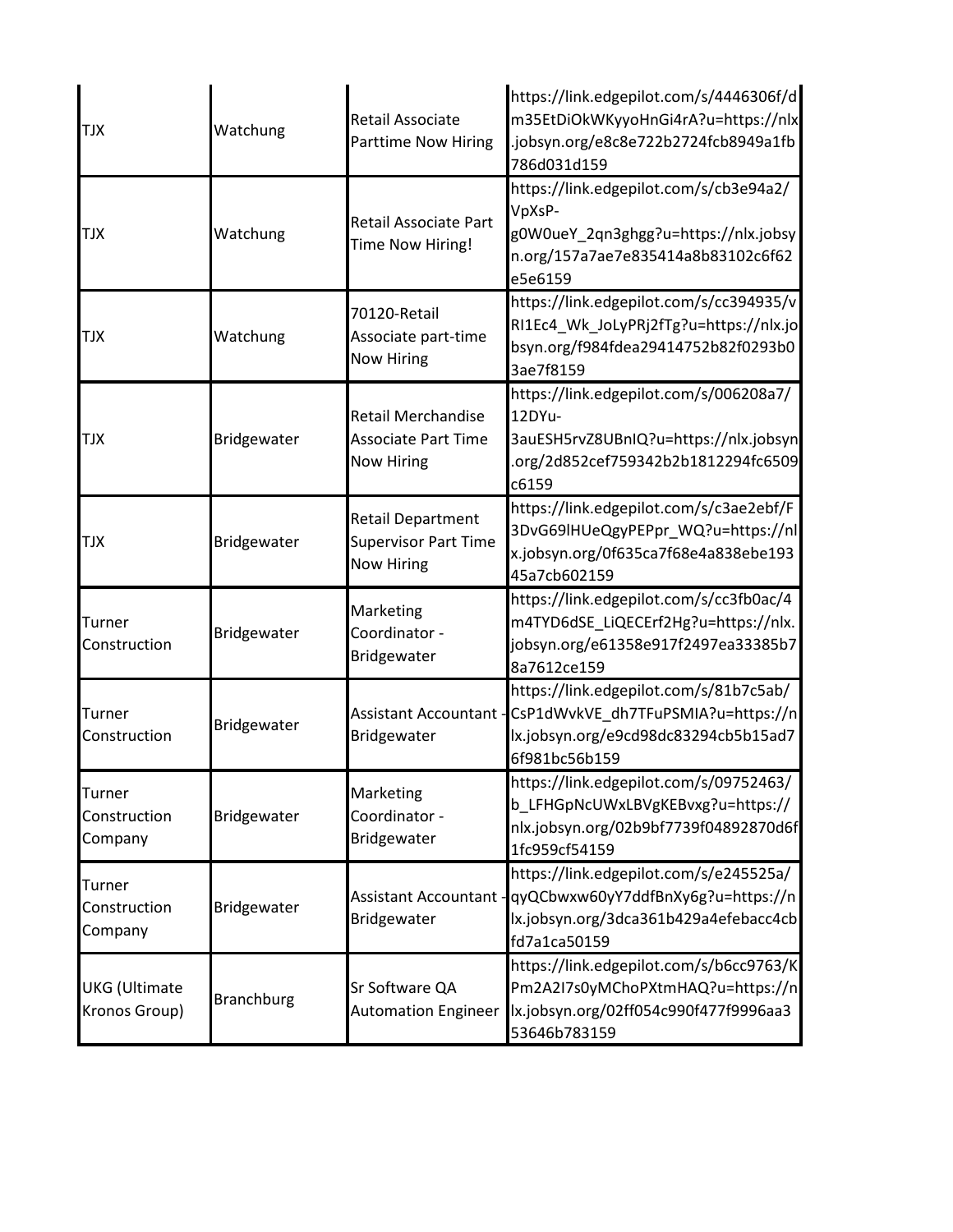| <b>UKG</b> (Ultimate<br>Kronos Group) | <b>Branchburg</b>    | <b>Site Reliability</b><br>Engineer(SRE)-<br>structure (Hybrid)                                                    | https://link.edgepilot.com/s/1defa311/P<br>JvCjKKaa0mvwpZlcAsmXg?u=https://nlx.<br>Linux/Container/Infra jobsyn.org/002ef51f1a0943399db3766b<br>87fa3a09159 |
|---------------------------------------|----------------------|--------------------------------------------------------------------------------------------------------------------|-------------------------------------------------------------------------------------------------------------------------------------------------------------|
| <b>UKG</b> (Ultimate<br>Kronos Group) | <b>Branchburg</b>    | Senior Information<br>Security Engineer-<br>SIEM (Hybrid)                                                          | https://link.edgepilot.com/s/69fca7f7/N<br>BI7gGBT10SgANNz55dEig?u=https://nlx.j<br>obsyn.org/f8f5a7b6677a46f697167fd62<br>86bc67a159                       |
| <b>UKG</b> (Ultimate<br>Kronos Group) | <b>Branchburg</b>    | <b>Security Operations</b><br>Engineer                                                                             | https://link.edgepilot.com/s/50f29522/p<br>F __ 8yXMT0_G8TaEqD9Tsg?u=https://nlx<br>.jobsyn.org/02eb753dcd794b19a6d3402<br>12cc9a3c8159                     |
| <b>UKG</b> (Ultimate<br>Kronos Group) | <b>Branchburg</b>    | <b>Information Security</b><br>Engineer-<br>SIEM(Hybrid)                                                           | https://link.edgepilot.com/s/ea3c87b2/F<br>pK2NP9Pj0SqUXP6Zc5ewA?u=https://nlx<br>.jobsyn.org/f7d91362f2be49dd8ae11c93<br>13d9a64f159                       |
| <b>UKG</b> (Ultimate<br>Kronos Group) | <b>Branchburg</b>    | <b>Business Program</b><br>Manager                                                                                 | https://link.edgepilot.com/s/a865c447/<br>MPBtK6DQTUi5YKzGD e-<br>xA?u=https://nlx.jobsyn.org/275f127b8b<br>bd45f5a1603b6d2ac3367c159                       |
| UnitedHealth<br>Group                 | <b>Basking Ridge</b> | Sr Software Engineer -<br>Telecommute in<br>Basking Ridge, NJ                                                      | https://link.edgepilot.com/s/bb9b4a12/<br>hFW4MGfTR0Wn3lLPMN9tJg?u=https://<br>nlx.jobsyn.org/e6f51b4585674802a15f3<br>e5747deaab4159                       |
| UnitedHealth<br>Group                 | <b>Basking Ridge</b> | Senior Java Software<br>Engineer - Basking<br>Ridge, NJ,<br>Minneapolis, MN or<br>Telecommute EST or<br><b>CST</b> | https://link.edgepilot.com/s/10a1b721/r<br>MUjbraxikam-<br>DlrJkxf4Q?u=https://nlx.jobsyn.org/9ff3<br>b9cf97334fa49848a7b3b827d68a159                       |
| UnitedHealth<br>Group                 | <b>Basking Ridge</b> | <b>Scrum Master Omni</b><br>Channel -                                                                              | https://link.edgepilot.com/s/ffa2d69b/C<br>917LB4uKkOkU4ppbeUVhQ?u=https://nl<br>x.jobsyn.org/9963a4f48d734ceaa3fc486<br>552ee446d159                       |
| UnitedHealth<br>Group                 | <b>Basking Ridge</b> | <b>Principal Quality</b><br>Engineer - NJ, MN or<br>Telecommute                                                    | https://link.edgepilot.com/s/88a4647b/-<br>jy9k9Bh1EKlPWh6QUoL9g?u=https://nlx<br>.jobsyn.org/ffafc51de8d0432ba91b86d9<br>e83aaebc159                       |
| UnitedHealth<br>Group                 | <b>Basking Ridge</b> | <b>Field Behavioral Care</b><br>Advocate - New<br>Jersey                                                           | https://link.edgepilot.com/s/ad57611b/<br>7oiQuqSpuUGjCTJOPhvYRw?u=https://nl<br>x.jobsyn.org/46365e830b464ceb8c9932<br>793db0d3a8159                       |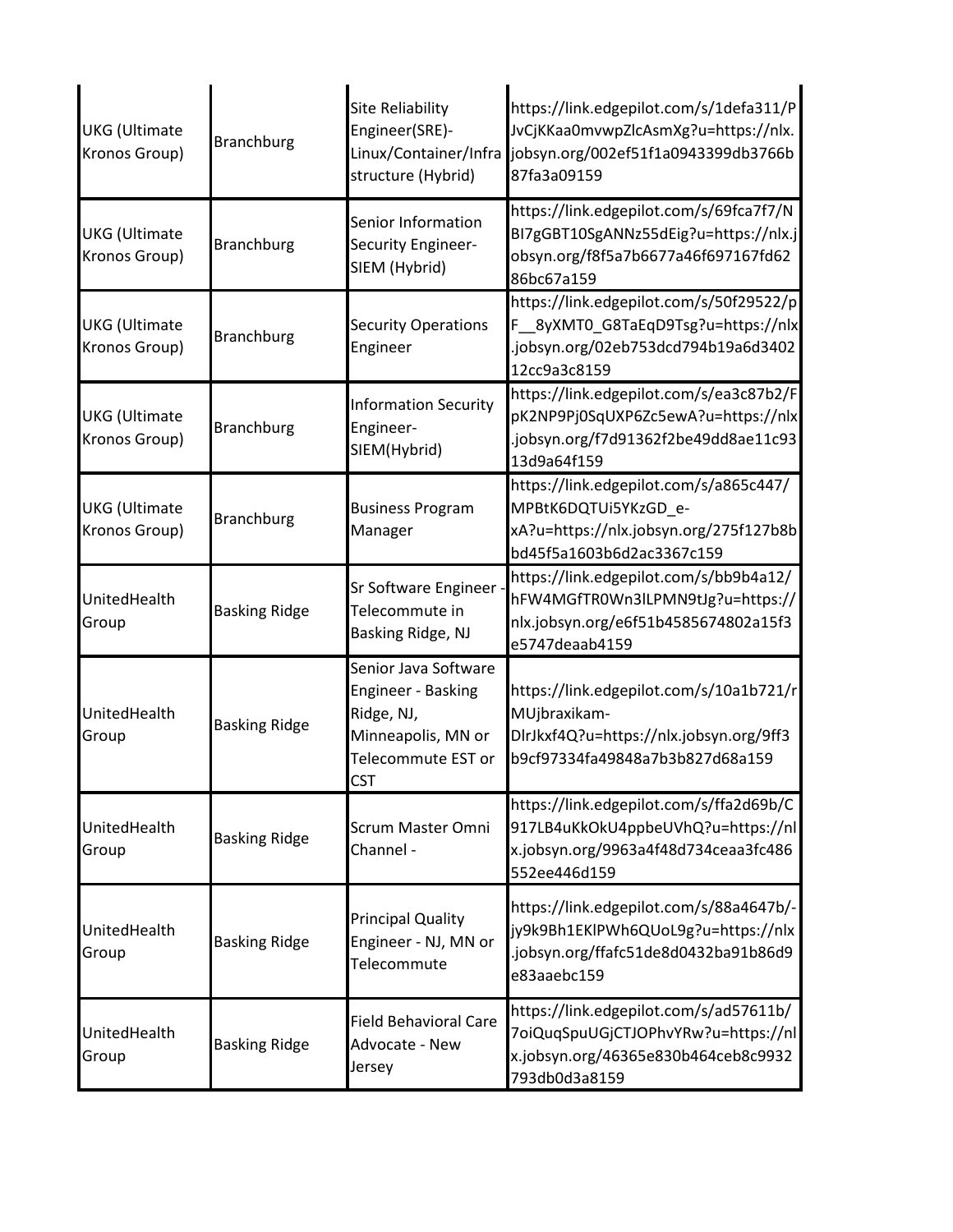| <b>UPS</b>                | <b>Bound Brook</b> | Package Delivery<br><b>Driver</b>                                                   | https://link.edgepilot.com/s/6fffa973/89<br>MlsfgTsEeeOBKhhbl77g?u=https://nlx.jo<br>bsyn.org/cf34eb61f51d4abba4fd072312<br>0f60ee159                       |
|---------------------------|--------------------|-------------------------------------------------------------------------------------|-------------------------------------------------------------------------------------------------------------------------------------------------------------|
| Utilities Service,<br>LLC | Martinsville       | Trimmer/Climber<br><b>Experienced - Union</b><br>(Driver License<br>Required) - NTS | https://link.edgepilot.com/s/8bf5847e/P<br>RC16OE8XUG8QXrX-<br>8ydrw?u=https://nlx.jobsyn.org/2ea785<br>7b082b40afa58130ac3fa47d3a159                       |
| Utilities Service,<br>LLC | Martinsville       | Groundperson -<br>Union - NTS                                                       | https://link.edgepilot.com/s/f1ab4426/B<br>xT5Ol3qC0auxusK6Ddfzw?u=https://nlx.j<br>obsyn.org/1d7b7e0cba2b42f29d64520f6<br>a442b58159                       |
| Utilities Service,<br>LLC | Martinsville       | Foreperson - Union -<br><b>NTS</b>                                                  | https://link.edgepilot.com/s/76bebbba/l<br>J5wF-ffJEG-<br>8jb_L9Eong?u=https://nlx.jobsyn.org/d0<br>4de7bb4a6547c5a82e58a9c9969335159                       |
| Vera Bradley              | Bridgewater        | Team Leader-<br>Keyholder                                                           | https://link.edgepilot.com/s/2d838b42/<br>k3t-<br>o0N8cUWwXaHIhy39BA?u=https://nlx.jo<br>bsyn.org/ec80a505af6542b8a4f3b4e2a8<br>c043ad159                   |
| Verizon                   | Somerville         | <b>Supervisor Network</b><br>Operations                                             | https://link.edgepilot.com/s/7fa6fec5/3<br>eabwBIrEUC_hV-<br>Qmq8rmw?u=https://nlx.jobsyn.org/985<br>77f0ebd9c42849bc177dc3189a03b159                       |
| Verizon                   | Somerville         | Developer (Cloud)                                                                   | https://link.edgepilot.com/s/0acae9ca/d<br>Full Stack Automation IVaBvGyPkyuAgMmjWVCPw?u=https://n<br>lx.jobsyn.org/9fdac9bc8c86467697d14e<br>95c4c71d64159 |
| Verizon                   | Bridgewater        | <b>Retail Sales</b><br>Representative                                               | https://link.edgepilot.com/s/06f45d60/u<br>nNtxxMQU0SOA2_DLBusNA?u=https://n<br>lx.jobsyn.org/9d9de15ed5054741964bb<br>91fa2f8a52f159                       |
| Verizon                   | Bedminster         | Senior Manager -<br>Device Technology                                               | https://link.edgepilot.com/s/dbb49394/f<br>yW0OAfX_kmbZa9qF7taRQ?u=https://nl<br>x.jobsyn.org/ce518a8c21834084afad958<br>cb1a0fd36159                       |
| Verizon                   | Bedminster         | Principal Engineer-<br>Network Design                                               | https://link.edgepilot.com/s/4b94221f/r<br>WRRgbxMn06RxHhZtEYaWQ?u=https://<br>nlx.jobsyn.org/2ba0777035154e7f81e21<br>b9595f998f6159                       |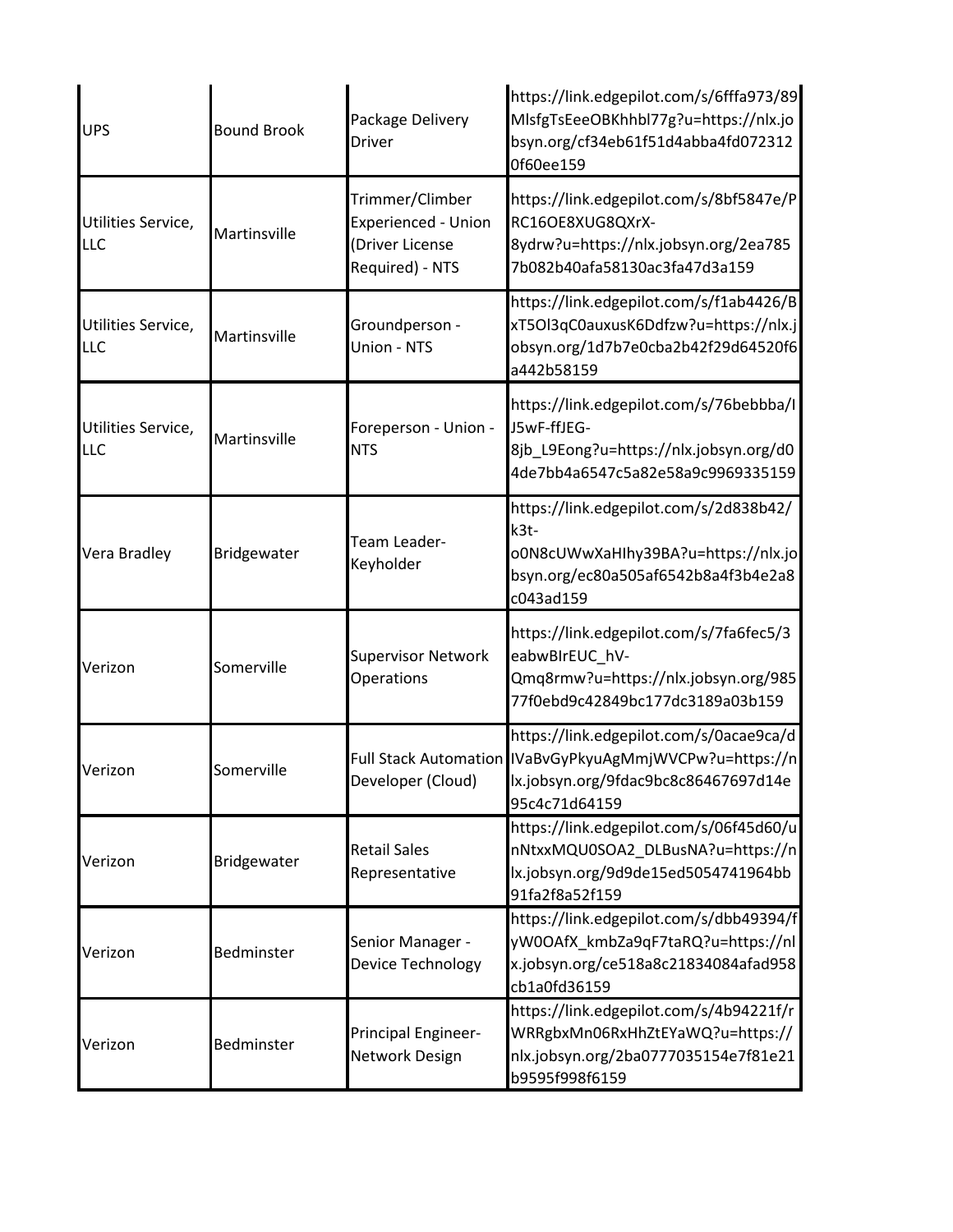| Verizon | Bedminster           | <b>Engineering Business</b><br>Intelligence Manager          | https://link.edgepilot.com/s/f3d3e4c0/b<br>VLEFY9l_0KK_2Gd8dXPZA?u=https://nlx.<br>jobsyn.org/65ca6c8a23674f1b832834a7<br>8f9f1483159     |
|---------|----------------------|--------------------------------------------------------------|-------------------------------------------------------------------------------------------------------------------------------------------|
| Verizon | <b>Basking Ridge</b> | <b>Value Proposition</b><br>Consultant                       | https://link.edgepilot.com/s/4661157a/<br>eUvqO5--<br>pU6IHnXHqz4fzA?u=https://nlx.jobsyn.o<br>rg/bd2129ad0be24125b1025e520d776b<br>25159 |
| Verizon | <b>Basking Ridge</b> | <b>Technical Manager</b><br>Software<br>Development          | https://link.edgepilot.com/s/6c199f01/z<br>Tv33_IY10KaJ2uTlW5tcA?u=https://nlx.j<br>obsyn.org/ad911e5202674355b4902e61<br>b7a86255159     |
| Verizon | <b>Basking Ridge</b> | <b>Systems Architecture</b><br><b>Principal Engineer</b>     | https://link.edgepilot.com/s/24eac589/p<br>nVk6t7BiU_fEj0nJIsN9Q?u=https://nlx.jo<br>bsyn.org/3e2a85cb90b6453f9d2741f625<br>9c32a6159     |
| Verizon | <b>Basking Ridge</b> | <b>Systems Architect</b>                                     | https://link.edgepilot.com/s/84ce3958/<br>QSUSRnAtz02PDHOTZ6Hxwg?u=https://<br>nlx.jobsyn.org/b889ca186c3c4c3d9db5a<br>4a6a79baee9159     |
| Verizon | <b>Basking Ridge</b> | Sr Representative-<br><b>Inside Sales</b>                    | https://link.edgepilot.com/s/a429a477/<br>px2BQdsTrkeojRrmjrCVbg?u=https://nlx.<br>jobsyn.org/c38a8bc71303490087128247<br>f62bb4df159     |
| Verizon | <b>Basking Ridge</b> | Sr Engr Spec-Quality<br>Assurance                            | https://link.edgepilot.com/s/c32397a2/<br>BSzFCXQLkUaVlm_jFSYuqA?u=https://nl<br>x.jobsyn.org/f760052c4c374a6c94736fd<br>013679b84159     |
| Verizon | <b>Basking Ridge</b> | <b>Sr Engineering</b><br>Consultant Data<br>Science          | https://link.edgepilot.com/s/f9733107/8<br>D0ooQllP0m3mNQW57_CwA?u=https://<br>nlx.jobsyn.org/88ddc6fd5a4a4617a195d<br>63ba51011d2159     |
| Verizon | <b>Basking Ridge</b> | <b>Solutions Architect</b>                                   | https://link.edgepilot.com/s/c3d785a7/3<br>bBpqJGDr02-8-<br>zWmA0sKg?u=https://nlx.jobsyn.org/2a<br>50c53af1e74dee911d215eda931018159     |
| Verizon | <b>Basking Ridge</b> | Senior Resource<br>Manager -<br><b>Professional Services</b> | https://link.edgepilot.com/s/7bbc8f0e/D<br>CWCtTTj00qqCf_AnBbBeQ?u=https://nlx<br>.jobsyn.org/cd9f6966b0a94be8b870b69<br>6fb261c9c159     |
| Verizon | <b>Basking Ridge</b> | Senior Network<br><b>Security Service Desk</b><br>Support    | https://link.edgepilot.com/s/fbed818c/8<br>uedy05PTECBYszjwE5Dgg?u=https://nlx.j<br>obsyn.org/591041d74ed648d89e1af8a0<br>d38cc868159     |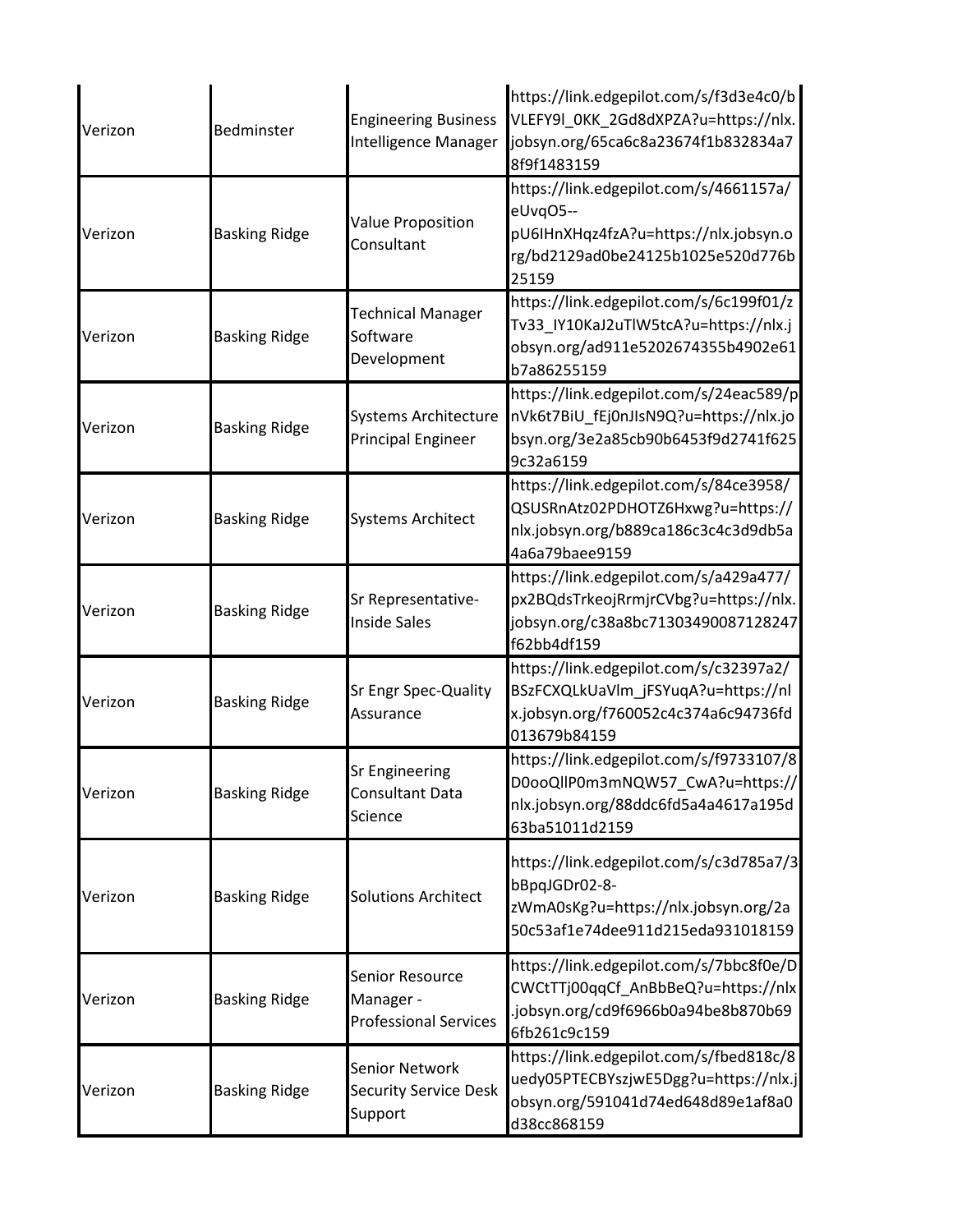| Verizon | <b>Basking Ridge</b> | Senior Manager UX<br>Design Lead                                  | https://link.edgepilot.com/s/286787d8/<br>bG_jRFaHN0qT9qKNcHjioA?u=https://nl<br>x.jobsyn.org/68c6fbd7c66d4db687d328<br>6131d933c3159       |
|---------|----------------------|-------------------------------------------------------------------|---------------------------------------------------------------------------------------------------------------------------------------------|
| Verizon | <b>Basking Ridge</b> | Senior Manager - SRE                                              | https://link.edgepilot.com/s/9b845721/<br>vF0JtFjBB02fZZvSogpZgA?u=https://nlx.j<br>obsyn.org/1b48ce6e24ef43059ac64dc2a<br>e2f29af159       |
| Verizon | <b>Basking Ridge</b> | Senior Manager -<br><b>Security Automation</b><br>and Tools       | https://link.edgepilot.com/s/71bf15ef/U<br>Ea3wFa6xkqiuX3Xlq0mlQ?u=https://nlx.j<br>obsyn.org/71aef57f213b4a79902b978a9<br>c652cbe159       |
| Verizon | <b>Basking Ridge</b> | Senior Manager -<br><b>Business Process and</b><br>Prioritization | https://link.edgepilot.com/s/5dcaf51f/6<br>Nq3R-<br>o0h0KlKCRxS5zHrA?u=https://nlx.jobsyn<br>.org/a4ba67dd9f4c4459a7cc69f75c8901<br>9b159   |
| Verizon | <b>Basking Ridge</b> | Senior Financial<br>Analyst - Planning &<br>Forecasting           | https://link.edgepilot.com/s/5ec2d010/<br>$6-$<br>j0Wmkq8EiexkuZLHrVvw?u=https://nlx.j<br>obsyn.org/9c3a7210c0114266baa21a5e<br>e155e832159 |
| Verizon | <b>Basking Ridge</b> | <b>Senior Executive</b><br>Recruiter                              | https://link.edgepilot.com/s/df99fc4c/n<br>gqoh4g3s0y-<br>KQ_robuhYQ?u=https://nlx.jobsyn.org/1<br>b5bff8ddbb447fd9356efb548371a1f159       |
| Verizon | <b>Basking Ridge</b> | Senior Engineer - SRE                                             | https://link.edgepilot.com/s/87ab4d22/<br>9KS0cnj6Q06oBOUbmsezgQ?u=https://n<br>lx.jobsyn.org/8c9f0feab2b4441c9c7b2ef<br>09adcfb97159       |
| Verizon | <b>Basking Ridge</b> | Senior Engineer - SRE                                             | https://link.edgepilot.com/s/78d92263/<br>B4pXfa5wN0K_E_0lqgfaEw?u=https://nl<br>x.jobsyn.org/b4f5452b81994e02b0dc69<br>a6b0fdac8b159       |
| Verizon | <b>Basking Ridge</b> | Senior Cloud<br>Architect                                         | https://link.edgepilot.com/s/8361bc10/l<br>60NzfhPTkakGcvc-<br>xoX2Q?u=https://nlx.jobsyn.org/08dfe4<br>464ce04988ae10584da8d93ff7159       |
| Verizon | <b>Basking Ridge</b> | Senior CERT<br>Consultant                                         | https://link.edgepilot.com/s/af50e0d9/V<br>OrQceE6j06A45YnwQkLbg?u=https://nlx<br>.jobsyn.org/a8a816dc7aee44529566421<br>a4af87fe6159       |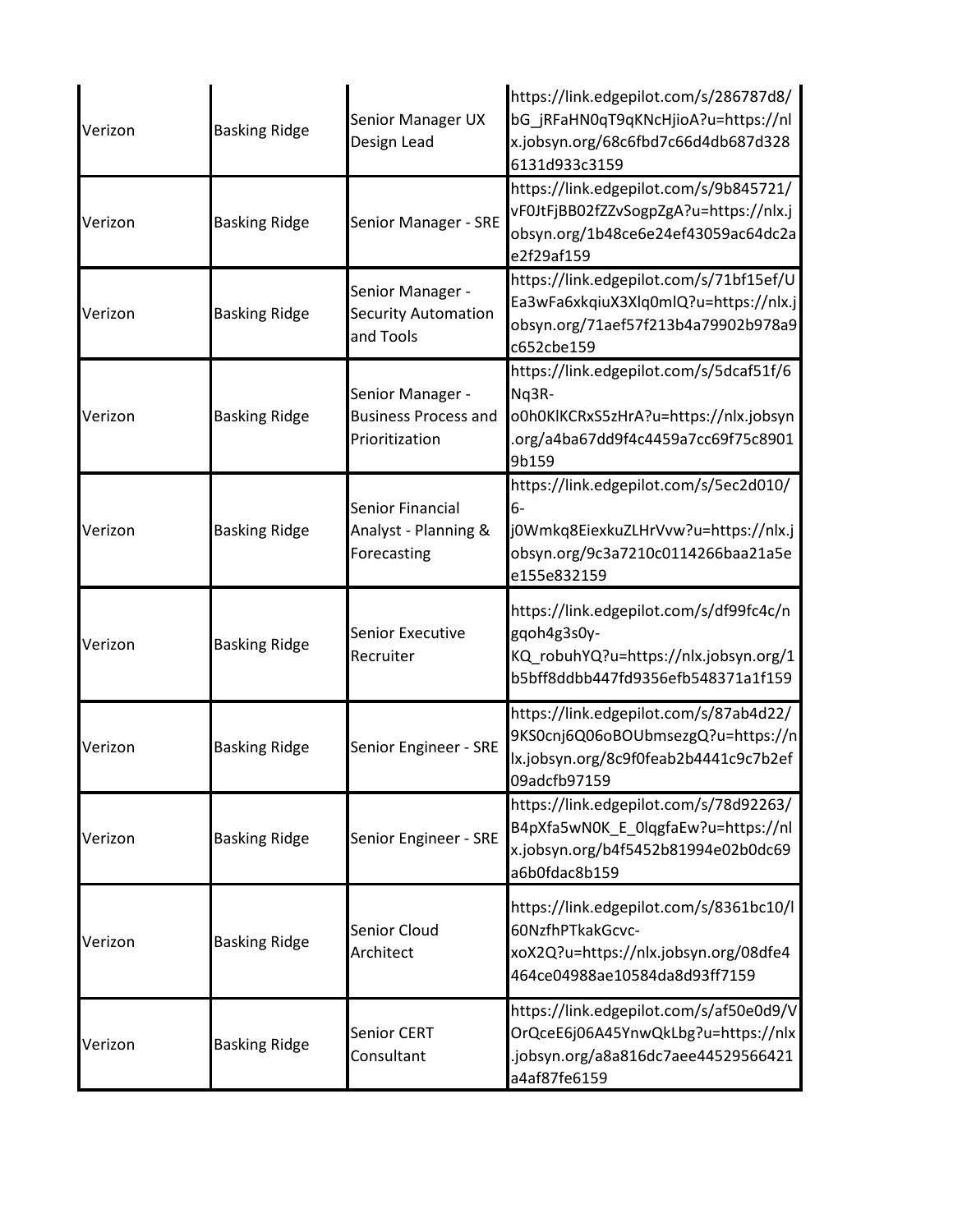| Verizon | <b>Basking Ridge</b> | QA Automation<br><b>Architect Lead</b>                  | https://link.edgepilot.com/s/bdd4ac5b/<br>UOfTU9 Vo0aHSjO3KxdxGg?u=https://nl<br>x.jobsyn.org/8eaff4677272475380bd8eff<br>b3473c32159                     |
|---------|----------------------|---------------------------------------------------------|-----------------------------------------------------------------------------------------------------------------------------------------------------------|
| Verizon | <b>Basking Ridge</b> | Program Manager for<br><b>Design Operating</b><br>Model | https://link.edgepilot.com/s/14044995/<br>d0e5vpBlgEaaAbGRSMGlGg?u=https://nl<br>x.jobsyn.org/070e61171ce24651bb364b<br>fbee02e3d3159                     |
| Verizon | <b>Basking Ridge</b> | Product Management 6S-Bh0Gv0Sp-<br>Manager              | https://link.edgepilot.com/s/76439ff0/Q<br>s95IzIeDA?u=https://nlx.jobsyn.org/cd69<br>63c40ee0439f991033c74f3f9d07159                                     |
| Verizon | <b>Basking Ridge</b> | <b>Senior Analyst</b>                                   | https://link.edgepilot.com/s/20f38ce5/IZ<br>Product Development uAHbnOz0OPkJWjG6xglg?u=https://nlx.j<br>obsyn.org/7bb3be44db324caa9f65be61<br>93b39af0159 |
| Verizon | <b>Basking Ridge</b> | <b>Principal Software</b><br>Architect                  | https://link.edgepilot.com/s/bbc83f18/G<br>1pXhSfcZE_bpnS2jy-<br>aqg?u=https://nlx.jobsyn.org/6ec68d5cd<br>e2846128881f0be74e68ed5159                     |
| Verizon | <b>Basking Ridge</b> | Principal Outside<br>Plant Engineer                     | https://link.edgepilot.com/s/eef42b23/7<br>LgfBFy3HkipPgYLt683QQ?u=https://nlx.j<br>obsyn.org/541f61519a3541398ac5099e<br>dc581f76159                     |
| Verizon | <b>Basking Ridge</b> | Principal Engineer -<br>Kubernetes                      | https://link.edgepilot.com/s/c56a9945/<br>NKVI4jnr6UKC97ps4qWhTA?u=https://nl<br>x.jobsyn.org/8cb0aa73a7434d16914208<br>9079354cc2159                     |
| Verizon | <b>Basking Ridge</b> | Princ Engr-Data<br>Engineering                          | https://link.edgepilot.com/s/91ab061b/<br>d08F9oyTVU2yJXg0wnzMIA?u=https://nl<br>x.jobsyn.org/3567dabc358f46348bb33d<br>a48873f969159                     |
| Verizon | <b>Basking Ridge</b> | Planning &<br><b>Forecasting Financial</b><br>Analyst   | https://link.edgepilot.com/s/97591843/<br>RBc5PshfMk dJDL1LCTbEw?u=https://nl<br>x.jobsyn.org/a7c2e301e00c44dcbb6ed8c<br>c35d32628159                     |
| Verizon | <b>Basking Ridge</b> | Partner-Channel<br>Mgmt                                 | https://link.edgepilot.com/s/ce7ca33f/vl<br>ZUtIWa5kWs3QI0v7fTjA?u=https://nlx.jo<br>bsyn.org/941f569eb9704197b026ca67d<br>b2837a1159                     |
| Verizon | <b>Basking Ridge</b> | Partner-Channel<br>Mgmt                                 | https://link.edgepilot.com/s/6c8782af/tf<br>4lt72pvkahVZhg0XmGRw?u=https://nlx.j<br>obsyn.org/133ca71a925b401e96f0bc958<br>83ab972159                     |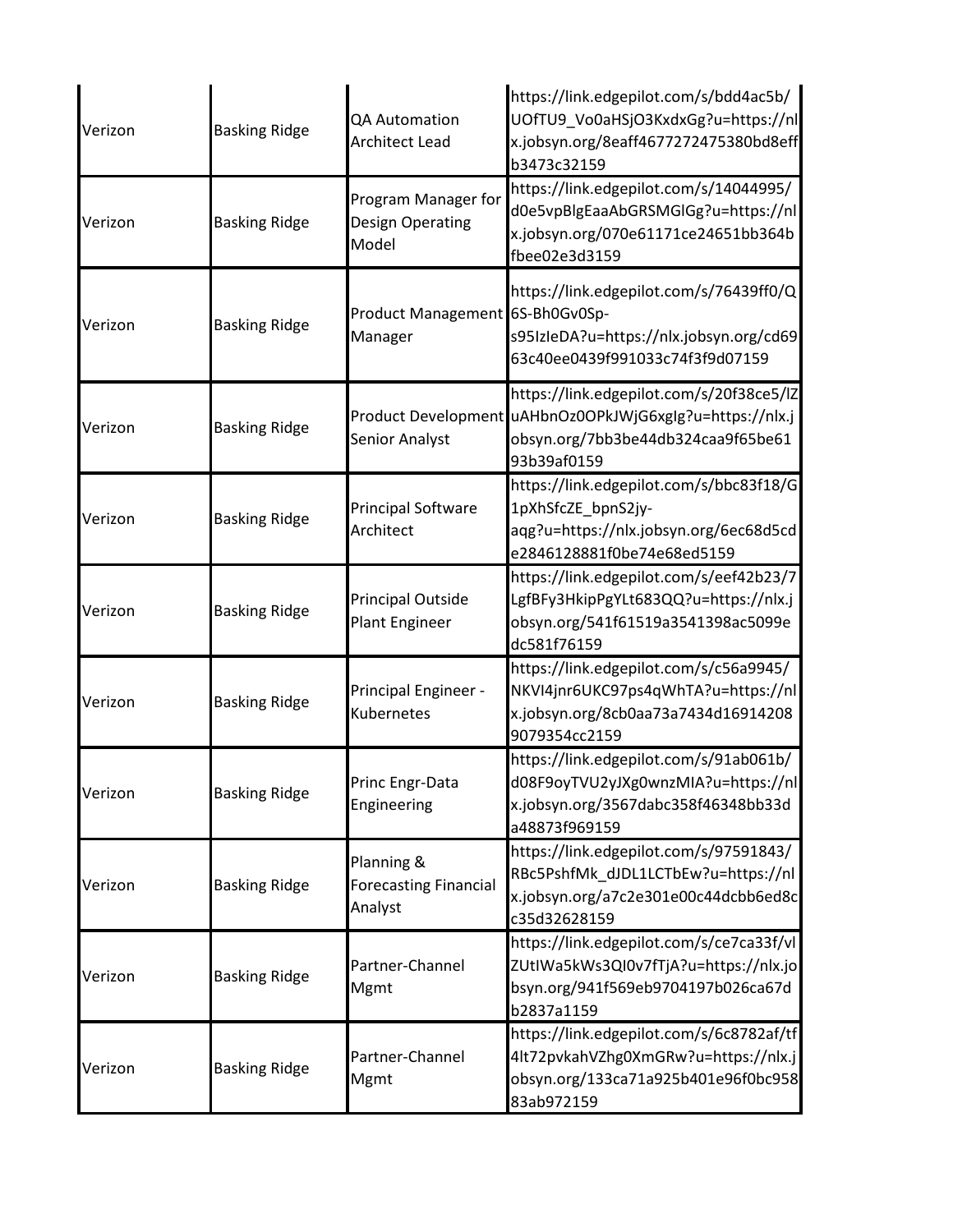| Verizon | <b>Basking Ridge</b> | Military Fellowship -<br><b>Supply Chain Project</b><br>Manager | https://link.edgepilot.com/s/fa2e156f/C<br>Ph7blLV1EagT4MKNG3hLg?u=https://nlx<br>.jobsyn.org/240775d8cf564de685a273cc<br>9e28e0c4159     |
|---------|----------------------|-----------------------------------------------------------------|-------------------------------------------------------------------------------------------------------------------------------------------|
| Verizon | <b>Basking Ridge</b> | Military Fellowship -<br>Supply Chain<br>Manager                | https://link.edgepilot.com/s/e1b71f90/9<br>efYvjxMA0GAKHw6F3eoEA?u=https://nl<br>x.jobsyn.org/1a0f2473ce2d408e8e9dda3<br>dd25a004d159     |
| Verizon | <b>Basking Ridge</b> | <b>Manager of Business</b><br>Development                       | https://link.edgepilot.com/s/26ebced4/S<br>GrBf-<br>cjqkypzhWFZN6NBg?u=https://nlx.jobsy<br>n.org/4355864be4414240a0c862b59dc5<br>e713159 |
| Verizon | <b>Basking Ridge</b> | Manager Financial<br><b>Planning and Analysis</b>               | https://link.edgepilot.com/s/65e5b273/<br>R4SIrRxRUU D2ZnvIw2eVQ?u=https://nl<br>x.jobsyn.org/ec038f4781fe4387a6b3e9a<br>f201a1131159     |
| Verizon | <b>Basking Ridge</b> | Manager Customer<br>Insights                                    | https://link.edgepilot.com/s/9c12500f/g<br>IF-<br>IX96xUG__NISCrzMJw?u=https://nlx.job<br>syn.org/f5cb82756ac240c7823f7f0241f6<br>2064159 |
| Verizon | <b>Basking Ridge</b> | <b>Manager Application</b><br>Security                          | https://link.edgepilot.com/s/92ff39d9/y-<br>MhQz06H02zKFsSCn4RLQ?u=https://nlx.<br>jobsyn.org/6d5c688ef2634167949479f7<br>6ee3e3dc159     |
| Verizon | <b>Basking Ridge</b> | Manager - Cyber<br>Exercise                                     | https://link.edgepilot.com/s/6395ba34/<br>X1dKSXwnjkeo-<br>hRJlPM6yA?u=https://nlx.jobsyn.org/2fa<br>6e42e95e845b5911acf4cadea8402159     |
| Verizon | <b>Basking Ridge</b> | Lead-Inside Sales                                               | https://link.edgepilot.com/s/7216eb9b/<br>4ttqgHy2I02_5eNV3OQLyg?u=https://nl<br>x.jobsyn.org/dbc47e2ea24c429abad865<br>3975487270159     |
| Verizon | <b>Basking Ridge</b> | <b>Lead Technical</b><br><b>Product Manager</b>                 | https://link.edgepilot.com/s/7d69da30/<br>Qm6hGFjBnkirhXHMd7tDTg?u=https://n<br>lx.jobsyn.org/7b38f40342514ff79fe24f5<br>2ab8e3465159     |
| Verizon | <b>Basking Ridge</b> | Lead Systems<br>Engineer                                        | https://link.edgepilot.com/s/3333ed6d/<br>SyNFc1MxS0av0HvcrBTxag?u=https://nlx<br>.jobsyn.org/4198d083e5e94f03932262ef<br>4957e4e1159     |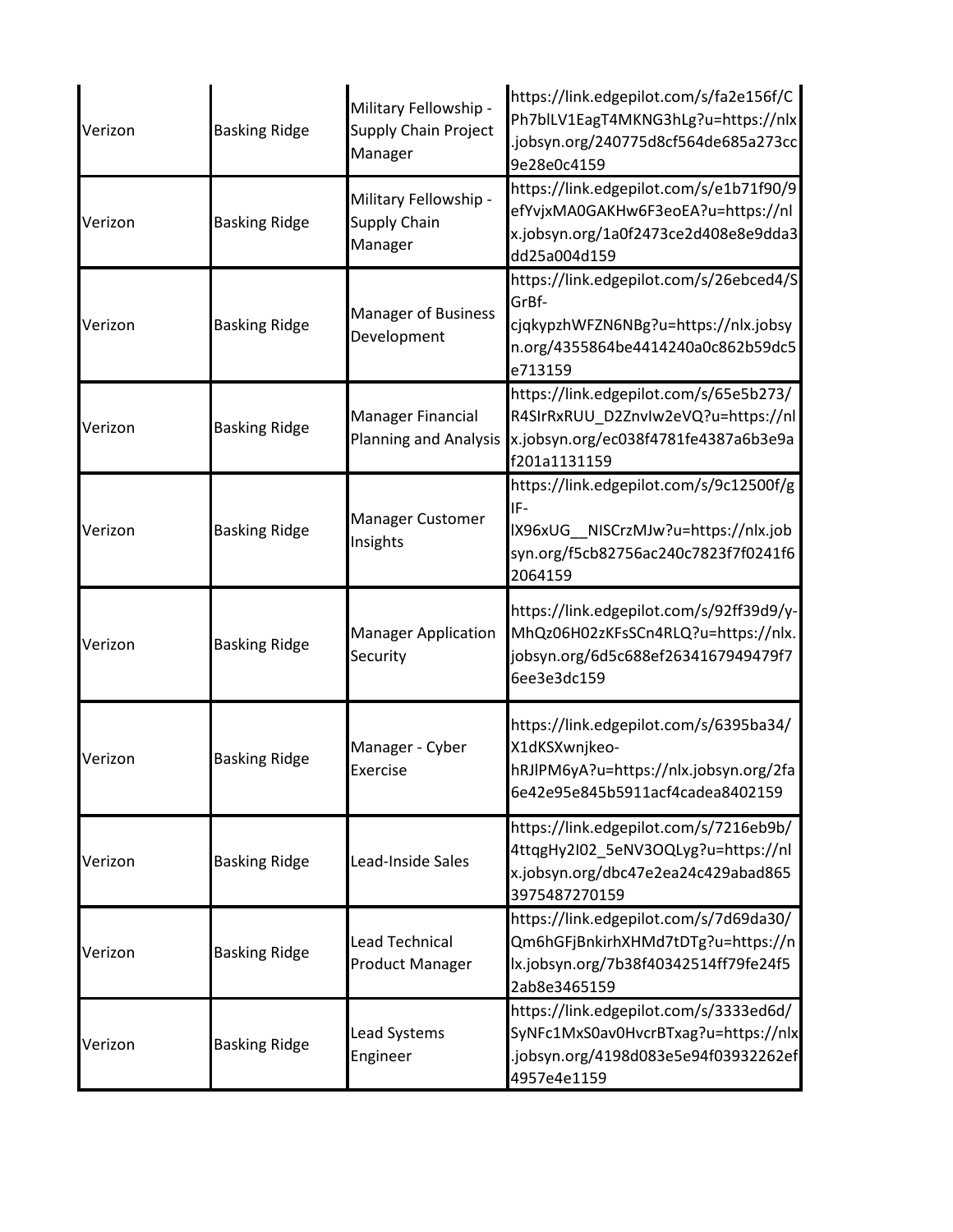| Verizon | <b>Basking Ridge</b> | Lead Experience<br>Manager                                    | https://link.edgepilot.com/s/1dafd6a7/1<br>x60nSiLDUCDBcOzipSPog?u=https://nlx.j<br>obsyn.org/812b1dcb823d4c4285feda8c6<br>eed5d73159                     |
|---------|----------------------|---------------------------------------------------------------|-----------------------------------------------------------------------------------------------------------------------------------------------------------|
| Verizon | <b>Basking Ridge</b> | Lead Accountant                                               | https://link.edgepilot.com/s/4803da8c/E<br>RWJGzYZkG6Vj2nnMVt4w?u=https://nlx<br>.jobsyn.org/77e7c86a0dcf4c44b2367572<br>40c606b3159                      |
| Verizon | <b>Basking Ridge</b> | IT SOX Control Lead -<br><b>Enterprise Risk</b><br>Management | https://link.edgepilot.com/s/792d7028/<br>5hs1ef-<br>WJ0ah4QqdlsymFA?u=https://nlx.jobsyn<br>.org/67a10d82c5654374bdb3453d877bf<br>a41159                 |
| Verizon | <b>Basking Ridge</b> | <b>IT Portfolio Manger</b>                                    | https://link.edgepilot.com/s/d5021bf1/z<br>7rF5wEeGkKwicVRxnFr8g?u=https://nlx.j<br>obsyn.org/ce671482afd44a23872a55af3<br>dbc2a6f159                     |
| Verizon | <b>Basking Ridge</b> | Genesys Contact<br>Center Consultant                          | https://link.edgepilot.com/s/9660923a/I<br>bdO_1ebakea22p0sdsgTQ?u=https://nlx.<br>jobsyn.org/207e1b4cd74a4123bbd1cd2<br>77c486957159                     |
| Verizon | <b>Basking Ridge</b> | <b>Full Stack Developer</b>                                   | https://link.edgepilot.com/s/c25bc986/p<br>KR6bRt0WKcW6ui4_nmQ?u=https://nlx.<br>jobsyn.org/e1ac5a5980f842498526ca0f9<br>c1548db159                       |
| Verizon | <b>Basking Ridge</b> | <b>Fraud and Risk</b><br>Program Consultant                   | https://link.edgepilot.com/s/de4d6dee/<br>6jM5XE9Nyk6UvL-<br>QFtMatg?u=https://nlx.jobsyn.org/bf1ce<br>7ba08bf4104ae38c7c75c0db63b159                     |
| Verizon | <b>Basking Ridge</b> | <b>Financial Planning</b><br>and Analysis Project<br>Manager  | https://link.edgepilot.com/s/9de9fb05/<br>NTEUBWKx3kOrGxJUR O-<br>Rg?u=https://nlx.jobsyn.org/ce0371fad3<br>374649b75ae6d81421a4ce159                     |
| Verizon | <b>Basking Ridge</b> | Executive<br>Communications<br>Manager                        | https://link.edgepilot.com/s/9b487262/<br>e1XxRI66HkeqOda31od2-<br>g?u=https://nlx.jobsyn.org/2d3e5d5ffa0<br>8403bab2d7ecdd69aa4da159                     |
| Verizon | <b>Basking Ridge</b> | Manager                                                       | https://link.edgepilot.com/s/aa117437/<br>ESG Data Governance X8pcfeNveUixLoga_qZNYw?u=https://nl<br>x.jobsyn.org/3b0b31d04e1d426183c6c0<br>203ef2b81e159 |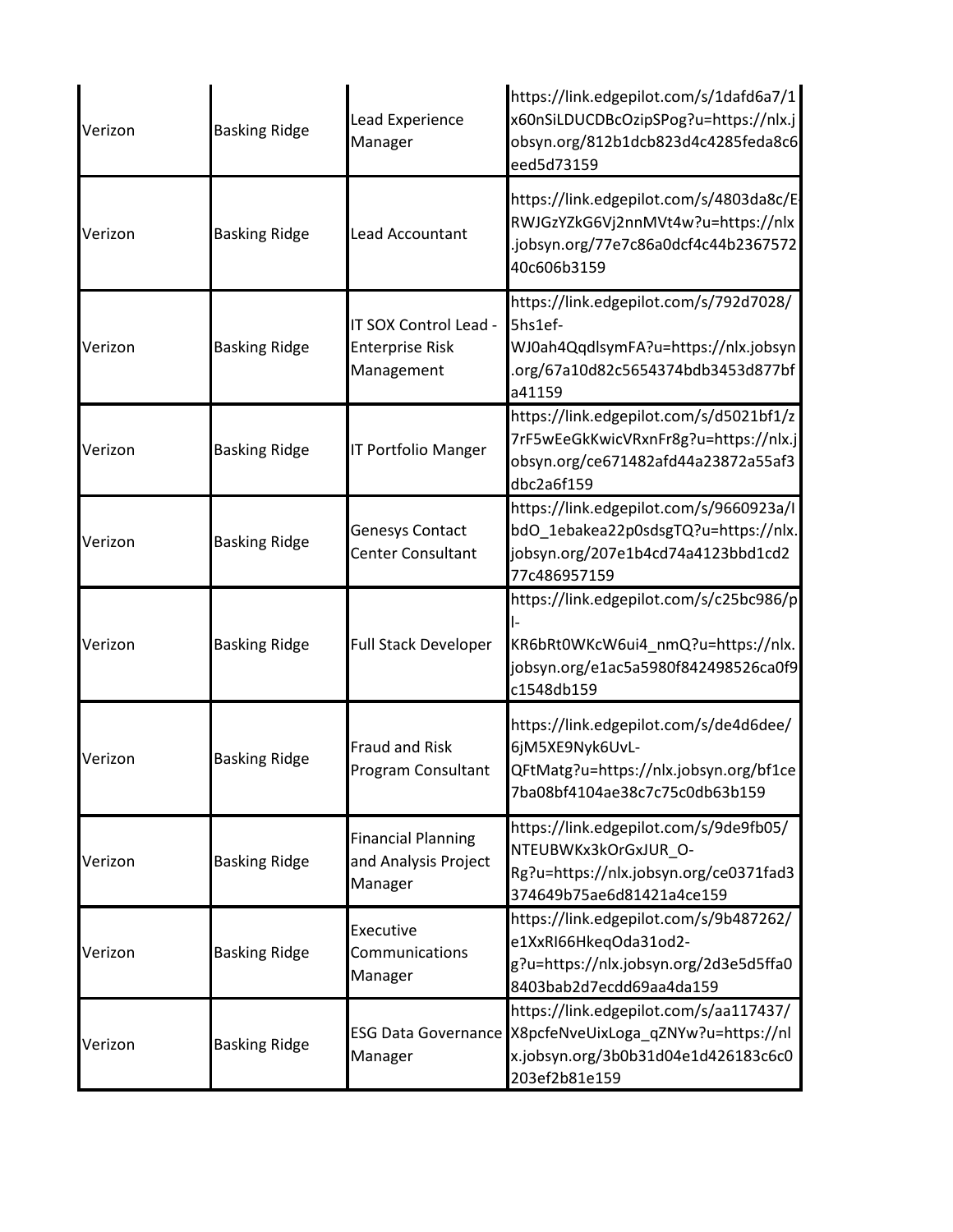| Verizon | <b>Basking Ridge</b> | <b>Enterprise Sales</b><br><b>Client Executive</b>                | https://link.edgepilot.com/s/135d21be/<br>bjx2tF1fS06bRaVBcYX_Xw?u=https://nlx.<br>jobsyn.org/1708bd1abfc14dafaa796b1e<br>6d5d79c8159                      |
|---------|----------------------|-------------------------------------------------------------------|------------------------------------------------------------------------------------------------------------------------------------------------------------|
| Verizon | <b>Basking Ridge</b> | <b>Engineering Business</b><br>Intelligence Manager               | https://link.edgepilot.com/s/15eabf59/R<br>bkkc-<br>yo9kO_ax3SNdLuow?u=https://nlx.jobsy<br>n.org/cb0713e63ec148ccb89de9350294<br>de4b159                  |
| Verizon | <b>Basking Ridge</b> | Engineer I-Database                                               | https://link.edgepilot.com/s/b71c3d6b/<br>2GTLBwFgR0uaVjePk6WghA?u=https://n<br>lx.jobsyn.org/0c016c92f36f4ea3b60c3c6<br>ea84ade4f159                      |
| Verizon | <b>Basking Ridge</b> | Employee<br>Engagement and<br>Volunteerism<br>Program Associate   | https://link.edgepilot.com/s/8525953d/<br>VRAzGVzDpkmqaxGzVwN27g?u=https://<br>nlx.jobsyn.org/4b04b0bbdb9c47b4a481<br>de66898f34ad159                      |
| Verizon | <b>Basking Ridge</b> | Distinguished<br>Engineer - Cloud                                 | https://link.edgepilot.com/s/07a06f7c/c<br>r9TIUt1CUO1PDtg-<br>IDUaw?u=https://nlx.jobsyn.org/79079c<br>39bdca427abca3ce4e0da3ff1c159                      |
| Verizon | <b>Basking Ridge</b> | Dist Engr-Software<br>Development -<br>Salesforce<br>Technologies | https://link.edgepilot.com/s/7b4ccf56/6<br>He9FmsZ6E_J9edjoelnow?u=https://nlx.j <br>obsyn.org/b878bdde631645bbaf5a7a2c<br>486eeeb2159                     |
| Verizon | <b>Basking Ridge</b> | Digital Analytics &<br><b>Insights Manager</b>                    | https://link.edgepilot.com/s/3f978f96/1<br>UjgIVX7LECxHzZCEpaeOA?u=https://nlx.j <br>obsyn.org/8e59fe545efb40a29948e4e66<br>6b07664159                     |
| Verizon | <b>Basking Ridge</b> | Design Practice<br>Development Lead                               | https://link.edgepilot.com/s/8686f65e/s<br>nV0nE43CUy7dXODNEfrrQ?u=https://nlx<br>.jobsyn.org/47baaa3ff9fd43c7bf64d5269<br>1d9f786159                      |
| Verizon | <b>Basking Ridge</b> | Data Governance<br>Principle Engineer                             | https://link.edgepilot.com/s/fe39fe6f/J4<br>OKjYVDTkqOjyNO7TB9LQ?u=https://nlx.j<br>obsyn.org/771b2effc69b445298dfe329a<br>426beca159                      |
| Verizon | <b>Basking Ridge</b> | Data Governance<br>Consultant                                     | https://link.edgepilot.com/s/9dd4bab9/<br>SYp0m9BsdU_uwFrjZSp-<br>Cg?u=https://nlx.jobsyn.org/83aa361cd5<br>5844b8a25c339ff632188a159                      |
| Verizon | <b>Basking Ridge</b> | Compliance Manager                                                | https://link.edgepilot.com/s/acb2761e/p<br>CX Product Fraud and QeVVzG_1E2LY9ngiRrG-<br>A?u=https://nlx.jobsyn.org/9c4f2ab453a<br>a4dd0937e74772fa4a135159 |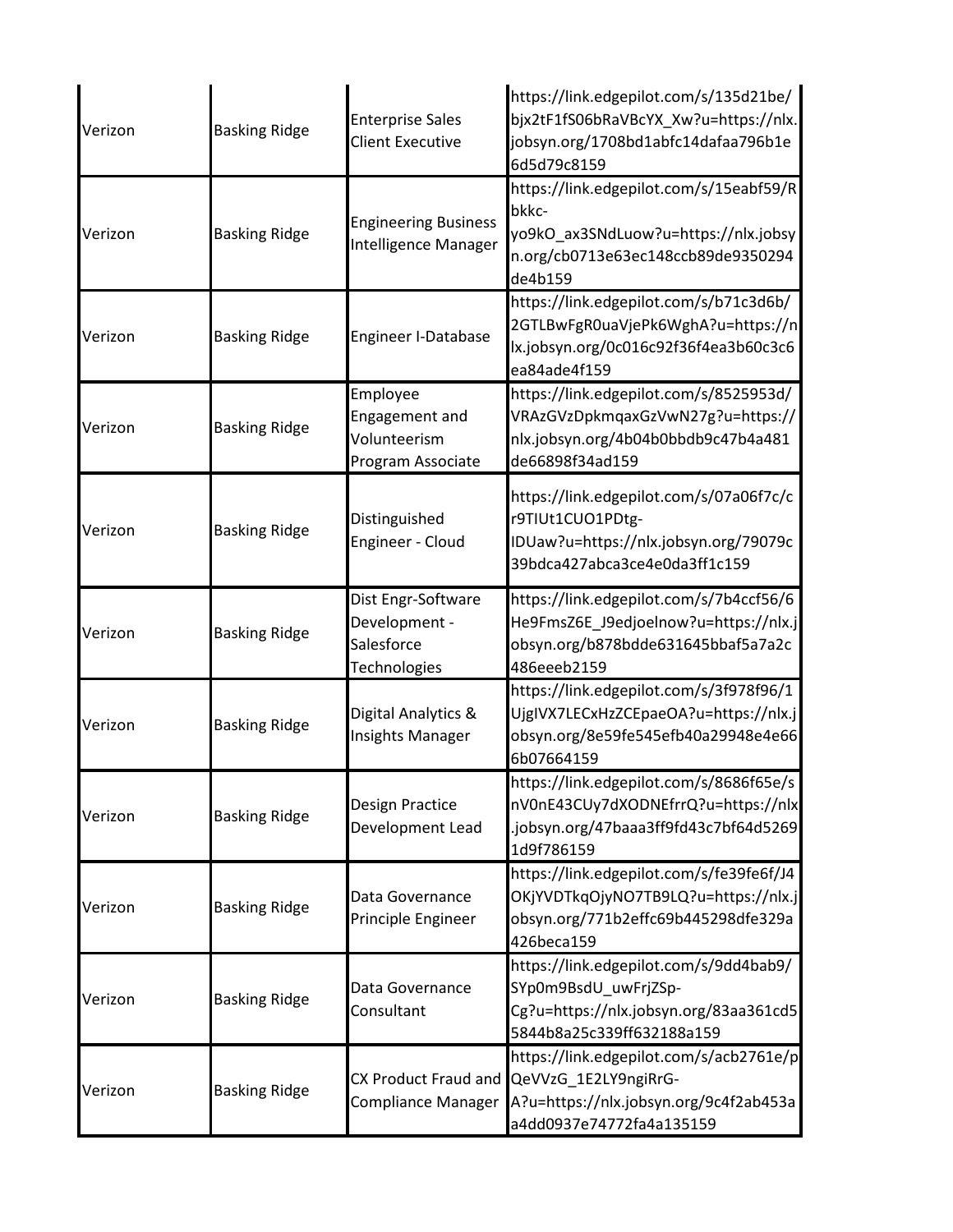| Verizon | <b>Basking Ridge</b> | <b>CRM</b><br>Communications<br><b>Marketing Manager</b> | https://link.edgepilot.com/s/250eb630/<br>59rutON7m0u0Ih4h3GYt1Q?u=https://nl<br>x.jobsyn.org/28d0787cccb34ecd8ba3c71<br>02672a966159 |
|---------|----------------------|----------------------------------------------------------|---------------------------------------------------------------------------------------------------------------------------------------|
| Verizon | <b>Basking Ridge</b> | <b>CRM</b><br>Communications<br><b>Marketing Manager</b> | https://link.edgepilot.com/s/e53723c2/r<br>uRP1N4_2EW0gPnBtcb6mg?u=https://nl<br>x.jobsyn.org/0cfce7fa93c84c64b9ed2be<br>2b1a18831159 |
| Verizon | <b>Basking Ridge</b> | <b>Consultant - Business</b><br>Intelligence             | https://link.edgepilot.com/s/3b78caaf/z<br>GjR9Ip7OUW5uKwEKVYSbg?u=https://nl<br>x.jobsyn.org/a8da230a0f33451cabcfbac<br>027f90f9f159 |
| Verizon | <b>Basking Ridge</b> | <b>Business</b><br><b>Transformation Lead</b>            | https://link.edgepilot.com/s/5451c9de/i<br>Ob_sRIRvkWAR-r-<br>31jRhw?u=https://nlx.jobsyn.org/debae<br>4c25e1442e8a88fbcbfd283ecda159 |
| Verizon | <b>Basking Ridge</b> | <b>Business Strategy</b><br>Manager                      | https://link.edgepilot.com/s/9d13c540/<br>mZAIyTsTQ0CXDnhmClKOWg?u=https://<br>nlx.jobsyn.org/b764dce737544497a93c1<br>912077224a5159 |
| Verizon | <b>Basking Ridge</b> | <b>Business Strategy</b><br>Lead - Analytics             | https://link.edgepilot.com/s/af4cc47a/P<br>HtTAQTXT0mNCh68wCersg?u=https://nl<br>x.jobsyn.org/47a3436bf9954842b816f08<br>16c6b1454159 |
| Verizon | <b>Basking Ridge</b> | <b>Business Sales Client</b><br>Executive                | https://link.edgepilot.com/s/eed355a0/<br>SlmIiR52XUS-<br>bk2FbAlV1A?u=https://nlx.jobsyn.org/03<br>69233529ae4f5c8b1b90a65578c4ef159 |
| Verizon | <b>Basking Ridge</b> | <b>Business Intelligence</b><br>Specialist               | https://link.edgepilot.com/s/2c69861a/X<br>m4koEt03E2lAOl9e3OcZw?u=https://nlx.<br>jobsyn.org/99a298d8c317465fb89d11c8<br>e3c9a011159 |
| Verizon | <b>Basking Ridge</b> | <b>Business Intelligence</b><br>Consultant               | https://link.edgepilot.com/s/9a7e1c92/6<br>WD5jNx2u0qTn7Mu1NEgAw?u=https://<br>nlx.jobsyn.org/a980cc4ca3164ee0b09b4<br>2bd1db97c14159 |
| Verizon | <b>Basking Ridge</b> | <b>Business Intelligence</b><br>and Insights Manager     | https://link.edgepilot.com/s/101b8013/<br>dOkTExUPV06KMs8TC_pmAg?u=https://<br>nlx.jobsyn.org/f6fc52914ed5498399981<br>7d6386811e3159 |
| Verizon | <b>Basking Ridge</b> | <b>Brand and Marketing</b><br>Communications<br>Manager  | https://link.edgepilot.com/s/becc4055/0<br>fRhJAWbakWbMvMEIzEFrw?u=https://nl<br>x.jobsyn.org/5bf2d3121545490c8b6aef5<br>58e88a9c4159 |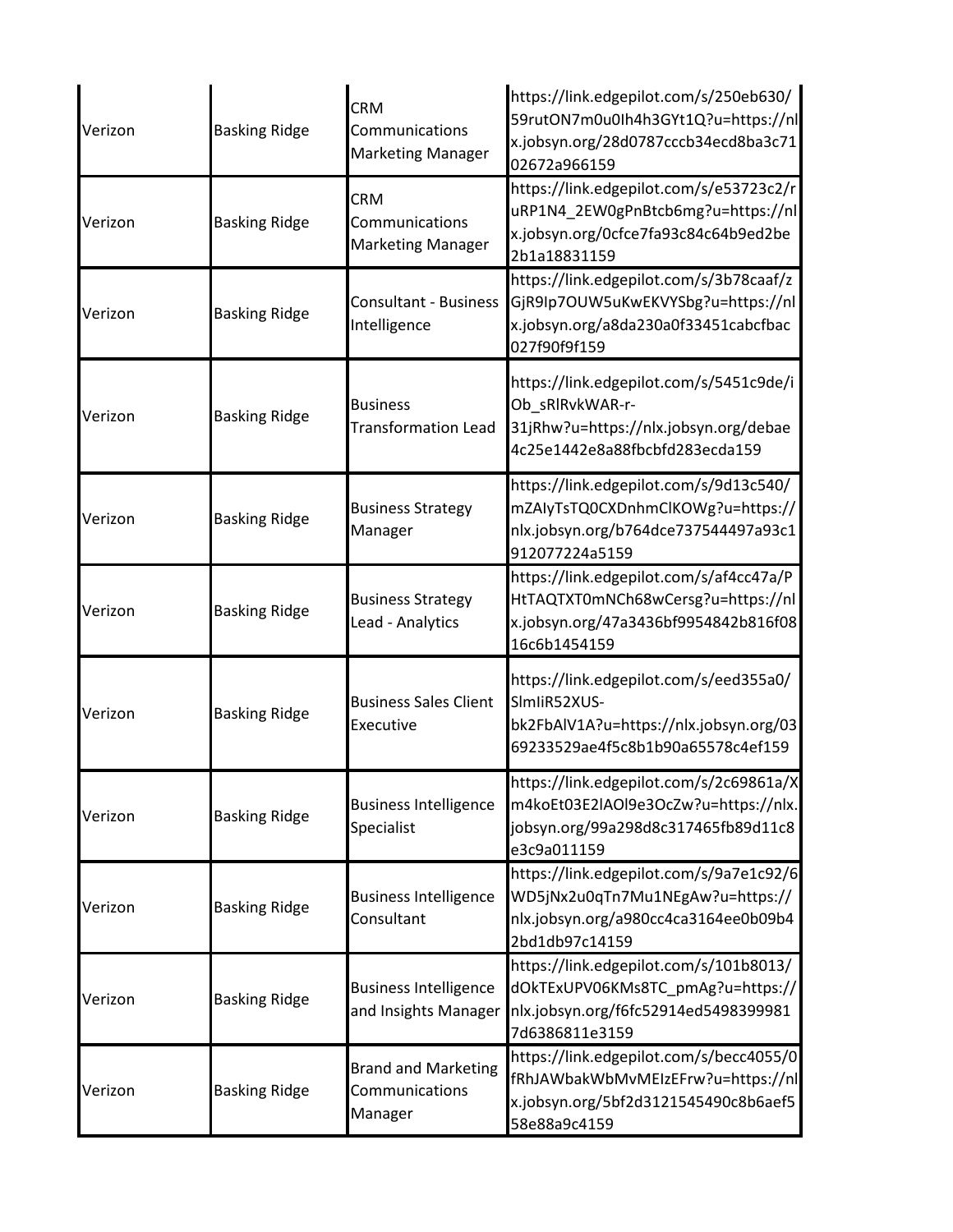| Verizon                                                | <b>Basking Ridge</b> | Associate Director -<br><b>Technical Project</b><br>Management          | https://link.edgepilot.com/s/a810fa25/t<br>ZFqQtAV_UyXYJ21fY5O0g?u=https://nlx.<br>jobsyn.org/ec07450b2d27463f9404a787<br>db8e5368159     |
|--------------------------------------------------------|----------------------|-------------------------------------------------------------------------|-------------------------------------------------------------------------------------------------------------------------------------------|
| Verizon                                                | <b>Basking Ridge</b> | <b>Associate Director - IT</b><br><b>Vendor and Asset</b><br>Management | https://link.edgepilot.com/s/ca8a3e51/<br>wFb2cBeVPEqfOxCX9DAXtA?u=https://n<br>lx.jobsyn.org/dacbca0e747344ac918c70<br>9c95925793159     |
| Verizon                                                | <b>Basking Ridge</b> | 5G Senior Project<br>Manager-PS<br>Consulting                           | https://link.edgepilot.com/s/56ae12cf/y<br>R9-<br>2Oz_YUalHagEt0UNjg?u=https://nlx.jobs<br>yn.org/3749b29890964b21af2e2329709<br>4a338159 |
| Veterans Affairs,<br>Veterans Health<br>Administration | Lyons                | <b>Staff Psychologist</b>                                               | https://link.edgepilot.com/s/b8f5cf74/4<br>Nta6BP9_kq-<br>Q7m39412Fg?u=https://nlx.jobsyn.org/7<br>e4a62007d384e8e823709ffe9e2f5d7159     |
| Veterans Affairs,<br>Veterans Health<br>Administration | Lyons                | <b>Research Assistant</b>                                               | https://link.edgepilot.com/s/2c641768/J<br>PaRxcsddk_OncFE09I0Jg?u=https://nlx.j<br>obsyn.org/5553d4c1c00c479c835fe9e48<br>ead781a159     |
| Veterans Affairs,<br>Veterans Health<br>Administration | Lyons                | <b>Public Health Nurse</b>                                              | https://link.edgepilot.com/s/1c16d24a/x<br>ntdiYU9aE_1kEXZdvaBYA?u=https://nlx.j<br>obsyn.org/7dc50ddaddf04e2cba441c884<br>28ef1ae159     |
| Veterans Affairs,<br>Veterans Health<br>Administration | Lyons                | Program Support<br>Assistant                                            | https://link.edgepilot.com/s/714eb6b1/<br>vI5bnNF2vU2sf5A4iIVPCQ?u=https://nlx.<br>jobsyn.org/b4815e3255e04cbaac30f499<br>24e7b47f159     |
| Veterans Affairs,<br>Veterans Health<br>Administration | Lyons                | Clinical Psychologist                                                   | https://link.edgepilot.com/s/3675d445/<br>asFkUM49BkuYdhvrUqsvZw?u=https://n<br>lx.jobsyn.org/ddd287bfe9c14b38813ae6<br>784492e1d5159     |
| Walgreens                                              | WARREN               | Pharmacy Technician<br>/ Pharm Tech<br>Apprenticeship                   | https://link.edgepilot.com/s/05cc2979/9<br>kAqfUUG7EOAGHzwzOwRdQ?u=https://<br>nlx.jobsyn.org/72fa7dd62ed64c1d808a5<br>2708e3baa0b159     |
| Walgreens                                              | WARREN               | <b>BEAUTY CONSULTANT</b>                                                | https://link.edgepilot.com/s/8111e7eb/<br>CKctAT489U6CGXS7trgx1g?u=https://nlx<br>.jobsyn.org/ce387f50a67d423a937e047f<br>0f3d5eba159     |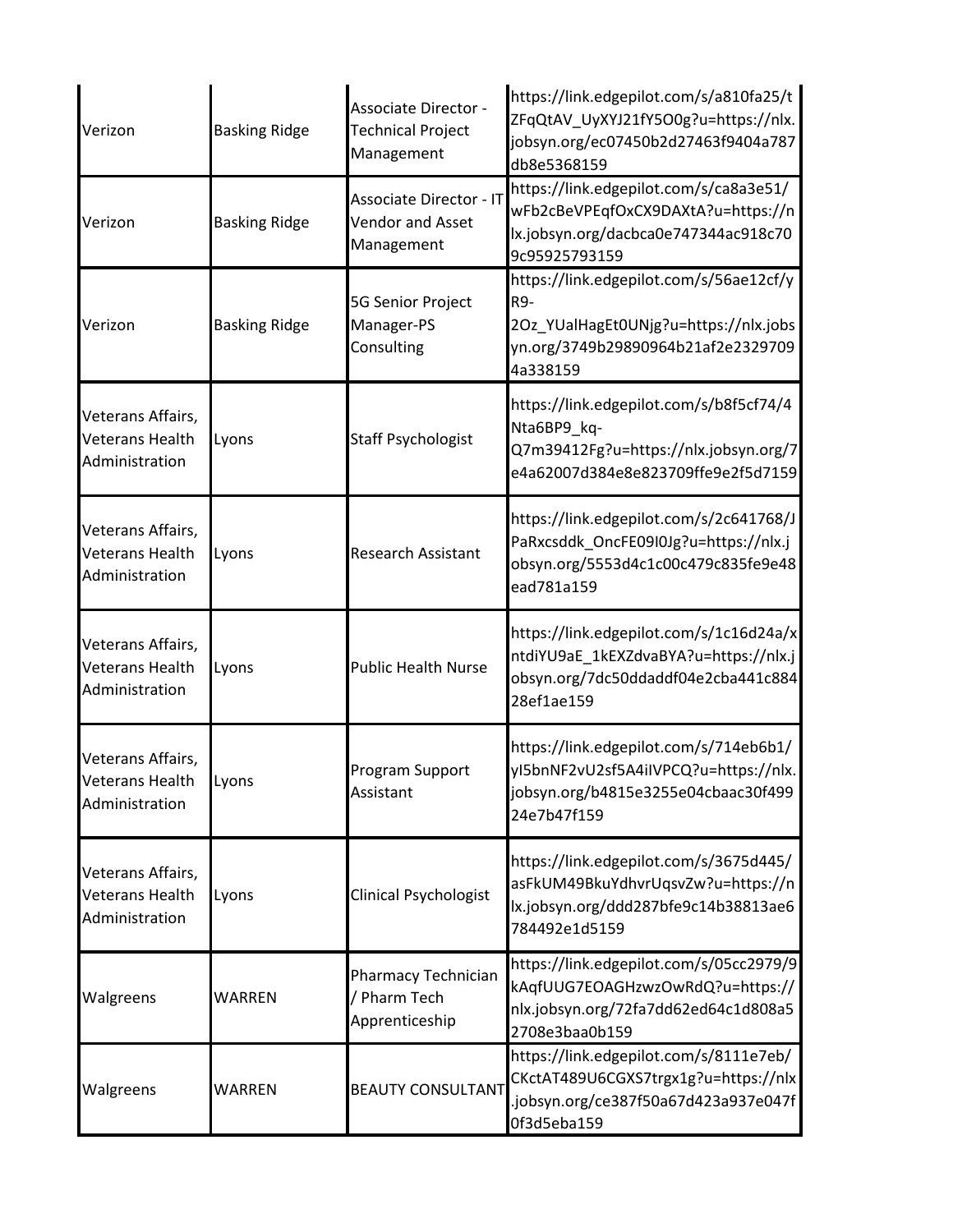| Walgreens                    | <b>SOMERSET</b>      | <b>Pharmacy Operations</b><br>Manager                                          | https://link.edgepilot.com/s/d84b25ea/s<br>vRHTdU4fkOvK7aQV3ZZTg?u=https://nlx<br>.jobsyn.org/cae5c6346072463a9e59b0a<br>24997a074159       |
|------------------------------|----------------------|--------------------------------------------------------------------------------|---------------------------------------------------------------------------------------------------------------------------------------------|
| Walgreens                    | <b>HILLSBOROUGH</b>  | Pharmacy Technician<br>/ Pharm Tech<br>Apprenticeship                          | https://link.edgepilot.com/s/96ad6814/l<br>$3-$<br>HAUL1pUeKCkmOERak4w?u=https://nlx.<br>jobsyn.org/d6761cf7fd504ee084fd6e4e7<br>0067e05159 |
| Walgreens                    | <b>BOUND BROOK</b>   | <b>Customer Service</b><br>Associate                                           | https://link.edgepilot.com/s/b18eceb8/-<br>WJJmYhy30qDIzZQh3ywsg?u=https://nlx<br>.jobsyn.org/e263ce94876544c6bc3ddb7<br>6b22f4bd9159       |
| Walgreens                    | <b>BASKING RIDGE</b> | <b>Shift Lead</b>                                                              | https://link.edgepilot.com/s/6985b669/<br>S8Z93GvRO0i081HfPWHe7Q?u=https://<br>nlx.jobsyn.org/60f8d52d20a848dc9f1eb<br>8815280f674159       |
| Walgreens                    | <b>BASKING RIDGE</b> | <b>Pharmacy Customer</b><br>Associate -<br>Designated Hitter                   | https://link.edgepilot.com/s/b81267fe/S-<br>gntcFfvESe2pkJvaXj1A?u=https://nlx.job<br>syn.org/027e81f5600e4402b5a2a291ccb<br>143c3159       |
| Weichert Co.                 | Watchung             | Mortgage Advisor                                                               | https://link.edgepilot.com/s/a534d41a/<br>wZqcQV9IIUy5Du5xMrFBzA?u=https://nl<br>x.jobsyn.org/c0b5acea692242dabdccb73<br>818e23b75159       |
| Weichert Co.                 | Watchung             | Mortgage Advisor                                                               | https://link.edgepilot.com/s/b64a2464/<br>ErGckzd-<br>2UuVP4ywlgiPZQ?u=https://nlx.jobsyn.o<br>rg/881f34684ecd4cb181634fb09656ad7<br>a159   |
| Weichert Co.                 | Somerville           | Marketing and<br><b>Technology Specialist</b>                                  | https://link.edgepilot.com/s/891749c6/<br>5cQvhZX3fU_bRSgbkSQrbw?u=https://nl<br>x.jobsyn.org/5b5262382aba4c9da828a0<br>8ce3239791159       |
| Weichert Co.                 | <b>Branchburg</b>    | Marketing and<br><b>Technology Specialist</b>                                  | https://link.edgepilot.com/s/50ec38d3/<br>esCehDLT7U_9pBp7UkspXw?u=https://n<br>lx.jobsyn.org/bd70fe722abf4c6590f0ae4<br>bf33d36c0159       |
| <b>Whole Foods</b><br>Market | <b>Bound Brook</b>   | <b>Store Support</b><br>Supervisor (Customer<br>Service, Front End<br>Support) | https://link.edgepilot.com/s/96e1be3b/<br>1BLix2F9dkCbBu-<br>zknO4gw?u=https://nlx.jobsyn.org/4d58<br>6d144b7c4a73a7ac577b6f06246f159       |